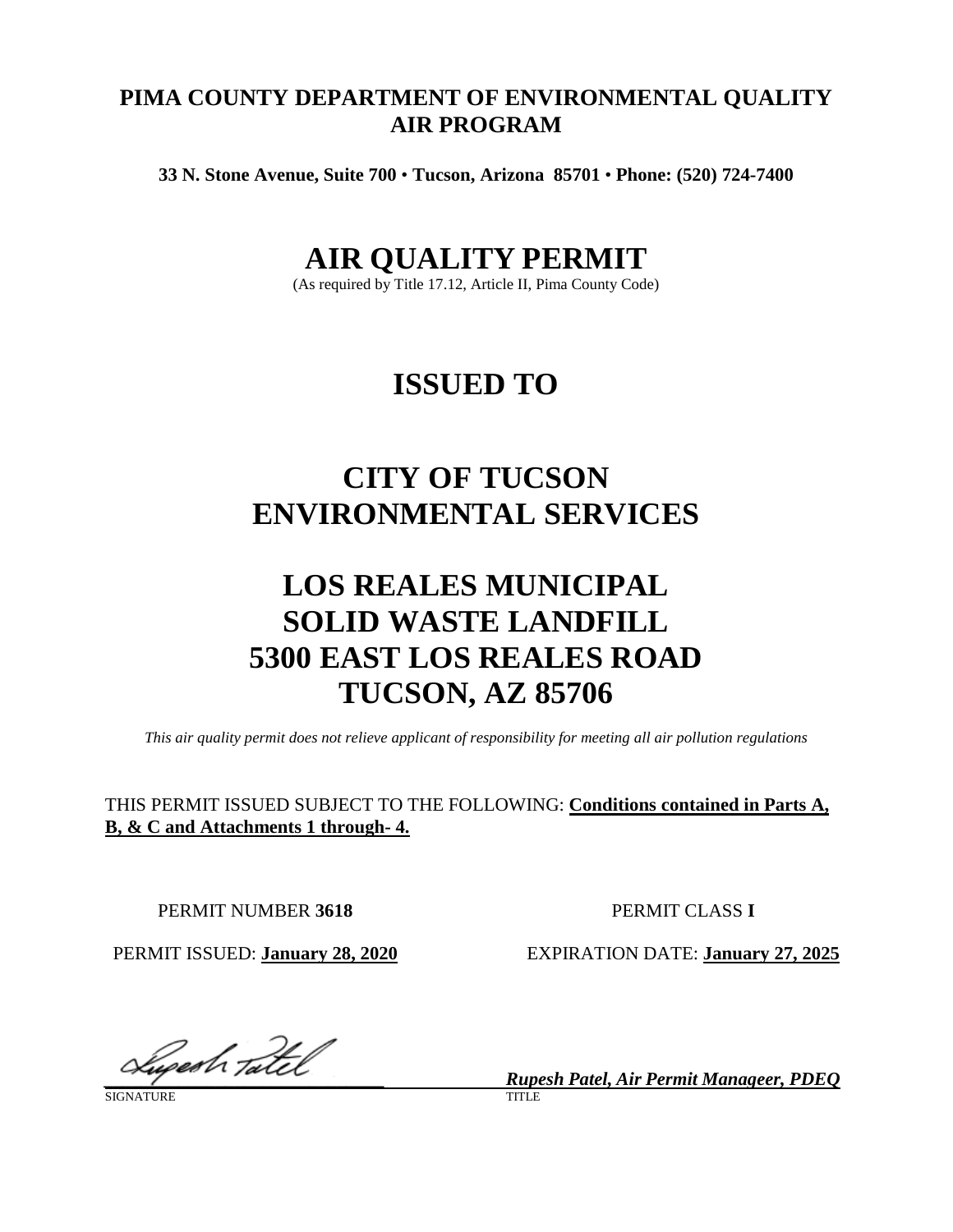# **SUMMARY**

The Los Reales landfill is a Municipal Solid Waste (MSW) Landfill owned and operated by the City of Tucson Environmental Services (COTES) Department. The site began operation in 1967 and covers 1,087 acres, of which 428 acres include the existing waste disposal footprint and areas declared for expansion of that footprint.

The decomposition of solid waste generates landfill gases (LFG) containing methane (CH4), carbon dioxide  $(CO_2)$ and non-methane organic compounds (NMOC). The facility extracts LFG from wells across the site. These wells form part of a comprehensive extraction wellfield including compressor station and a blower/flare station. LFG collected for energy purposes bypasses the backup blower/flare station, is cooled, dried, and compressed at the compressor station, and then transported via underground pipeline to the Tucson Electric Power (TEP) Irvington Generating Station. At the TEP station, the LFG is used as a supplementary fuel to heat boiler(s) that provide steam to turbines for electrical power generation. COTES has contracted with a third party to operate both a wellcollection system and the industrial flare to burn the collected LFG that is not sold to the TEP.

Regulated pollutants emitted from the flare burning of the LFG include nitrogen oxides  $(NO<sub>X</sub>)$ , carbon monoxide (CO), sulfur dioxide  $(SO<sub>2</sub>)$ , particulate matter (PM), volatile organic compounds (VOC), and hazardous air pollutants (HAP). While the landfill, including its associated facilities, is a True Minor source of all criteria and hazardous air pollutants, it is a Class I stationary [source](#page-20-0) pursuant to Pima County Code (PCC) 17.11.090.B.1.d and Code of Federal Regulations (CFR) 40 CFR 70.3(a)(5). Though an "existing" [source](#page-20-0) subject to 40 CFR 60, Subpart Cc, Pima County regulations PCC 17.16.390.A.1 and PCC 17.16.390.C amend that applicability to include 40 CFR 60, Subpart WWW. Pursuant to that subpart (40 CFR 60.752(b)), any MSW landfill with a design capacity "greater than, or equal to 2.5 million megagrams" is subject to Part 70 permitting requirements. This landfill has declared a total design capacity of 50 million (short) tons (45.4 million megagrams).

This MSW landfill is also subject to 40 CFR 60, Subpart A, and 40 CFR 63, Subparts A and AAAA.

The active area of the landfill operates with internal, unpaved haul roads. Municipal and private hauler garbage trucks travel these roads along with private vehicles of various sizes. The [source](#page-20-0) also performs continuous earthmoving activity, intermittent land clearing, trenching and unpaved road construction. The facility has a variety of equipment powered by small diesel engines. These engines are Non-Road engines determined to be 'Insignificant Activities'. A subsurface leachate collection system stores the byproduct of precipitation that drains through the buried refuse. Collected leachate is used for dust control over lined areas of the landfill.

The following emission numbers are for reference purposes only and are used to establish baseline emissions for the [source.](#page-20-0) They are not intended to be enforceable emission limits unless specified in Part B of this permit. The estimates are a result of information submitted in the renewal application resubmitted April 23, 2019 and updated through the drafting of the permit.

| <b>Emission Source</b>                                               | <b>Facility-Wide Regulated Pollutant Emissions (tons/yr)</b> |            |                 |                 |       |            |                          |                            |                             |                  |
|----------------------------------------------------------------------|--------------------------------------------------------------|------------|-----------------|-----------------|-------|------------|--------------------------|----------------------------|-----------------------------|------------------|
|                                                                      | $PM_{10}$                                                    | $PM_{2.5}$ | NO <sub>x</sub> | SO <sub>2</sub> | CO    | <b>VOC</b> | <b>NMOC</b><br>As Hexane | <b>HAP</b><br><b>Total</b> | <b>HAP</b><br><b>Single</b> | GHG <sup>1</sup> |
| Landfill GCS, Flare &<br>(Nonfugitive)                               | 3.21                                                         | 3.21       | 13.09           | 3.34            | 59.11 | 0.20       | 0.52                     | 1.75                       | < 1.75                      | 93.25            |
| Landfill Surface, Fugitive<br>Dust & Landfill Leachate<br>(Fugitive) | 78.57                                                        | 48.54      | ---             |                 | $---$ | 8.40       | 21.53                    | 2.29                       | < 2.29                      | 28,367           |

 $^{1}$  GHG emissions are reported in metric tons carbon dioxide equivalent (CO<sub>2</sub>e). GHG emissions summarized above assume 100% of LFG collected is destructed at the landfill. Biogenic emissions are not regulated under the CAA, and are excluded from the total GHG emissions shown above.

## **All terms and Conditions of this permit are Federally Enforceable by the Administrator of the United States Environmental Protection Agency (U.S.EPA) under the Clean Air Act, except as otherwise noted**.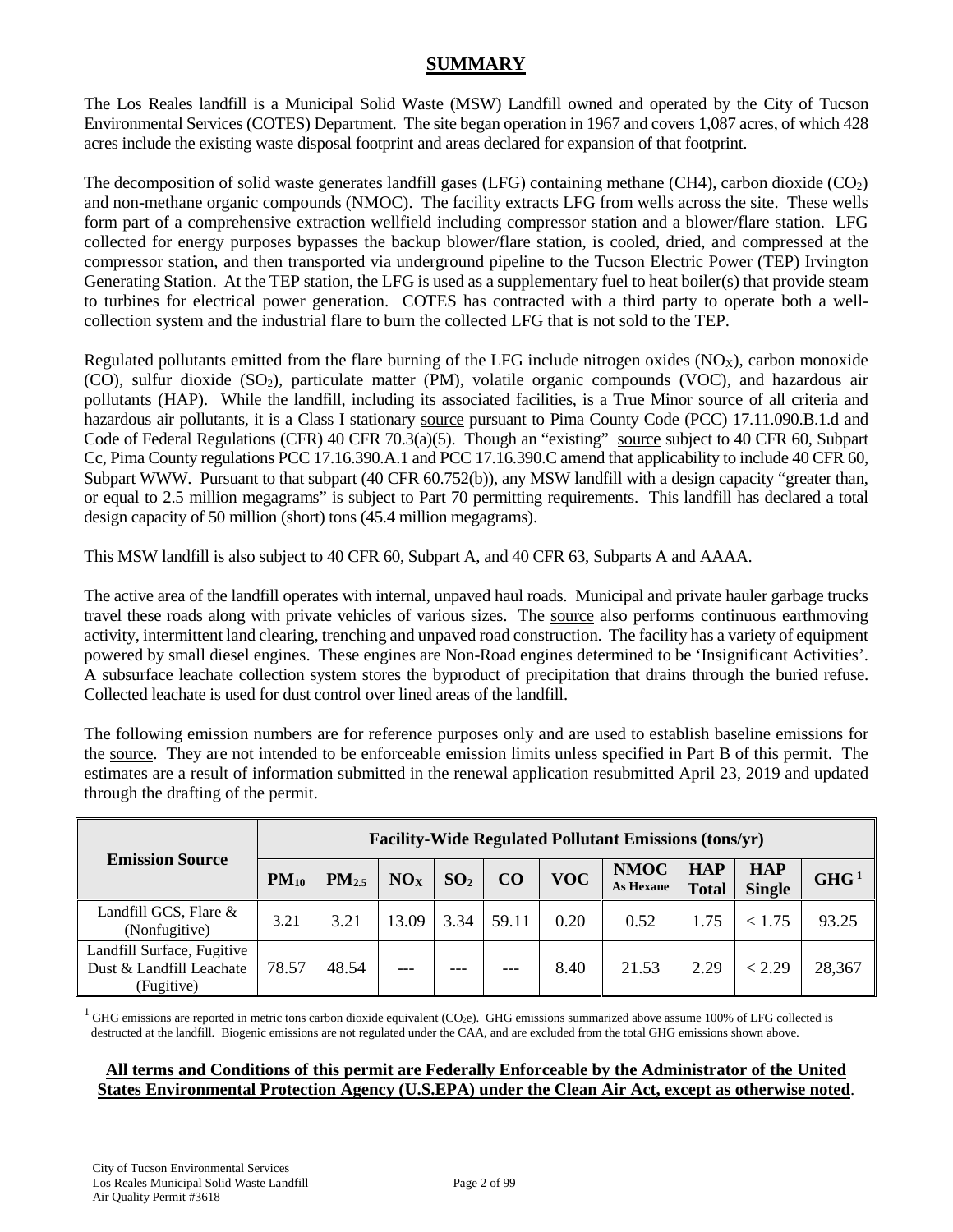# **TABLE OF CONTENTS**

|         | <b>Summary</b> 2                                                                                                                                                                                                                                                                       |  |  |  |  |
|---------|----------------------------------------------------------------------------------------------------------------------------------------------------------------------------------------------------------------------------------------------------------------------------------------|--|--|--|--|
|         | Part A: General Conditions 5                                                                                                                                                                                                                                                           |  |  |  |  |
|         | Permit Expiration and Renewal material contracts and response of Renewal Material Contracts and Renewal Material Contracts and Renewal Material Contracts and Renewal Material Contracts and American Contracts and Renewal Ma<br>1.                                                   |  |  |  |  |
|         | 2.<br>Compliance with Permit Conditions 2000 and 2000 and 2000 and 2000 and 2000 and 2000 and 2000 and 2000 and 2000 and 2000 and 2000 and 2000 and 2000 and 2000 and 2000 and 2000 and 2000 and 2000 and 2000 and 2000 and 2000 and                                                   |  |  |  |  |
|         | 3.<br>Permit Revision, Reopening, Revocation and Reissuance, or Termination for Cause                                                                                                                                                                                                  |  |  |  |  |
|         | 4.<br>Posting of Permit <u>contained and the contract of the set of the set of the set of the set of the set of the set of the set of the set of the set of the set of the set of the set of the set of the set of the set of the set </u>                                             |  |  |  |  |
|         | 5.                                                                                                                                                                                                                                                                                     |  |  |  |  |
|         | 6.                                                                                                                                                                                                                                                                                     |  |  |  |  |
|         | 7.                                                                                                                                                                                                                                                                                     |  |  |  |  |
|         | 8.                                                                                                                                                                                                                                                                                     |  |  |  |  |
|         | 9.                                                                                                                                                                                                                                                                                     |  |  |  |  |
|         | Permit Revision Pursuant to Federal Hazardous Air Pollutant Standard<br>10.                                                                                                                                                                                                            |  |  |  |  |
|         | 11.                                                                                                                                                                                                                                                                                    |  |  |  |  |
|         | 12.                                                                                                                                                                                                                                                                                    |  |  |  |  |
|         | 13.                                                                                                                                                                                                                                                                                    |  |  |  |  |
|         | 14.                                                                                                                                                                                                                                                                                    |  |  |  |  |
|         | Permit Amendment or Revision 23<br>15.                                                                                                                                                                                                                                                 |  |  |  |  |
|         | 16.                                                                                                                                                                                                                                                                                    |  |  |  |  |
|         | 17.                                                                                                                                                                                                                                                                                    |  |  |  |  |
|         | 18.                                                                                                                                                                                                                                                                                    |  |  |  |  |
|         | 19.                                                                                                                                                                                                                                                                                    |  |  |  |  |
|         | 20.                                                                                                                                                                                                                                                                                    |  |  |  |  |
|         | 21.<br>Accident Prevention Requirements Under the Clean Air Act (CAA Section 112(r)) 16                                                                                                                                                                                                |  |  |  |  |
|         | 22.<br>Asbestos Requirements (Demolition / Renovation) [2013] [2013] [2013] [2014] [2014] [2014] [2014] [2014] [2014] [2014] [2014] [2014] [2014] [2014] [2014] [2014] [2014] [2014] [2014] [2014] [2014] [2014] [2014] [2014] [2014]                                                  |  |  |  |  |
|         | 23.                                                                                                                                                                                                                                                                                    |  |  |  |  |
| Part B: | <b>Specific Conditions</b>                                                                                                                                                                                                                                                             |  |  |  |  |
| $\S 1:$ | Applicability 2012.17                                                                                                                                                                                                                                                                  |  |  |  |  |
| $\S 2:$ | <b>Definitions</b> 17                                                                                                                                                                                                                                                                  |  |  |  |  |
| $\S 3:$ |                                                                                                                                                                                                                                                                                        |  |  |  |  |
|         | Д.                                                                                                                                                                                                                                                                                     |  |  |  |  |
|         |                                                                                                                                                                                                                                                                                        |  |  |  |  |
|         | Compliance Provisions for the Municipal Solid Waste Landfill Gas Collection System 26                                                                                                                                                                                                  |  |  |  |  |
|         | $\underline{\overline{B}}$ .<br>$\underline{\overline{C}}$ .<br>$\underline{\overline{D}}$ .<br>$\underline{\overline{E}}$ .<br>$\underline{\overline{E}}$ .<br><br>$\underline{\overline{G}}$ .<br>Specifications for Active Municipal Solid Waste Landfill Gas Collection Systems 29 |  |  |  |  |
|         |                                                                                                                                                                                                                                                                                        |  |  |  |  |
|         |                                                                                                                                                                                                                                                                                        |  |  |  |  |
|         |                                                                                                                                                                                                                                                                                        |  |  |  |  |
|         | H.                                                                                                                                                                                                                                                                                     |  |  |  |  |
| $\S 4:$ |                                                                                                                                                                                                                                                                                        |  |  |  |  |
|         | <u>A</u> .                                                                                                                                                                                                                                                                             |  |  |  |  |
|         |                                                                                                                                                                                                                                                                                        |  |  |  |  |
|         | $\frac{\underline{B}}{\underline{C}}$ .<br>Monitoring Requirements 23                                                                                                                                                                                                                  |  |  |  |  |
|         | $\underline{\mathbf{D}}$ .                                                                                                                                                                                                                                                             |  |  |  |  |
|         | E.                                                                                                                                                                                                                                                                                     |  |  |  |  |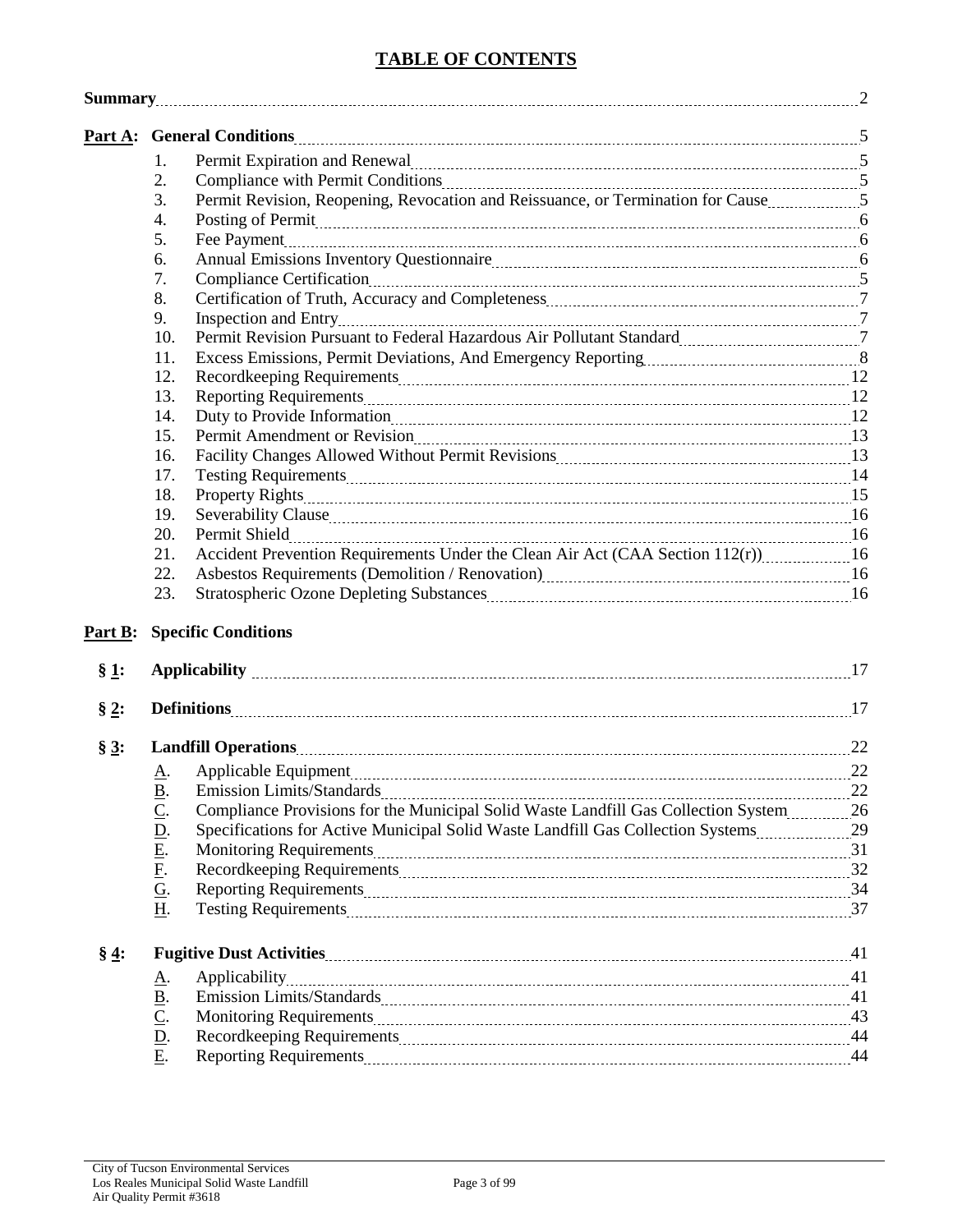| § 5:                 |            |                                                                                                                 |  |  |
|----------------------|------------|-----------------------------------------------------------------------------------------------------------------|--|--|
|                      | <u>A</u> . |                                                                                                                 |  |  |
|                      | <b>B.</b>  |                                                                                                                 |  |  |
|                      |            | Semiannual Reports of Required Monitoring [100] Manuscritt, 2008. [45] Asseminance Assembly Assembly Assembly A |  |  |
|                      |            |                                                                                                                 |  |  |
|                      |            |                                                                                                                 |  |  |
|                      |            | Part C: Specific Conditions (Upon implementation of state plan & NSPS Subpart Cf)                               |  |  |
| § 1:                 |            |                                                                                                                 |  |  |
| $\S 2:$              |            |                                                                                                                 |  |  |
| $\S 3:$              |            |                                                                                                                 |  |  |
| $\S 4:$              |            |                                                                                                                 |  |  |
| $\S 5:$              |            |                                                                                                                 |  |  |
| $\S 6:$              |            |                                                                                                                 |  |  |
| $\S$ 7:              |            |                                                                                                                 |  |  |
|                      |            |                                                                                                                 |  |  |
| <b>Attachment 2:</b> |            | <b>Equipment List</b> 86                                                                                        |  |  |
| <b>Attachment 3:</b> |            | Summary of Compliance Provisions<br>27                                                                          |  |  |
|                      |            |                                                                                                                 |  |  |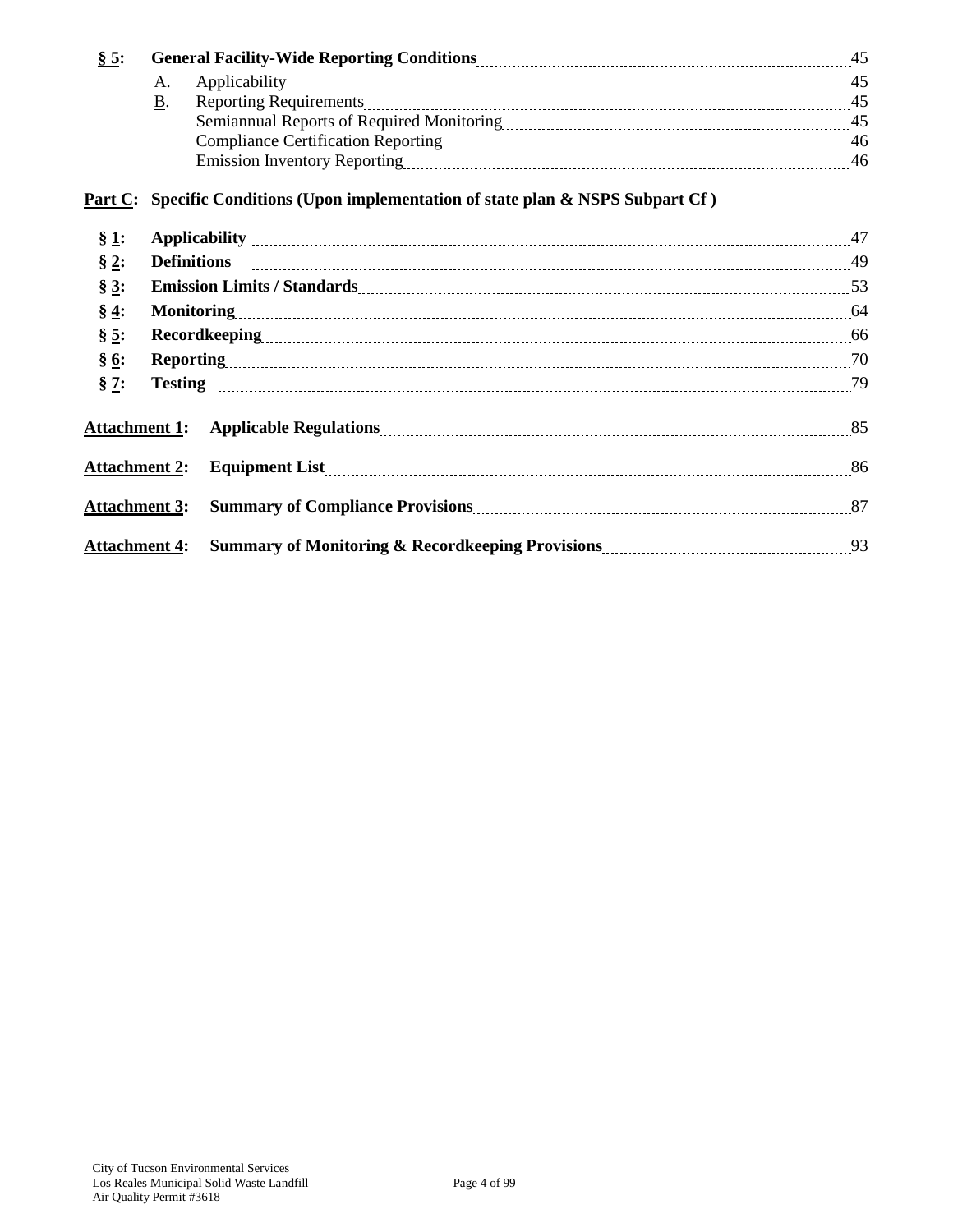# **PART A: GENERAL CONDITIONS**

<span id="page-4-0"></span>*(Unless otherwise noted, references in this permit are to Title 17 of the Pima County Code (PCC), Arizona Revised Statutes (ARS), Arizona Administrative Code (AAC), or the Pima County State Implementation Plan (SIP). Underlined text are hyperlinked references to either definitions in this permit, Conditions within the permit, or to external web servers that contain the referenced provision)*

# **1. Permit Expiration and Renewal** [PCC 17.11.090.A & PCC 17.12.010.D.1]

- a. This permit is valid for a period of five years from the date of issuance.
- b. The Permittee shall submit an application for renewal of this permit at least 6 months, but not more than 18 months prior to the date of permit expiration.

# **2. Compliance with Permit Conditions** [PCC 17.12.040.A.8.a & b]

- a. The Permittee shall comply with all Conditions of this permit including all applicable requirements of the Arizona air quality statutes [A.R.S, Title 49, Chapter 3](https://www.azleg.gov/arsDetail/?title=49) and Pima County air quality rules. Any permit noncompliance constitutes a violation of the Arizona Revised Statutes and is grounds for enforcement action; for permit termination, revocation and reissuance, or revision; or for denial of a permit renewal application. In addition, noncompliance with any federally enforceable requirement constitutes a violation of the Clean Air Act.
- b. It shall not be a defense for a Permittee in an enforcement action that it would have been necessary to halt or reduce the permitted activity in order to maintain compliance with the Conditions of this permit.

# **3. Permit Revision, Reopening, Revocation and Reissuance, or Termination for Cause**

[PCC 17.12.040.A.8.c & PCC 17.12.130]

- a. The permit may be revised, reopened, revoked and reissued, or terminated for [cause.](#page-17-1) The filing of a request by the Permittee for a permit revision, revocation and reissuance, termination; or of a notification of planned changes or anticipated noncompliance does not stay any permit Condition.
- <span id="page-4-1"></span>b. The permit shall be reopened and revised under any of the following circumstances:
	- i. Additional applicable requirements under the Clean Air Act become applicable to a major [source.](#page-20-0) Such a reopening be completed no later than 18 months after promulgation of the applicable requirement. No such opening is required if the effective date of the requirement is later than the date on which the permit is due to expire, unless the original permit or any of its terms and Conditions has been extended pursuant to PCC [17.12.140.B.](https://tinyurl.com/17-12-140-a) Any permit reopening required pursuant to this paragraph shall comply with provisions in PCC [17.12.140](https://tinyurl.com/17-12-140-a) for permit renewal and shall reset the fiveyear permit term.
	- ii. Additional requirements, including excess emissions requirements, become applicable to an affected [source](#page-20-0) under the acid rain program. Upon approval by the [Administrator,](#page-17-2) excess emissions offset plans shall be deemed to be incorporated into the Class I permit.
	- iii. The [Control Officer](#page-17-3) or the [Administrator](#page-17-2) determines that the permit contains a material mistake or that inaccurate statements were made in establishing the emissions standards or other terms or Conditions of the permit.
	- iv. The [Control Officer](#page-17-3) or the [Administrator](#page-17-2) determines that the permit needs to be revised or revoked to assure compliance with the applicable requirements.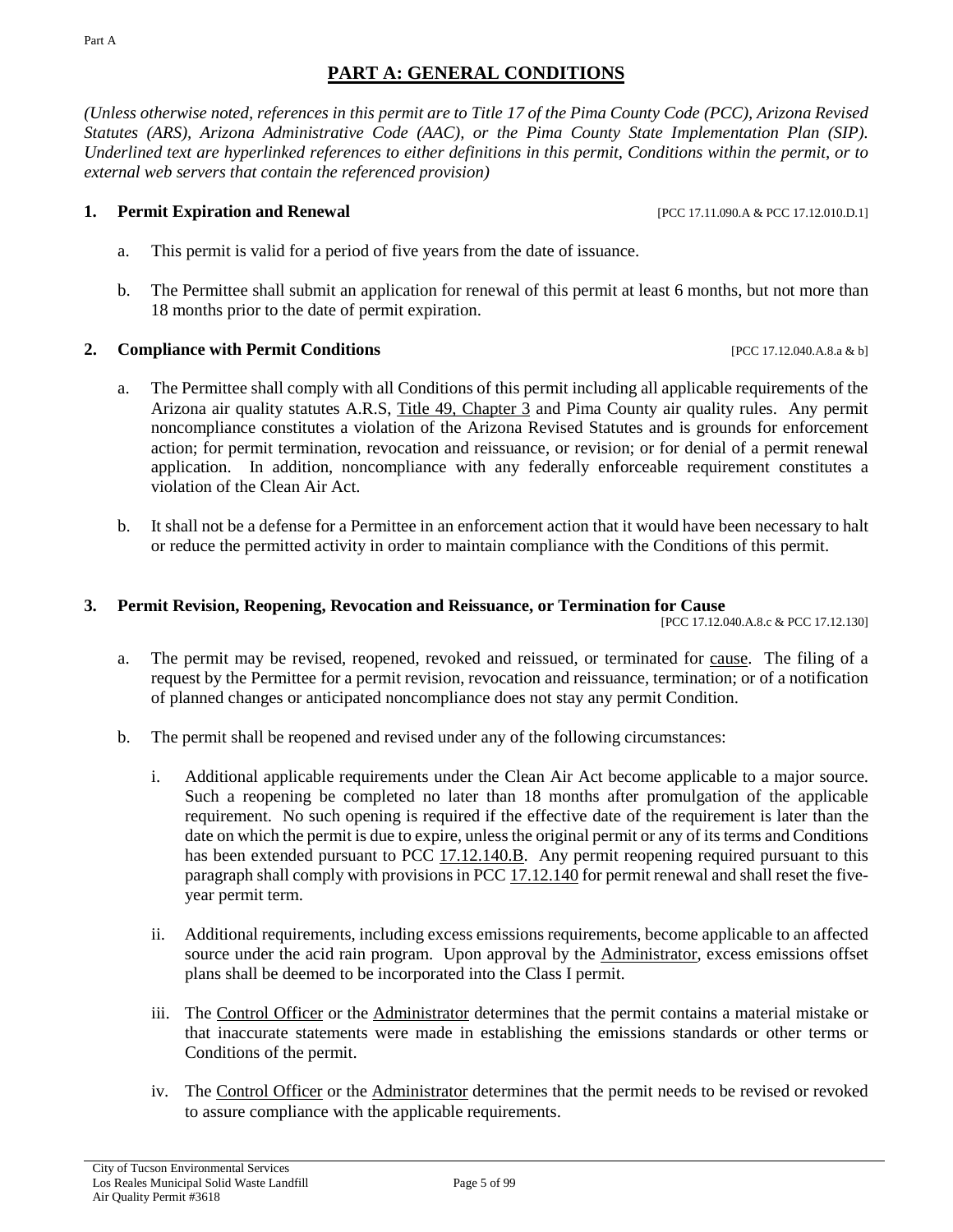c. Proceedings to reopen and reissue a permit, including appeal of any final action relating to a permit reopening, shall follow the same procedures as apply to initial permit issuance and shall affect only those parts of the permit for which [cause](#page-17-1) to reopen exists. Such reopenings shall, except for reopenings under [Condition](#page-4-1) 3.b.i above, affect only those parts of the permit for which [cause](#page-17-1) to reopen exist. Such reopenings shall be made as expeditiously as practicable. Permit reopenings for reasons other than those stated in [Condition 3.b.i](#page-4-1) above shall not result in a resetting of the five-year permit term.

**4. Posting of Permit 18. <b>Posting of Permit 18. POSTILISM EXECUTER POSTIGES PERMITRE 222 & ARS 49-485** 

The Permittee shall maintain a complete copy of this permit onsite. If it is not feasible to maintain a copy of the permit onsite, the Permittee may request, in writing, to maintain a copy of the permit at an alternate location. Upon written approval by the [Control Officer,](#page-17-3) the Permittee must maintain a complete copy of the permit at the approved alternative location.

**5. Fee Payment** [PCC 17.12.040.A.9 & PCC 17.12.220, SIP Reg 24]

The Permittee shall pay fees to the [Control Officer](#page-17-3) pursuant to [PCC 17.12.220.](https://tinyurl.com/17-12-220-A)

# **6. Annual Emissions Inventory Questionnaire** [PCC 17.12.160 & SIP Rule 623]

- a. The Permittee shall complete and submit to the [Control Officer](#page-17-3) an annual emissions inventory questionnaire. The questionnaire is due by March 31 or ninety days after the [Control Officer](#page-17-3) makes the inventory form available, whichever occurs later, and shall include emission information for the previous calendar year. These requirements apply whether or not a permit has been issued and whether or not a permit application has been filed.
- b. The questionnaire shall be on a form provided by or approved by the [Control Officer](#page-17-3) and shall include the information required by [PCC 17.12.160.](https://tinyurl.com/17-12-160-A)

# <span id="page-5-1"></span>**7. Compliance Certification 17.12.040.A.5 & PCC 17.12.040.A.5 & PCC 17.12.080.A.2]**

The Permittee shall submit to the [Control Officer](#page-17-3) a compliance certification that describes the compliance status of the [source](#page-20-0) with respect to each permit Condition. Certifications shall be submitted on the dates and frequency specified in Condition 51 of this permit.

- <span id="page-5-0"></span>a. The compliance certification shall include the following:
	- i. Identification of each term or Condition contained in the permit including emission limitations, standards, [work practice,](#page-20-1) or management practices that are the basis of the certification;
	- ii. Identification of the method(s) or other means used by the Permittee for determining the compliance status of the [source](#page-20-0) with each term and Condition during the certification period. Such methods and other means shall include, at a minimum, the methods and means required under PCC [17.12.040](https://tinyurl.com/17-12-040-A)  $(A)(3)$ , (monitoring including the related recordkeeping and reporting requirements that verify compliance with monitoring). If necessary, the Permittee also shall identify any other material information that must be included in the certification to comply with  $\S 113(c)(2)$  $\S 113(c)(2)$  of the Clean Air Act, which prohibits knowingly making a false certification or omitting material information;
	- iii. The status of compliance with the terms and Conditions of the permit for the period covered by the certification, including whether compliance during the period was continuous or intermittent. The certification shall be based on the methods or means i[n Condition](#page-5-0) 7.a.ii above. The certification shall identify each [deviation](#page-18-0) and take it into account in the compliance certification;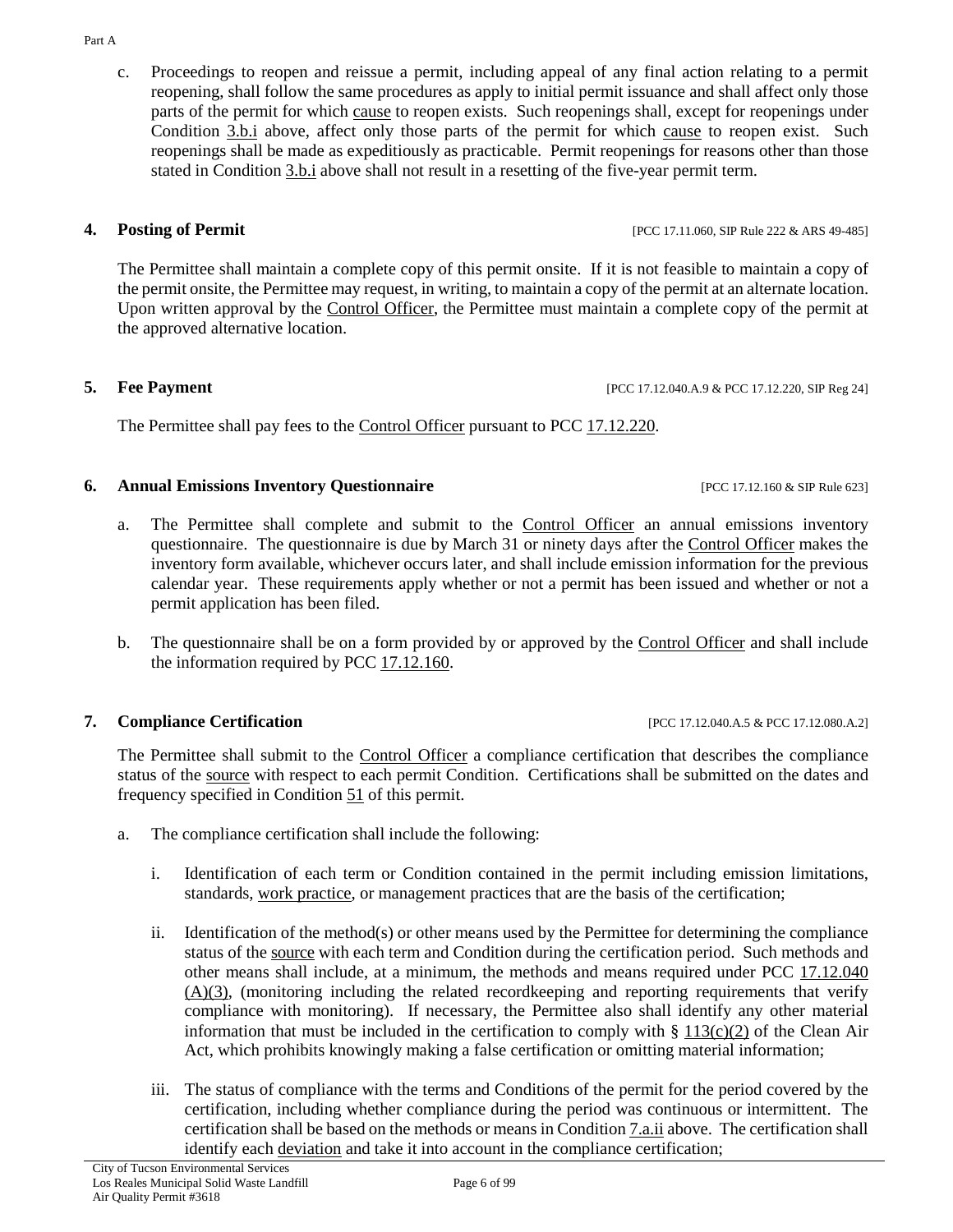- iv. For emission units subject to [40 CFR 64,](https://tinyurl.com/40-CFR-64-A) the certification shall also identify as possible exceptions to compliance any period during which compliance is required and in which an excursion or exceedance defined under [40 CFR 64](https://tinyurl.com/40-CFR-64-A) occurred;
- v. All instances of [deviations](#page-18-0) from permit requirements reported pursuant to [Condition 11.b](#page-8-0) as well as progress reports on all outstanding compliance schedules submitted pursuant to PCC [17.12.080;](https://tinyurl.com/17-12-180-A) and
- vi. Other facts the [Control Officer](#page-17-3) may require to determine the compliance status of the facility.
- b. A copy of all compliance certifications for Class I permits shall also be submitted to the EPA Administrator. The address for the EPA Administrator is:

## **EPA Region 9 Enforcement Office, 75 Hawthorne St (Air-5), San Francisco, CA 94105**

# **8. Certification of Truth, Accuracy and Completeness** [PCC 17.12.080.A.3]

Any document required to be submitted by this permit, including reports, shall contain a certification by a responsible official of truth, accuracy, and completeness. This certification and any other certification required by this permit shall state that, based on information and belief formed after reasonable inquiry, the statements and information in the document are true, accurate, and complete.

### **9.** Inspection and Entry **EXECUTE 17.12.080.A.4**]

The Permittee shall allow the [Control Officer](#page-17-3) or the authorized representative of the [Control Officer](#page-17-3) upon presentation of proper credentials to:

- a. Enter upon the Permittee's premises where [a source](#page-20-0) is located, or emissions-related activity is conducted, or where records are required to be kept under the Conditions of the permit;
- b. Have access to and copy, at reasonable times, any records that are required to be kept under the Conditions of the permit;
- c. Inspect, at reasonable times, any facilities, equipment (including monitoring and [air pollution](#page-17-4) control equipment), practices, or operations regulated or required under the permit;
- d. Sample or monitor, at reasonable times, substances or parameters for the purpose of assuring compliance with the permit or other applicable requirements; and
- e. Record any inspection by use of written, electronic, magnetic and photographic media.

### **10. Permit Revision Pursuant to Federal Hazardous Air Pollutant Standard** [PCC 17.12.010.D.3]

If thi[s source](#page-20-0) becomes subject to a standard promulgated by th[e Administrator](#page-17-2) pursuant to  $\S 112(d)$  $\S 112(d)$  of the Clean Air Act (Hazardous Air Pollutants), then the Permittee shall, within twelve months of the date on which the standard is promulgated, submit an application for a permit revision demonstrating how th[e source](#page-20-0) will comply with the standard.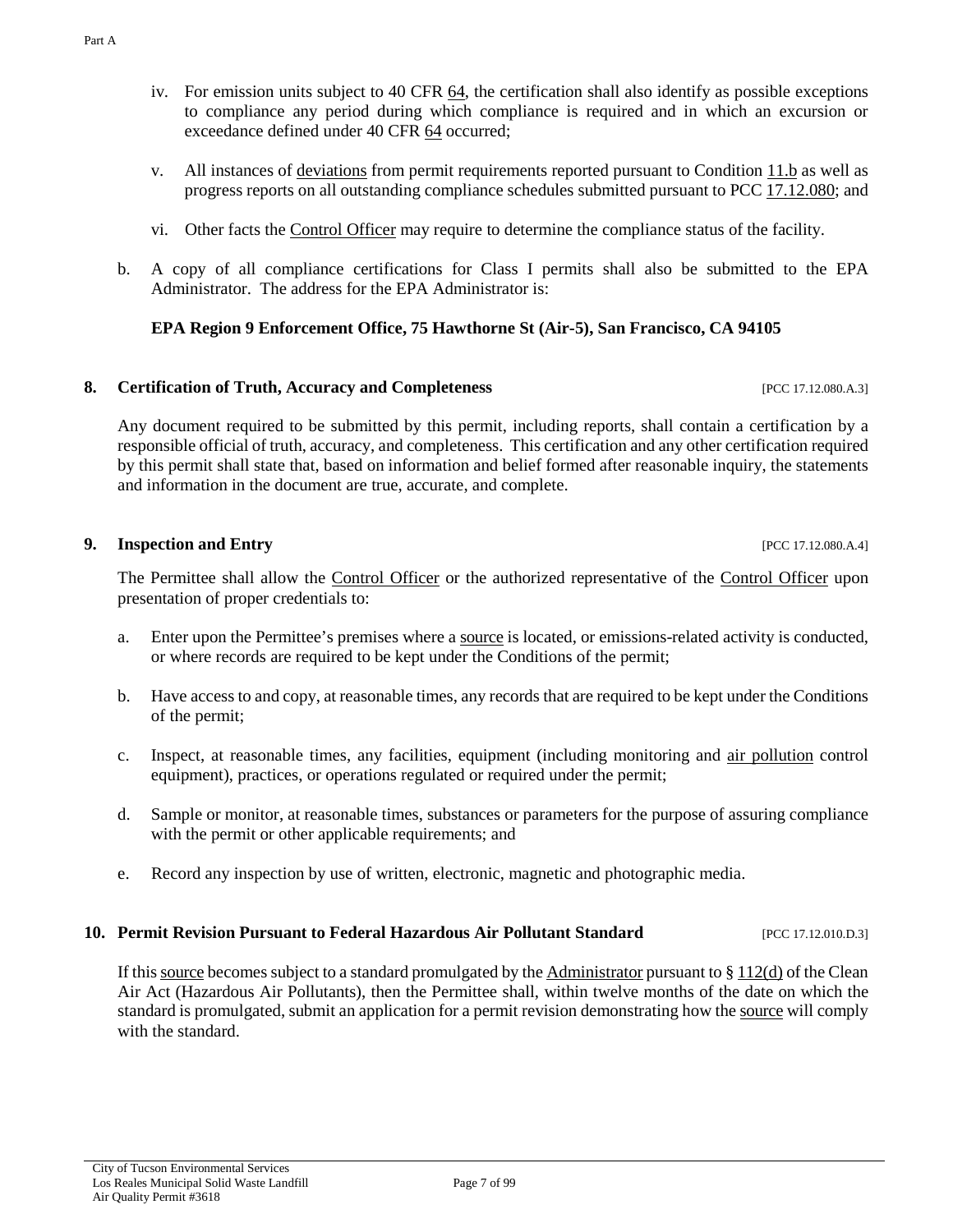## <span id="page-7-4"></span>**11. Excess Emissions, Permit Deviations, and Emergency Reporting**

<span id="page-7-3"></span><span id="page-7-2"></span>a. Excess Emissions Reporting [PCC 17.12.170]

- <span id="page-7-1"></span>i. Excess emissions shall be reported as follows:
	- (a) The Permittee shall report to th[e Control Officer](#page-17-3) any emissions in excess of the limits established by this permit. Such report shall be in two parts as specified below:
		- (i) Notification by telephone, facsimile or e-mail within 24 hours of the time when the Permittee first learned of the occurrence of excess emissions including all available information in Condition  $11.a.i.(b)$  below. The number to call to report excess emissions is **520-724-7400.** The facsimile number to report excess emissions is **520-838-7432.** The e-mail to report excess emissions is **[Air.Permits@pima.gov](mailto:Air.Permits@pima.gov)**
		- (ii) Detailed written notification by submission of an excess emissions report within 72 hours of the notification in Condition  $11.a.i.(a)(i)$  above. Notifications should be sent to:

### **PDEQ Air Program 33 N. Stone Avenue, Suite 700, Tucson, Arizona 85701. [Air.Permits@pima.gov](mailto:Air.Permits@pima.gov)**

- <span id="page-7-0"></span>(b) The report shall contain the following information:
	- (i) The identity of each stack or other emission point where the excess emission occurred;
	- (ii) The magnitude of the excess emissions expressed in the units of the applicable emission limitation and the operating data and calculations used in determining the magnitude of the excess emissions;
	- (iii) The date, time, and duration or expected duration of the excess emissions;
	- (iv) The identity of the equipment from which the excess emissions emanated;
	- (v) The nature and cause of the emissions;
	- (vi) If the excess emissions were the result of a malfunction, the steps taken to remedy the malfunction and the steps taken or planned to prevent the recurrence of the malfunctions; and
	- (vii) The steps that were or are being taken to limit the excess emissions; If this permit contains procedures governing [source](#page-20-0) operation during periods of startup or malfunction and the excess emissions resulted from start-up or malfunction, a list of the steps taken to comply with permit procedures.
- ii. In the case of continuous or recurring excess emissions, the notification requirements shall be satisfied if the [source](#page-20-0) provides the required notification after excess emissions are first detected and includes in the notification an estimate of the time the excess emissions will continue. Excess emissions occurring after the estimated time period or changes in the nature of the emissions as originally reported shall require additional notification pursuant to [Condition 11.a.i](#page-7-2) above.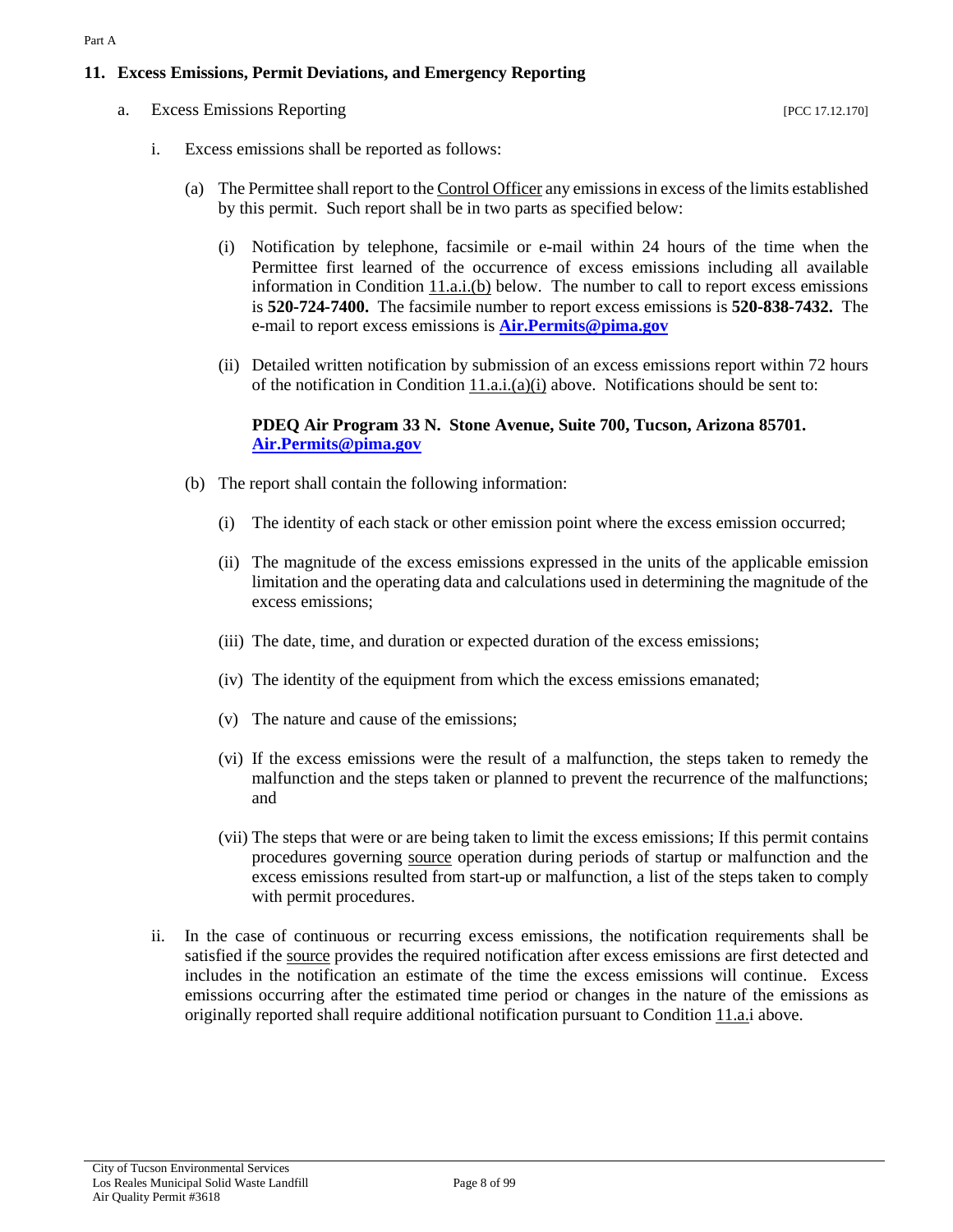# <span id="page-8-0"></span>b. Permit Deviations Reporting  $[PCC 17.12.040.A.5.b]$

The Permittee shall promptly report [deviations](#page-18-0) from permit requirements, including those attributable to upset Conditions as defined in the permit, the probable cause of such [deviations,](#page-18-0) and any corrective actions or preventive measures taken. Prompt reporting shall mean that the report was submitted to the [Control](#page-17-3)  [Officer](#page-17-3) by certified mail, facsimile, e-mail [\(Air.Permits@pima.gov\)](mailto:Air.Permits@pima.gov) or hand delivery within two working days of the time when emission limitations were exceeded due to an emergency or within two working days of the time when the Permittee first learned of the occurrence of a [deviation](#page-18-0) from a permit requirement.

c. Emergency Provision [PCC 17.13.020.C]

- i. An "Emergency" means any situation arising from sudden and reasonably unforeseeable events beyond the control of the [source,](#page-20-0) including acts of God, that require immediate corrective action to restore normal operation and that causes th[e source](#page-20-0) to exceed a technology-based emission limitation under the permit, due to unavoidable increases in emission attributable to the emergency. An emergency shall not include noncompliance to the extent caused by improperly designed equipment, lack of preventive maintenance, careless or improper operation, or operator error.
- ii. An emergency constitutes an affirmative defense to an action brought for noncompliance with the technology-based emission limitations if [Condition 11.c.iii](#page-8-1) below is met.
- <span id="page-8-1"></span>iii. The affirmative defense of emergency shall be demonstrated through properly signed, contemporaneous operating logs, or other relevant evidence that:
	- (a) An emergency occurred and that the Permittee can identify the cause or causes of the emergency;
	- (b) At the time of the emergency, the permitted facility was being properly operated;
	- (c) During the period of the emergency the Permittee took all reasonable steps to minimize levels of emissions that exceeded the emissions standards or other requirements in the permit; and
	- (d) The Permittee submitted notice of the emergency to the [Control Officer](#page-17-3) by certified mail, hand delivery, e-mail [\(Air.Permits@pima.gov\)](mailto:Air.Permits@pima.gov) or facsimile transmission within two working days of the time when emission limitations were exceeded due to the emergency. This notice shall contain a description of the emergency, any steps taken to mitigate emissions, and corrective action taken.
- iv. In any enforcement proceeding, the Permittee seeking to establish the occurrence of an emergency has the burden of proof.
- v. This provision is in addition to any emergency or upset provision contained in any applicable requirement.
- d. Compliance Schedule [ARS § 49-480.F.3 & 5]

For any excess emission or permit [deviation](#page-18-0) that cannot be corrected within 72 hours, the Permittee is required to submit a compliance schedule to the [Control Officer](#page-17-3) within 21 days of such occurrence. The compliance schedule shall include a schedule of remedial measures, including an enforceable sequence of actions with milestones, leading to compliance with the permit terms or Conditions that have been violated.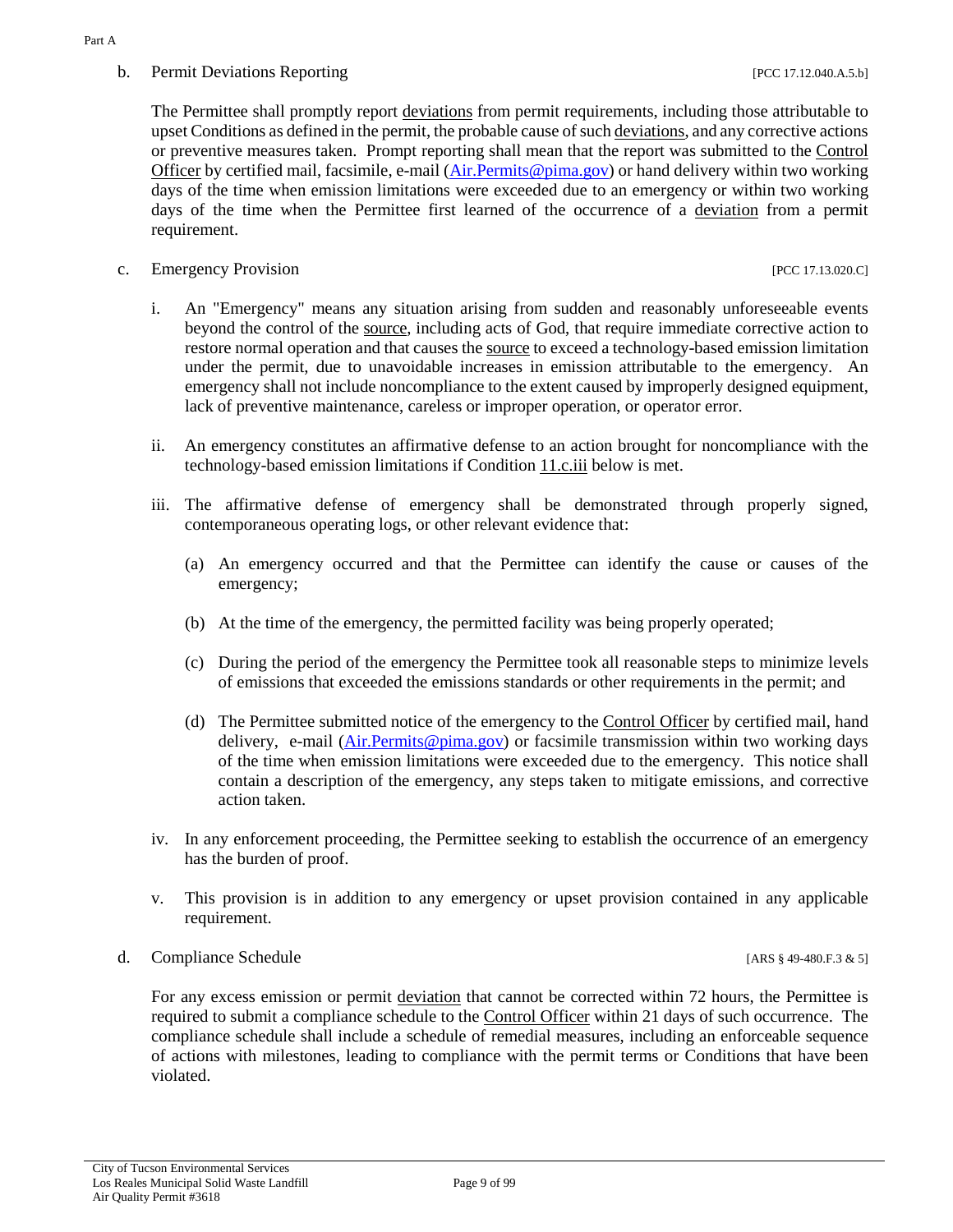- <span id="page-9-1"></span>e. Affirmative Defenses for Excess Emissions Due to Malfunctions, Startup, and Shutdown [PCC 17.12.180]
	- i. Applicability

This rule establishes affirmative defenses for certain emissions in excess of an emission standard or limitation and applies to all emission standards or limitations except for standards or limitations:

- (a) Promulgated pursuant to  $\S\S 111$  $\S\S 111$  or  $112$  of the Clean Air Act;
- (b) Promulgated pursuant to Titles [IV](https://tinyurl.com/CAA-TitleIVA-A) or [VI](https://tinyurl.com/CAA-TitleVI-A) of the Clean Air Act;
- (c) Contained in any Prevention of Significant Deterioration (PSD) or New Source Review (NSR) permit issued by the U.S. E.P.A., or
- (d) Included in a permit to meet the requirements of PCC  $17.16.590.A.5$ .
- <span id="page-9-0"></span>ii. Affirmative Defense for Malfunctions

Emissions in excess of an applicable emission limitation due to malfunction shall constitute a violation. The Owner or operator of a [source](#page-20-0) with emissions in excess of an applicable emission limitation due to malfunction, has an affirmative defense to a civil or administrative enforcement proceeding based on that violation, other than a judicial action seeking injunctive relief, if the owner or operator of the [source](#page-20-0) has complied with the reporting requirements in Condition [11.a](#page-7-3) above and has demonstrated all of the following:

- (a) The excess emissions resulted from a sudden and unavoidable breakdown of process equipment or [air pollution](#page-17-4) control equipment beyond the reasonable control of the operator;
- (b) The [air pollution](#page-17-4) control equipment, process equipment, or processes were at all times maintained and operated in a manner consistent with good practice for minimizing emissions;
- (c) If repairs were required, the repairs were made in an expeditious fashion when the applicable emission limitations were being exceeded. Off-shift labor and overtime were utilized where practicable to ensure that the repairs were made as expeditiously as possible. If off-shift labor and overtime were not utilized, the owner or operator satisfactorily demonstrated that the measures were impracticable;
- (d) The amount and duration of the excess emissions (including any bypass operation) were minimized to the maximum extent practicable during periods of such emissions;
- (e) All reasonable steps were taken to minimize the impact of the excess emissions on ambient air quality;
- (f) The excess emissions were not part of a recurring pattern indicative of inadequate design, operation, or maintenance;
- (g) During the period of excess emissions there were no exceedances of the relevant ambient air quality standards established in [PCC Chapter 17.08](https://tinyurl.com/PCC-17-08) that could be attributed to the emitting [source;](#page-20-0)
- (h) The excess emissions did not stem from any activity or event that could have been foreseen and avoided, or planned, and could not have been avoided by better operations and maintenance practices;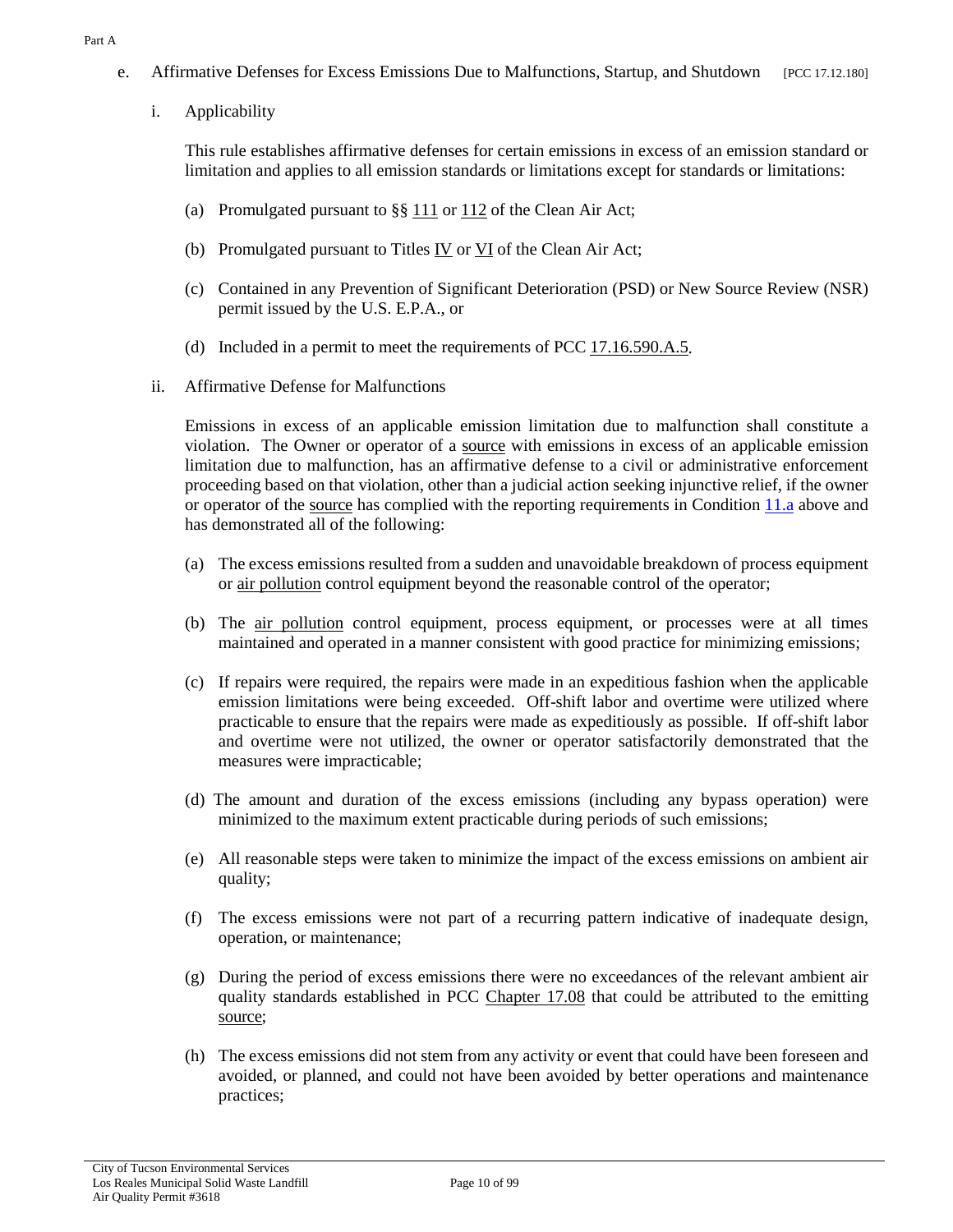- (i) All emissions monitoring systems were kept in operation if at all practicable; and
- <span id="page-10-0"></span>(j) The Permittee's actions in response to the excess emissions were documented by contemporaneous records.
- iii. Affirmative Defense for Startup and Shutdown
	- (a) Except as provided in Condition  $11.e.iii(b)$  below, and unless otherwise provided for in the applicable requirement, emissions in excess of an applicable emission limitation due to startup and shutdown shall constitute a violation. The Permittee of a [source](#page-20-0) with emissions in excess of an applicable emission limitation due to startup and shutdown, has an affirmative defense to a civil or administrative enforcement proceeding based on that violation, other than a judicial action seeking injunctive relief, if the owner or operator of the [source](#page-20-0) has complied with the reporting requirements of Condition 11.a above and has demonstrated all of the following:
		- (i) The excess emissions could not have been prevented through careful and prudent planning and design;
		- (ii) If the excess emissions were the result of a bypass of control equipment, the bypass was unavoidable to prevent loss of life, personal injury, or severe damage to [air pollution](#page-17-4) control equipment, production equipment, or other property;
		- (iii) The [source'](#page-20-0)s [air pollution](#page-17-4) control equipment, process equipment, or processes were at all times maintained and operated in a manner consistent with good practice for minimizing emissions;
		- (iv) The amount and duration of the excess emissions (including any bypass operation) were minimized to the maximum extent practicable during periods of such emissions;
		- (v) All reasonable steps were taken to minimize the impact of the excess emissions on ambient air quality;
		- (vi) During the period of excess emissions there were no exceedances of the relevant ambient air quality standards established in [PCC Chapter 17.08](https://tinyurl.com/PCC-17-08) that could be attributed to the emitting [source;](#page-20-0)
		- (vii) All emissions monitoring systems were kept in operation if at all practicable; and
		- (viii)The Permittee's actions in response to the excess emissions were documented by contemporaneous records.
	- (b) If excess emissions occur due to a malfunction during routine startup and shutdown, then those instances shall be treated as other malfunctions subject to Condition above.
- iv. Affirmative Defense for Malfunctions during Scheduled Maintenance

If excess emissions occur due to a malfunction during scheduled maintenance, then those instances will be treated as other malfunctions subject to [Condition](#page-9-0) 11.e.ii above.

v. Demonstration of Reasonable and Practicable Measures

For an affirmative defense under [Condition 11.e.ii](#page-9-0) or iii above, the Permittee of the [source](#page-20-0) shall demonstrate, through submission of the data and information required by Conditions [11.e.i through](#page-9-1)  [v](#page-9-1) and [Condition 11.a](#page-7-3) above, that all reasonable and practicable measures within the owner or operator's control were implemented to prevent the occurrence of the excess emissions.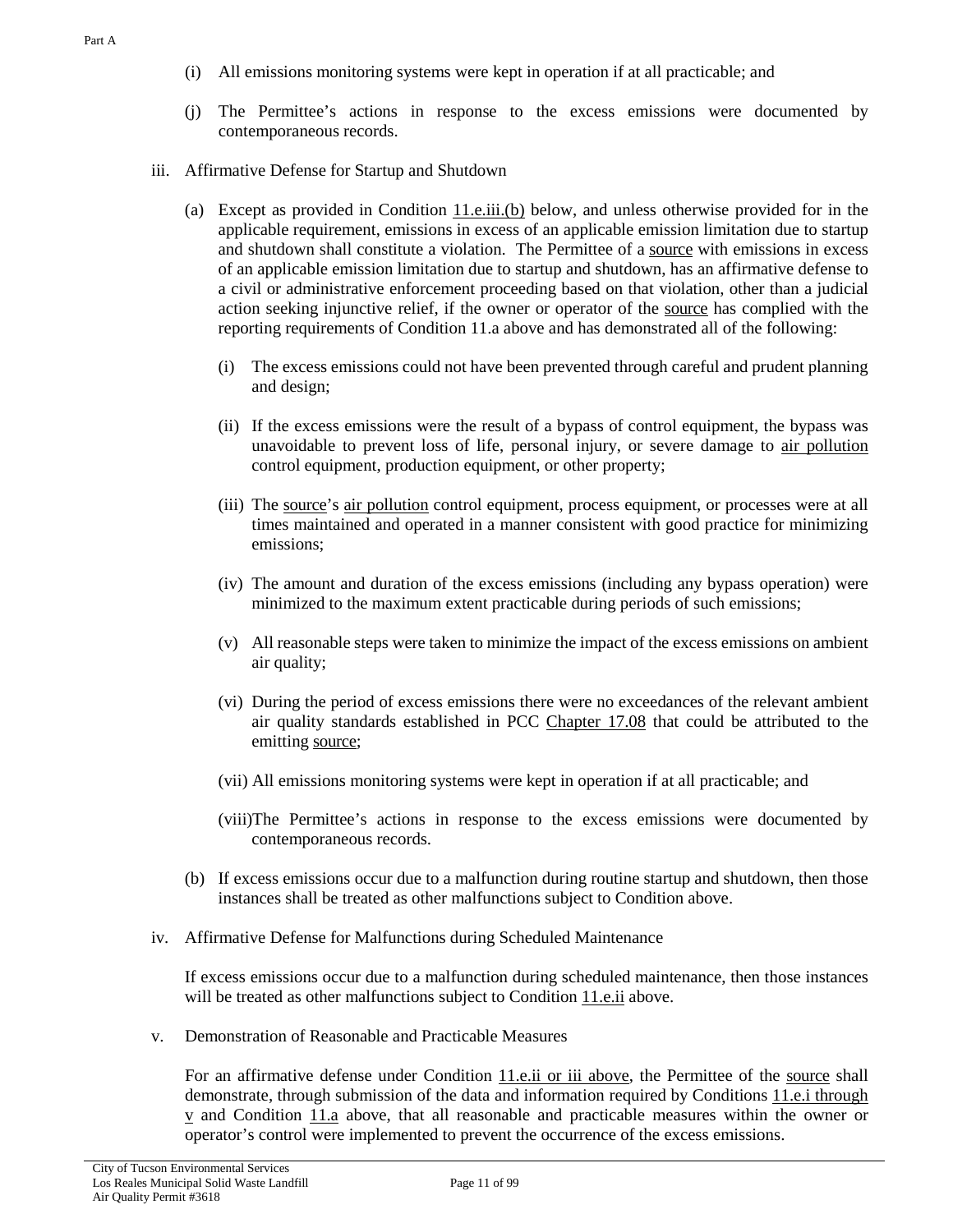## **12. Recordkeeping Requirements** [PCC 17.12.040.A.4]

- a. The Permittee shall keep records of all required monitoring information including recordkeeping requirements established pursuant to [PCC 17.12.080,](https://tinyurl.com/PCC-17-12-080) where applicable, for the following:
	- i. The date, place as defined in the permit, and time of sampling or measurements;
	- ii. The date(s) analyses were performed;
	- iii. The name of the company or entity that performed the analyses;
	- iv. A description of the analytical techniques or methods used;
	- v. The results of such analyses; and
	- vi. The operating conditions as existing at the time of sampling or measurement.
- b. The Permittee shall retain records of all required monitoring data and support information for a period of at least 5 years from the date of the monitoring sample, measurement, report, or application. Support information includes all calibration and maintenance records and all original strip-chart recordings or other data recordings for continuous monitoring instrumentation, and copies of all reports required by the permit.
- c. All required records shall be maintained either in an unchangeable electronic format or printed records including hand written forms or logbooks utilizing indelible ink.

### **13. Reporting Requirements 17.12.040.A.5**

The Permittee shall comply with all of the reporting requirements of this permit. These include:

- a. Compliance certifications pursuant to [Condition 7](#page-5-1) above.
- b. Excess emissions; permit [deviations,](#page-18-0) and emergency reports in accordance with Condition  $11$  above.
- c. Performance test results in accordance with [Condition 17.g](#page-14-0) below.
- d. Other reports required by any of the Conditions in Part B of this permit.

**14. Duty to Provide Information** [PCC 17.12.040.A.8.e, PCC 17.12.010.H, & PCC 17.12.010.I, SIP Rule 621]

- a. The Permittee shall furnish to the [Control Officer,](#page-17-3) within a reasonable time, any information that the [Control Officer](#page-17-3) may request in writing to determine whether [cause](#page-17-1) exists for revising, revoking and reissuing, or terminating the permit or to determine compliance with the permit. Upon request, the Permittee shall also furnish to th[e Control Officer](#page-17-3) copies of records required to be kept by the permit. For information claimed to be confidential, the Permittee for Class I sources, shall furnish an additional copy of such records directly to the [Administrator](#page-17-2) along with a claim of confidentiality.
- b. If the Permittee has failed to submit any relevant facts or if the Permittee has submitted incorrect information in the permit application, the Permittee shall, upon becoming aware of such failure or incorrect submittal, promptly submit such supplementary facts or corrected information. In addition, an applicant shall provide additional information as necessary to address any requirements that become applicable to the [source](#page-20-0) after the date it filed a complete application but prior to release of a proposed permit.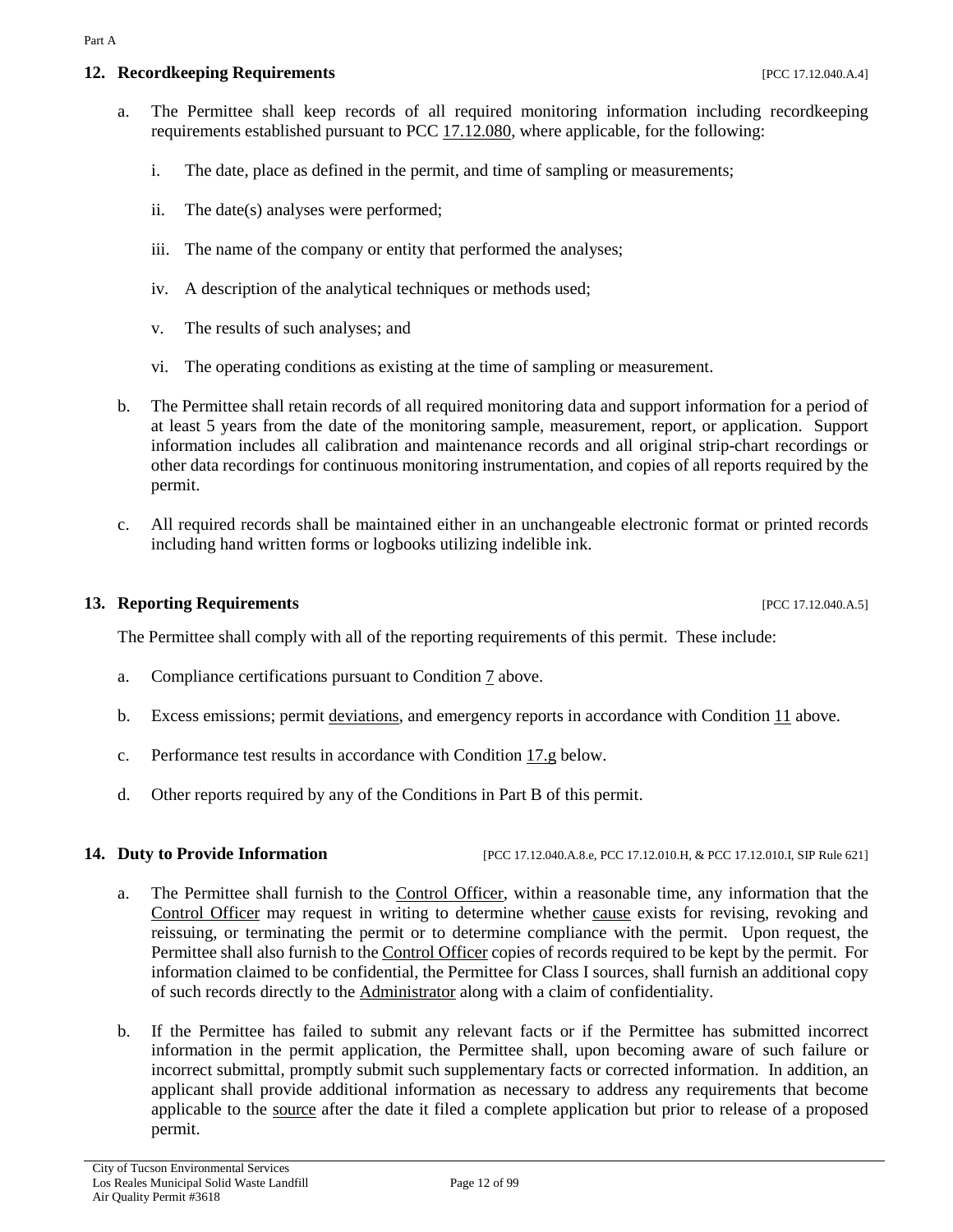### **15. Permit Amendment or Revision** [PCC 17.12.100, PCC 17.12.110 & PCC 17.12.120]

The Permittee shall apply for a permit amendment or revision for changes to the facilities which do not qualify for a facility change without revision under [Condition 16](#page-12-0) below as follows:

- a. Administrative Permit Amendment [\(PCC 17.12.100\)](https://tinyurl.com/17-12-100-A);
- <span id="page-12-3"></span>b. Minor Permit Revision [\(PCC 17.12.110\)](https://tinyurl.com/17-12-100-A);
- c. Significant Permit Revision (PCC [17.12.120\)](https://tinyurl.com/17-12-120-A).

The applicability and requirements for such action are defined in the referenced regulations.

### <span id="page-12-0"></span>**16. Facility Changes Allowed Without Permit Revisions** [PCC 17.12.090]

- <span id="page-12-1"></span>a. The Permittee may make changes without a permit revision if all of the following apply:
	- (i) The changes are not modifications under any provision of Title I of the Clean Air Act (Air Pollution Prevention and Control) or under modifications as defined in A.R.S. [49-401.01\(24\);](https://tinyurl.com/ARS-49-401-01)
	- (ii) The changes do not exceed the emissions allowable under the permit whether expressed therein as a rate of emissions or in terms of total emissions;
	- (iii) The changes do not violate any applicable requirements or trigger any additional applicable requirements;
	- (iv) The changes satisfy all requirements for a minor permit revision under [PCC 17.12.110;](https://tinyurl.com/17-11-110) and
	- (v) The changes do not contravene federally enforceable permit terms and Conditionsthat are monitoring (including test methods), record keeping, reporting, or compliance certification requirements.
- b. The substitution of an item of process or pollution control equipment for an identical or substantially similar item of process or pollution control equipment shall qualify as a change that does not require a permit revision, if the substitution meets all of the requirements of Conditions [16.a, d, and e.](#page-12-1)
- c. Except for [sources](#page-20-0) with authority to operate under general permits, permitted [sources](#page-20-0) may trade increases and decreases in emissions within the permitted facility, as established in the permit under [PCC](https://tinyurl.com/17-12-040-A) [17.12.040.A.12](https://tinyurl.com/17-12-040-A) if an applicable implementation plan provides for the emissions trades, without applying for a permit revision and based on the seven working days' notice prescribed in [Condition 16.d](#page-12-2) below. This provision is available if the permit does not provide for the emissions trading as a minor permit revision.
- <span id="page-12-2"></span>d. For each change under Conditions  $16a$  through c above, a written notice, by certified mail or hand delivery, shall be received by the [Control Officer](#page-17-3) and the [Administrator](#page-17-2) a minimum of seven (7) working days in advance of the change. Notifications of changes associated with emergency conditions, such as malfunctions necessitating the replacement of equipment, may be provided less than 7 working days in advance of the change but must be provided as far in advance of the change, or if advance notification is not practicable as soon after the change as possible.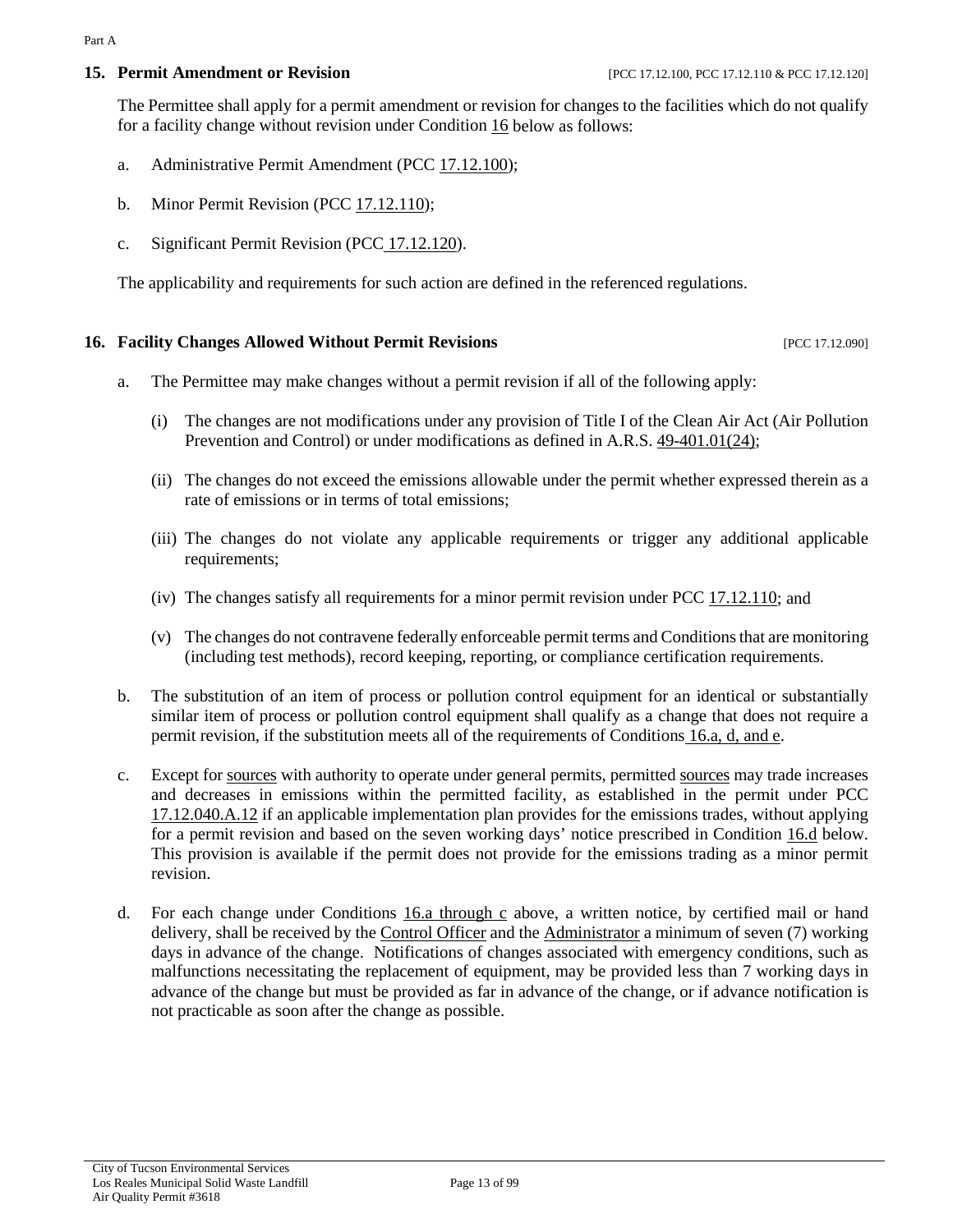- e. Each notification shall include:
	- (i) When the proposed change will occur;
	- (ii) A description of the change;
	- (iii) Any change in emissions of regulated air pollutants;
	- (iv) The pollutants emitted subject to the emissions trade, if any;
	- (v) The provisions in the implementation plan that provide for the emissions trade with which th[e source](#page-20-0) will comply and any other information as may be required by the provisions in the implementation plan authorizing the trade;
	- (vi) If the emissions trading provisions of the implementation plan are invoked, then the permit requirements with which the [source](#page-20-0) will comply; and
	- (vii) Any permit term or Condition that is no longer applicable as a result of the change.
- f. The permit shield described in [Condition 20](#page-15-0) below shall not apply to any change made under this Condition. Compliance with the permit requirements that the [source](#page-20-0) will meet using the emissions trade shall be determined according to requirements of the implementation plan authorizing the emissions trade.
- g. Except as otherwise provided for in the permit, making a change from one alternative operating scenario to another as provided under [PCC 17.12.040.A11](https://tinyurl.com/17-12-040-A) shall not require any prior notice under this section.
- h. Notwithstanding any other part of this Condition, the [Control Officer](#page-17-3) may require a permit to be revised for any change that when considered together with any other changes submitted by the same [source](#page-20-0) under these provisions over the term of the permit, do not satisfy the requirements in [Condition 16.a.](#page-12-1)

### **17. Testing Requirements** [PCC 17.11.210, SIP Reg 50, SIP Rule 212]

- a. New [sources](#page-20-0) required to conduct performance testing shall do so within 60 days after the source has achieved the capability to operate at its maximum production rate on a sustained basis but no later than 180 days after initial startup of suc[h sources.](#page-20-0) The Permittee shall conduct performance testing as specified in Part B of this permit and at such other times as may be required by the [Control](#page-17-3) Officer. The Permittee shall furnish the [Control Officer](#page-17-3) a written report or the results of the tests.
- b. Operational Conditions

Performance tests shall be conducted while the unit is operating at full load under representative operational conditions unless other conditions are required by the applicable test method or in this permit. With prior written approval from the [Control Officer,](#page-17-3) testing may be performed at a lower rate. Operations during start-up, shutdown, and malfunction (as defined in [PCC 17.04.340.A\)](https://tinyurl.com/17-04-340) shall not constitute representative operational conditions unless otherwise specified in the applicable requirement.

c. Tests shall be conducted and data reduced in accordance with the test methods and procedures contained in the Arizona Testing Manual, [40 CFR 52;](https://tinyurl.com/40-CFR-52) Appendices D and E, [40 CFR 60;](https://tinyurl.com/40-CFR-60-INCL) Appendices A through F; an[d 40 CFR 61,](https://tinyurl.com/40-cfr-61) Appendices B and C unless modified by th[e Control Officer](#page-17-3) pursuant t[o PCC 17.11.210.B.](https://tinyurl.com/17-12-210-A)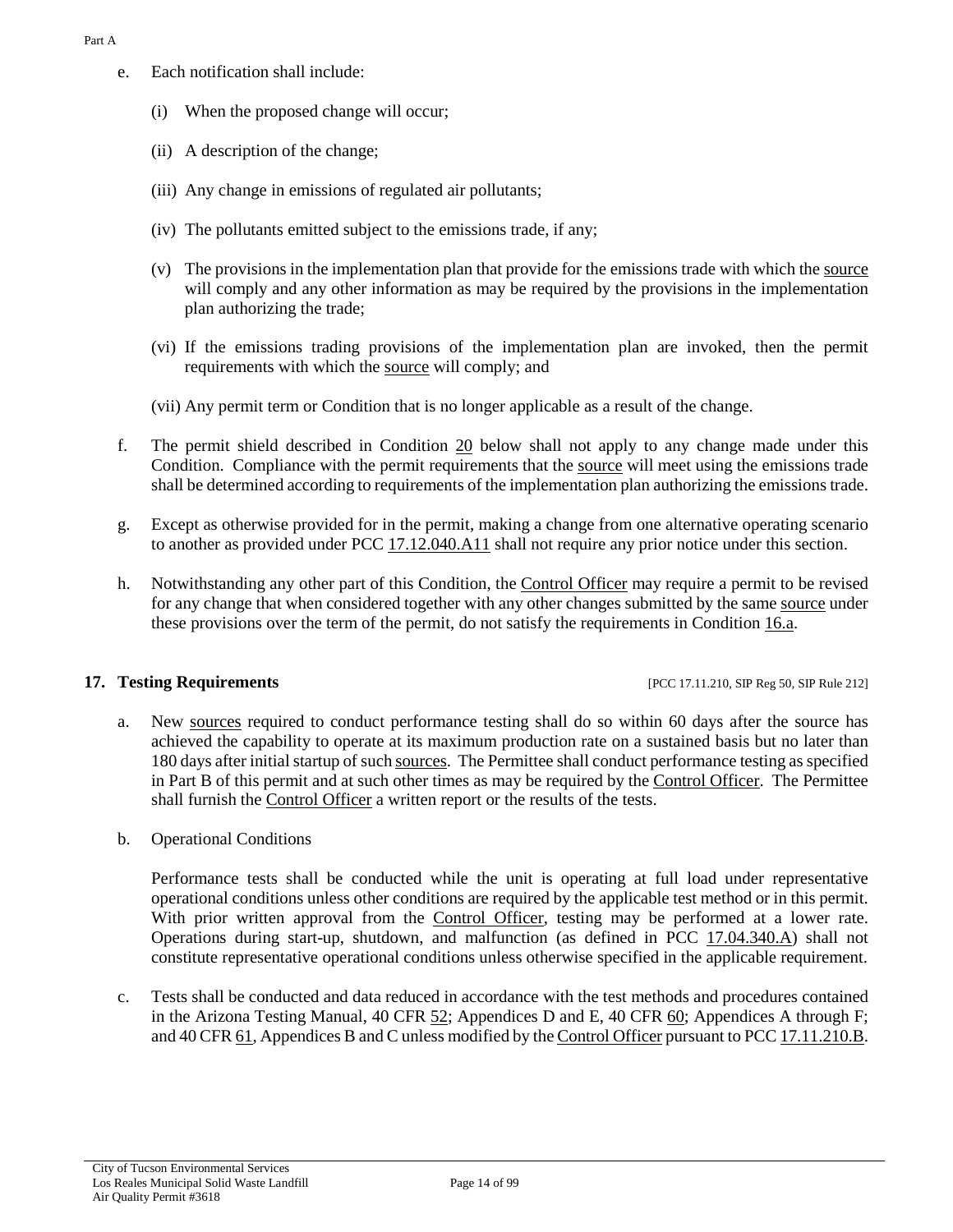d. Test Plan

At least 14 calendar days prior to performing a test, the Permittee shall submit a test plan to the [Control Officer,](#page-17-3) in accordance with [PCC 17.11.210.D](https://tinyurl.com/17-12-210-A) and the Arizona Testing Manual. This test plan must include the test duration, test location(s), test methods, and [source](#page-20-0) operation and other parameters that may affect the test results.

e. Stack Sampling Facilities

The Permittee shall provide or cause to be provided, performance testing facilities as follows:

- i. Sampling ports adequate for test methods applicable to the facility;
- ii. Safe sampling platform(s);
- iii. Safe access to sampling platform(s); and,
- iv. Utilities for sampling and testing equipment.
- f. Interpretation of Final Results *(Please see Part B of the permit for Specific Conditions)*

Unless otherwise specified in Part B or Part C of this permit, each performance test shall consist of three separate runs using the applicable test method. Each run shall be conducted for the time and under the conditions specified in the applicable standard. For the purpose of determining compliance with an applicable standard, the arithmetic mean of the results of the three runs shall apply. In the event that a sample is accidentally lost or conditions occur in which one of the three runs is required to be discontinued because of forced shutdown, failure of an irreplaceable portion of the sample train, extreme meteorological conditions, or other circumstances beyond the Permittee's control, compliance may, upon the [Control Officer's](#page-17-3) approval, be determined using the arithmetic mean of the results of the other two runs. If the [Control Officer](#page-17-3) or the [Control Officer'](#page-17-3)s designee is present, tests may only be stopped with the [Control Officer'](#page-17-3)s or such designee's approval. If the [Control](#page-17-3)  [Officer](#page-17-3) or the [Control Officer's](#page-17-3) designee is not present, tests may only be stopped for good cause. Good cause includes: forced shutdown, failure of an irreplaceable portion of the sample train, extreme meteorological conditions, or other circumstances beyond the Permittee's control. Termination of any test without good cause after the first run is commenced shall constitute a failure of the test. Supporting documentation, which demonstrates good cause, must be submitted.

<span id="page-14-0"></span>g. Report of Final Test Results

A written report of the results of all performance tests shall be submitted to th[e Control Officer](#page-17-3) within 30 days after the test is performed. The report shall be submitted in accordance with the Arizona Testing Manual and [PCC 17.11.210.A.](https://tinyurl.com/17-12-210-A) If additional time is needed to submit the results, the Permittee shall send a written request for an extension describing the circumstances and specifying the time needed to submit the report for approval by the [Control Officer.](#page-17-3)

[AZ Testing Manual Page 8 (4 weeks ~ 30 days)]

### **18. Property Rights** [PCC 17.12.040.A.8.d]

This permit does not convey any property rights of any sort, or any exclusive privilege to the Permittee.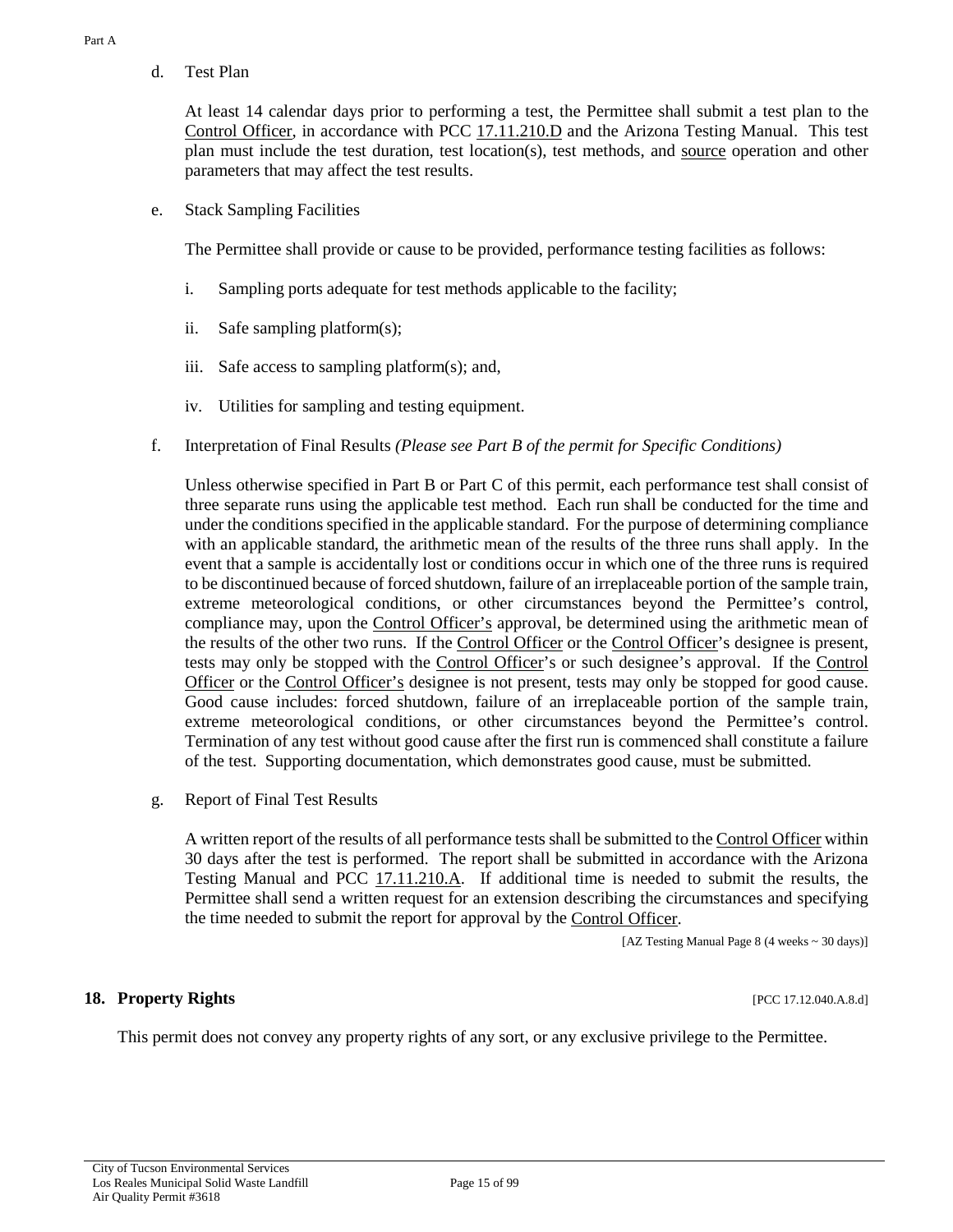# **19. Severability Clause 19. Severability Clause 19. Severability Clause 19. Severability Clause 19. Severability Clause 19. Severability Clause 19. Severability Clause 19. Severability Clause 19. Severabil**

The provisions of this permit are severable. In the event of a challenge to any portion of this permit, that results in any permit term or Condition of this permit being held invalid, the remainder of this permit shall not be affected thereby.

# <span id="page-15-0"></span>**20. Permit Shield** [PCC 17.11.080]

Compliance with the Conditions of this permit shall be deemed compliance with the applicable requirements identified in the permit as of the date of permit issuance, provided that such applicable requirements are included and expressly identified in the permit. The permit shield shall not apply to any change made in accordance with [Conditions 15.b and 16](#page-12-3) above.

## **21. Accident Prevention Requirements under The Clean Air Act (CAA § 112(r))**

Should this stationary [source,](#page-20-0) as defined in 40 CFR Part 68.3, become subject to the accidental release prevention regulations in Part 68, then the Permittee shall submit a risk management plan (RMP) by the date specified in §68.10 and shall certify compliance with the requirements of Part 68 as part of the annual compliance certification as required by 40 CFR Part 70 and Part B of this permit.

## **22. Requirement to Obtain Activity Permits 12. In the UPCC Chapter 17.14**]

- a. The Permittee shall not allow or commence demolition or renovation of any NESHAP facility, as defined in [40 CFR Part 61, Subpart M,](https://tinyurl.com/Part-61-subpart-M) National Emission Standards for Hazardous Air Pollutants – Asbestos, without first obtaining an activity permit from the [Control Officer](#page-17-3) in accordance with PCC 17.14.060. Should this stationary [source,](#page-20-0) pursuant to [40 CFR Part 61, Subpart M,](https://tinyurl.com/Part-61-subpart-M) become subject to asbestos regulations when conducting any renovation or demolition at this premises, then the Permittee or operator shall submit proper notification as described in [40 CFR Part 61, Subpart M](https://tinyurl.com/Part-61-subpart-M) and shall comply with all other applicable requirements of Subpart M. The Permittee shall keep a record of all relevant paperwork on file. [PCC 17.14.060 & 40 CFR 61, Subpart M]
- b. The Permittee shall not ignite, cause to be ignited, permit to be ignited, allow or maintain any open outdoor fire without first obtaining an activity permit from the [Control Officer](#page-17-3) or delegated authority unless exempted under [PCC 17.14.080.C.](https://tinyurl.com/PCC-17-14-080) [PCC 17.14.080]

### **23. Stratospheric Ozone Depleting Substances** [40 CFR 82 & PCC 17.16.710]

The Permittee shall not use, sell, or offer for sale any fluid as a substitute material for use in any motor vehicle, residential, commercial, or industrial air conditioning system, refrigerator or freezer unit, or other cooling or heating device designed to use a chlorofluorocarbon (CFC) or hydrochlorofluorocarbon (HCFC) compound as a working fluid, unless such fluid has been approved for sale and such use by th[e Administrator.](#page-17-2) The Permittee shall keep a record of all paperwork relevant to the applicable requirements of [40 CFR 82, Subpart F](https://tinyurl.com/40-CFR-82-F) onsite.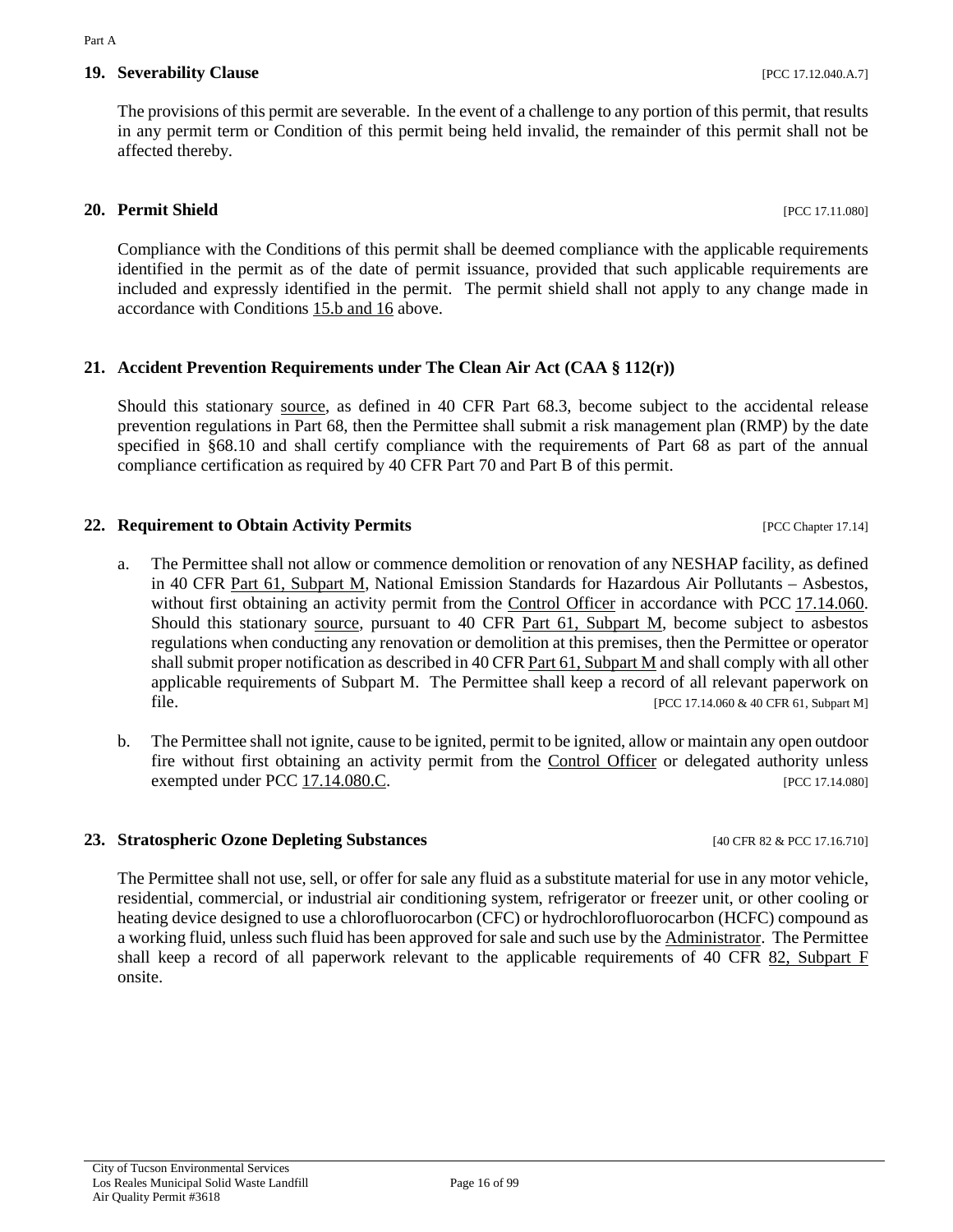# **PART B: SPECIFIC CONDITIONS**

<span id="page-16-0"></span>*(Unless otherwise noted, references in this permit are to Title 17 of the Pima County Code (PCC), Arizona Revised Statutes (ARS), Arizona Administrative Code (AAC), or the Pima County State Implementation Plan (SIP). Underlined text are hyperlinked references to either definitions or Conditions within this permit, or to external web servers that contain the text of the referenced provision.)*

# <span id="page-16-1"></span>**§ 1: Applicability**

- 24. This is a renewal to the five-year, Title V, Class I permit due to expire on October 27, 2019 and issued to the City of Tucson (COT) Environmental Services for the Los Reales Municipal Solid Waste Landfill located at 5300 E. Los Reales Road, Tucson, AZ 85706.
	- a. As of the date of issuance of this permit, this Part B contains all the requirements that apply to the landfill gas (LFG) collection and control system, and to various fugitive dust producing activities on-site. Applicable regulatory standards include:
		- i. New Source Performance Standards (NSPS) 40 CFR Part 60 Subparts A, Cc, and WWW; and National Emission Standards for Hazardous Air Pollutants (NESHAP) 40 CFR Part 63 Subparts A and AAAA which applies exclusively to the LFG collection system, flare and Emergency Generator.
		- ii. Title 17 of the Pima County Code (PCC), section 17.16.390, "Standards of Performance for Municipal Solid Waste Landfills" applies, as do the fugitive dust rules found in both Title 17 and in the State Implementation Plan (SIP).

A complete set of applicable regulations may be found in Attachment 1.

- b. Upon approval by the Administrator of the EPA of a [state plan](#page-18-1) or [federal plan](#page-18-2) to implement 40 CFR Part 60, Supbart Cf – Emission Guidelines and Compliance Times for Municipal Solid Waste Landfills, the Permittee shall be subject to the terms and Conditions in Part  $C$  of this permit with respect to the requirements for the MSW landfill, the LFG collection system, the LFG control system, the landfill design capacity, the LFG emissions, and the LFG collection and control system removal criteria. Upon approval by the Administrator of the EPA of a [state plan](#page-18-1) or [federal plan,](#page-18-2) the terms and Conditions in [Part C](#page-46-0) of this permit shall supersede the terms and Conditions in [§ 3B](#page-21-2) through [§ 3H](#page-36-0) in this Part B, except for the provisions in [Conditions](#page-21-3) 26.c, [38,](#page-31-1) [39.c](#page-32-0) and [40.](#page-33-1)
- c. If more than one emission limit or emission standard in this permit is applicable to the same [source,](#page-51-0) the more stringent standard or emission limit shall apply.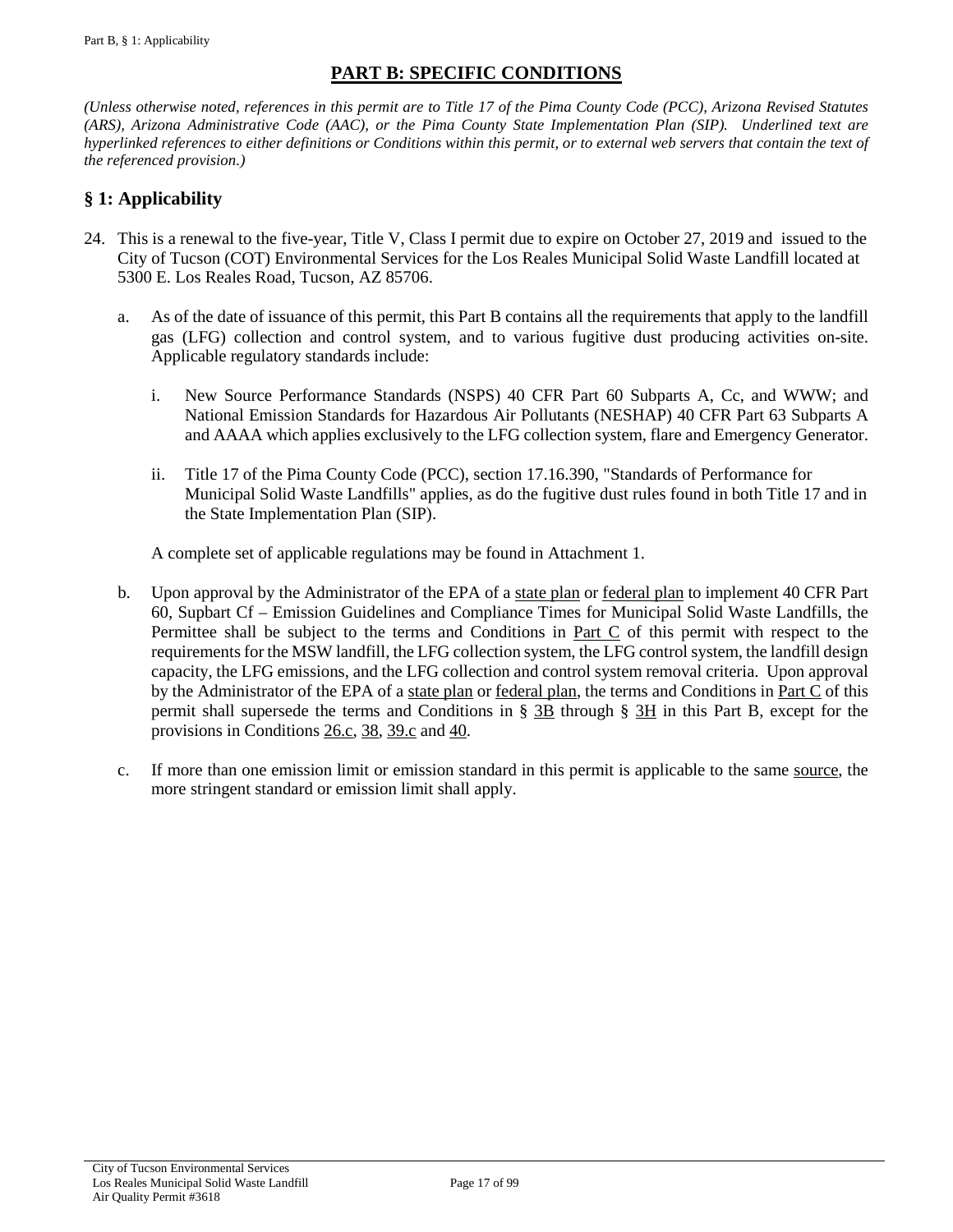# <span id="page-17-0"></span>**§ 2: Definitions**

The following definitions shall have the meaning as defined in the Clean Act or Title 17 of the Pima County Code, and NSPS Subpart WWW unless otherwise provided in this permit. Terms below marked with an asterisk (**\***) are terms defined in NSPS Subpart WWW. Terms marked with a double asterisk (**\*\***) are terms defined in NESHAP Subpart AAAA. If a term is not otherwise defined, it shall be interpreted in accordance with normal business use.

**Active collection system\*** means a gas collection system that uses [gas mover equipment.](#page-18-3)

**Active landfill\*** means a landfill in which solid waste is being placed or a landfill that is planned to accept waste in the future.

<span id="page-17-2"></span>**Administrator\*** means the Administrator of the U.S. Environmental Protection Agency or his/her authorized representative or the Administrator of a state air pollution control agency. Contact Information: Phone (415) 947- 8715; Website[: www.epa.gov/region9](https://www.epa.gov/aboutepa/epa-region-9-pacific-southwest)

<span id="page-17-4"></span>**Air Pollution or Air Pollutant** means the presence in the outdoor atmosphere of one or more air contaminants or combination thereof, in sufficient quantities, which either alone or in connection with other substances, by reason of their concentration and duration are or tend to be injurious to human, plant, or animal life; or causes damage to property; or unreasonably interferes with the enjoyment of life or property of a substantial part of a community, or obscures visibility; or which in any way degrades the quality of the ambient air below the standards established by the board of supervisors.

<span id="page-17-1"></span>**Cause** means with respect to the [Control Officer's](#page-17-3) ability to deny a permit application or terminate a permit that:

- a. The [Control Officer](#page-17-3) has reasonable cause to believe that the permit was obtained by fraud or misrepresentation.
- b. The [Control Officer](#page-17-3) determines that an applicant has failed to disclose a material fact required by the permit application form or the regulation applicable to the permit, of which the applicant had or should have had knowledge at the time the application was submitted.
- c. The terms and Conditions of the permit have been or are being violated.

<span id="page-17-5"></span>**Closed landfill\*** means a landfill in which solid waste is no longer being placed, and in which no additional solid wastes will be placed without first filing a notification of [modification](#page-19-0) as prescribed under §60.7(a)(4). Once a notification of [modification](#page-19-0) has been filed, and additional solid waste is placed in the landfill, the landfill is no longer closed.

<span id="page-17-7"></span>**Closure\*** means that point in time when a landfill becomes a [closed landfill.](#page-17-5)

<span id="page-17-6"></span>**Commercial solid waste\*** means all types of solid waste generated by stores, offices, restaurants, warehouses, and other nonmanufacturing activities, excluding residential and [industrial wastes.](#page-19-1)

<span id="page-17-8"></span>**Controlled landfill\*** means any landfill at which collection and control systems are required under this subpart as a result of the nonmethane organic compounds emission rate. The landfill is considered controlled at the time a collection and control system design plan is submitted in compliance with  $§60.752(b)(2)(i)$ .

<span id="page-17-3"></span>**Control Officer** means the director of Pima County Department of Environmental Quality who shall serve as the executive head of the Pima County air quality control district, or one of his authorized agents. Contact Information: Phone: (520) 724-7400; [Pima County DEQ -](http://webcms.pima.gov/government/environmental_quality/) air.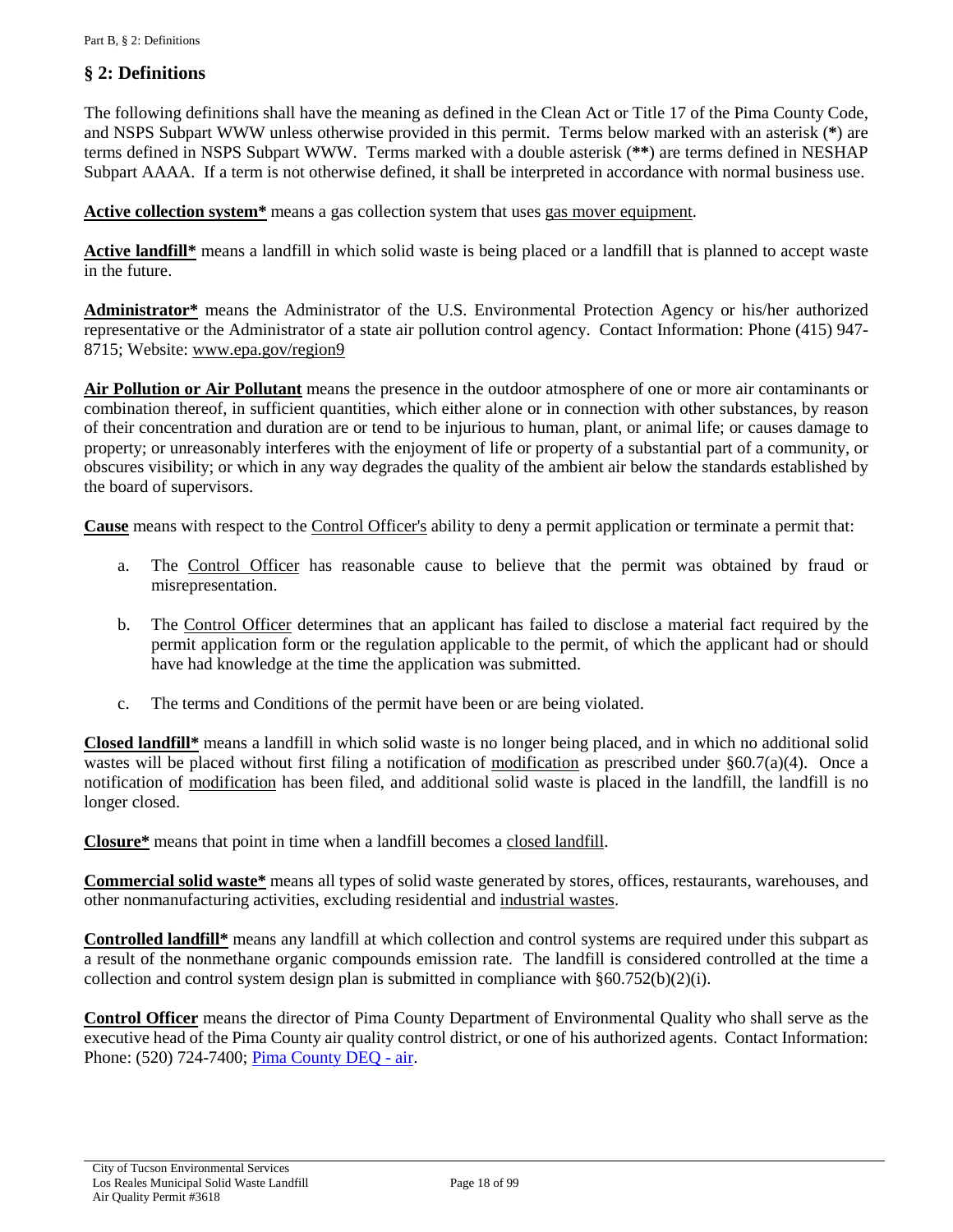<span id="page-18-4"></span>**Design capacity\*** means the maximum amount of solid waste a landfill can accept, as indicated in terms of volume or mass in the most recent permit issued by the State, local, or Tribal agency responsible for regulating the landfill, plus any in-place waste not accounted for in the most recent permit. If the owner or operator chooses to convert the [design capacity](#page-18-4) from volume to mass or from mass to volume to demonstrate its [design capacity](#page-18-4) is less than 2.5 million megagrams or 2.5 million cubic meters, the calculation must include a site specific density, which must be recalculated annually.

<span id="page-18-0"></span>**Deviation\*\*** means any instance in which an affected [source,](#page-20-0) subject to this permit, or an owner or operator of such a [source,](#page-20-0) fails to meet any requirement or obligation established by this permit, including but not limited to any emission limitation or [work practice](#page-20-1) standard; or fails to meet any emission limitation, (including any operating limit), o[r work practice](#page-20-1) standard in 40 CFR Part 63, [Subpart AAAA](https://tinyurl.com/40-CFR-63-Subpart-AAAA) during startup, Shutdown, or Malfuntion (SSM), regardless of whether or not such failure is permitted by 40 CFR Part 63, Subpart AAAA.

For the purposes of the landfill monitoring and SSM plan requirements, deviations include the items in paragraphs a. through d. below. [40 CFR 63. 1965 & Table 1 to Subpart AAAA of Part 63]

- a. A deviation occurs when the control device operating parameter boundaries described in [Condition 39.c](#page-32-0) are exceeded.
- b. A deviation occurs when 1 hour or more of the hours during the 3-hour block averaging period does not constitute a valid hour of data. A valid hour of data must have measured values for at least three 15 minute monitoring periods within the hour.
- c. A deviation occurs when an SSM plan is not developed or maintained on site.
- d. Any time an action taken during a startup, shutdown, and malfunction plan that is not consistent with the startup, shutdown, and malfunction plan, the Permittee shall submit a deviation report as provided in [Condition 11.b](#page-8-0) followed by a letter 7 days after the event.

<span id="page-18-5"></span>**Disposal facility\*** means all contiguous land and structures, other appurtenances, and improvements on the land used for the disposal of solid waste.

**Emission rate cutoff\*** means the threshold annual emission rate to which a landfill compares its estimated emission rate to determine if control under the regulation is required.

<span id="page-18-7"></span>**Enclosed combustor\*** means an enclosed firebox which maintains a relatively constant limited peak temperature generally using a limited supply of combustion air. An enclosed flare is considered an enclosed combustor.

<span id="page-18-1"></span>**EPA approved State plan\*\*** means a State plan that EPA has approved based on the requirements in 40 CFR Part 60, subpart B to implement and enforce 40 CFR Part 60, Subpart Cf (Proposed April 11, 2017). An approved State plan becomes effecting on the date specified in the notice published in the Federal Register announcing EPA's approval.

<span id="page-18-2"></span>**Federal Plan\*\*** means the EPA plan to implement 40 CFR part 60, Subpart Cc and Cf (as proposed) for existing MSW landfills located in States and Indian Country where State plans or tribal plans are not currently in effect. On the effective date of an EPA approved State or tribal plan, the Federal plan no longer applies. The current federal plan for Subpart Cc is found at 40 CFR part 62, subpart GGG.

<span id="page-18-6"></span>**Flare\*** means an open combustor without enclosure or shroud.

<span id="page-18-3"></span>**Gas mover equipment\*** means the equipment (i.e., fan, blower, compressor) used to transport landfill gas through the header system.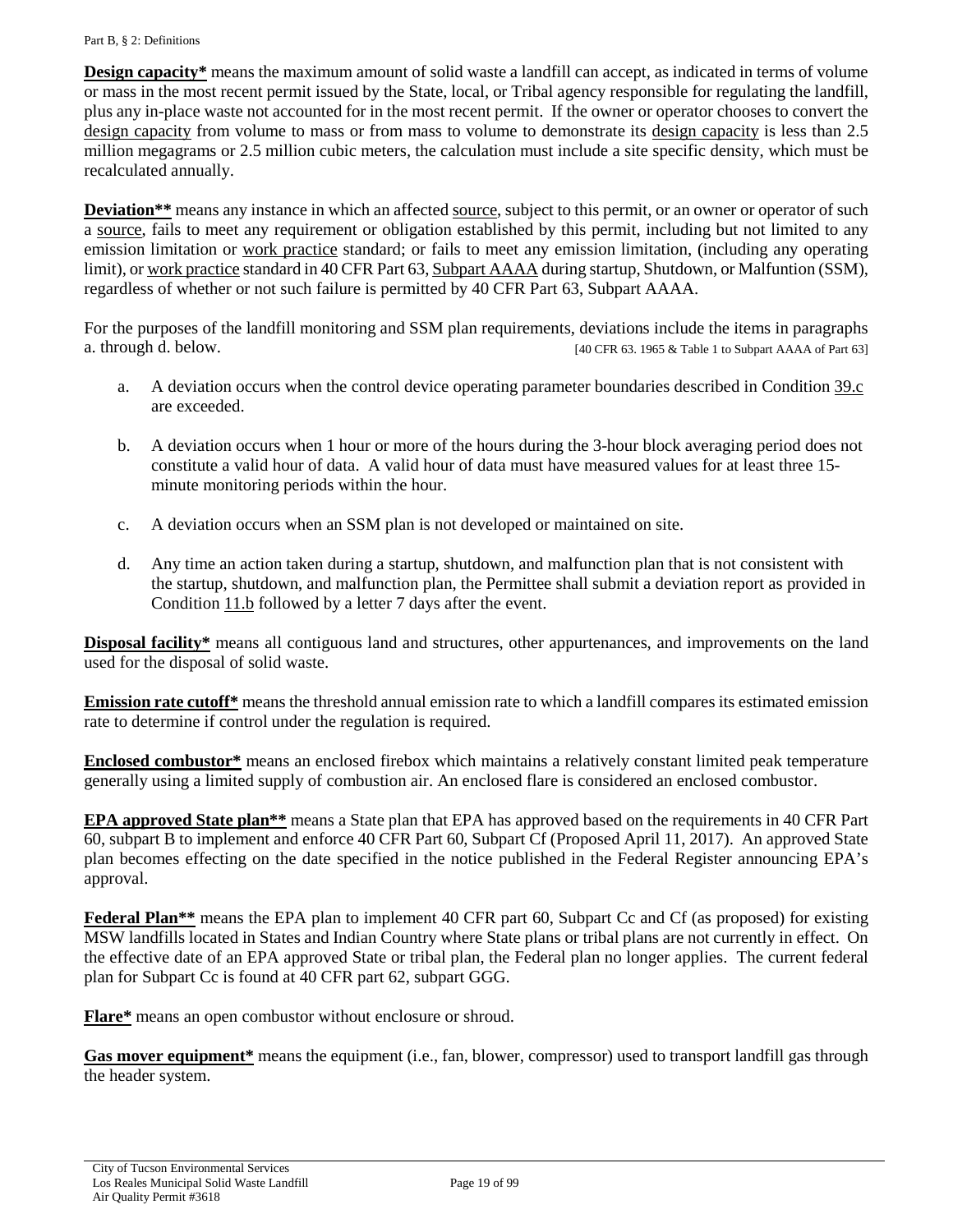<span id="page-19-2"></span>**Household waste\*** means any solid waste (including garbage, trash, and sanitary waste in septic tanks) derived from households (including, but not limited to, single and multiple residences, hotels and motels, bunkhouses, ranger stations, crew quarters, campgrounds, picnic grounds, and day-use recreation areas).

<span id="page-19-1"></span>**Industrial solid waste\*** means solid waste generated by manufacturing or industrial processes that is not a hazardous waste regulated under Subtitle C of the Resource Conservation and Recovery Act, parts 264 and 265 of this title. Such waste may include, but is not limited to, waste resulting from the following manufacturing processes: electric power generation; fertilizer/agricultural chemicals; food and related products/by-products; inorganic chemicals; iron and steel manufacturing; leather and leather products; nonferrous metals manufacturing/foundries; organic chemicals; plastics and resins manufacturing; pulp and paper industry; rubber and miscellaneous plastic products; stone, glass, clay, and concrete products; textile manufacturing; transportation equipment; and water treatment. This term does not include mining waste or oil and gas waste.

<span id="page-19-5"></span>**Interior well\*** means any well or similar collection component located inside the perimeter of the landfill waste. A perimeter well located outside the landfilled waste is not an interior well.

**Landfill\*** means an area of land or an excavation in which wastes are placed for permanent disposal, and that is not a land application unit, surface impoundment, injection well, or waste pile as those terms are defined under §257.2 of this title.

<span id="page-19-3"></span>**Lateral expansion\*** means a horizontal expansion of the waste boundaries of an existing MSW landfill. A lateral expansion is not a [modification](#page-19-0) unless it results in an increase in the [design capacity](#page-18-4) of the landfill.

<span id="page-19-0"></span>**Modification\*** means an increase in the permitted volume [design capacity](#page-18-4) of the landfill by either horizontal or vertical expansion based on its permitted [design capacity](#page-18-4) as of May 30, 1991. Modification does not occur until the owner or operator commences construction on the horizontal or vertical expansion.

**Municipal solid waste landfill or MSW landfill\*** means an entire [disposal facility](#page-18-5) in a contiguous geographical space where [household waste](#page-19-2) is placed in or on land. An MSW landfill may also receive other types of RCRA Subtitle D wastes (§257.2 of this title) such as [commercial solid waste,](#page-17-6) nonhazardous sludge, conditionally exempt small quantity generator waste, and industrial solid waste. Portions of an MSW landfill may be separated by access roads. An MSW landfill may be publicly or privately owned. An MSW landfill may be a new MSW landfill, an existing MSW landfill, or a [lateral expansion.](#page-19-3)

**Municipal solid waste landfill emissions or MSW landfill emissions**\* means gas generated by the decomposition of organic waste deposited in an MSW landfill or derived from the evolution of organic compounds in the waste.

**NMOC\*** means nonmethane organic compounds, as measured according to the provisions of §60.754.

<span id="page-19-6"></span>**Nondegradable waste\*** means any waste that does not decompose through chemical breakdown or microbiological activity. Examples are, but are not limited to, concrete, municipal waste combustor ash, and metals.

**Operation** means any physical or chemical action resulting in the change in location, form, physical properties or chemical character of a material.

<span id="page-19-4"></span>**Sludge\*** means any solid, semisolid, or liquid waste generated from a municipal, commercial, or industrial wastewater treatment plant, water supply treatment plant, or [air pollution](#page-17-4) control facility, exclusive of the treated effluent from a wastewater treatment plant.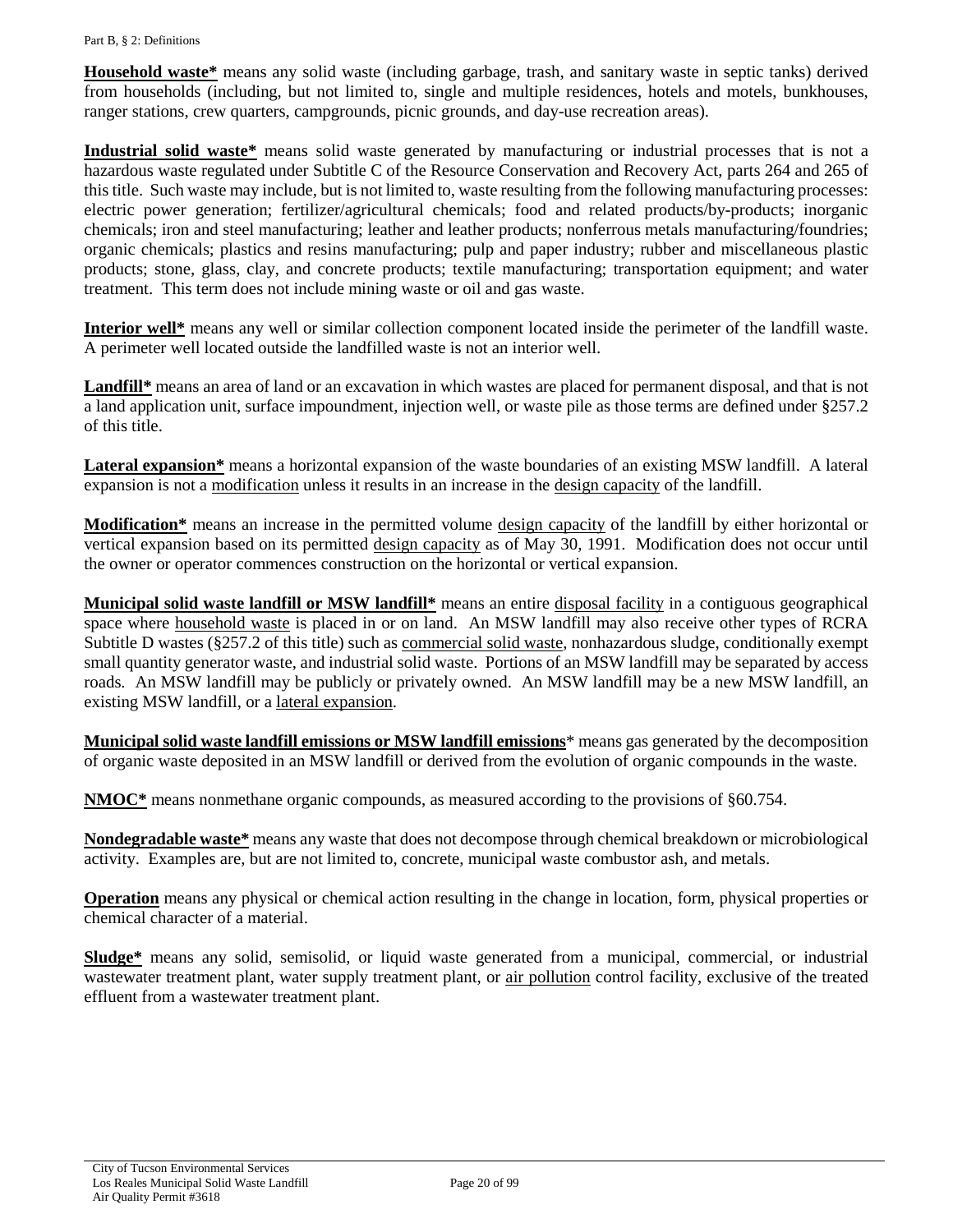**Solid waste\*** means any garbage, sludge from a wastewater treatment plant, water supply treatment plant, or [air](#page-17-4)  [pollution](#page-17-4) control facility and other discarded material, including solid, liquid, semisolid, or contained gaseous material resulting from industrial, commercial, mining, and agricultural operations, and from community activities, but does not include solid or dissolved material in domestic sewage, or solid or dissolved materials in irrigation return flows or industrial discharges that are point sources subject to permits under 33 U.S.C. 1342, or source, special nuclear, or by-product material as defined by the Atomic Energy Act of 1954, as amended (42 U.S.C 2011 *et seq.*).

<span id="page-20-3"></span><span id="page-20-0"></span>**Source** means any building, structure, facility or installation that may cause or contribute to [air pollution](#page-17-4) or the use of which may eliminate, reduce or control the emission of [air pollution.](#page-17-4) Source also means the Permittee as a facility-wide entity.

**Sufficient density\*** means any number, spacing, and combination of collection system components, including vertical wells, horizontal collectors, and surface collectors, necessary to maintain emission and migration control as determined by measures of performance set forth in this part.

<span id="page-20-2"></span>**Sufficient extraction rate\*** means a rate sufficient to maintain a negative pressure at all wellheads in the collection system without causing air infiltration, including any wellheads connected to the system as a result of expansion or excess surface emissions, for the life of the blower.

**Volatile Organic Compounds (VOC)\*** means any compound of carbon, excluding carbon monoxide (CO), carbon dioxide (CO2), carbonic acid, metallic carbides, or carbonates, and ammonium carbonate, which participates in atmospheric photochemical reactions. This includes any organic compound other than those in the definition in [PCC 17.04.340.A\(250\),](http://library.amlegal.com/nxt/gateway.dll/Arizona/pimacounty_az/title17airqualitycontrol?f=templates$fn=default.htm$3.0$vid=amlegal:pimacounty_az$anc=JD_17.04.340) which have been determined to have negligible photochemical reactivity.

<span id="page-20-1"></span>**Work practice standard\*\*** means any design, equipment, work practice, or operational standard, or combination thereof, that is promulgated pursuant to section 112(h) of the Clean Air Act.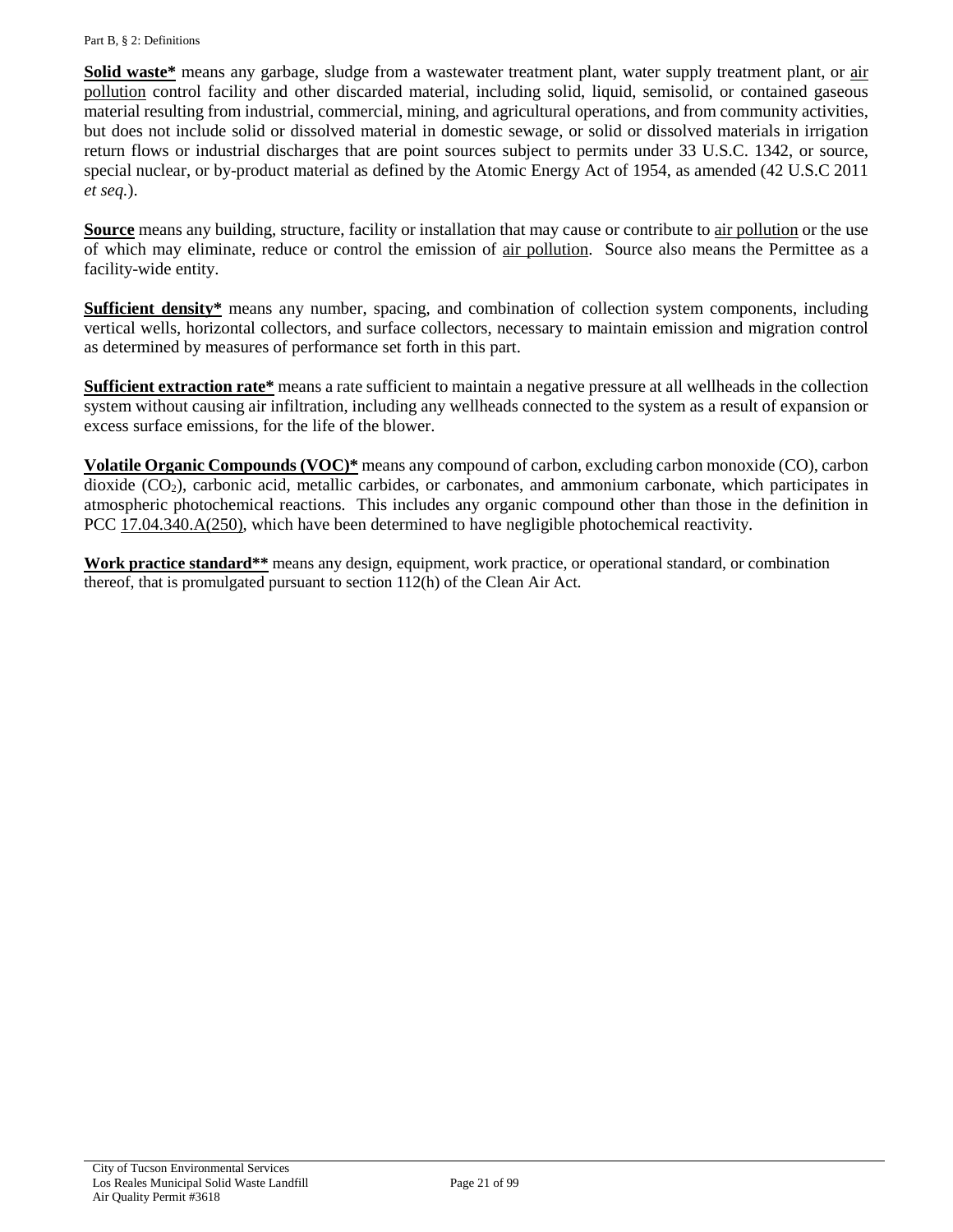# **§ 3: Landfill Operations**

# <span id="page-21-1"></span><span id="page-21-0"></span>**§ 3A: Applicable Equipment**

25. Affected Emission Source or Process:

This § 3 contains equipment specific requirements for the operation of a LFG collection and control system.

|     | Number of Units Equipment Description                                                                                                                                                                            |
|-----|------------------------------------------------------------------------------------------------------------------------------------------------------------------------------------------------------------------|
| (1) | Make: John Zink Company candlestick flare<br>Model: ZEF 1030<br>Maximum Rated Capacity: 80.7 MMBtu/Hr (2,690 scfm@50% methane)<br>Stack Height: 30 feet<br>Primary Use(s): Control of landfill gases by flaring. |
| (1) | LFG collection system constructed, planned and maintained on site.                                                                                                                                               |

# <span id="page-21-2"></span>**§ 3B: Emission Limits / Standards**

- 26. Municipal Solid Waste Landfill
	- a. The Permittee shall comply with the provisions of 40 CFR 60, Subpart WWW, "Standards of Performance for Municipal Solid Waste Landfills". Should the [Administrator](#page-17-2) approve [a state plan](#page-18-1) or [federal plan](#page-18-2) under section 111(d) of the CAA and 40 CFR Part 60, Subpart Cf, the Permittee shall follow the provisions in 40 CFR 60, Subpart Cf as provided in [Part C](#page-46-0) of this permit.

[40 CFR 63.1955(a)(1)&(2), PCC 17.16.390.C, 40 CFR 60, Subpart Cc, & 40 CFR60 Subpart Cf]

<span id="page-21-4"></span>b. By May 7, 2000, the Permittee shall install a collection and control system that captures the gas generated within the landfill. An active collection system shall:

[40 CFR 63.1955(b), 40 CFR 60.752(b)(2)(ii) & PCC 17.16.390.C.4] **[Material Permit Condition]**

<span id="page-21-5"></span>i. Be designed to handle the maximum expected gas flow rate from the entire area of the landfill that warrants control over the intended use period of the gas control or [treatment system](#page-51-1) equipment;

[40 CFR 60.752(b)(2)(ii)(A)]

- <span id="page-21-6"></span>ii. Collect gas from each area, cell, or group of cells in the landfill in which the initial [solid waste](#page-19-4) has been placed for a period of:
	- (a) 5 years or more if active; or
	- (b) 2 years or more if closed or at final grade.
- <span id="page-21-7"></span>iii. Collect gas at a [sufficient extraction](#page-20-2) rate;
- iv. Be designed to minimize off-site migration of subsurface gas.
- <span id="page-21-8"></span><span id="page-21-3"></span>
- c. The Permittee shall either:  $[40 \text{ CFR } 60.752(b)(2)(iii)(A)$  and (C) & PCC 17.11.190]
	- i. Route all the collected gas to a [treatment system](#page-51-1) that processes the collected gas for subsequent sale or use, or,
	- ii. Route all the collected gas to an open [flare](#page-18-6) designed and operated in accordance with the approved Gas Collection and Control System design Plan and the following provisions:

### **[Material Permit Condition]**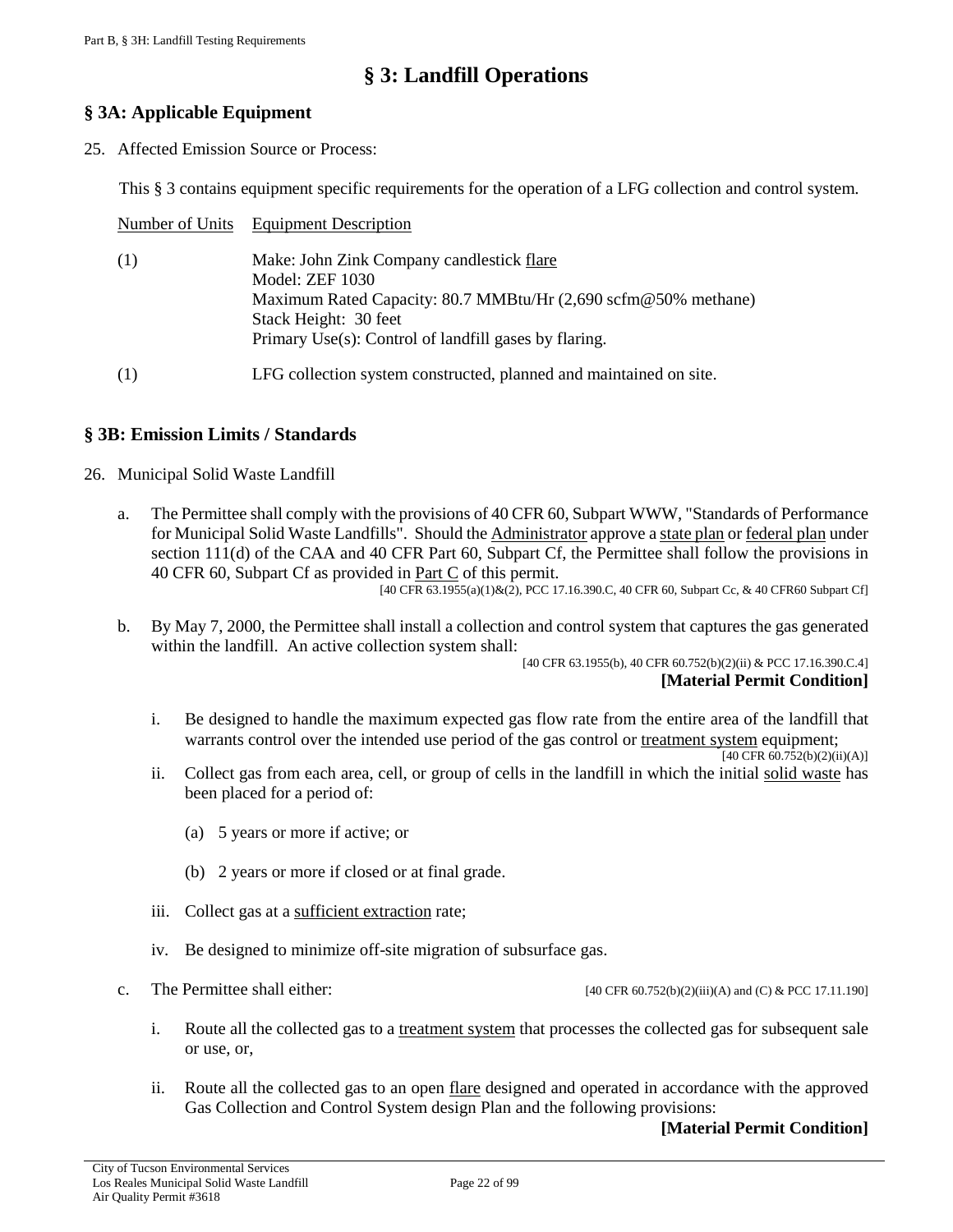(a) [Flares](#page-18-6) shall be designed for and operated with no visible emissions as determined by the methods specified in Condition  $26 \text{c.ii}(h)(i)$  except for periods not to exceed a total of 5 minutes during any 2 consecutive hours. [40 CFR 60.18(c)(1)]

## **[Material Permit Condition]**

- (b) Flares shall be operated with a flame present at all times, as determined by the methods specified i[n Condition 26.c..ii.\(h\).\(ii\).](#page-23-1) [40 CFR 60.18(c)(2)]
- <span id="page-22-2"></span>(c) The Permittee has the choice of adhering to either the heat content specifications in [Condition](#page-22-0) 26.c.ii.(d) and the maximum tip velocity specifications in [Condition 26.c.ii\(e\),](#page-22-1) or adhering to the requirements in Conditions [26.c.ii.\(c\).\(i\) and \(ii\)](#page-22-2) below.  $[40 \text{ CFR } 60.18 \text{ (c)}(3)]$ 
	- (i) Flares shall be used that have a diameter of 3 inches or greater, are non-assisted, have a hydrogen content of 8.0 percent (by volume), or greater, and are designed for and operated with an exit velocity less than 37.2 m/sec (122 ft/sec) and less than the velocity,  $V_{\text{max}}$ , as determined by the following equation:

$$
V_{max} = (X_{H2} - K_1) * K_2
$$

Where:

- $V_{\text{max}}$  = Maximum permitted velocity, m/sec.
- $K_1$  = Constant, 6.0 volume-percent hydrogen.
- $K_2$  = Constant, 3.9(m/sec)/volume-percent hydrogen.
- $X_{H2}$  = The volume-percent of hydrogen, on a wet basis, as calculated by using the American Society for Testing and Materials (ASTM) Method D1946-77.
- (ii) The actual exit velocity of a flare shall be determined by the method specified in [Condition](#page-23-2) [26.c.ii.\(h\).\(iv\)](#page-23-2) or as specified in the approved Gas Collection and Control System Design Plan.
- <span id="page-22-0"></span>(d) The flare shall be used only with the net heating value of the gas being combusted being 7.45 MJ/scm (200 Btu/scf) or greater, when the flare is nonassisted. The net heating value of the gas being combusted shall be determined by the methods specified in [Condition 26.c.ii.\(h\).\(iii\).](#page-23-3) [40 CFR 60.18(c)(3)(ii)]
- <span id="page-22-3"></span><span id="page-22-1"></span>(e) Exit Velocity
	- (i) The flare shall be designed for and operated with an exit velocity, as determined by the method specified in Condition  $26.c.i.(h).(iv)$ , less than 18.3 meters per second (60 ft/sec), except as provided in Condition 26.c.ii.(e).(ii) and (iii) below.
	- (ii) The flare, if designed for and operated with an exit velocity, as determined by the methods specified in [Condition 26.c.ii.\(h\).\(iv\)](#page-23-2) of this Section, equal to or greater than 18.3 meters per second (60 ft/sec), but less than 122 meters per second (400 ft/sec) shall be allowed if the net heating value of the gas being combusted is greater than 37.3 MJ/scm (1000 BTU/scf).
	- (iii) A Non assisted flare, designed for and operated with an exit velocity, as determined by the methods specified in Condition  $26.c.i.(h).(iv)$ , less than the velocity  $V_{max}$ , as determined by the method specified in [Condition 26.c.ii.\(h\).\(v\),](#page-23-4) and less than 122 meters per second (400 ft/sec) is allowed.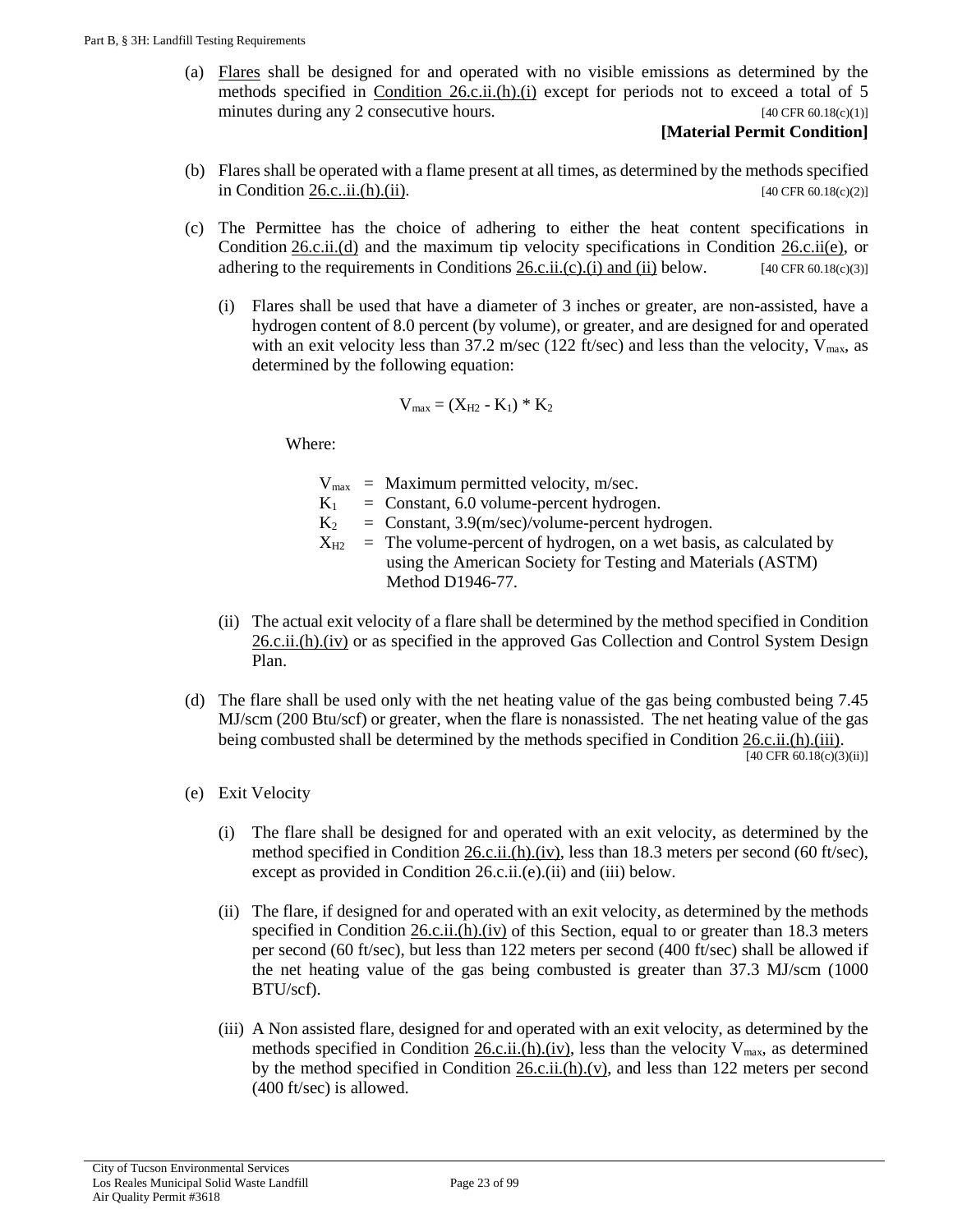- (f) Flares used to comply with the provisions of this Permit shall be non-assisted flares.
- (g) Flares used to comply with provisions of this Permit shall be operated at all times when emissions may be vented to them. [40 CFR 60.18(e)]
- <span id="page-23-0"></span>(h) Additional Provisions  $[40 \text{ CFR } 60.18(f)]$

(i) Reference Method 22 of appendix A of 40 CFR  $60$  shall be used to determine the compliance of flares with the visible emission provisions of this Permit. The observation period is 2 hours and shall be used according to Method 22.

- <span id="page-23-1"></span>(ii) The presence of a flare pilot flame shall be monitored using a thermocouple or any other equivalent device to detect the presence of a flame. (Monitoring of the flare pilot flame is unnecessary while the flare is combusting gas).
- <span id="page-23-3"></span>(iii) The net heating value of the gas being combusted in a flare shall be calculated using the following equation:

$$
H_T = K \sum_{i=1}^n C_i H_i
$$

where:

 $H_T =$  Net heating value of the sample, MJ/scm; where the net enthalpy per mole of offgas is based on combustion at 25°C and 760 mm Hg, but the standard temperature for determining the volume corresponding to one mole is 20°C;

$$
K = \text{Constant, } 1.740 \times 10^{-7} \left( \frac{1}{ppm} \right) \left( \frac{\text{g mole}}{\text{scm}} \right) \left( \frac{\text{MJ}}{\text{kcal}} \right)
$$

- $C_i$  = Concentration of sample component i in ppm on a wet basis, as measured for organics by Reference Method 18 and measured for hydrogen and carbon monoxide by ASTM D1946-77; and
- $H_i =$  Net heat of combustion of sample component i, kcal/g mole at 25 $\degree$ C and 760 mm Hg. The heats of combustion may be determined using ASTM D2382- 76 if published values are not available or cannot be calculated.
- <span id="page-23-2"></span>(iv) The actual exit velocity of a flare shall be determined by dividing the volumetric flow rate (in units of standard temperature and pressure), as determined by Reference Methods 2, 2A, 2C, or 2D of [appendix A of 40 CFR 60](https://tinyurl.com/40-CFR-60-APPENDICES) as appropriate; by the unobstructed (free) cross sectional area of the flare tip.
- <span id="page-23-4"></span>(v) The maximum permitted velocity,  $V_{max}$ , for flares complying with Condition  $26.c.ii.(e).(iii)$ shall be determined by the following equation.

$$
Log_{10}\ (V_{max})=(H_T+28.8)/31.7
$$

where,

 $V_{\text{max}}$  = Maximum permitted velocity, M/sec  $28.8 =$  Constant  $31.7 =$  Constant  $H_T$  = The net heating value as determined in Condition [26.c.ii.\(e\).\(iii\).](#page-22-3)

d. The Permittee shall operate the collection and control device in accordance with the approved Gas Collection and Control System Design Plan and the provisions of this Permit. [40 CFR 60.752(b)(2)(iv)] **[Material Permit Condition]**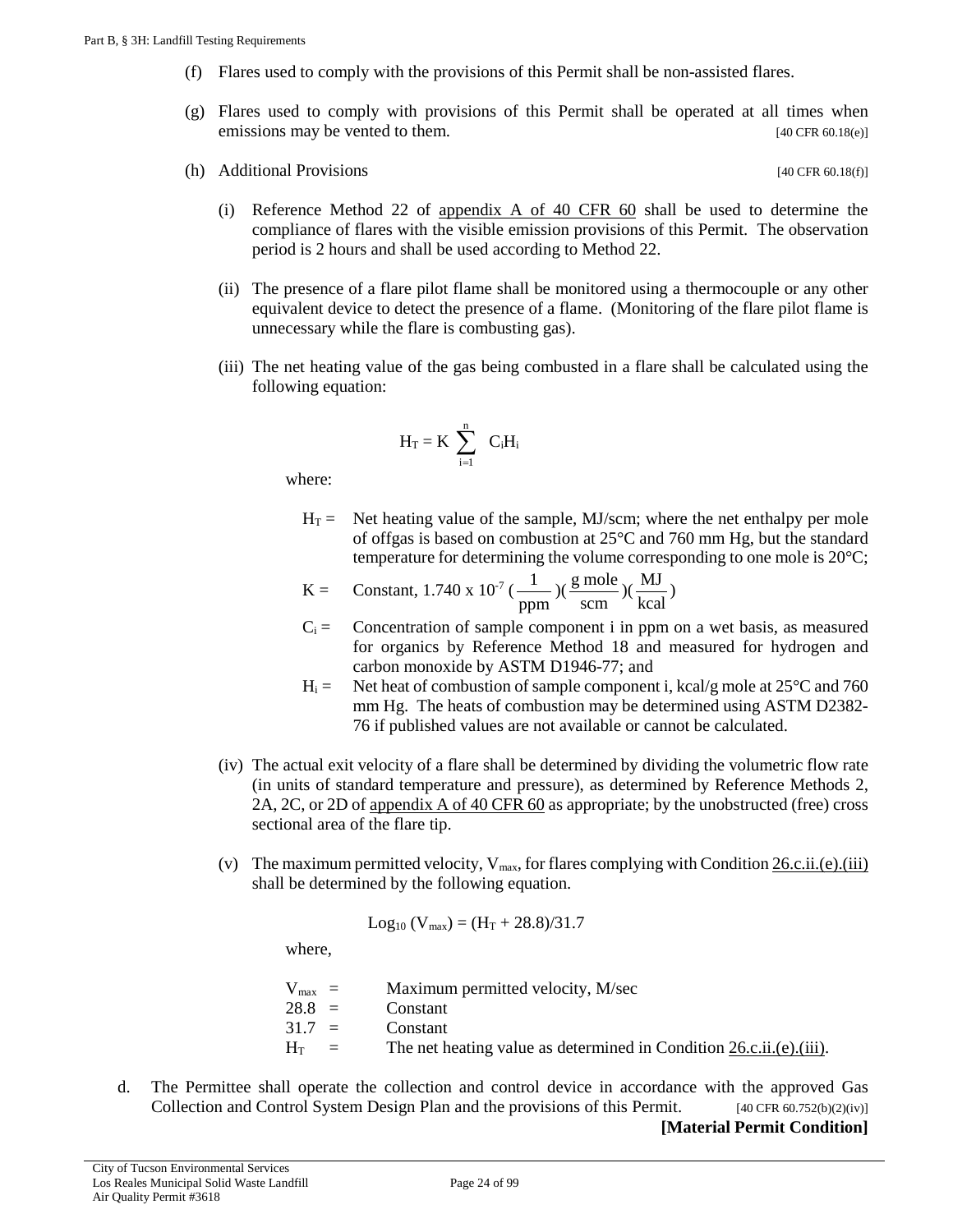- <span id="page-24-2"></span>i. Operate the collection system such that gas is collected from each area, cell, or group of cells in the MSW landfill in which [solid waste](#page-19-4) has been in place for: [40 CFR 60.753(a)]
	- (a) 5 years or more if active; or
	- (b) 2 years or more if closed or at final grade;
- <span id="page-24-0"></span>ii. Operate the collection system with negative pressure at each wellhead except under the following  $\text{conditions:}$  [40 CFR 60.753(b)]
	- (a) A fire or increased well temperature. The Permittee shall record instances when positive pressure occurs in efforts to avoid a fire. These records shall be submitted with the annual reports as provided in Condition  $41.f.i;$
	- (b) Use of a geomembrane or synthetic cover. The Permittee shall develop acceptable pressure limits in the design plan;
	- (c) A decommissioned well. A well may experience a static positive pressure after shut down to accommodate for declining flows. All design changes shall be approved by the [Administrator;](#page-17-2)
	- (d) A temporarily inactive well. [Approved Gas Collection and Control System Design Plan]
- <span id="page-24-3"></span><span id="page-24-1"></span>iii. Operate each [interior wellhead](#page-19-5) in the collection system with a LFG temperature less than 55°C and with either a nitrogen level less than 20 percent or an oxygen level less than 5 percent. The Permittee may establish a higher operating temperature, nitrogen, or oxygen value at a particular well. A higher operating value demonstration shall show supporting data that the elevated parameter does not cause fires or significantly inhibit anaerobic decomposition by killing methanogens. [40 CFR 60.753(c)]
	- (a) The nitrogen level shall be determined using EPA Test Method 3C unless an alternative test method is established as allowed by 40 CFR  $60.752(b)(2)(i)$ .
	- (b) Unless an alternative test method is established, the oxygen shall be determined by an oxygen meter using EPA Test Method 3A or 3C except that:
		- (i) The span shall be set so that the regulatory limit is between 20 and 50 percent of the span;
		- (ii) A data recorder is not required;
		- (iii) Only two calibration gases are required, a zero and span, and ambient air may be used as the span;
		- (iv) A calibration error check is not required;
		- (v) The allowable sample bias, zero drift, and calibration drift are  $\pm 10$  percent.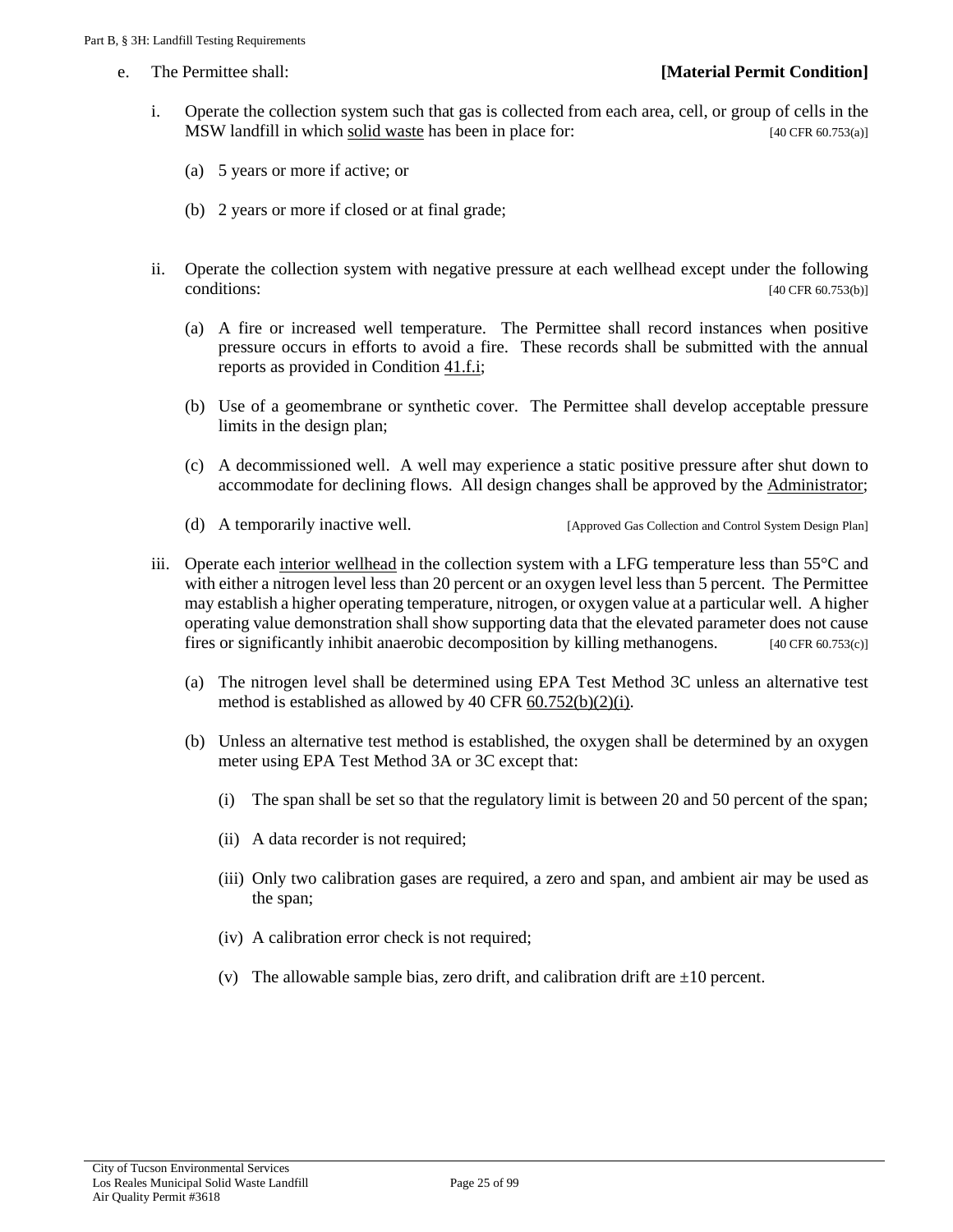- iv. Operate the collection system so that the methane concentration is less than 500 parts per million above background at the surface of the landfill. To determine if this level is exceeded, the Permittee shall conduct surface testing around the perimeter of the collection area and along a pattern that traverses the landfill at 30 meter intervals and where visual observations indicate elevated concentrations of LFG, such as distressed vegetation and cracks or seeps in the cover. The Permittee may establish an alternative traversing pattern that ensures equivalent coverage. A surface monitoring design plan shall be developed that includes a topographical map with the monitoring route and the rationale for any site-specific deviations from the 30 meter intervals. Areas with steep slopes or other dangerous areas may be excluded from the surface testing. [40 CFR 60.753(d)]
- v. Operate the system such that all collected gases are vented to a control system designed and operated in compliance with the provisions of this Permit. In the event the collection or control system is inoperable, the gas mover system shall be shut down and all valves in the collection and control system contributing to venting of the gas to the atmosphere shall be closed within 1 hour; and [40 CFR 60.753(e)]
- vi. Operate the control or [treatment system](#page-51-1) at all times when the collected gas is routed to the system. [40 CFR 60.753(f)]
- vii. If monitoring demonstrates that the operational requirements in [Condition 26.e.ii, iii, or iv](#page-24-0) above are not met, corrective action shall be taken as specified in [Condition 28.c through e](#page-26-0) or [Condition 30.](#page-26-1) If corrective actions are taken as specified in the compliance provisions in  $\S 3C$ , the monitored exceedance is not a violation of the operational requirements in this section. [40 CFR 60.753(g)]
- 27. Odor Limiting Standard

The Permittee shall not emit gaseous or odorous materials from equipment, operations or premises under his control in such quantities as to cause [air pollution.](#page-17-4) [SIP Rule 344 & PCC 17.16.030]

# <span id="page-25-0"></span>**§ 3C: Compliance Provisions for the Municipal Solid Waste LFG Collection System**

- <span id="page-25-1"></span>28. The specified methods in [Conditions](#page-25-1) 28.a through e below and alternative methods approved in this permit as identified in the approved Gas Collection and Control System Design Plan shall be used to determine whether the gas collection system is in compliance with Condition  $26.b.$  [40 CFR 60.755(a), 40 CFR 63.1955(c) & 40 CFR 63.1960]
	- a. For the purposes of calculating the maximum expected gas generation flow rate from the landfill to determine compliance with [Condition 26.b.i,](#page-21-5) the following procedure shall be used. The k and L<sub>o</sub> kinetic factors should be those published in the most recent Compilation of [Air Pollutant](#page-17-4) Emission Factors (AP-42) or other site specific values demonstrated to be appropriate and approved by the [Administrator.](#page-17-2) If k has been determined as specified in Condition  $42.a.i\nu$ , the value of k determined from the test shall be used. A value of no more than 15 years shall be used for the intended use period of the [gas mover](#page-18-3)  [equipment.](#page-18-3) The active life of the landfill is the age of the landfill plus the estimated number of years until [closure.](#page-17-7)
		- i. For sites with known year-to-year [solid waste](#page-19-4) acceptance rate:

$$
Q_M = \sum_{i=1}^{n} 2kL_0 M_i(e^{-kti})
$$

<span id="page-25-2"></span>Where;

 $Q_M$  = maximum expected gas generation flow rate, cubic meters per year

 $K$  = methane generation rate constant, year<sup>-1</sup>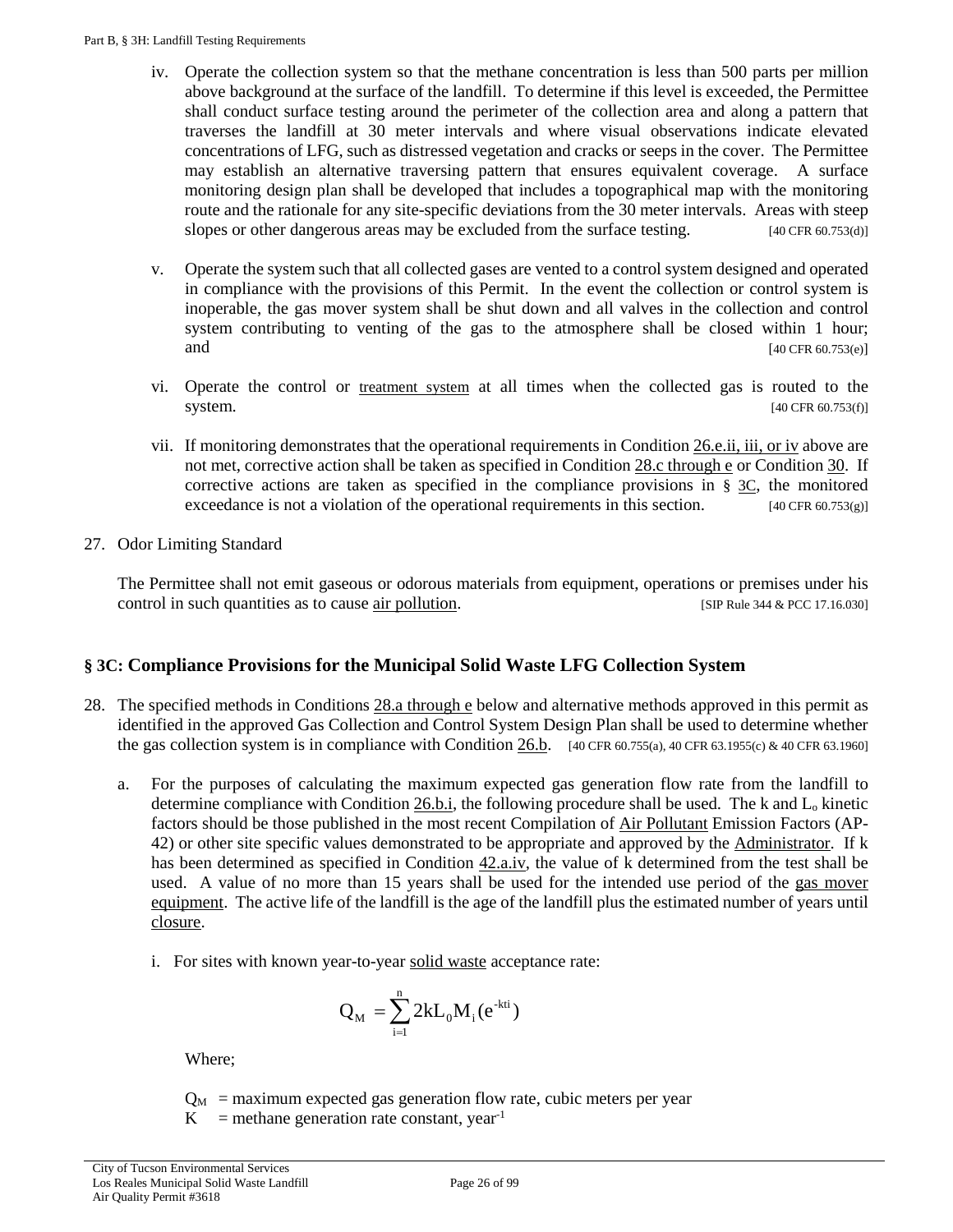- $L_0$  = methane generation potential, cubic meters per megagram solid waste
- $M<sub>i</sub>$  = mass of solid waste in the i<sup>th</sup> section, megagrams
- $t_i$  = age of the i<sup>th</sup> section, years
- ii. If a collection and control system has been installed, actual flow data may be used to project the maximum expected gas generation flow rate instead of, or in conjunction with, the equation in [Condition 28.a.i](#page-25-2) above. If the landfill is still accepting waste, the actual measured flow data will not equal the maximum expected gas generation rate, so calculations using the equation in [Condition](#page-25-2) 28.a.i or other methods shall be used to predict the maximum expected gas generation rate over the intended period of use of the gas control system equipment.
- b. For the purposes of determining [sufficient density](#page-20-3) of gas collectors for compliance with Condition 26.b.ii, the Permittee shall design a system of vertical wells, horizontal collectors, or other collection devices, satisfactory to the [Administrator,](#page-17-2) capable of controlling and extracting gas from all portions of the landfill sufficient to meet all operational and performance standards.
- <span id="page-26-0"></span>c. For the purpose of demonstrating whether the gas collection system flow rate is sufficient to determine compliance with [Condition 26.b.iii,](#page-21-7) the Permittee shall measure gauge pressure in the gas collection header at each individual well, monthly. If a positive pressure exists, action shall be initiated to correct the exceedance within 5 calendar days, except for the four conditions allowed under [Condition 26.e.ii.](#page-24-0) If negative pressure cannot be achieved without excess air infiltration within 15 calendar days of the first measurement, the gas collection system shall be expanded to correct the exceedance within 120 days of the initial measurement of positive pressure. Any attempted corrective measure shall not cause exceedances of other operational or performance standards. An alternative timeline for correcting the exceedance may be submitted to the [Administrator](#page-17-2) for approval.
- d. The Permittee is not required to expand the system as required in [Condition 28.c](#page-26-0) during the first 180 days after gas collection system startup.
- <span id="page-26-2"></span>e. For the purpose of identifying whether excess air infiltration into the landfill is occurring, the Permittee shall monitor each well monthly for temperature and nitrogen or oxygen as provided i[n Condition 26.e.iii.](#page-24-1)  If a well exceeds one of these operating parameters, action shall be initiated to correct the exceedance within 5 calendar days. If correction of the exceedance cannot be achieved within 15 calendar days of the first measurement, the gas collection system shall be expanded to correct the exceedance within 120 days of the initial exceedance. Any attempted corrective measure shall not cause exceedances of other operational or performance standards. An alternative timeline for correcting the exceedance may be submitted to the [Administrator](#page-17-2) for approval.
- <span id="page-26-3"></span>29. For purposes of compliance with [Condition 26.e.i,](#page-24-2) the Permittee shall place each well or design component as specified in an approved design plan. Each well shall be installed no later than 60 days after the date on which the initial <u>solid waste</u> has been in place for a period of: [40 CFR 60.755(b) & 40 CFR 63.1960]
	- a. 5 years or more if active; or
	- b. 2 years or more if closed or at final grade.
- <span id="page-26-1"></span>30. The following procedures shall be used for compliance with the surface methane operational standard as provided in [Condition 26.e.iv.](#page-24-3) [40 CFR 60.755(c), 40 CFR 63.1960 and the Approved Gas Collection and Control System Design Plan]
	- a. After installation of the collection system, the Permittee shall monitor surface concentrations of methane along the entire perimeter of the collection area and along a pattern that traverses the landfill at 30 meter intervals (or a site-specific established spacing) for each collection area on a quarterly basis using an organic vapor analyzer, flame ionization detector, or the SEM 500, or other portable monitor meeting the specifications provided in [Condition 31.](#page-27-0)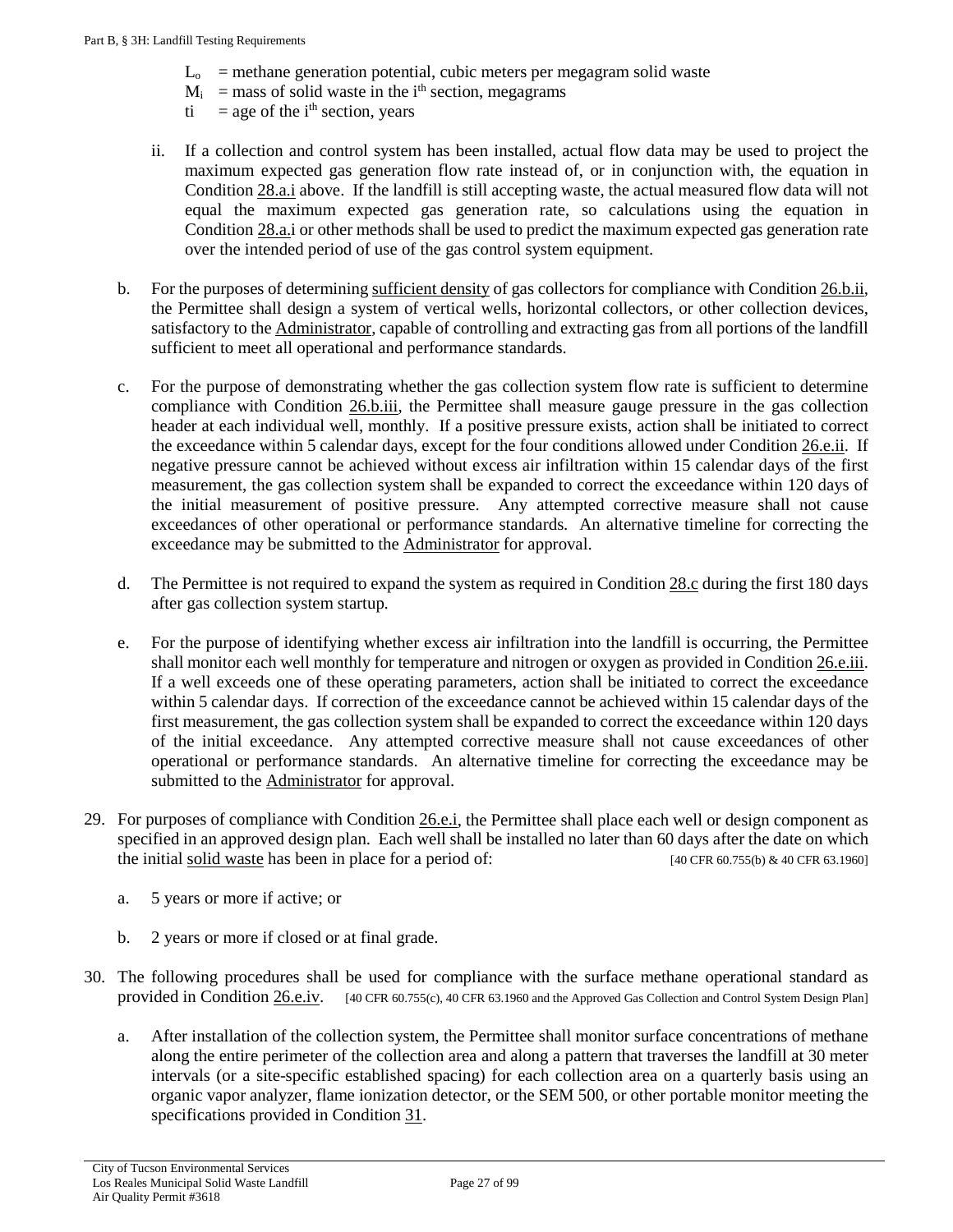- b. The background concentration for methane shall be determined by recording one upwind methane measurement prior to the initiation of monitoring for the day.
- c. Surface emission monitoring shall be performed in accordance with section 4.3.1 of EPA Test Method 21 (appendix A [of 40 CFR 60\)](https://tinyurl.com/40-CFR-60-APPENDICES), except that the probe inlet shall be placed within 5 to 10 centimeters of the ground. Monitoring shall be performed during typical meteorological conditions. Surface emissions monitoring is not performed in areas that are considered too steep to monitor, defined by those areas of the landfill that have slopes steeper than 3:1 (horizontal to vertical. Several areas of the landfill meet this requirement, including the outer slopes of Cell Number 1, Cell Number 2, Cell Number 3, and the northern slope of the unlined area directly adjacent to Cell Number 4A. Surface emissions monitoring is also not performed at the future West Cell Number 1 (fomally the Tire Shredder Area and Tire Waste Area), the Asbestos Disposal Area, and the Southwest Disposal Area as these areas emit only negligible amounts of LFG.
- <span id="page-27-3"></span><span id="page-27-1"></span>d. Any reading of 500 parts per million or more above background at any location shall be recorded as a monitored exceedance and the actions specified [Conditions 30.d.i through v](#page-27-1) shall be taken. As long as the specified actions are taken, the exceedance is not a violation of the operational requirements of [Condition 26.e.iv.](#page-21-8)
	- i. The location of each monitored exceedance shall be marked and the location recorded.
	- ii. Cover maintenance or adjustments to the vacuum of the adjacent wells to increase the gas collection in the vicinity of each exceedance shall be made and the location shall be re-monitored within 10 calendar days of detecting the exceedance.
	- iii. If the re-monitoring of the location shows a second exceedance, additional corrective action shall be taken and the location shall be monitored again within 10 days of the second exceedance. If the remonitoring shows a third exceedance for the same location, the action specified in [Condition 30.d.v](#page-27-2) shall be taken, and no further monitoring of that location is required until the action specified in [Condition 30.d.v](#page-27-2) has been taken.
	- iv. Any location that initially showed an exceedance but has a methane concentration less than 500 ppm methane above background at the 10-day re-monitoring specified in Condition 30.d.ii or iii Section shall be re-monitored 1 month from the initial exceedance. If the 1-month remonitoring shows a concentration less than 500 parts per million above background, no further monitoring of that location is required until the next quarterly monitoring period. If the 1-month remonitoring shows an exceedance, the actions specified in [Condition 30.d.iii](#page-27-3) or [Condition 30.d.v](#page-27-2) shall be taken.
	- v. For any location where monitored methane concentration equals or exceeds 500 parts per million above background three times within a quarterly period, a new well or other collection device shall be installed within 120 calendar days of the initial exceedance. An alternative remedy to the exceedance, such as upgrading the blower, header pipes or control device, and a corresponding timeline for installation may be submitted to the [Administrator](#page-17-2) for approval.
- <span id="page-27-2"></span>e. The Permittee shall implement a program to monitor for cover integrity and implement cover repairs as necessary on a monthly basis.
- <span id="page-27-0"></span>31. The Permittee seeking to comply with the provisions in [Condition 30](#page-26-1) shall comply with the following instrumentation specifications and procedures for surface emission monitoring devices:

[40 CFR 60.755(d) & 40 CFR 63.1960]

- a. The portable analyzer shall meet the instrument specifications provided in section 3 of Method 21 of appendix A [of 40 CFR 60,](https://tinyurl.com/40-CFR-60-APPENDICES) except that "methane" shall replace all references to VOC.
- b. The calibration gas shall be methane, diluted to a nominal concentration of 500 parts per million in air.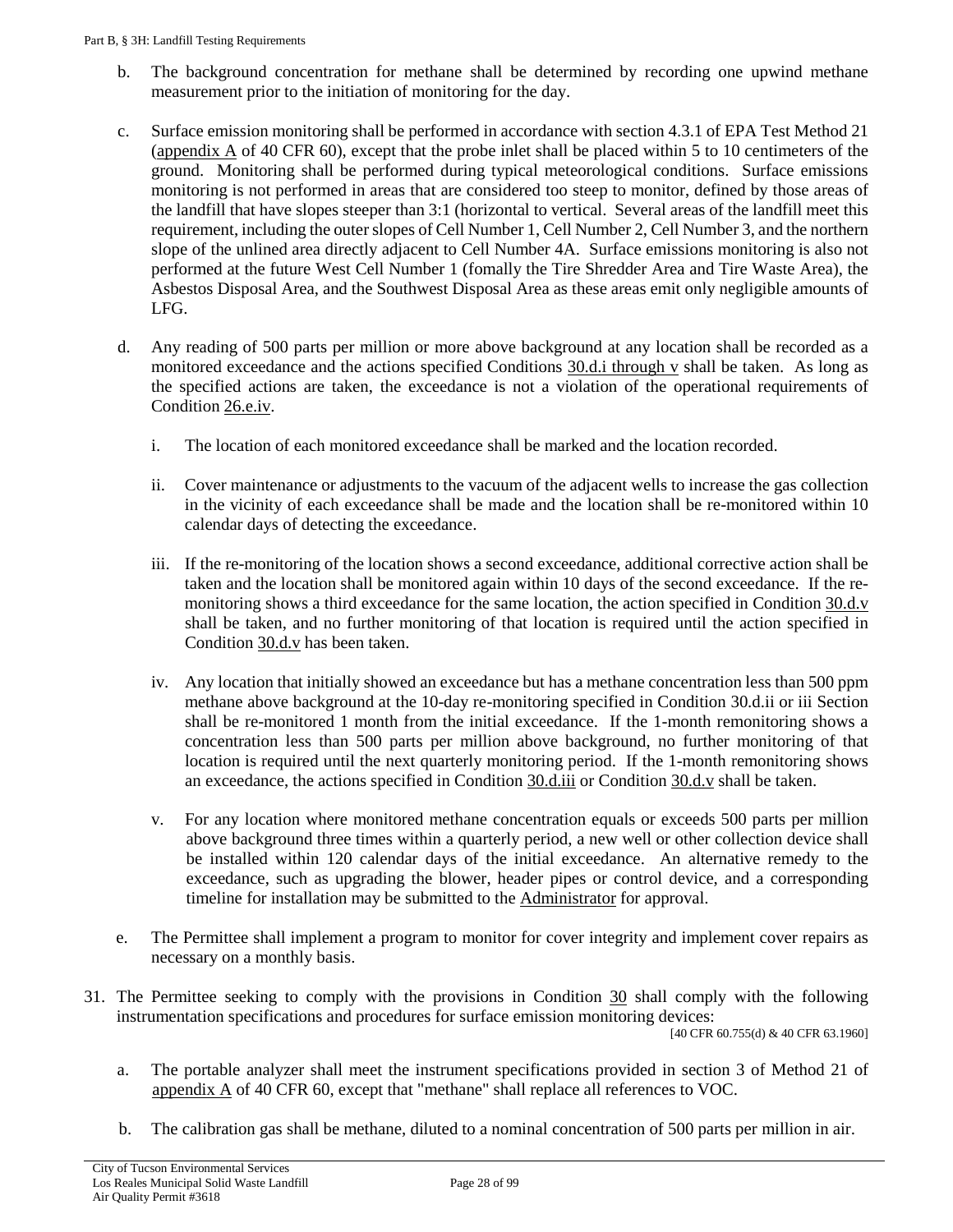- c. To meet the performance evaluation requirements in section 3.1.3 of Method 21 o[f appendix A](https://tinyurl.com/40-CFR-60-APPENDICES) of 40 CFR [60,](https://tinyurl.com/40-CFR-60-APPENDICES) the instrument evaluation procedures of section 4.4 of Method 21 of [appendix A](https://tinyurl.com/40-CFR-60-APPENDICES) of 40 CFR 60 shall be used.
- d. The calibration procedures provided in section 4.2 of Method 21 of appendix A [of 40 CFR 60](https://tinyurl.com/40-CFR-60-APPENDICES) shall be followed immediately before commencing a surface monitoring survey.
- 32. The provisions of this Permit apply at all times, except during periods of start-up, shutdown, or malfunction, provided that the duration of start-up, shutdown, or malfunction shall not exceed 5 days for collection systems and shall not exceed 1 hour for treatment or control devices.  $[40 \text{ CFR } 60.755(e)]$
- 33. The Permittee must develop and implement a written start-up, shutdown & malfunction (SSM) plan according to the provisions in [40 CFR 63.6\(e\)\(3\).](https://tinyurl.com/40-CFR-63-6) [40 CFR 63.1960 & 40 CFR 63.6(e)(3)]

# <span id="page-28-0"></span>**§ 3D: Specifications for Active Municipal Solid Waste LFG Collection Systems**

- <span id="page-28-3"></span><span id="page-28-2"></span><span id="page-28-1"></span>34. The Permittee shall site active collection wells, horizontal collectors, surface collectors, or other extraction devices at a [sufficient density](#page-20-3) throughout all gas producing areas using the following procedures unless alternative procedures have been approved by the [Administrator:](#page-17-2) [40 CFR 60.759(a) & 40 CFR 63.1960]
	- a. The collection devices within the interior and along the perimeter areas shall be certified to achieve comprehensive control of surface gas emissions by a professional engineer. The following issues shall be addressed in the design: depths of refuse, refuse gas generation rates and flow characteristics, cover properties, gas system expandability, leachate and condensate management, accessibility, compatibility with filling operations, integration with [closure](#page-17-7) end use, air intrusion control, corrosion resistance, fill settlement, and resistance to the refuse decomposition heat.
	- b. Th[e sufficient density](#page-20-3) of gas collection devices determined i[n Condition 34.a](#page-28-1) shall address LFG migration issues and augmentation of the collection system through the use of active or passive systems at the landfill perimeter or exterior.
	- c. The placement of gas collection devices determined in [Condition 34.a](#page-28-1) shall control all gas producing areas, except as provided by [Conditions 34.c.i and ii](#page-28-2) below.
		- i. Any segregated area of asbestos or nondegradable material may be excluded from collection if documented as provided under 40 [CFR 60.758\(d\).](https://tinyurl.com/40-CFR-60-758) The documentation shall provide the nature, date of deposition, location and amount of asbestos or nondegradable material deposited in the area, and shall be provided to the **Administrator** upon request. Areas of asbestos and nondegradable material located at the Los Reales Landfill include the following and have been excluded from collection: [Approved Gas Collection and Control System Design Plan]
			- (a) Former tire shredder area.
			- (b) Tire waste area.
			- (c) Asbestos disposal area.
			- (d) Southwest disposal area.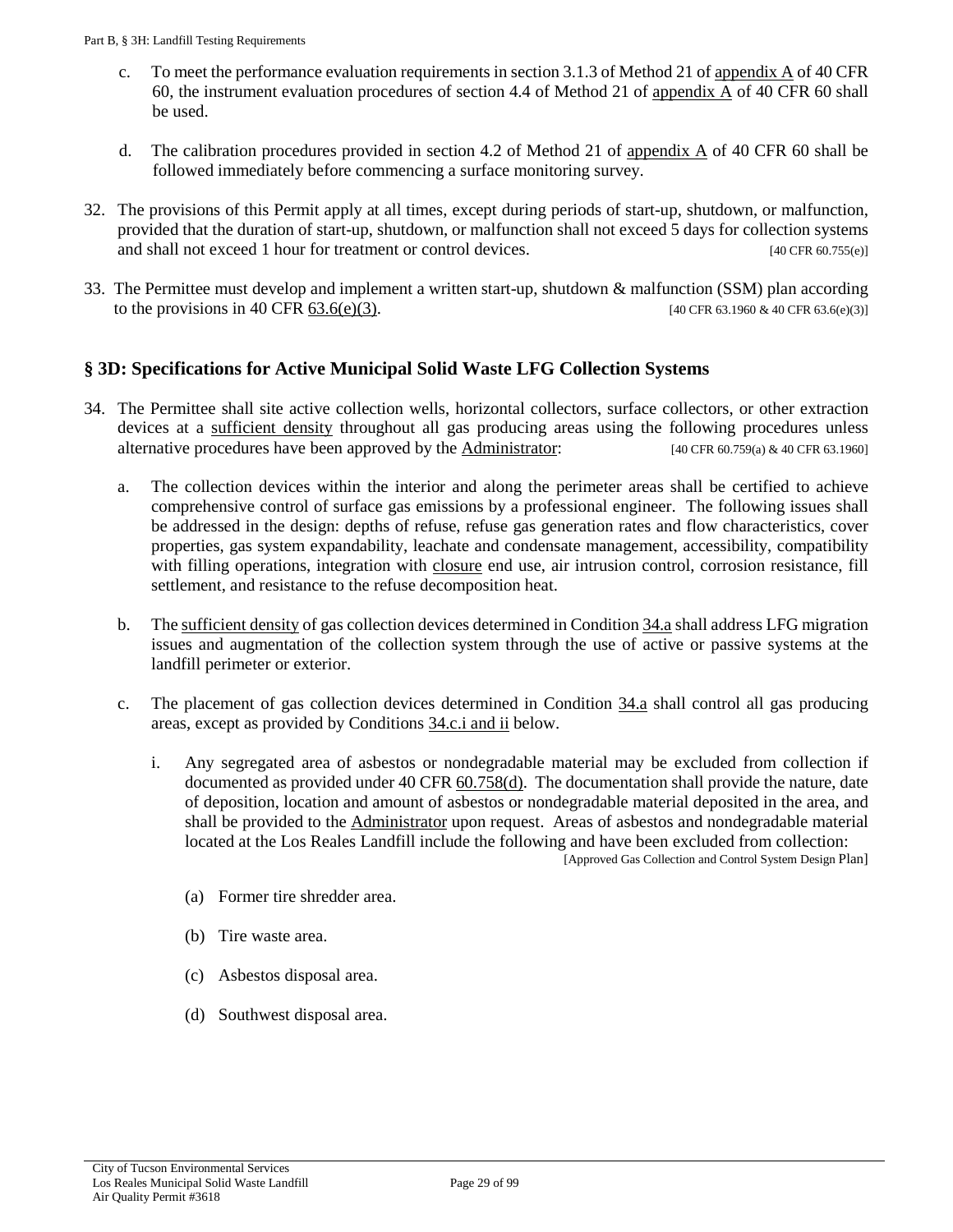ii. Any nonproductive area of the landfill may be excluded from control, provided that the total of all excluded areas can be shown to contribute less than 1 percent of the total amount of NMOC emissions from the landfill. The amount, location, and age of the material shall be documented and provided to the [Administrator](#page-17-2) upon request. A separate NMOC emissions estimate shall be made for each section proposed for exclusion, and the sum of all such sections shall be compared to the NMOC emissions estimate for the entire landfill. Emissions from each section shall be computed using the following equation:

$$
Q_i = 2kL_oM_i(e^{-kti})(C_{NMOC})(3.6 \times 10^{-9})
$$

where,

| $Q_i$                     | $=$ NMOC emission rate from the ith section, megagrams per year                                |
|---------------------------|------------------------------------------------------------------------------------------------|
| $\mathbf{k}$              | $=$ methane generation rate constant, year <sup>-1</sup>                                       |
| $\rm L_{o}$               | $=$ methane generation potential, cubic meters per megagram solid waste                        |
| $\mathbf{M}_{\mathsf{i}}$ | $=$ mass of the degradable solid waste in the ith section, megagram                            |
| ti —                      | $=$ age of the solid waste in the ith section, years                                           |
|                           | $C_{\text{NMOC}}$ = concentration of nonmethane organic compounds, parts per million by volume |
|                           | 3.6 x $10^{-9}$ = conversion factor                                                            |
|                           |                                                                                                |

A nonproductive area of the Los Reales Landfill has been identified as the "Old Landfill Area" and has been excluded from control. [Approved Gas Collection and Control System Design Plan]

- iii. The values for k and  $C_{NMOC}$  determined in field testing shall be used if field testing has been performed in determining the NMOC emission rate or the radii of influence (this distance from the well center to a point in the landfill where the pressure gradient applied by the blower or compressor approaches zero). If field testing has not been performed, the default values for k,  $L_0$  and  $C_{NMC}$ provided i[n Condition 42.a.i](#page-36-1) or the alternative values from [Condition 42.a.v](#page-38-1) shall be used. The mass of [nondegradable](#page-19-6) solid waste contained within the given section may be subtracted from the total mass of the section when estimating emissions provided the nature, location, age, and amount of the [nondegradable](#page-19-6) material is documented as provided in [Condition 34.c.i.](#page-28-2)
- 35. The Permittee shall construct the gas collection devices using the following equipment or procedures:

[40 CFR 60.759(b)]

- a. The LFG extraction components shall be constructed of polyvinyl chloride (PVC), high density polyethylene (HDPE) pipe, fiberglass, stainless steel, or other nonporous corrosion resistant material of suitable dimensions to: convey projected amounts of gases; withstand installation, static, and settlement forces; and withstand planned overburden or traffic loads. The collection system shall extend as necessary to comply with emission and migration standards. Collection devices such as wells and horizontal collectors shall be perforated to allow gas entry without head loss sufficient to impair performance across the intended extent of control. Perforations shall be situated with regard to the need to prevent excessive air infiltration.
- b. Vertical wells shall be placed so as not to endanger underlying liners and shall address the occurrence of water within the landfill. Holes and trenches constructed for piped wells and horizontal collectors shall be of sufficient cross-section so as to allow for their proper construction and completion including, for example, centering of pipes and placement of gravel backfill. Collection devices shall be designed so as not to allow indirect short circuiting of air into the cover or refuse into the collection system or gas into the air. Any gravel used around pipe perforations should be of a dimension so as not to penetrate or block perforations.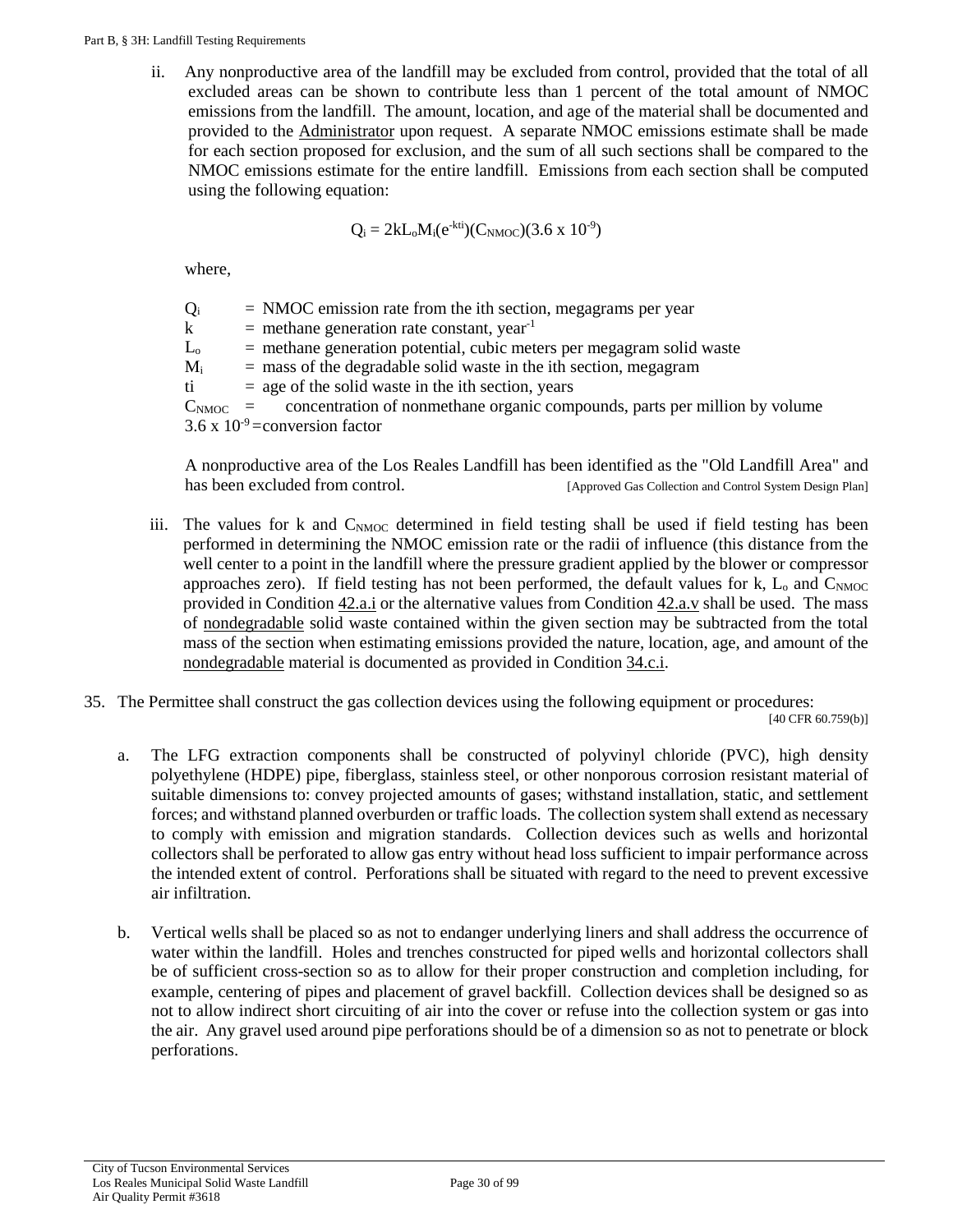- c. Collection devices may be connected to the collection header pipes below or above the landfill surface. The connector assembly shall include a positive closing throttle valve, any necessary seals and couplings, access couplings and at least one sampling port. The collection devices shall be constructed of PVC, HDPE, fiberglass, stainless steel, or other nonporous material of suitable thickness.
- 36. The Permittee shall convey the LFG in compliance with [Condition 26.c](#page-21-3) through the collection header pipe(s). The [gas mover equipment](#page-18-3) shall be sized to handle the maximum gas generation flow rate expected over the intended use period of the gas moving equipment using the following procedures: [40 CFR 60.759(c)]
	- a. For existing collection systems, the flow data shall be used to project the maximum flow rate. If no flow data exists, the procedures in [Condition 36.b](#page-30-1) below shall be used.
	- b. For new collection systems, the maximum flow rate shall be in accordance with [Condition 28.a.](#page-25-1)

# <span id="page-30-1"></span><span id="page-30-0"></span>**§ 3E: Monitoring Requirements**

- <span id="page-30-4"></span><span id="page-30-3"></span><span id="page-30-2"></span>37. LFG Collection Systems [40 CFR 63.1960]
	- a. For an active gas collection system, the Permittee shall install a sampling port and a thermometer, other temperature measuring device, or an access port for temperature measurements at each wellhead and: [40 CFR 60.756(a)]
		- i. Measure the gauge pressure in the gas collection header on a monthly basis as provided in [Condition](#page-26-0) [28.c;](#page-26-0) and
		- ii. Monitor nitrogen or oxygen concentration in the LFG on a monthly basis as provided in [Condition](#page-26-2) [28.e;](#page-26-2) and
		- iii. Monitor temperature of the LFG on a monthly basis as provided in [Condition](#page-26-2) 28.e.
	- b. When using an open [flare](#page-18-6) to control LFG, the Permittee shall install, calibrate, maintain, and operate according to the manufacturer's specifications the following equipment: [40 CFR 60.756(c)]
		- i. A heat sensing device, such as an ultraviolet beam sensor or thermocouple, at the pilot light or the flame itself to indicate the continuous presence of a flame.
		- ii. A device that records flow to or bypass of the [flare.](#page-18-6) The Permittee shall either:
			- (a) Install, calibrate, and maintain a gas flow rate measuring device that shall record the flow to the control device at least every 15 minutes; or
			- (b) Secure the bypass line valve in the closed position with a car-seal or a lock-and-key type configuration. A visual inspection of the seal or closure mechanism shall be performed at least once every month to ensure that the valve is maintained in the closed position and that the gas flow is not diverted through the bypass line.
	- c. A Permittee seeking to control LFG using a device other than an open [flare](#page-18-6) or an [enclosed combustor](#page-18-7) shall provide information satisfactory to the **Administrator** describing the operation of the control device, the operating parameters that would indicate proper performance, and appropriate monitoring procedures. The [Administrator](#page-17-2) shall review the information and either approve it, or request that additional information be submitted. The [Administrator](#page-17-2) may specify additional appropriate monitoring procedures.  $[40 \text{ CFR } 60.756 \text{ (d)}]$
	- d. The Permittee seeking to install a collection system that does not meet the specifications in  $\S 3D$  $\S 3D$  of this permit or seeking to monitor alternative parameters to those required by 40 CFR §60.753 through §60.756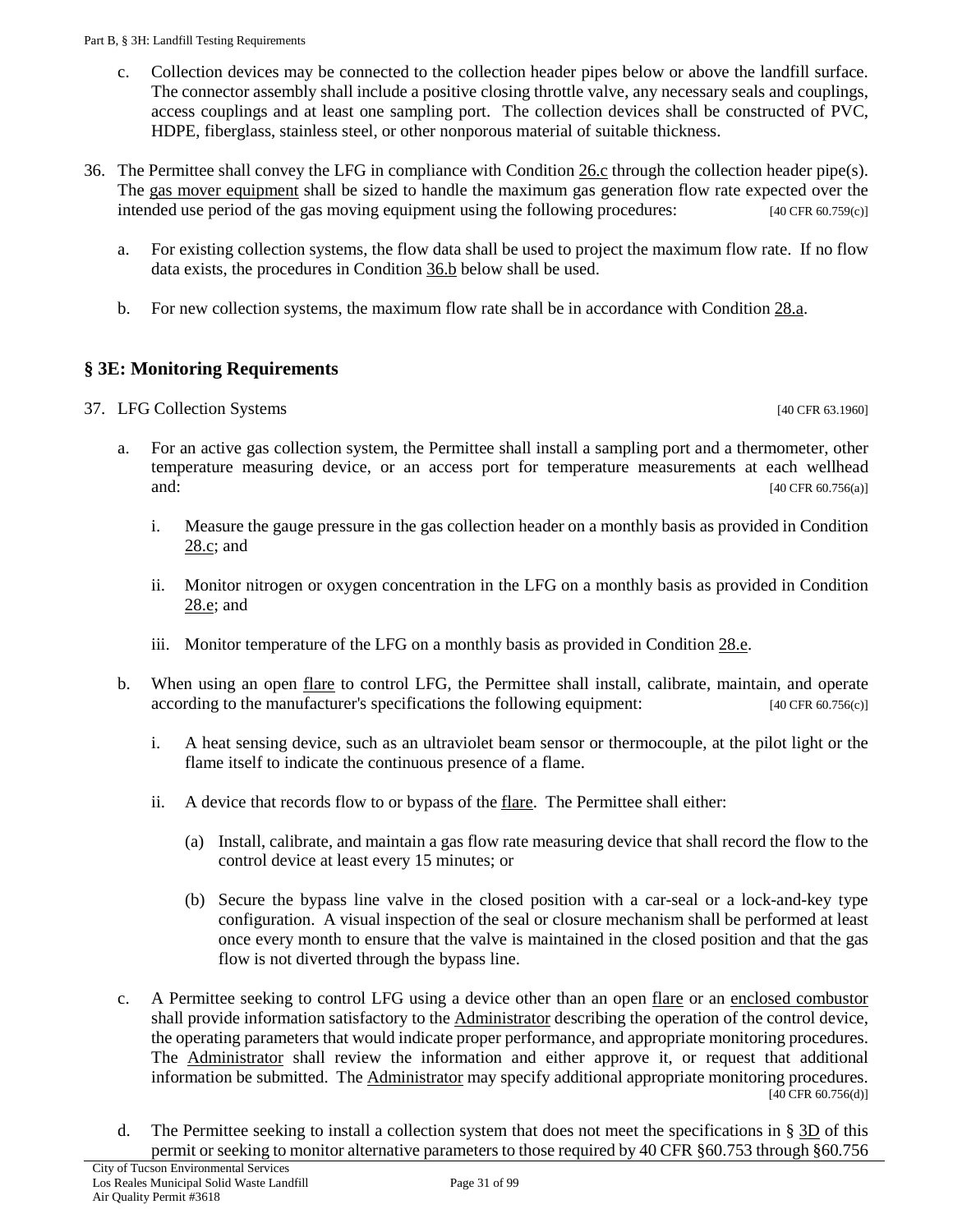39. LFG Collection Systems [40 CFR 63.1980] a. The Permittee shall keep, for at least 5 years, up-to-date, readily accessible, on-site records of the

- design [capacity](#page-18-4) report which triggere[d Condition 26.b,](#page-21-4) the current amount o[f solid waste](#page-19-4) in-place, and the year-by-year waste acceptance rate. Off-site records may be maintained if they are retrievable within 4 hours. Either paper copy or electronic formats are acceptable. [40 CFR 60.758(a)]
- <span id="page-31-2"></span>b. The Permittee shall keep up-to-date, readily accessible records for the life of the control equipment of the data listed in [Condition 39.b.i and ii](#page-31-2) as measured during the initial performance test or compliance determination. Records of subsequent tests or monitoring shall be maintained for a minimum of 5 years. Records of the control device vendor specifications shall be maintained until removal. [40 CFR 60.758(b)]
	- i. Where the Permittee seeks to demonstrate compliance with [Condition 26.b:](#page-21-4)
		- (a) The maximum expected gas generation flow rate as calculated i[n Condition 28.a.](#page-25-1) The Permittee may use another method to determine the maximum gas generation flow rate, if the method has been approved by the [Administrator.](#page-17-2)
		- (b) The density of wells, horizontal collectors, surface collectors, or other gas extraction devices determined using the procedures specified in [Condition 34.a.](#page-28-1)

shall provide information satisfactory to the [Administrator](#page-17-2) describing the design and operation of the collection system, the operating parameters that would indicate proper performance, and appropriate monitoring procedures. The [Administrator](#page-17-2) may specify additional appropriate monitoring procedures. [40 CFR 60.756(e)]

- e. The Permittee seeking to demonstrate compliance wit[h Condition 30](#page-26-1) shall monitor surface concentrations of methane according to the instrument specifications and procedures provided in [Condition 31.](#page-27-0) Any [closed landfill](#page-17-5) that has no monitored exceedances of the operational standard in three consecutive quarterly monitoring periods may skip to annual monitoring. Any methane reading of 500 ppm or more above background detected during the annual monitoring returns the frequency for that landfill to quarterly monitoring. [40 CFR 60.756(f)]
- <span id="page-31-3"></span><span id="page-31-1"></span>38. Visible Emissions from the Flare **[PCC 17.12.040.A.3]** 
	- a. Whenever the [flare](#page-18-6) is turned on and a flame is started, a startup check shall be made, and recorded as described in [Condition 40.a,](#page-33-2) for visible emissions during the first few minutes of operation, or during the first few hours of daylight when the operator is present if the [flare](#page-18-6) is started during night darkness.
	- b. Th[e flare](#page-18-6) shall be checked for visible emissions on a weekly basis while the flame is present, and recorded as described in [Condition 40.b.](#page-33-3)
	- c. If any visible emissions are observed, a Method 22 Test shall be performed and recorded, as described in [Condition 26.c.ii.\(h\).\(i\).](#page-23-0) The allowable standard is not more than five minutes of visible emissions in any 2 hour period. If the Test Method 22 observed emissions are in excess of this standard, the results shall be reported as excess emissions as described in [Condition 49](#page-44-3) of this permit.

<span id="page-31-0"></span>**§ 3F: Recordkeeping Requirements** [PCC 17.12.040.A.4]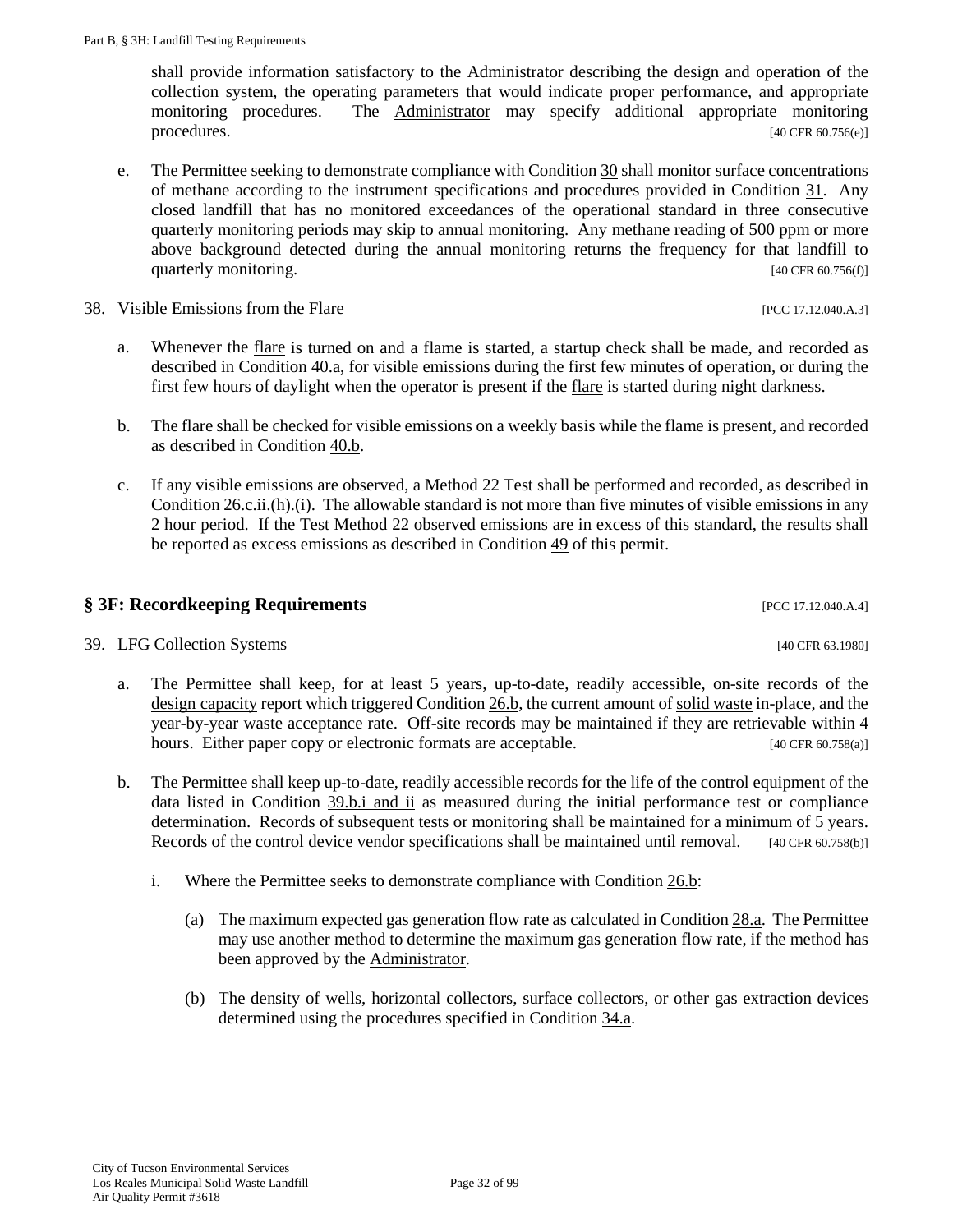- ii. Where the Permittee seeks to control LFG through use of an open [flare,](#page-18-6) the [flare](#page-18-6) type (i.e., steamassisted, air-assisted, or nonassisted), all visible emission readings, heat content determination, flow rate or bypass flow rate measurements, and exit velocity determinations made during the performance test; continuous records of the [flare](#page-18-6) pilot flame or [flare](#page-18-6) flame monitoring and records of all periods of operations during which the pilot flame of the [flare](#page-18-6) flame is absent.
- <span id="page-32-0"></span>c. The Permittee shall keep for 5 years up-to-date, readily accessible continuous records of the equipment operating parameters specified to be monitored in  $\S 3E$  of this permit as well as up-to-date, readily accessible records for periods of operation during which the parameter boundaries established during the most recent performance test are exceeded. [40 CFR 60.758(c)]
	- i. The Permittee shall keep up-to-date, readily accessible continuous records of the indication of flow to the control device or the indication of bypass flow or records of monthly inspections of car-seals or lock-and-key configurations used to seal bypass lines, specified under [Condition 37.](#page-30-2)
	- ii. The Permittee seeking to comply with the provisions of this permit by use of an open [flare](#page-18-6) shall keep up-to-date, readily accessible continuous records of the flame or [flare](#page-18-6) pilot flame monitoring specified under [Condition 37.b,](#page-30-3) and up-to-date, readily accessible records of all periods of operation in which the flame or [flare](#page-18-6) pilot flame is absent.

<span id="page-32-1"></span>Note: To comply with the above requirement, [\(Condition 39.c.ii\)](#page-32-1), the Permittee shall install, calibrate, maintain, and operate according to the manufacturer's specifications, a mechanism that closes or shuts off the flow of LFG to the <u>flare</u> when the operating temperature of the <u>flare</u> is below 150 F. Records of the installation date and maintenance dates shall be maintained onsite for the life of the [flare.](#page-18-6) If there are no manufacturer's specifications or Operations and Maintenance Plans for the mechanism, the Permittee shall test the mechanism approximately once every 12 month period.

- d. The Permittee shall keep for the life of the collection system an up-to-date, readily accessible plot map showing each existing and planned collector in the system and providing a unique identification location label for each collector. [40 CFR 60.758(d)]
	- i. The Permittee shall keep up-to-date, readily accessible records of the installation date and location of all newly installed collectors as specified under [Condition 29.](#page-26-3)
	- ii. The Permittee shall keep readily accessible documentation of the nature, date of deposition, amount, and location of asbestos-containing or [nondegradable waste](#page-19-6) excluded from collection as provided in [Condition 34.c.i](#page-28-2) as well as any nonproductive areas excluded from collection as provided in [Condition 34.c.ii.](#page-28-3)
- e. The Permittee shall keep for at least 5 years up-to-date, readily accessible records of all collection and control system exceedances of the operational standards in [Conditions 26.e.i through vii,](#page-24-2) the reading in the subsequent month whether or not the second reading is an exceedance, and the location of each exceedance. [40 CFR 60.758(e)]
- f. Permittees who convert [design capacity](#page-18-4) from volume to mass or mass to volume to demonstrate that landfill design [capacity](#page-18-4) is less than 2.5 million Megagrams or 2.5 million cubic meters shall keep readily accessible, on-site records of the annual recalculation of site-specific density, design [capacity,](#page-18-4) and the supporting documentation. Off-site records may be maintained if they are retrievable within 4 hours. Either paper copy or electronic formats are acceptable. [40 CFR 60.758(f)]
- g. The Permittee shall maintain a copy of the SSM plan and SSM plan reports on site. Failure to write, implement, or maintain a copy of the SSM plan is a [deviation](#page-18-0) from the requirements of 40 CFR 63 Subpart AAAA. [40 CFR 63.1960 & 40 CFR 63.1980(b)]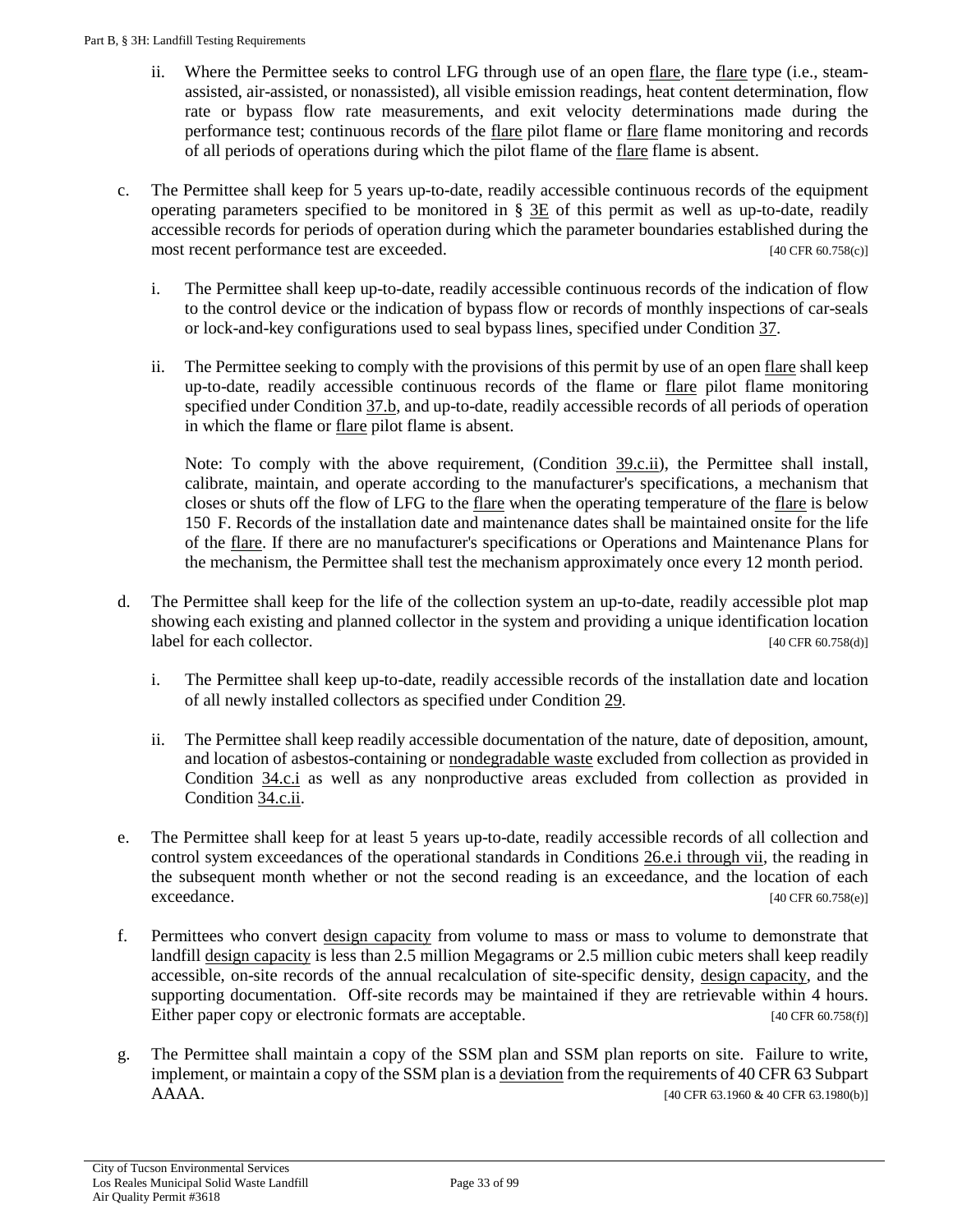- <span id="page-33-2"></span><span id="page-33-1"></span>40. Visible Emissions from the Flare
	- a. Visible Emissions Check.

For each observation made in compliance with [Conditions 38.a.and b,](#page-31-3) the Permittee shall keep a log book on site with a record of the following:

- i. The date and time the [flare](#page-18-6) was started.
- ii. The time the Visible Emissions observation was made.
- iii. The name of the person who performed the Visible Emissions check
- <span id="page-33-4"></span>iv. Indicate whether there were, or were not, any visible emissions observed during the check.
- v. If Visible Emissions are observed, indicate a pass or fail for the required follow-up Method 22 Testing.
- vi. The cause, or suspected cause, of the observed visible emissions.
- vii. Corrective action taken, including the name of the person who completed or supervised the corrective action, the date and time of the completion of the corrective action, and a description of the corrective action
- <span id="page-33-3"></span>b. When a Test Method 22 reading is required, a record shall be kept of the observations made during the test. A note of a pass or fail of the standard of 5 minutes of visible emissions in any 2 hour period shall be noted in the log book as described above i[n Condition 40.a.v.](#page-33-4) A note that shows a fail result is evidence of Excess Emissions.

<span id="page-33-5"></span><span id="page-33-0"></span>

| § 3G: Reporting Requirements | [PCC 17.12.040.A.5] |                                                                                      |                        |
|------------------------------|---------------------|--------------------------------------------------------------------------------------|------------------------|
|                              |                     | 41. LFG Collection Systems                                                           | [40 CFR $63.1980(a)$ ] |
|                              | a.                  | The Permittee shall submit an initial design capacity report to the Control Officer. |                        |

- i. The initial design capacity report shall be submitted no later than August 20, 1999:
- ii The initial design capacity report shall contain the following information:
	- (a) A map or plot of the landfill, providing the size and location of the landfill, and identifying all areas where [solid waste](#page-19-4) may be landfilled according to the permit issued by the State, local, or tribal agency responsible for regulating the landfill.

[PCC 17.16.390.C.2]

(b) The maximum design [capacity](#page-18-4) of the landfill. Where the maximum design [capacity](#page-18-4) is specified in the permit issued by the State, local, or tribal agency responsible for regulating the landfill, a copy of the permit specifying the maximum design [capacity](#page-18-4) may be submitted as part of the report. If the maximum design [capacity](#page-18-4) of the landfill is not specified in the permit, the maximum design [capacity](#page-18-4) shall be calculated using good engineering practices. The calculations shall be provided, along with the relevant parameters as part of the report. The State, Tribal, local agency or **Administrator** may request other reasonable information as may be necessary to verify the maximum design [capacity](#page-18-4) of the landfill.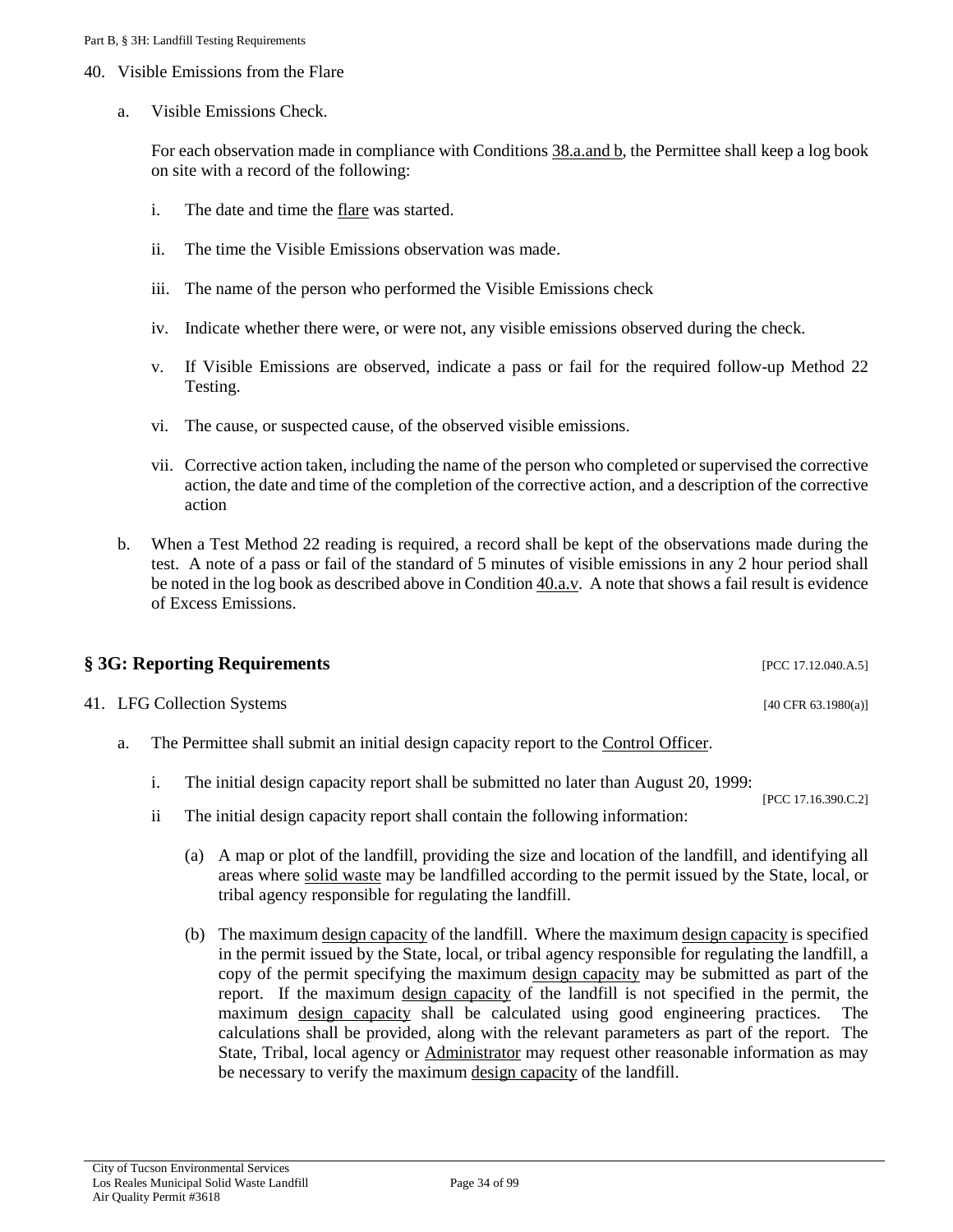b. The Permittee shall submit an NMOC emission rate report to the [Control Officer](#page-17-3) no later than August 20,1999, and annually to the [Administrator](#page-17-2) and [Control Officer](#page-17-3) thereafter, except as provided for in Condition  $41.b.i.(b)$  or Condition  $41.b.iii$  below. Th[e Administrator](#page-17-2) or [Control Officer](#page-17-3) may request such additional information as may be necessary to verify the reported NMOC emission rate.

[40 CFR 60.757(b) & PCC 17.16.390.C.2]

- <span id="page-34-2"></span><span id="page-34-0"></span>i. The NMOC emission rate report shall contain an annual or 5-year estimate of the NMOC emission rate calculated using the formula and procedures provided in Condition  $42.a$  or Condition  $42.b$ , as applicable.
	- (a) The initial NMOC emission rate report may be combined with the initial design capacity report required in [Condition 41.a.](#page-33-5)
	- (b) If the estimated NMOC emission rate as reported in the annual report to the [Administrator](#page-17-2) and [Control Officer](#page-17-3) is less than 50 Megagrams per year in each of the next 5 consecutive years, the Permittee may elect to submit an estimate of the NMOC emission rate for the next 5-year period in lieu of the annual report. This estimate shall include the current amount of [solid waste-](#page-19-4)inplace and the estimated waste acceptance rate for each year of the 5 years for which an NMOC emission rate is estimated. All data and calculations upon which this estimate is based shall be provided to the [Administrator](#page-17-2) and [Control Officer.](#page-17-3) This estimate shall be revised at least once every 5 years. If the actual waste acceptance rate exceeds the estimated waste acceptance rate in any year reported in the 5-year estimate, a revised 5-year estimate shall be submitted to the [Administrator](#page-17-2) an[d Control Officer.](#page-17-3) The revised estimate shall cover the 5-year period beginning with the year in which the actual waste acceptance rate exceeded the estimated waste acceptance rate.
- ii. The NMOC emission rate report shall include all the data, calculations, sample reports and measurements used to estimate the annual or 5-year emissions.
- <span id="page-34-1"></span>iii. The Permittee is exempted from the requirements of [Conditions 41.b.i and ii](#page-34-2) above, after the installation of a collection and control system in compliance with [Condition 26.b,](#page-21-4) during such time as the collection and control system is in operation and in compliance with [Conditions](#page-24-2) 26.e.i through [vii](#page-24-2) and [§3C.](#page-25-0)
- c. The Permittee subject to the provisions of [Condition 26.b](#page-21-4) shall submit a collection and control system design plan to the [Control Officer](#page-17-3) by August 20, 1999, except as follows:

[40 CFR 60.757(c) & PCC 17.16.390.C.3]

- i. If the Permittee elects to recalculate the NMOC emission rate after Tier 2 NMOC sampling and analysis as provided in Condition  $42.a.iii$  and the resulting rate is less than 50 Megagrams per year, annual periodic reporting shall be resumed, using the Tier 2 determined site-specific NMOC concentration, until the calculated emission rate is equal to or greater than 50 Megagrams per year or the landfill is closed. The revised NMOC emission rate report, with the recalculated emission rate based on NMOC sampling and analysis, shall be submitted within 180 days of the first calculated exceedance of 50 Megagrams per year.
- ii. If the Permittee elects to recalculate the NMOC emission rate after determining a site-specific methane generation rate constant (k), as provided in Tier 3 in [Condition](#page-38-0) 42.a.iv, and the resulting NMOC emission rate is less than 50 Mg/yr, annual periodic reporting shall be resumed. The resulting site-specific methane generation rate constant (k) shall be used in the emission rate calculation until such time as the emissions rate calculation results in an exceedance. The revised NMOC emission rate report based on the provisions of [Condition](#page-38-0) 42.a.iv and the resulting site-specific methane generation rate constant (k) shall be submitted to th[e Administrator](#page-17-2) and [Control Officer](#page-17-3) within 1 year of the first calculated emission rate exceeding 50 Megagrams per year.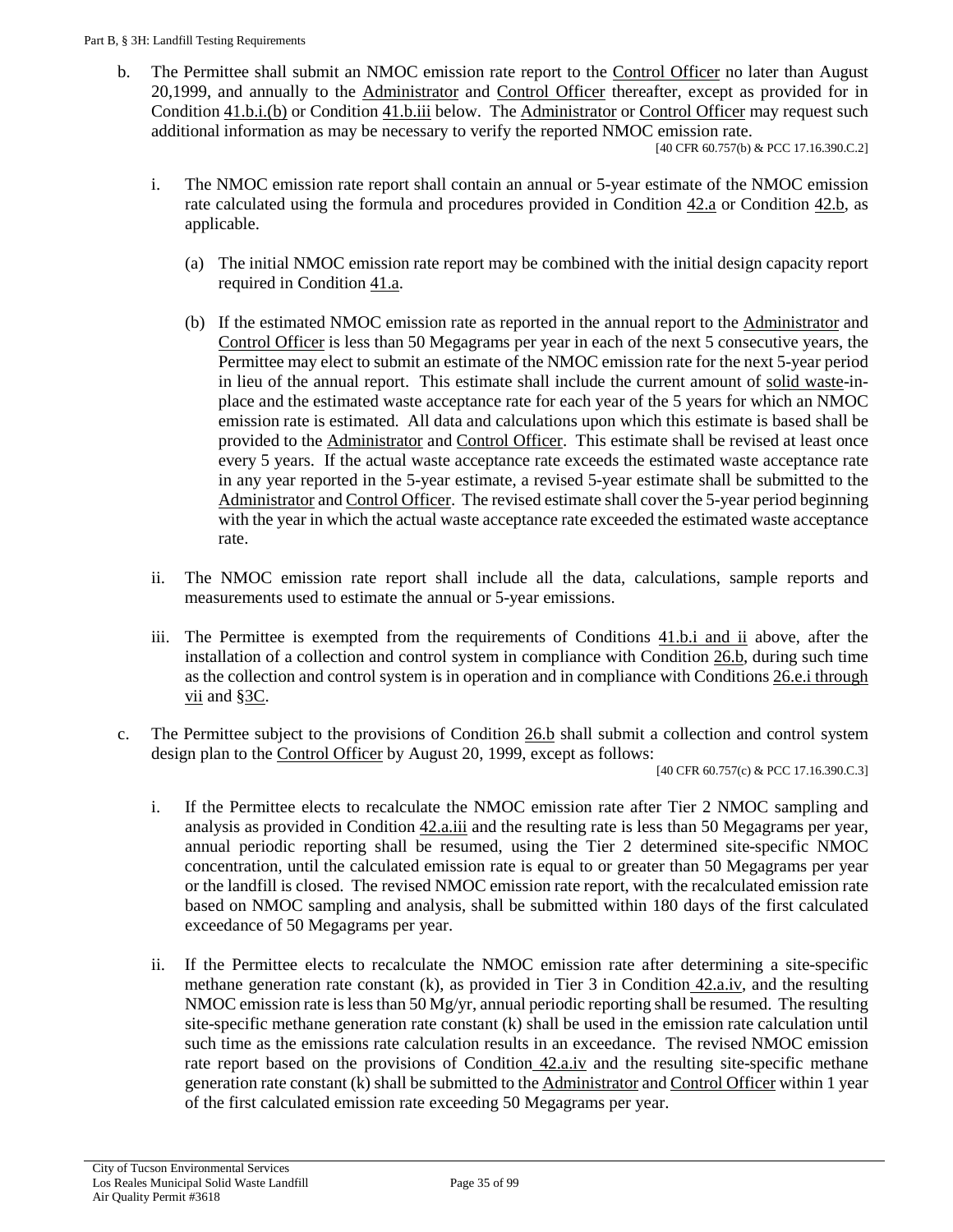- <span id="page-35-1"></span>d. The Permittee of [a controlled landfill](#page-17-8) shall submit a closure report to th[e Administrator](#page-17-2) an[d Control Officer](#page-17-3) within 30 days of waste acceptance cessation. The [Administrator](#page-17-2) or [Control Officer](#page-17-3) may request additional information as may be necessary to verify that permanent [closure](#page-17-7) has taken place in accordance with the requirements of [40 CFR 258.60.](https://tinyurl.com/40-CFR-258-60) If a [closure](#page-17-7) report has been submitted to th[e Administrator](#page-17-2) and [Control Officer,](#page-17-3) no additional wastes may be placed into the landfill without filing a notification of [modification](#page-19-0) as described under  $40 \text{ CFR } \frac{60.7(a)(4)}{2}$ . [40 CFR 60.757(d)]
- e. The Permittee of a [controlled landfill](#page-17-8) shall submit an equipment removal report to the [Administrator](#page-17-2) and [Control Officer](#page-17-3) 30 days prior to removal or cessation of operation of the control equipment.

[40 CFR 60.757(e)]

- i. The equipment removal report shall contain all of the following items:
	- (a) A copy of the closure report submitted in accordance with Condition  $41.d$ ;
	- (b) A copy of the initial performance test report demonstrating that the 15 year minimum control period has expired; and
	- (c) Dated copies of three successive NMOC emission rate reports demonstrating that the landfill is no longer producing 50 Megagrams or greater of NMOC per year.
- ii. The [Administrator](#page-17-2) or [Control Officer](#page-17-3) may request such additional information as may be necessary to verify that all of the conditions for removal in 40 CFR  $\S$  60.752(b)(2)(v) have been met.
	- (a) The landfill shall be a [closed landfill](#page-17-5) as defined in  $\S 2$  of this permit. A closure report shall be submitted to the [Control Officer](#page-17-3) in accordance wit[h Condition 41.d.](#page-35-1)
	- (b) The collection and control system shall have been in operation a minimum of 15 years.
	- (c) Following the procedures specified in Condition  $42.b$ , the calculated NMOC gas produced by the landfill shall be less than 50 Megagrams per year on three successive test dates. The test dates shall be no less than 90 days apart and no more than 180 days apart.
- f. The Permittee of a landfill seeking to comply with [Condition 26.b](#page-21-4) using an active collection system designed in accordance with [Condition 26.b](#page-21-4) shall submit to the [Administrator](#page-17-2) and [Control Officer](#page-17-3) semiannual (every six (6) months) reports of the recorded information in [Condition 41.f.i](#page-35-0) through vi below. The initial annual report shall be submitted within 180 days of installation and start-up of the collection and control system, and shall include the initial performance test report. For [enclosed](#page-18-7)  [combustion](#page-18-7) devices an[d flares,](#page-18-6) reportable exceedances are defined under [Condition 39.c.](#page-32-0)

[40 CFR 63.1980(a) & 40 CFR 60.757(f)]

- <span id="page-35-0"></span>i. Value and length of time for exceedance of applicable parameters monitored under [Conditions 37.a](#page-30-4)  [through d.](#page-30-4)
- ii. Description and duration of all periods when the gas stream is diverted from the control device through a bypass line or the indication of bypass flow as specified under [§ 3E](#page-30-0) of this Part B.
- iii. Description and duration of all periods when the control device is not operating for a period exceeding one hour and length of time the control device was not operating. To clarify this NSPS requirement, this reporting requirement is only for the case where the collection system is operating but the control device is not operating such that un-combusted LFG is being vented for a period in excess of one hour.
- iv. All periods when the collection system was not operating in excess of 5 days.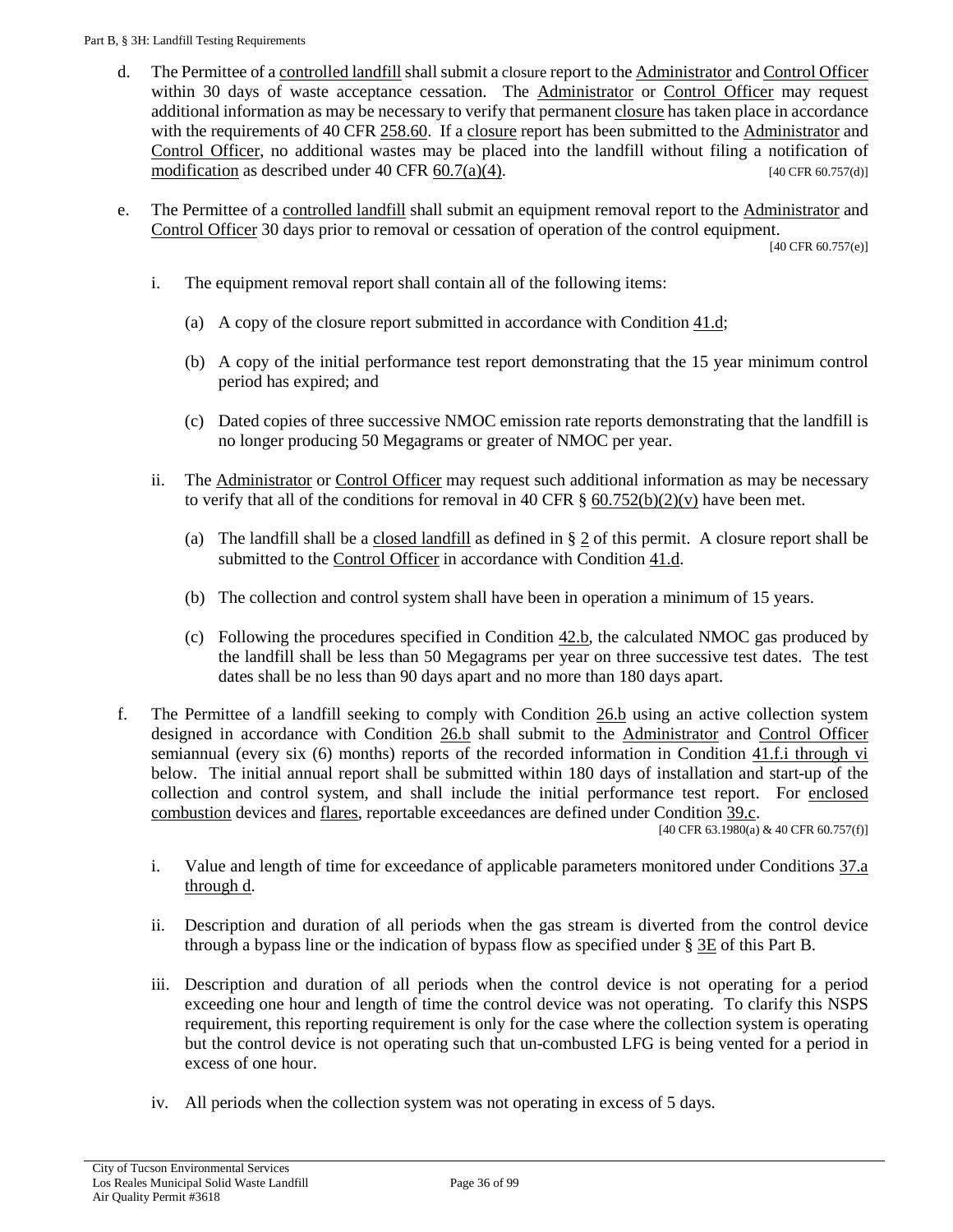- City of Tucson Environmental Services Los Reales Municipal Solid Waste Landfill
- Air Quality Permit #3618
- v. The location of each exceedance of the 500 parts per million methane concentration as provided in [Condition 26.e.iv](#page-24-0) and the concentration recorded at each location for which an exceedance was recorded in the previous month.
- vi. The date of installation and the location of each well or collection system expansion added pursuant to Conditions [28.c,](#page-26-0) [29,](#page-26-1) and [30.d.](#page-27-0)
- g. The Permittee seeking to comply with [Condition 26.b](#page-21-0) shall include the following information with the initial performance test report: [40 CFR 60.757(g)]
	- i. A diagram of the collection system showing collection system positioning including all wells, horizontal collectors, surface collectors, or other gas extraction devices, including the locations of any areas excluded from collection and the proposed sites for the future collection system expansion;
	- ii. The data upon which th[e sufficient density](#page-20-0) of wells, horizontal collectors, surface collectors, or other gas extraction devices and the [gas mover equipment](#page-18-0) sizing are based;
	- iii. The documentation of the presence of asbestos or nondegradable material for each area from which collection wells have been excluded based on the presence of asbestos or nondegradable material;
	- iv. The sum of the gas generation flow rates for all areas from which collection wells have been excluded based on non-productivity and the calculations of gas generation flow rate for each excluded area; and
	- v. The provisions for increasing [gas mover equipment](#page-18-0) capacity with increased gas generation flow rate, if the present [gas mover equipment](#page-18-0) is inadequate to move the maximum flow rate expected over the life of the landfill; and
	- vi The provisions for the control of off-site migration.

## **§ 3H: Testing Requirements** [PCC 17.12.040.A.3.A & PCC 17.20.010]

For purposes of demonstrating compliance, these test methods shall be used, provided that for the purpose of establishing whether or not the facility has violated or is in violation of any provision of this permit, nothing in this permit shall preclude the use, including the exclusive use, of any credible evidence or information relevant to whether a [source](#page-20-1) would have been in compliance with applicable federal requirements if the appropriate performance or compliance procedures or methods had been performed.

- <span id="page-36-0"></span>42. LFG Collection Systems [40 CFR 63.1960]
	- a. NMOC Emission Rate Calculations [40 CFR 60.754(a)]
		- i. The Permittee shall calculate the NMOC emission rate using the equation provided below. The values to be used in the equation are  $0.05$  per year for k, 170 cubic meters per megagram for  $L_0$ , and 4,000 parts per million by volume as hexane for the  $C_{\text{NMOC}}$ . For landfills located in geographical areas with a thirty year annual average precipitation of less than 25 inches, as measured at the nearest representative official meteorological site, the k value to be used is 0.02 per year.
			- (a) The following equation shall be used if the actual year-to-year [solid waste](#page-19-0) acceptance rate is known.

$$
M_{\text{NMOC}} = \sum_{i=1}^{n} 2kL_0M_i(e^{-kti})(C_{\text{NMOC}})(3.6x10^{-9})
$$

Page 37 of 99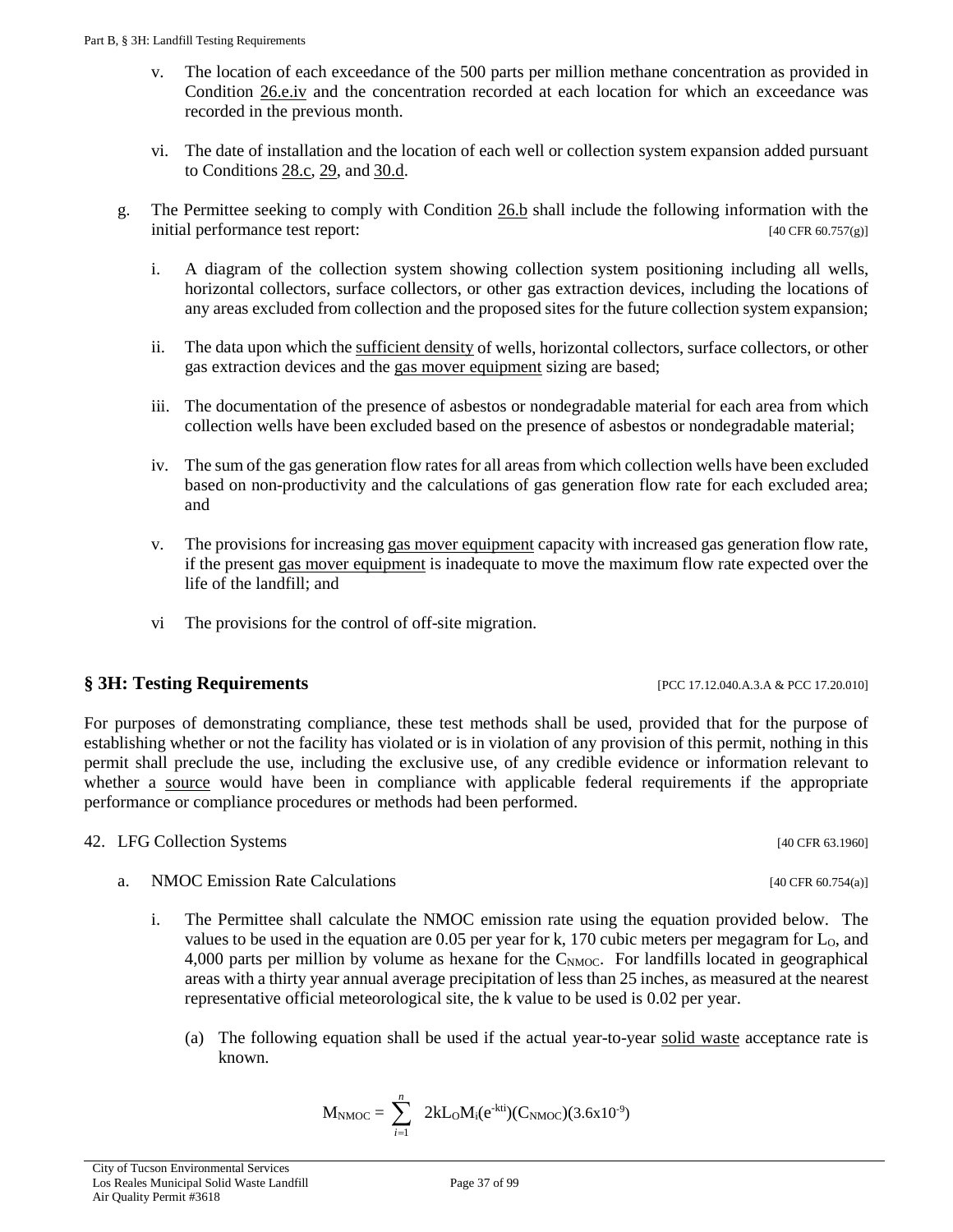where,

| M <sub>NMOC</sub> | $=$ Total NMOC emission rate from the landfill, Megagrams per year      |
|-------------------|-------------------------------------------------------------------------|
| k                 | $=$ methane generation rate constant, year <sup>-1</sup>                |
| $L_0$             | $=$ methane generation potential, cubic meters per megagram solid waste |
| $M_i$             | $=$ mass of solid waste in the i <sup>th</sup> section, Megagrams       |
| ti                | $=$ age of the i <sup>th</sup> section, years                           |
| $C_{NMOC}$        | $=$ concentration of NMOC, parts per million by volume as hexane        |
| $3.6x10^{-9}$     | $=$ conversion factor                                                   |

The mass of nondegradable solid waste may be subtracted from the total mass of [solid waste](#page-19-0) in a particular section of the landfill when calculating the value for  $M<sub>i</sub>$  if documentation of the nature and amount of such wastes is maintained.

- ii. *Tier 1*. The Permittee shall compare the calculated NMOC mass emission rate to the standard of 50 Megagrams per year.
	- (a) If the NMOC emission rate calculated in Condition  $42.a.i. (a)$  is less than 50 Megagrams per year, then the Permittee shall submit an emission rate report as provided in [Condition 41.b.i,](#page-34-0)  and shall recalculate the NMOC mass emission rate annually.
	- (b) If the calculated NMOC emission rate is equal to or greater than 50 Megagrams per year, then the Permittee shall either comply with [Condition 26.b,](#page-21-0) or determine a site-specific NMOC concentration and recalculate the NMOC emission rate using the procedures provided in [Condition 42.a.iii](#page-37-0) overpage.
- <span id="page-37-0"></span>iii. *Tier 2*. The Permittee shall determine the NMOC concentration using the following sampling procedure. The Permittee shall install at least two sample probes per hectare of landfill surface that has retained waste for at least 2 years. If the landfill is larger than 25 hectares in area, only 50 samples are required. The sample probes should be located to avoid known areas of nondegradable solid waste. The Permittee shall collect and analyze one sample of LFG from each probe to determine the NMOC concentration using Method 25 or Method 25C of [appendix A of 40 CFR 60.](https://tinyurl.com/40-CFR-60-APPENDICES) Method 18 of [appendix A of 40 CFR 60](https://tinyurl.com/40-CFR-60-APPENDICES) may be used to analyze the samples collected by the Method 25 or 25C sampling procedure. If using Method 18, the minimum list of compounds to be tested shall be those published in the most recent Compilation o[f Air Pollutant](#page-17-0) Emission Factors (AP-42). As a minimum, the instrument must be calibrated for each of the compounds on the list. If composite sampling is used, equal volumes shall be taken from each sample probe. For each composite, the sampling rate, collection times, beginning and ending cylinder vacuums, or alternative volume measurements must be recorded to verify that composite volumes are equal. Composite sample volumes should not be less than 1 liter unless evidence can be provided to substantiate the accuracy of smaller volumes. Terminate compositing before the cylinder approaches ambient pressure where measurement accuracy diminishes. If more than the required number of samples are taken, all samples shall be used in the analysis. The Permittee shall divide the NMOC concentration from Method 25C by six to convert from  $C_{\text{NMOC}}$  as carbon to  $C_{\text{NMOC}}$  as hexane.

If the landfill has an active or passive gas removal system in place, Method 25 or 25C samples may be collected from these systems instead of surface probes provided the removal system can be shown to provide sampling as representative as the two sampling probe per hectare requirement. For active collection systems, samples may be collected from the common header pipe before the gas moving or condensate removal equipment. For these systems, a minimum of three samples must be collected from the header pipe.

(a) The Permittee shall recalculate the NMOC mass emission rate using the equation provided in [Condition 42.a.i.\(a\)](#page-36-0) and using the average NMOC concentration from the collected samples instead of the default value in the equation provided i[n Condition 42.a.i.\(a\).](#page-36-0)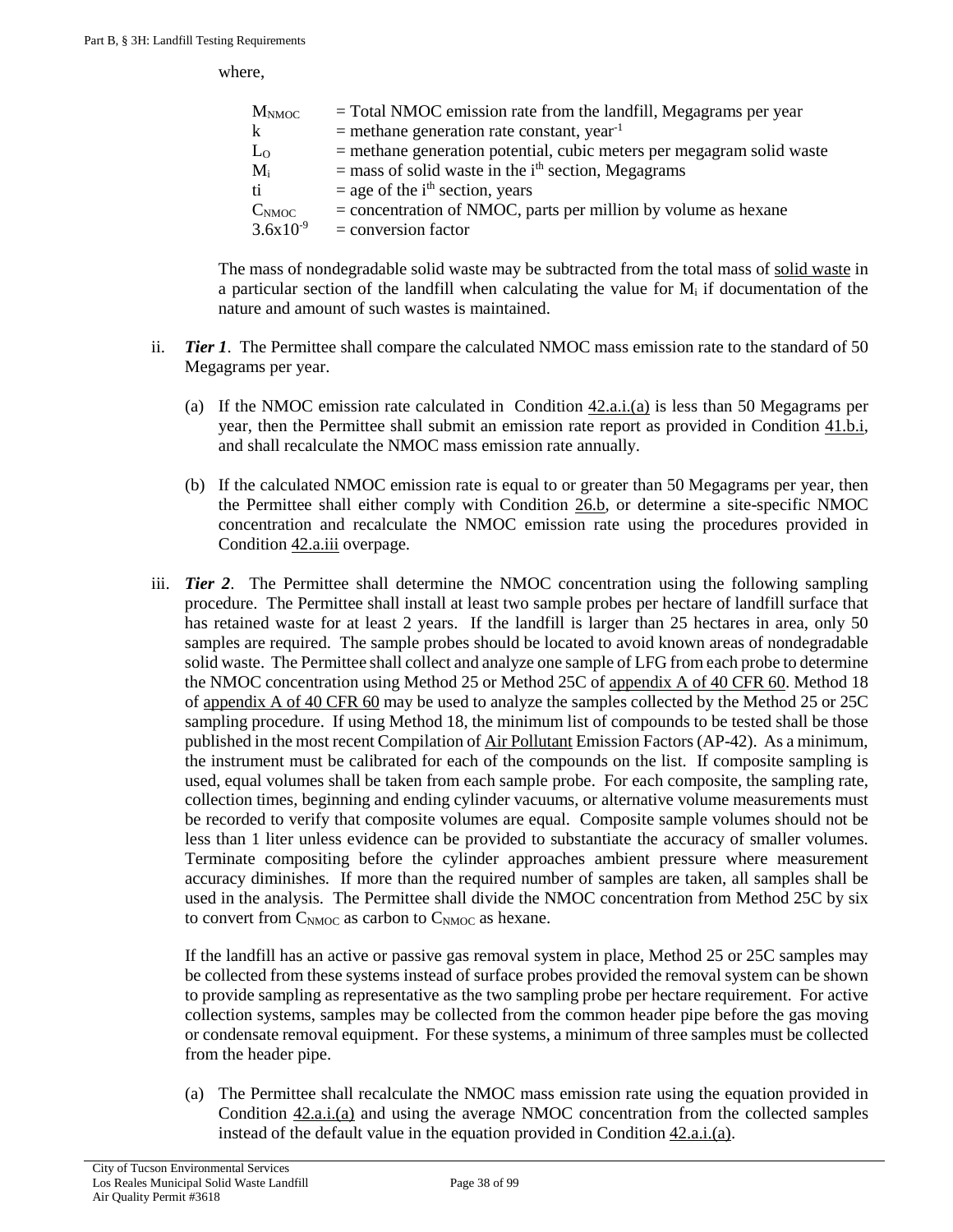- (b) If the resulting mass emission rate calculated using the site-specific NMOC concentration is equal to or greater than 50 Megagrams per year, then the Permittee shall either comply with [Condition 26.b](#page-21-0) or determine the site-specific methane generation rate constant and recalculate the NMOC emission rate using the site-specific methane generation rate using the procedure specified in Condition  $42.a.iv$ .
- (c) If the resulting NMOC mass emission rate is less than 50 Megagrams per year, the Permittee shall submit a periodic estimate of the emission rate report as provided in [Condition 41.b.i](#page-34-0) and retest the site-specific NMOC concentration every 5 years using the methods specified in this section.
- <span id="page-38-0"></span>iv. *Tier 3*. The site-specific methane generation rate constant shall be determined using the procedures provided in Method 2E of appendix A of 40 CFR 60. The Permittee shall estimate the NMOC mass emission rate using equation in [Condition 42.a.i.\(a\)](#page-36-0) and using a site-specific methane generation rate constant k, and the site-specific NMOC concentration as determined in [Condition 42.a.iii](#page-37-0) instead of the default values provided in Condition  $42.a.i.$  The Permittee shall compare the resulting NMOC mass emission rate to the standard of 50 Megagrams per year.
	- (a) If the NMOC mass emission rate as calculated using the site-specific methane generation rate and concentration of NMOC is equal to or greater than 50 Megagrams per year, the Permittee shall comply with [Condition 26.b.](#page-21-0)
	- (b) If the NMOC mass emission rate is less than 50 Megagrams per year, then the Permittee shall submit a periodic emission rate report as provided in [Condition 41.b](#page-34-1) and shall recalculate the NMOC mass emission rate annually, as provided in Condition  $41.b.i$  using the equations in [Condition 42.a.i.\(a\)](#page-36-0) and using the site-specific methane generation rate constant and NMOC concentration obtained in [Condition 42.a.iii.](#page-37-0) The calculation of the methane generation rate constant is performed only once, and the value obtained from this test shall be used in all subsequent annual NMOC emission rate calculations.
- v. The Permittee may use other methods to determine the NMOC concentration or a site-specific k as an alternative to the methods required in Conditions  $42a$ . iii and iv if the method has been approved by th[e Administrator.](#page-17-1)
- b. After the installation of a collection and control system in compliance with  $\S 3C$  $\S 3C$  of this permit, the Permittee shall calculate the NMOC emission rate for purposes of determining when the system can be removed using the following equation: [40 CFR 60.754(b)]

$$
M_{\text{NMOC}} = 1.89 \text{ x } 10^{-3} \text{ Q}_{\text{LFG}} C_{\text{NMOC}}
$$

where,

 $M_{\text{NMOC}}$  = mass emission rate of NMOC, Megagrams per year  $Q<sub>LFG</sub>$  = flow rate of LFG, cubic meters per minute  $C_{\text{NMOC}}$  = NMOC concentration, parts per million by volume as hexane

i. The flow rate of LFG,  $Q_{LFG}$ , shall be determined by measuring the total LFG flow rate at the common header pipe that leads to the control device using a gas flow measuring device calibrated according to the provisions of section 4 of Method 2E o[f appendix A of 40 CFR 60.](https://tinyurl.com/40-CFR-60-APPENDICES)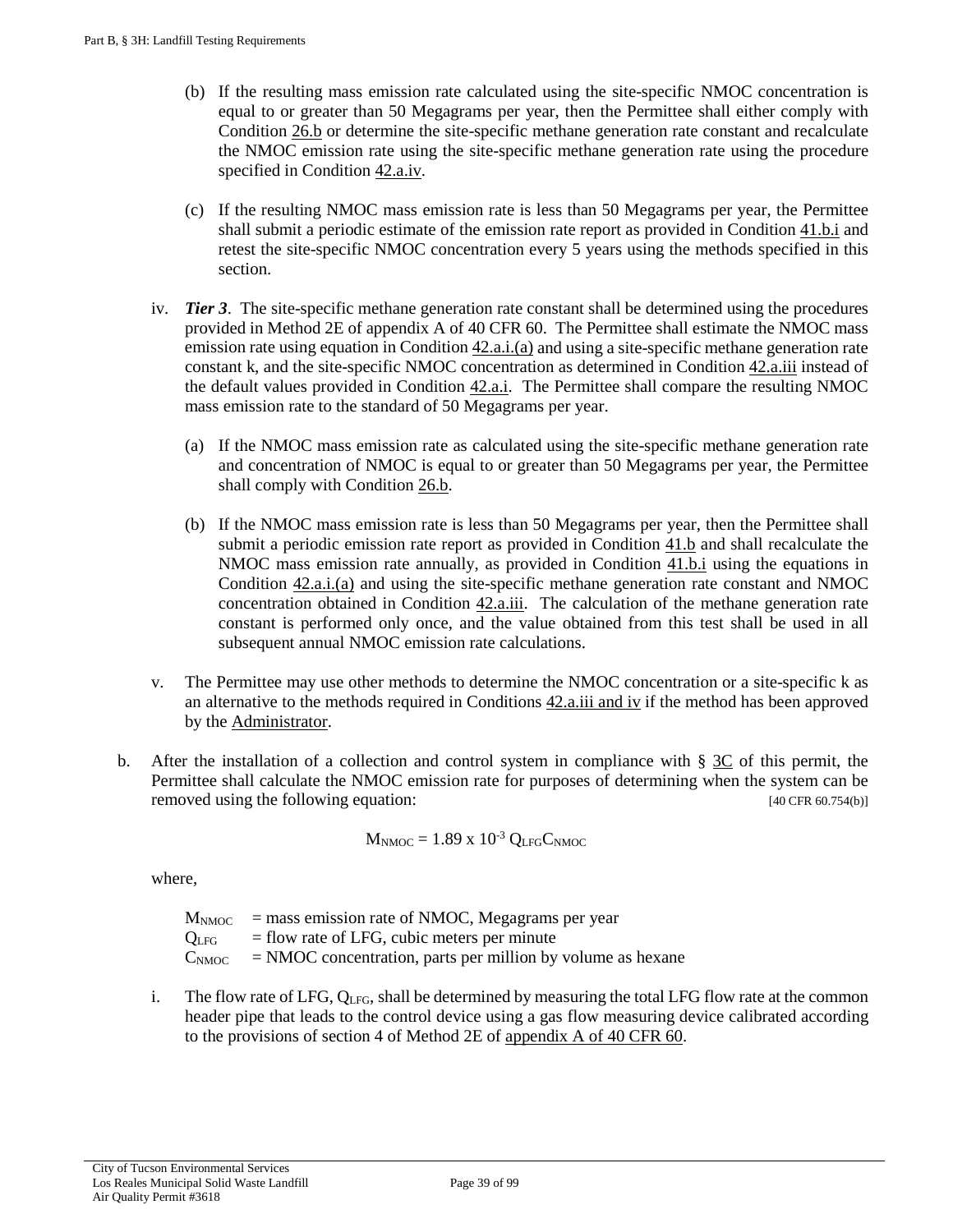- ii. The average NMOC concentration,  $C_{\text{NMOC}}$ , shall be determined by collecting and analyzing LFG sampled from the common header pipe before the gas moving or condensate removal equipment using the procedures in Method 25C or Method 18 of appendix A of 40 CFR 60. If using Method 18, the minimum list of compounds to be tested shall be those published in the most recent Compilation o[f Air Pollutant](#page-17-0) Emission Factors (AP-42). The sample location on the common header pipe shall be before any condensate removal or other gas refining units. The Permittee shall divide the NMOC concentration from Method 25C by six to convert from  $C_{\text{NMOC}}$  as carbon to  $C_{\text{NMOC}}$  as hexane.
- iii. The Permittee may use another method to determine LFG flow rate and NMOC concentration if the method has been approved by the [Administrator.](#page-17-1)
- c. When calculating emissions for PSD purposes, the Permittee shall estimate the NMOC emission rate for comparison to the PSD major source and significance levels in 40 CFR [§ 51.166](https://tinyurl.com/50-CFR-51-166) or [§ 52.21](https://tinyurl.com/40-CFR-52-21) of 40 CFR using [AP-42](https://tinyurl.com/EPA-AP-42) or other approved measurement procedures. [40 CFR 60.754(c)]
- d. Within 60 days after achieving the initial maximum production rate at which the collection system and [flare](#page-18-1) will be operated, but not later than 180 days after initial startup of the collection system and at such times as may be required by the **Administrator** under section 114 of the Clean air Act or the Control [Officer](#page-17-2) under [PCC 17.17.20.010,](https://tinyurl.com/PCC-17-20-010) the Permittee shall conduct a performance test to determine compliance with Condition  $26.c.ii(a)$  and furnish the [Administrator](#page-17-1) and [Control Officer](#page-17-2) a written report of such performance test.  $[40 \text{ CFR } 60.8(a) \& \text{PCC } 17.11.210.A]$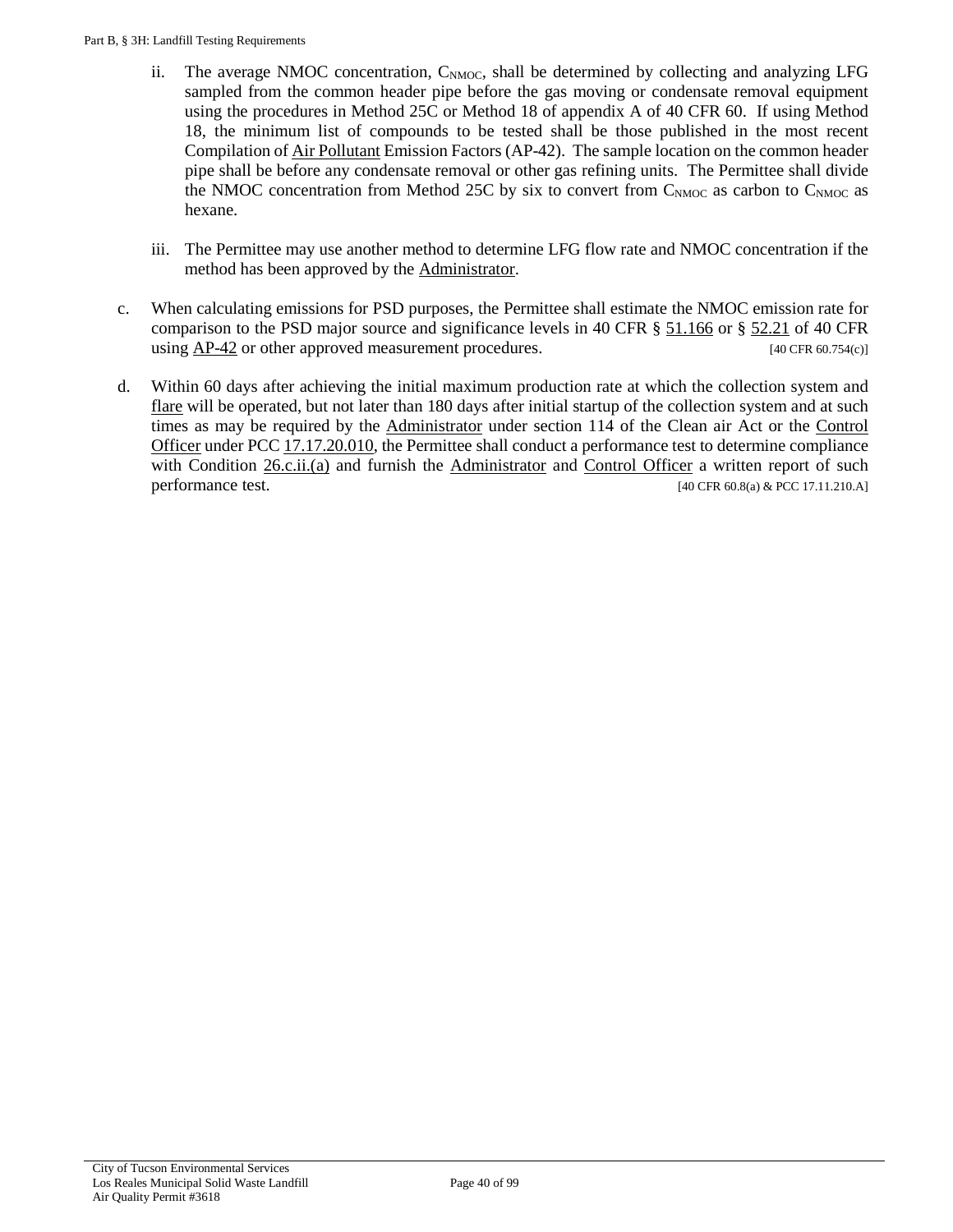# **§ 4: Fugitive Dust Activities**

#### **§ 4A: Applicability**

<span id="page-40-2"></span>43. This section contains requirements that apply to various fugitive dust producing activities on-site. The fugitive dust sources are typically as listed below but the list is not inclusive of every type of fugitive activity that the Permittee may engage in. [PCC 17.14.040.F & 17.16.060]

Identified Fugitive Dust Sources:

Wind Blown Dust Haul Roads Storage Piles Earthmoving Trenching Road Construction Land Clearing New Unpaved Roads

#### **§ 4B: Emission Limits / Standards**

- <span id="page-40-0"></span>44. Airborne Particulate Matter
	- a. Opacity Limiting Standard

The Permittee shall not cause or permit the effluent from any single emission point, multiple emission point, or fugitive emission source to have an average optical density greater than 20%.

[SIP Rule 321 & PCC 17.16.040]

<span id="page-40-1"></span>b. Visibility Limiting Standard

The Permittee shall not allow diffusion of visible emissions including fugitive dust beyond the property boundary line within which the emissions become airborne without taking reasonably necessary precautions to control generation of airborne particulate matter. [SIP rule 343 & PCC 17.16.050.D.1 & 2]

- i. This provision shall not apply when wind speeds exceed twenty-five miles per hour (using the Beaufort Scale of Wind Speed Equivalents, or SIP rule as recorded by the National Weather Service). This exception does not apply if control measures have not been taken or were not commensurate with the size or scope of the activity.
- ii. This shall also not apply to emissions from undisturbed land. [PCC 17.16.050.D.3]

## **[Non-Federally Enforceable]**

c. The Permittee shall apply adequate amounts of water, chemical stabilizer, or other effective dust suppressant until the area becomes permanently stabilized by paving, landscaping or otherwise, except during repair of watering equipment or equivalent

[SIP Rule 224 & PCC 17.16.060]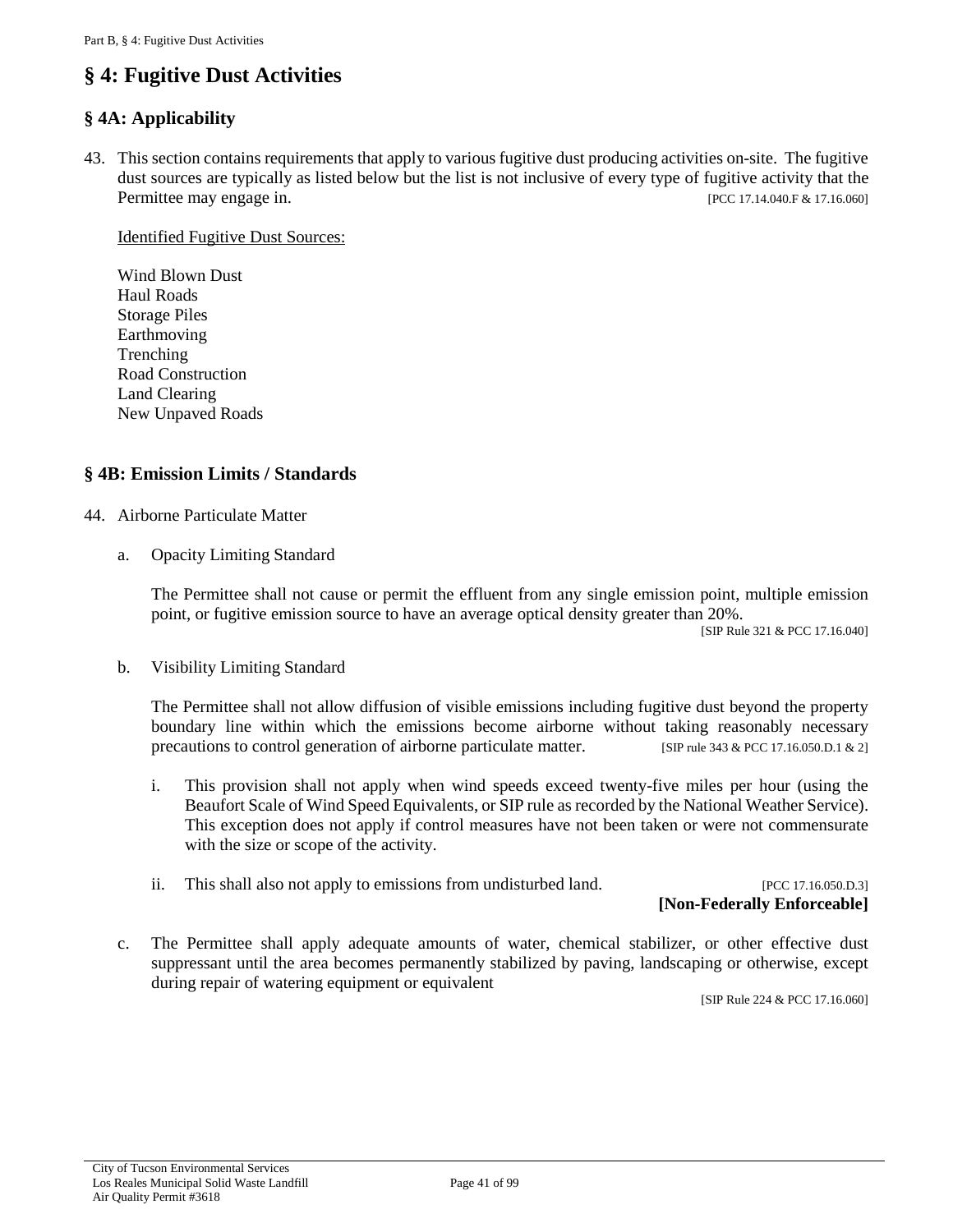d. Vacant lots and open spaces [SIP Rule 318 & PCC 17.16.080]

- i. The Permittee shall not cause, suffer, allow, or permit a building or its appurtenances, or a building or subdivision site, or a driveway, or a parking area, or a vacant lot or sales lot, or an urban or suburban open area to be constructed, used, altered, repaired, demolished, cleared, or leveled, or the earth to be moved or excavated, without taking reasonable precautions to limit excessive amounts of particulate matter from becoming airborne. Dust and other types of air contaminants shall be kept to a minimum by good modern practices such as using an approved dust suppressant or adhesive soil stabilizer, paving, covering, landscaping, continuous wetting, detouring, barring access, or other acceptable means.
- ii. No vacant lot, housing plot, building site, parking area, sales lot, playground, livestock feedlot, or other open area - other than those used solely for soil-cultivation or vegetative crop-producing and harvesting agricultural purposes - shall be used or left in such a state after construction, alteration, clearing, leveling, or excavation that naturally induced wind blowing over the area causes a violation of [Condition 44.a.](#page-40-0) Dust emissions must be permanently suppressed by landscaping, covering with gravel or vegetation, paving, or applying equivalently effective controls.
- iii. No vacant lot, parking area, sales lot, or other open urban area shall be used by motor vehicles in such a manner that visible dust emissions induced by vehicular traffic on the area cause a violation of [Condition 44.b.](#page-40-1)
- <span id="page-41-0"></span>e. Roads and Streets [SIP Rule 315 & PCC 17.16.090]

- i The Permittee shall not cause, suffer, allow or permit the use, repair, construction or reconstruction of a roadway or alley without taking reasonable precautions to prevent excessive amounts of particulate matter from becoming airborne. Dust and other particulates shall be kept to a minimum by employing temporary paving, dust suppressants, wetting down, detouring or by other reasonable means.
- ii. Dust emissions from the construction phase of a new road must be minimized by applying the same measures specified [Condition 44.e.i.](#page-41-0)
- iii. No new unpaved service road or unpaved haul road shall be constructed unless dust will be suppressed after construction by intermittently watering, limiting access, or applying chemical dust suppressants to the road, in such a way that visible dust emissions caused by vehicular traffic on the road do not violate [Condition 44.b.](#page-40-1)
- iv. No new road other than a private driveway shall be constructed unless the paving specifications are those defined by, or equivalent to those of, the planning department and/or highway department of the jurisdictional agency.
- v. The surfacing of roadways with asbestos tailings is prohibited.
- vi. The Permittee shall not cause, suffer, allow or permit transportation of materials likely to give rise to airborne dust without taking reasonable precautions, such as wetting, applying dust suppressants, or covering the load, to prevent particulate matter from becoming airborne. Earth or other material that is deposited by trucking or earth moving equipment shall be removed from paved streets by the person responsible for such deposits.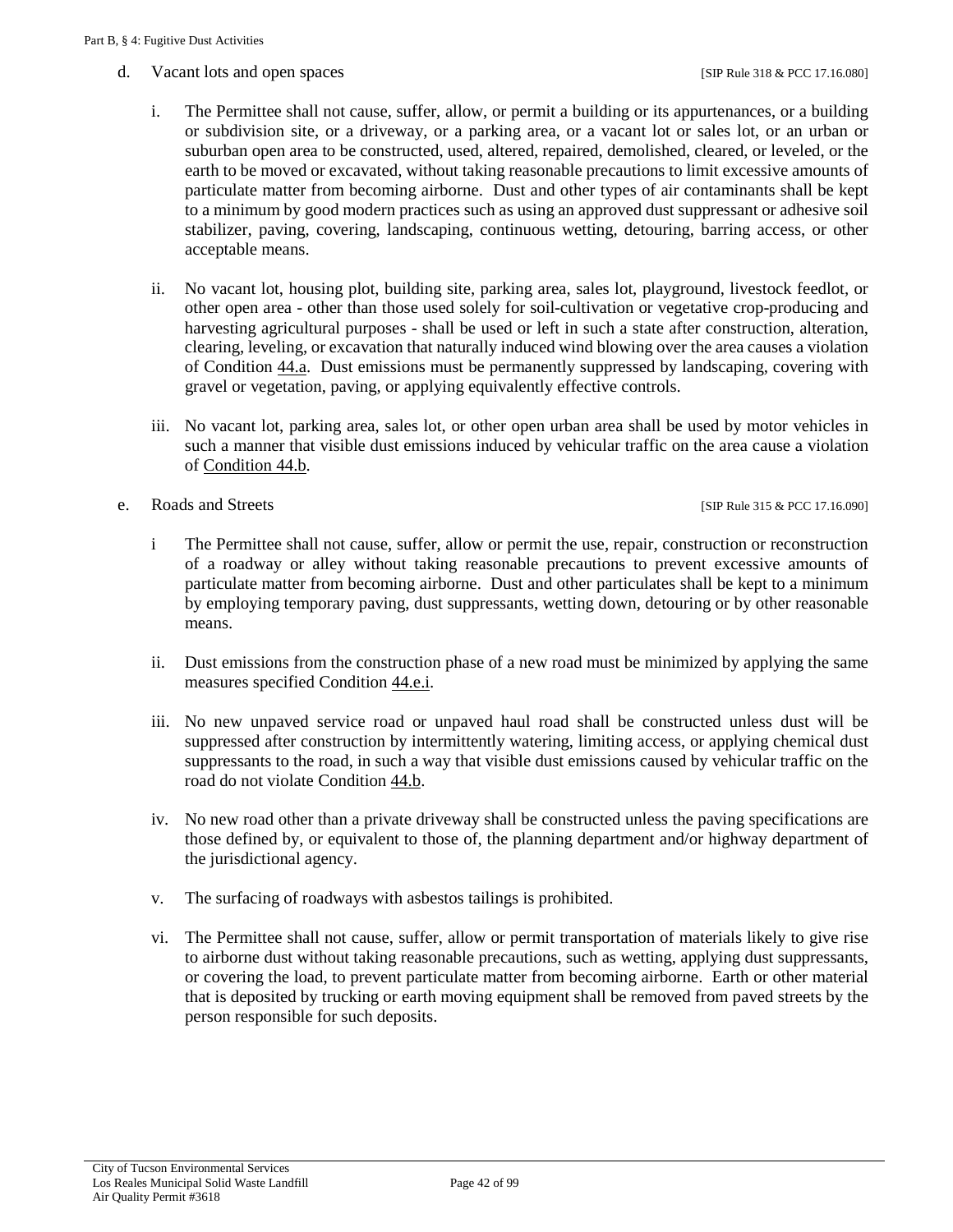f. Particulate Materials **Figure 316** & PCC 17.16.100]

- i. The Permittee shall not cause, suffer, allow or permit crushing, screening, handling, transporting or conveying of materials or other operations likely to result in significant amounts of airborne dust without taking reasonable precautions, such as the use of spray bars, wetting agents, dust suppressants, covering the load, and hoods to prevent excessive amounts of particulate matter from becoming airborne.
- ii. Dust emissions from construction activity shall be effectively controlled by applying adequate amounts of water or other equivalently effective dust controls.
- iii. Dust emissions from the transportation of materials shall be effectively controlled by covering stock loads in open-bodied trucks, limiting vehicular speeds, or other equivalently effective controls.
- g. Storage Piles

The Permittee shall not cause, suffer, allow, or permit organic or inorganic dust producing material to be stacked, piled or otherwise stored without taking reasonable precautions such as chemical stabilization, wetting, or covering to prevent excessive amounts of particulate matter from becoming airborne.

[SIP Rule 316 & PCC 17.16.110.A]

h. Fugitive Dust Producing Activities [SIP Rule 224 & PCC 17.16.060]

A Permittee whose permit specifically allows fugitive dust producing operations or activities is responsible for controlling windblown dust, dust from haul roads, and dust emitted from land clearing, earthmoving, demolition, trenching, blasting, road construction, mining, and other activities, as applicable.

- i. Dust emissions shall be controlled by applying adequate amounts of water, chemical stabilizer, or other effective dust suppressant until the area becomes permanently stabilized by paving, landscaping, or otherwise.
- ii. The Permittee shall not leave land in such a state that fugitive dust emissions (including windblown dust or dust caused by vehicular traffic on the area) would violate this permit.

#### **§ 4C: Monitoring Requirements**

<span id="page-42-0"></span>45. Airborne Particulate Matter [PCC 17.12.040.A.3]

- a. At least once in each consecutive 14-day period, a certified Method 9 observer shall conduct a visual survey of visible emissions from the sources of fugitive dust listed in [Condition 43.](#page-40-2)
- b. If the observer sees visible emissions from a source that on an instantaneous basis appears to exceed 20 percent, then the observer shall, if possible, take a six-minute Method 9 observation of the plume.
- c. If the six-minute opacity of the plume exceeds the opacity standard, then the Permittee shall immediately take whatever action is necessary to reduce the opacity such that it falls within the standard.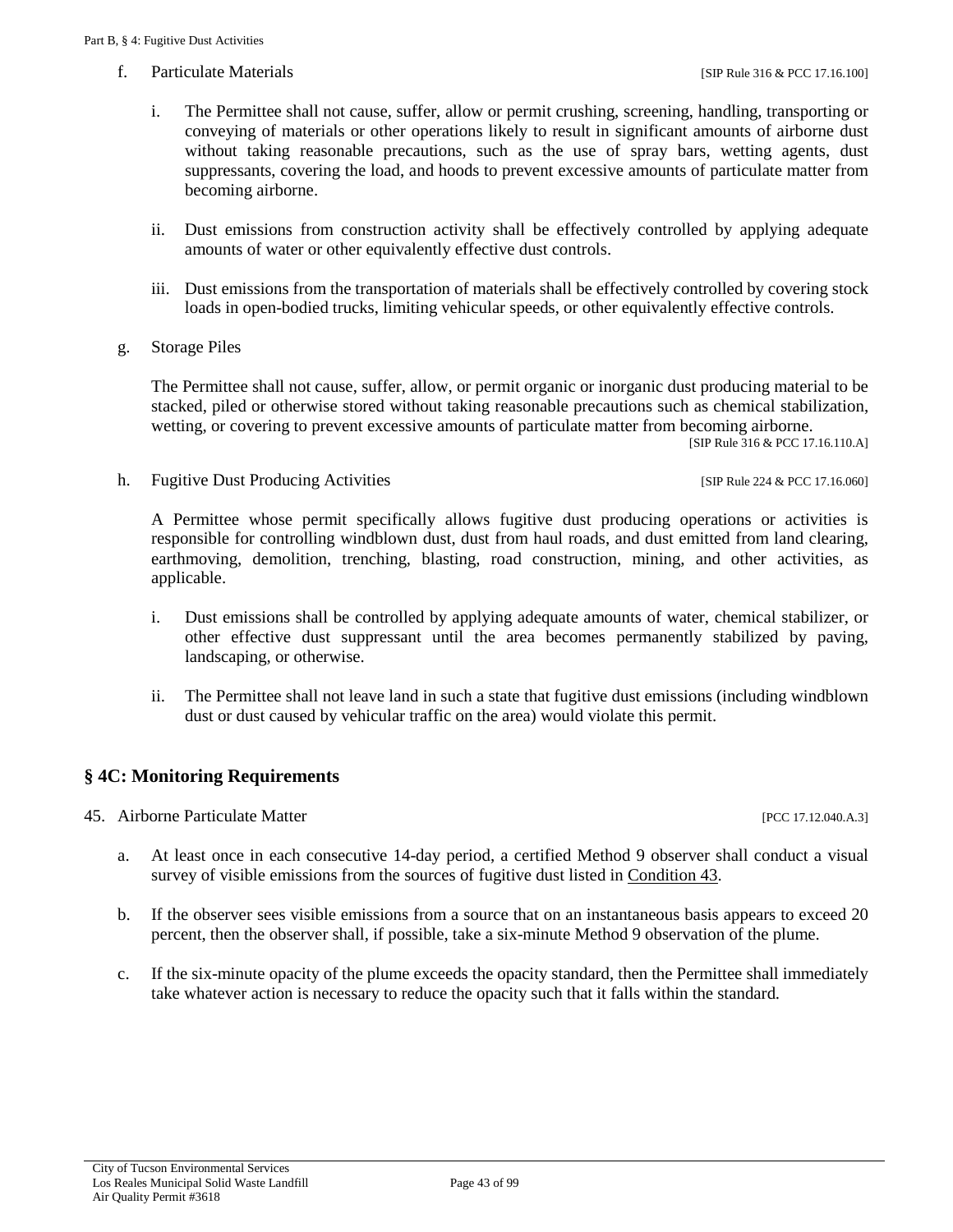## **§** 4D: Recordkeeping Requirements [PCC 17.12.040.A.4]

#### <span id="page-43-0"></span>46. Airborne Particulate Matter

For each observation made in compliance with Condition  $45$  the Permittee shall keep a record of the name of the observer, the date on which the observation was made, the fugitive dust source being observed, the results of the observation; and the corrective action taken if necessary.

#### **§** 4E: Reporting Requirements **[PCC 17.12.040.A.5]**

47. Airborne Particulate Matter

The Permittee shall report all instances of opacity violations recorded in [Condition 46](#page-43-0) as an excess emission in accordance with [Condition 11.](#page-7-0)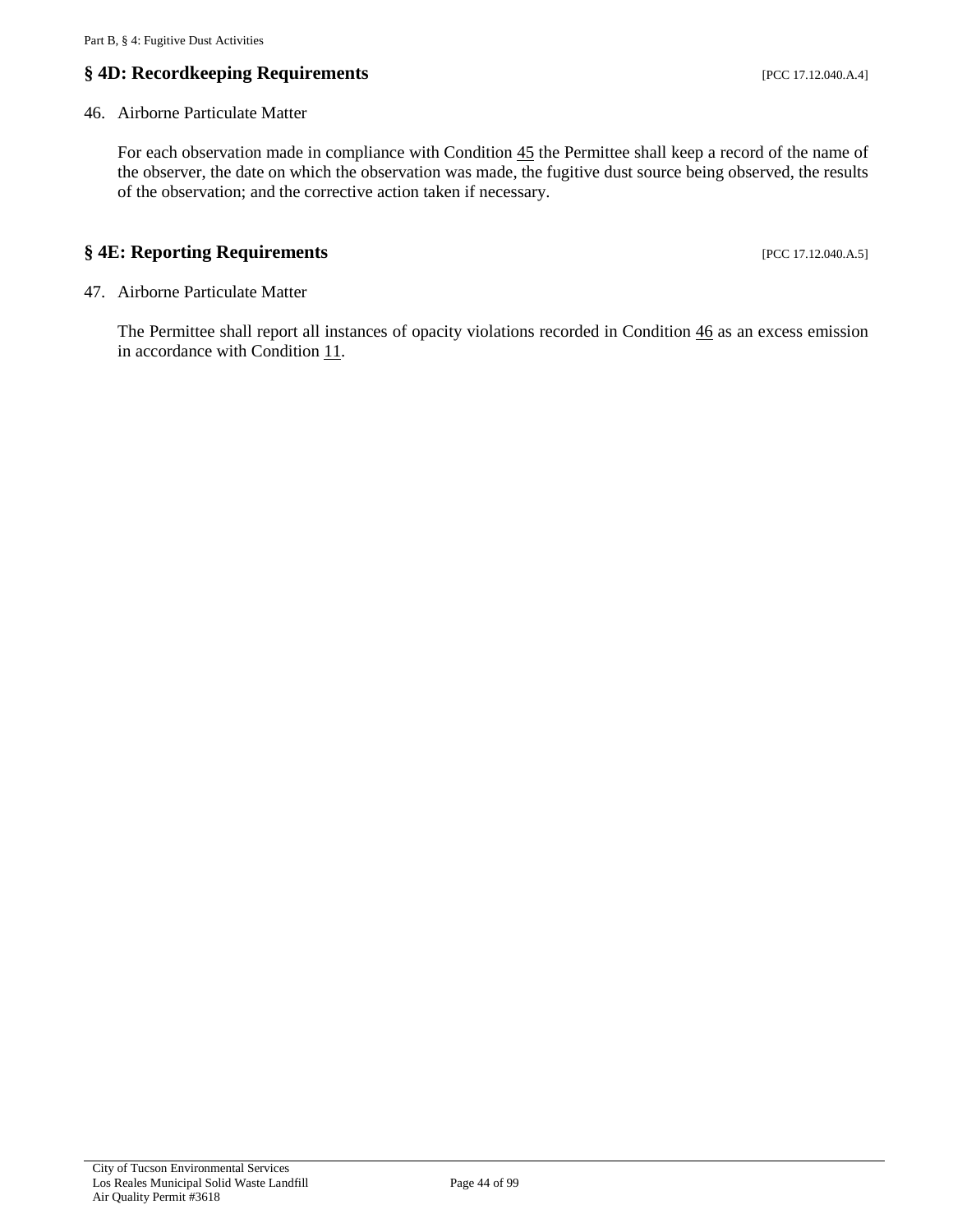# **§ 5: General Facility Wide Reporting Conditions**

## **§5A - Applicability**

48. This Section contains reporting requirements that apply to all facilities and operations on-site.

#### **§5B - Reporting Requirements**

49. Excess Emissions and Permit Deviations [PCC 17.12.040.A.5.b & 17.12.040.E.3.d]

The Permittee shall report to th[e Control Officer](#page-17-2) any emissions in excess of the limits (as defined in 17.04.340, "Excess emissions") established by this Section within 24 hours of the time the Permittee first learned of the excess emissions occurrence. The Permittee shall report other [deviations](#page-18-2) from permit requirements in this Section within two working days of the time the Permittee first learned of the occurrence of the [deviation.](#page-18-2) *(See [Condition 11](#page-7-0) for detailed information on these two reports).*

50. Semiannual Summary Reports of Required Monitoring [PCC 17.12.040.A.5.a]

The Permittee shall submit a semiannual summary of any required monitoring within Parts B and Part C of this permit, as applicable, at least every six months. All instances of excess emissions and [deviations](#page-18-2) from permit requirements as defined in [Condition 11](#page-7-0) shall be clearly identified in such reports. These reports shall include the following monitoring and/or recordkeeping requirements associated with the LFG collection system.

- a. Gauge pressure in the gas collection header (se[e Condition 37.a.i](#page-30-0) or [Condition 104.a.i](#page-63-0) as applicable ).
- b. Nitrogen or oxygen concentration in the LFG (see [Condition 37.a.ii](#page-30-1) or [Condition 104.a.ii](#page-63-1) as applicable).
- c. LFG temperature (see [Condition 37.a.iii](#page-30-2) or [Condition 104.a.iii](#page-63-2) as applicable).
- d. Surface concentrations of methane (see [Condition 37.e](#page-31-0) or [Condition 104.e](#page-64-0) as applicable).
- e. A summary of the information required by Condition  $41.f$  or Condition  $106.h$ , as applicable, except if subject to [Condition 106.h,](#page-74-0) the Permittee may indicate that the report was submitted in accordance with [Condition 106.j.ii.](#page-75-0)
- f. SSM Report

If actions taken during a startup, shutdown and malfunction (SSM) plan are consistent with the procedures in the SSM Plan, this information shall be included in an SSM Report. Anytime an action taken during a startup, shutdown and malfunction plan is not consistent with the SSM plan the [source](#page-20-1) shall report this as a [deviation.](#page-18-2) [40 CFR Part 63, Table 1 to Subpart AAAA]

The semiannual reports above shall be due by January 31st (covering the period July 1st through December 31st) and July 31st (covering the period January 1st through June 30th) of each year. The first semiannual report due after the initial permit issuance may not cover a 6-month period. All instances of excess emissions and [deviations](#page-18-2) from permit requirements as defined in [Condition 11](#page-7-0) of Part A shall be clearly identified in such reports.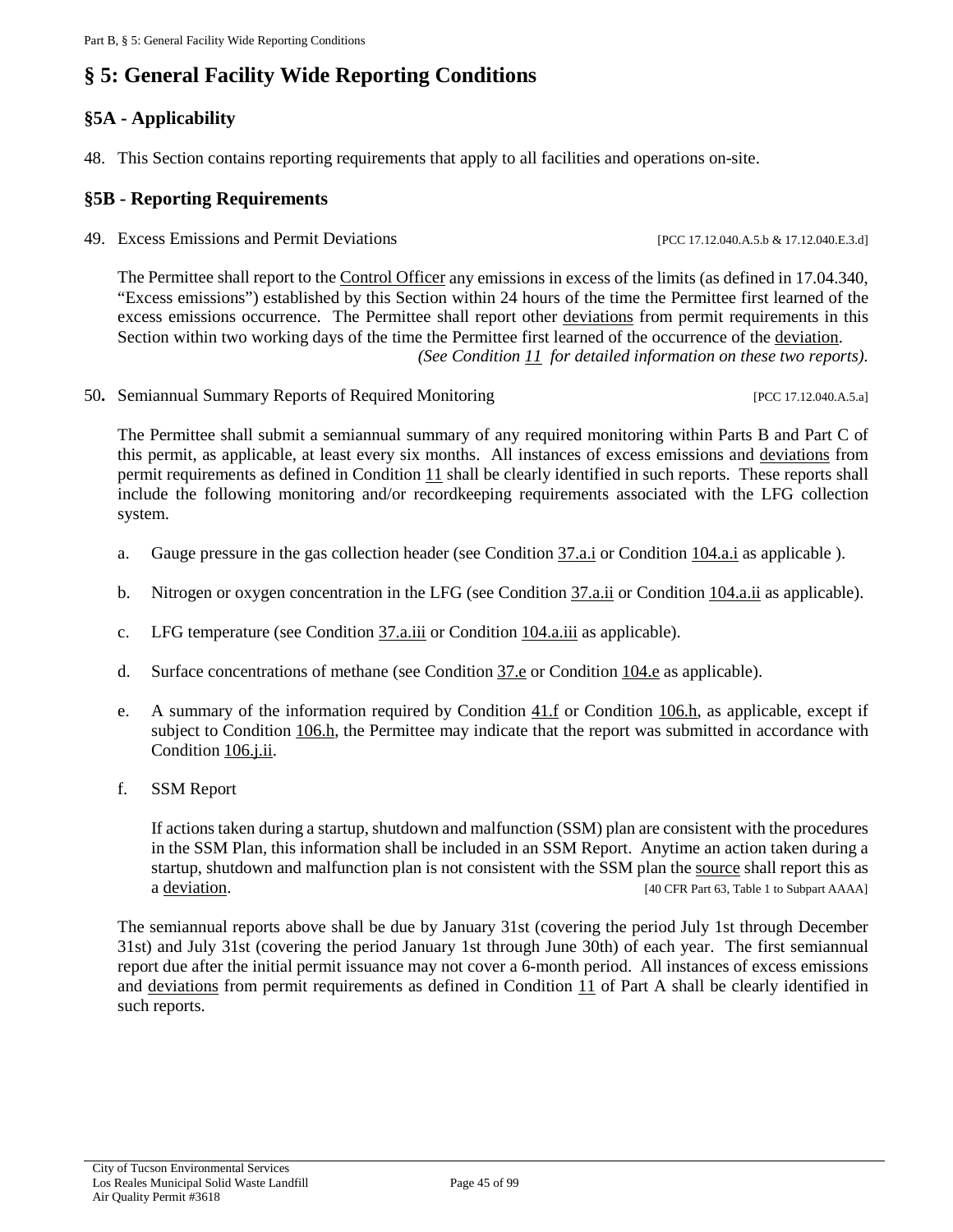#### 51. Compliance Certification Reporting **Exercise 2.12.2.080.A.2**]

- a. The Permittee shall submit an annual compliance certification to the [Control Officer](#page-17-2) and to EPA Region IX. The compliance certification report is due on January 31st of each year (covering the period January 1st through December 31st of the previous year). The first report due after permit issuance may not cover a 12-month period. *(See [Condition 7](#page-5-0) of Part A for detailed information on this report).*
- b. For the purpose of submitting compliance certifications or establishing whether or not the Permittee has violated or is in violation of any standard in this permit, nothing in this permit shall preclude the use, including the exclusive use, of any credible evidence or information, relevant to whether a [source](#page-20-1) would have been in compliance with applicable requirements if the appropriate performance or compliance test or procedure had been performed. [40 CFR 60.11(g)]
- 53. Emission Inventory Reporting **Exercise 2.12.160** [PCC 17.12.160]

Every [source](#page-20-1) subject to a permit requirement shall complete and submit an annual emissions inventory questionnaire when requested by th[e Control Officer.](#page-17-2) The questionnaire is due by March 31st, or 90 days after the [Control Officer](#page-17-2) makes the inventory form available, whichever occurs later, and shall include emission information for the previous calendar year. These requirements apply whether or not a permit has been issued and whether or not a permit application has been filed. (*See [Condition 6](#page-5-1) of Part A for additional information on this report*).

54-85 [Reserved]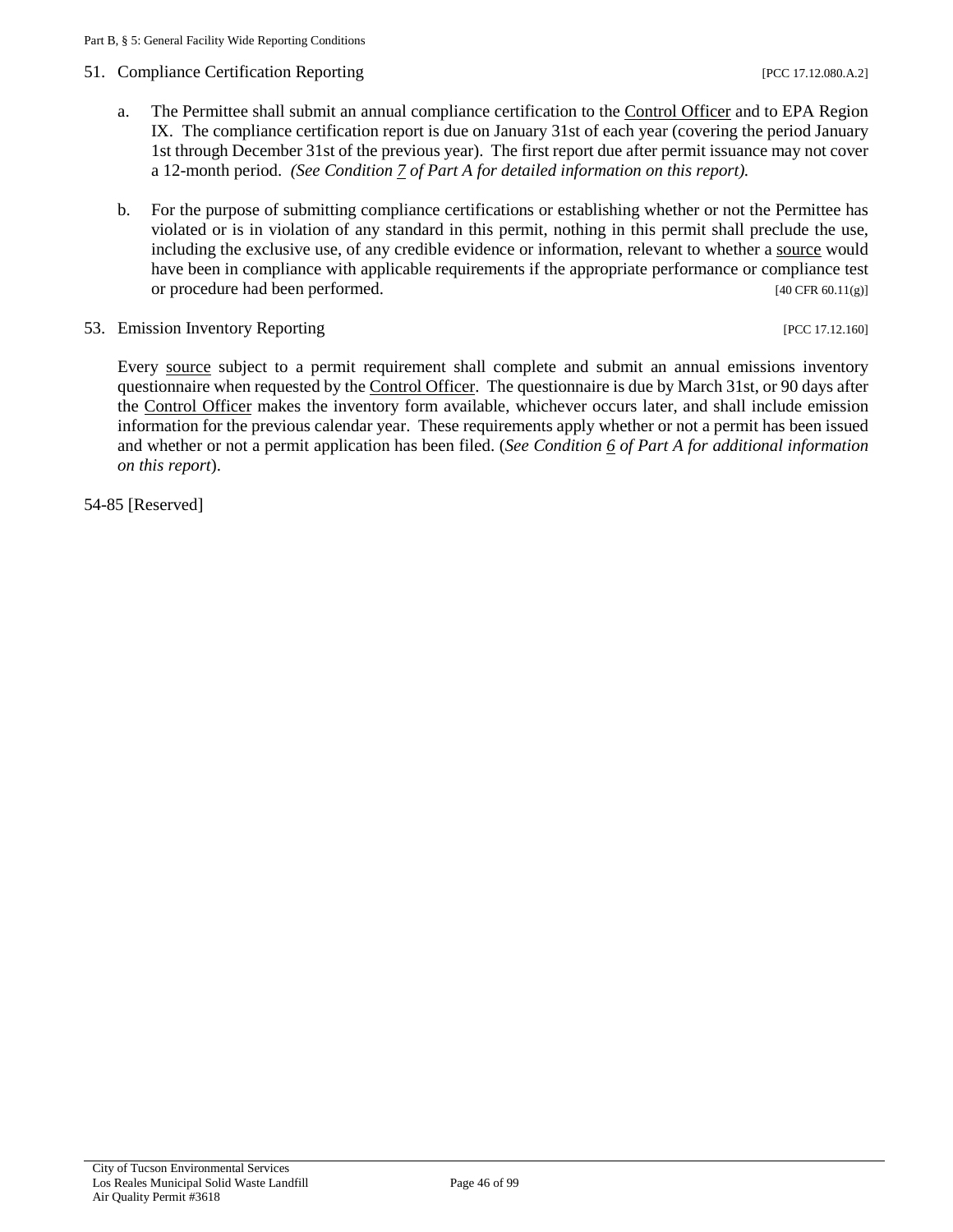# **PART C: SPECIFIC CONDITIONS**

<span id="page-46-0"></span>*(Unless otherwise noted, references in this permit are to Title 17 of the Pima County Code (PCC), Arizona Revised Statutes (ARS), Arizona Administrative Code (AAC), or the Pima County State Implementation Plan (SIP). Underlined text are hyperlinked references to either definitions or Conditions within this permit, or to external web servers that contain the text of the referenced provision.)*

Pursuant to [Condition 24.b,](#page-16-0) this [Part C](#page-46-0) establishes emission guidelines for the control of designated pollutants from certain designated municipal solid waste (MSW) landfills in accordance with 40 CFR Part 60, Subpart Cf pursuant to section 111(d) of the Clean Air Act. Applicable regulatory standards include New Source Performance Standards (NSPS) 40 CFR Part 60 [Subparts A, Ba, and Cf,](https://tinyurl.com/40-CFR-60-subpart-A) and National Emission Standards for Hazardous Air Pollutants (NESHAP) 40 CFR Part 63 Subpart  $A \& S$  [Subpart AAAA](https://tinyurl.com/40-CFR-63-Subpart-AAAA) which apply exclusively to the LFG collection and control systems and flare. [40 CFR 60, Subparts A, Ba, & Cf, 40 CFR 63, Subparts A & AAAA, PCC 17.16.010.B,] **[Federally and Locally Enforceable Conditions]**

## **§ 1: Applicability**

- <span id="page-46-1"></span>86. The Permittee shall become subject to thi[s Part C:](#page-46-0)
	- a. Upon approval by the Administrator of the EPA of a state plan to implement 40 CFR Part 60, Subpart Cf pursuant to 40 CFR 60.23a and 60.30f and as provided in 40 CFR Part 62, Subpart D; or
	- b. Upon promulgation by the Administrator of the EPA of a federal plan pursuant to 40 CFR 60.27a(c) as provided in 40 CFR Part 62 to implement 40 CFR Part 60, Subpart Cf under §302(y) of the Clean Air Act.

[§302(y) CAA &, 40 CFR 60.23, 40 CFR 60.27, 40 CFR 62]

87. Pursuant to [ARS § 49-106,](https://tinyurl.com/ARS-49-106) the Standard of Performance for Existing Municipal Solid Waste Landfills promulgated by the Arizona Department of Environmental Quality (ADEQ) in [AAC R18-2-731,](https://apps.azsos.gov/public_services/Title_18/18-02.pdf) and [R18-2-](https://apps.azsos.gov/public_services/Title_18/18-02.pdf)  $901(80)$  shall supersede PCC  $17.16.390$  and PCC  $17.16.490(79)$ , respectively, upon approval by the Administrator of the EPA of a plan to implement the emission guidelines in this [Part C;](#page-46-0) or until [PCC 17.16.390](https://tinyurl.com/PCC-17-16-390) is revised incorporating the requirements of approved plan.

[ARS §49-106, AAC 18-2-731, AAC 18-2-901(80), 40 CFR 60.30f – 60.41f]

88. Designated Facilities: [40 CFR 60.31f]

- a. This [Part C](#page-46-0) contains emission guidelines for the control of designated pollutants from existing municipal solid waste (MSW) landfills that commenced construction, reconstruction, or [modification](#page-50-0) on or before July 17, 2014.
- b. Physical or operational changes made to an existing MSW landfill solely to comply with an emission guideline are not considered a [modification](#page-50-0) or reconstruction and would not subject an existing MSW landfill to the requirements of a standard of performance for new MSW landfills (NSPS Subpart XXX).
- c. Pursuant to 40 CFR  $70.5(a)(1)(i)$ , the permittee shall submit a timely application 90 days after the effective (approval) date of the above referenced section 111(d) program as provided in [Condition 86.](#page-46-1)
- d. When an MSW landfill subject to this Part C is [closed](#page-48-0) as defined in [§ 2](#page-48-1) of this Part C, the owner or operator is no longer subject to the requirement to maintain an operating permit unde[r 40 CFR Part 70](https://tinyurl.com/40-CFR-70-INCL) for the landfill if the landfill is not otherwise subject to the requirements of [40 CFR Part 70](https://tinyurl.com/40-CFR-70-INCL) and if either of the following conditions are met:
	- i. The landfill was never subject to the requirement to install and operate a gas collection and control system under § [3A](#page-52-0) of this Part C; or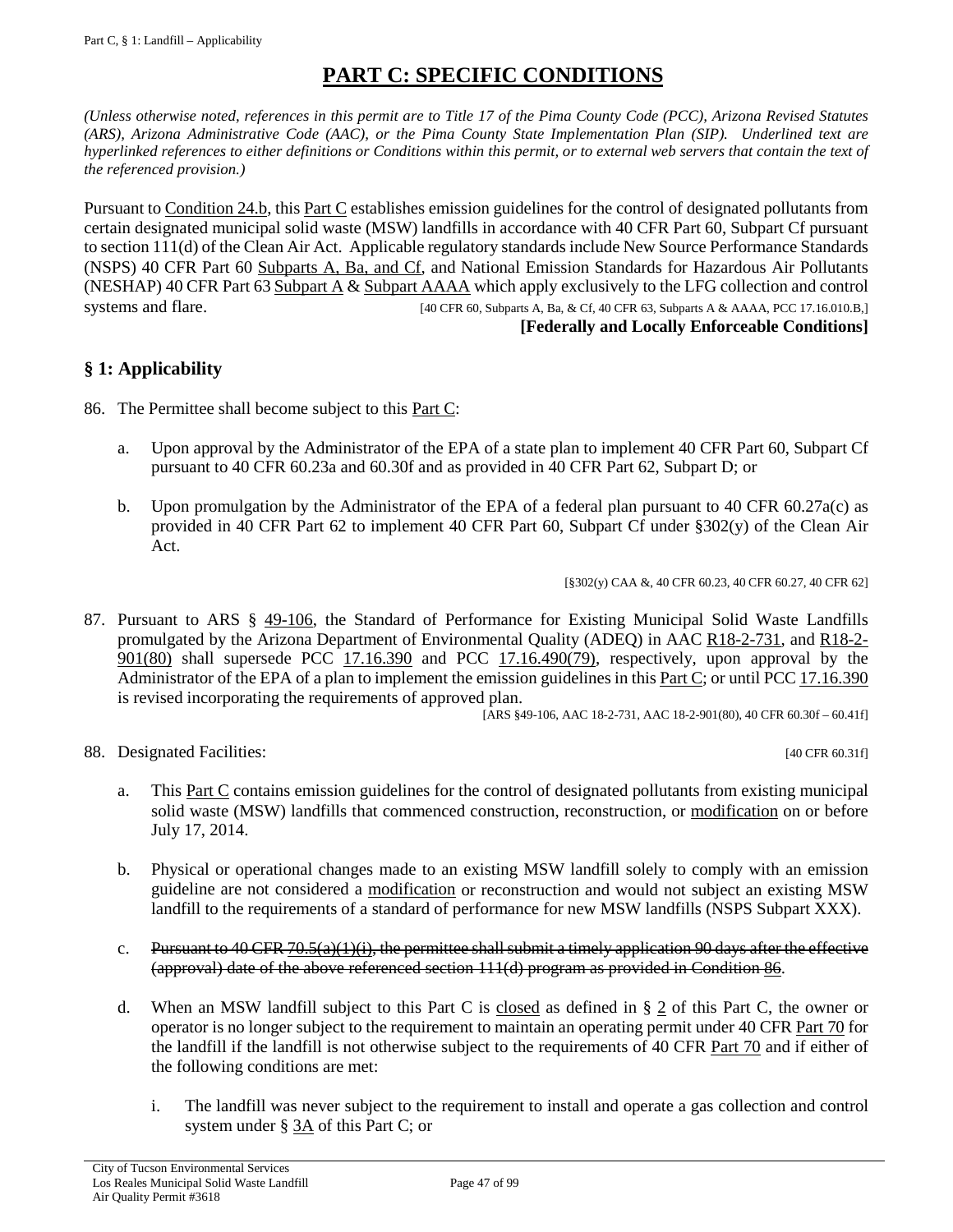- ii. The landfill meets the conditions for control system removal specified i[n Condition 94.](#page-55-0)
- <span id="page-47-1"></span><span id="page-47-0"></span>e. When an MSW landfill subject to this Part C is in the [closed landfill subcategory,](#page-48-2) the owner or operator is not subject to the following reports, provided the owner or operator submitted these reports under the provisions of 40 CFR 60, subpart WWW [\(§ 3](#page-21-1) of Part B of this permit); or a state plan implementing NSPS Subpart Cc on or before July 17, 2014:
	- i. Initial design capacity report specified in [Condition 106.a.](#page-69-0)
	- ii. Initial or subsequent NMOC emission rate report specified in Condition 106.c, provided that the most recent NMOC emission rate report indicated the NMOC emissions were below 50 Mg/yr.
	- iii. Collection and control system design plan specified in [Condition 106.d.](#page-70-0)
	- iv. Closure report specified in [Condition 106.f.](#page-73-0)
	- v. Equipment removal report specified in [Condition 106.g.](#page-73-1) vi. Initial annual report specified in Condition 106.h.
	- Initial annual report specified in [Condition 106.h.](#page-74-0)
	- vii. Initial performance test report in [Condition 106.i.](#page-74-1)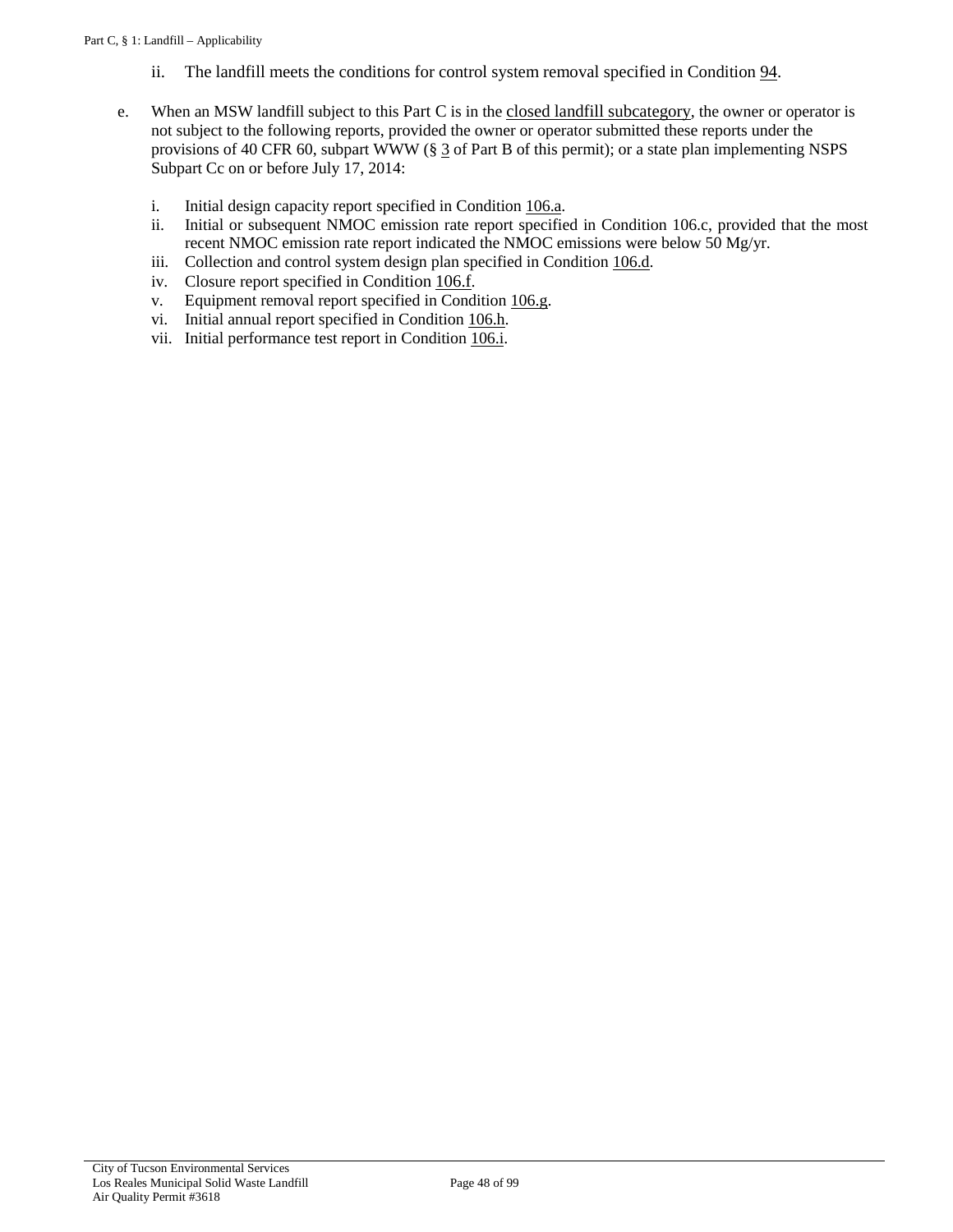## <span id="page-48-1"></span>**§ 2: Definitions**

The following definitions shall have the meaning as defined in the Clean Act, [Title 17](https://tinyurl.com/PCC-17-00-00) of the Pima County Code, 40 CFR 60 (NSPS), [Subpart A,](https://tinyurl.com/40-CFR-60-subpart-A) [Subpart](https://www.ecfr.gov/cgi-bin/text-idx?SID=e4d9d15dda0cccf5eefbcfdea5b9f48b&mc=true&node=pt40.7.60&rgn=div5#sp40.7.60.b) B, and [Subpart Cf,](https://tinyurl.com/40-CFR-60-Subpart-Cf) or as otherwise provided in this permit. Terms below marked with an asterisk are terms defined in Subpart Cf (40 CFR § 60.41f). Terms marked with a double asterisk are terms defined in NESHAP Subpart AAAA. If a term is not otherwise defined, it shall be interpreted in accordance with normal business use.

<span id="page-48-4"></span>Active collection system<sup>\*</sup> means a gas collection system that uses gas mover equipment.

<span id="page-48-5"></span>Active landfill<sup>\*</sup> means a landfill in which solid waste is being placed or a landfill that is planned to accept waste in the future.

<span id="page-48-7"></span>**Administrator\*** means the Administrator of the U.S. Environmental Protection Agency or his/her authorized representative or the Administrator of a state air pollution control agency.

**Air Pollution or Air Pollutant** means the presence in the outdoor atmosphere of one or more air contaminants or combination thereof, in sufficient quantities, which either alone or in connection with other substances, by reason of their concentration and duration are or tend to be injurious to human, plant, or animal life; or causes damage to property; or unreasonably interferes with the enjoyment of life or property of a substantial part of a community, or obscures visibility; or which in any way degrades the quality of the ambient air below the standards established by the board of supervisors.

**Cause** means with respect to the [Control Officer's](#page-48-3) ability to deny a permit application or terminate a permit that:

- a. The [Control Officer](#page-48-3) has reasonable cause to believe that the permit was obtained by fraud or misrepresentation.
- b. The [Control Officer](#page-17-2) determines that an applicant has failed to disclose a material fact required by the permit application form or the regulation applicable to the permit, of which the applicant had or should have had knowledge at the time the application was submitted.
- c. The terms and Conditions of the permit have been or are being violated.

<span id="page-48-6"></span>**Closed area\*** means a separately lined area of an MSW landfill in which solid waste is no longer being placed. If additional solid waste is placed in that area of the landfill, that landfill area is no longer closed. The area must be separately lined to ensure that the landfill gas does not migrate between open and closed areas.

<span id="page-48-0"></span>**Closed landfill\*** means a landfill in which solid waste is no longer being placed, and in which no additional solid wastes will be placed without first filing a notification of [modification](#page-19-1) as prescribed under 40 CFR  $\S$  60.7(a)(4). Once a notification of modification has been filed, and additional solid waste is placed in the landfill, the landfill is no longer closed.

<span id="page-48-2"></span>**Closed landfill subcategory\*** means a [closed landfill](#page-48-0) that has submitted a closure report as specified in [Condition](#page-73-0) 106.f on or before September 27, 2017.

**Closure\*** means that point in time when a landfill becomes a [closed landfill.](#page-48-0)

**Commercial solid waste\*** means all types of solid waste generated by stores, offices, restaurants, warehouses, and other nonmanufacturing activities, excluding residential and [industrial wastes.](#page-50-1)

<span id="page-48-3"></span>**Control Officer** means the director of Pima County Department of Environmental Quality who shall serve as the executive head of the Pima County air quality control district, or one of his authorized agents. Contact Information: Phone: (520) 724-7400; [Pima County DEQ -](http://webcms.pima.gov/government/environmental_quality/) air.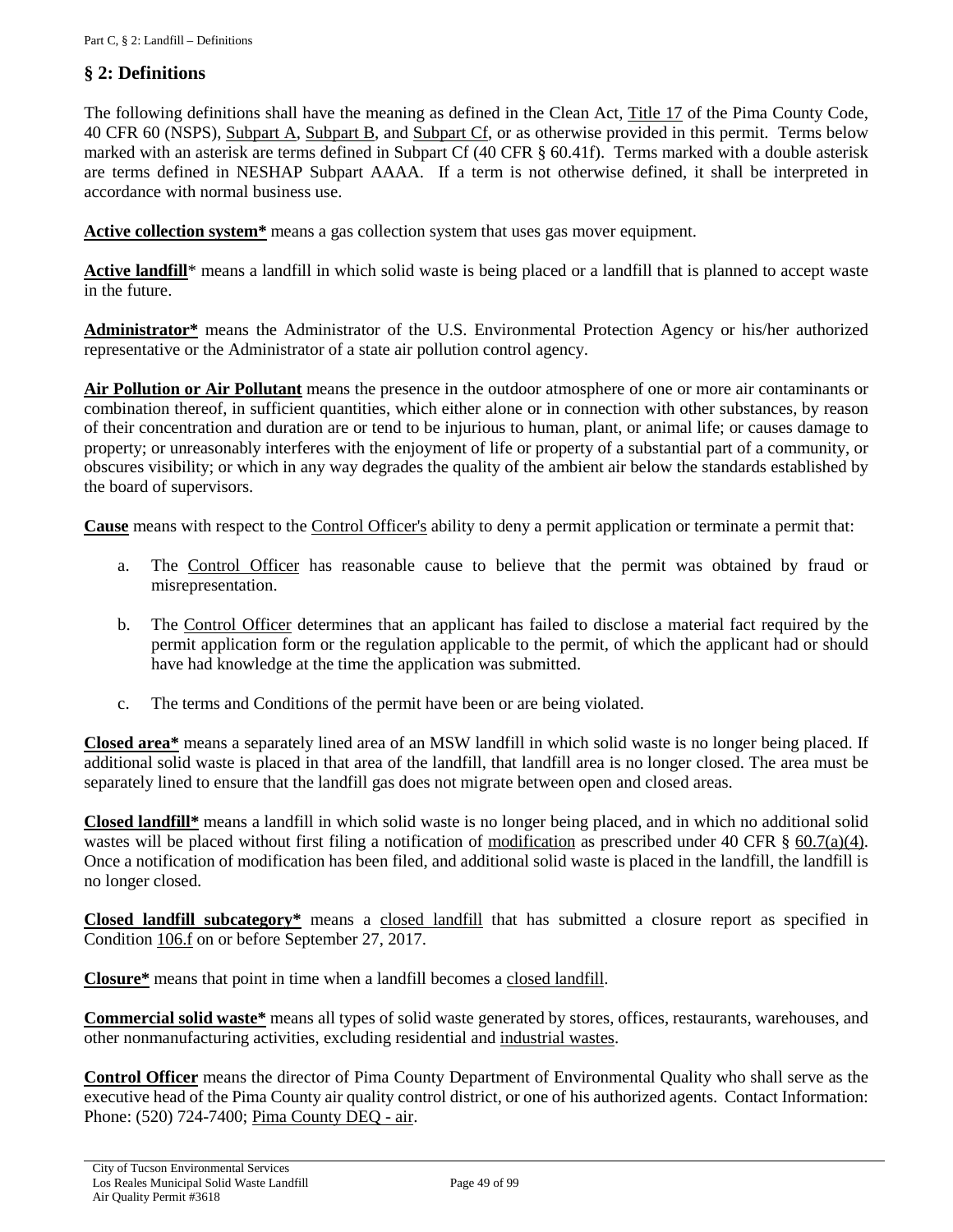**Controlled landfill\*** means any landfill at which collection and control systems are required under this subpart as a result of the NMOC emission rate. The landfill is considered controlled at the time a collection and control system design plan is prepared in compliance wit[h Condition 93.b.](#page-55-1)

<span id="page-49-6"></span>**Corrective action analysis\*** means a description of all reasonable interim and long-term measures, if any, that are available, and an explanation of why the selected corrective action(s) is/are the best alternative(s), including, but not limited to, considerations of cost effectiveness, technical feasibility, safety, and secondary impacts.

<span id="page-49-0"></span>**Design capacity\*** means the maximum amount of solid waste a landfill can accept, as indicated in terms of volume or mass in the most recent permit issued by the state, local, or tribal agency responsible for regulating the landfill, plus any in-place waste not accounted for in the most recent permit. If the owner or operator chooses to convert the [design capacity](#page-49-0) from volume to mass or from mass to volume to demonstrate its [design capacity](#page-49-0) is less than 2.5 million megagrams or 2.5 million cubic meters, the calculation must include a site-specific density, which must be recalculated annually.

<span id="page-49-7"></span>**Deviation**\*\* means any instance in which an affected [source,](#page-20-1) subject to this permit, or an owner or operator of such a [source,](#page-20-1) fails to meet any requirement or obligation established by this permit, including but not limited to any emission limitation or [work practice standard;](#page-51-0) or fails to meet any emission limitation, (including any operating limit), or [work practice standard](#page-20-2) in 40 CFR Part 63, [Subpart AAAA](https://tinyurl.com/40-CFR-63-Subpart-AAAA) during Startup, Shutdown, or Malfuntion (SSM), regardless of whether or not such failure is permitted by 40 CFR Part 63, Subpart AAAA. For the purposes of the landfill monitoring and SSM plan requirements, deviations include the items in paragraphs a through c below. [40 CFR 63. 1965 & Table 1 to Subpart AAAA of Part 63]

- a. A deviation occurs when the control device operating parameter boundaries described in [Condition 39.c](#page-32-0) are exceeded.
- b. A deviation occurs when 1 hour or more of the hours during the 3-hour block averaging period does not constitute a valid hour of data. A valid hour of data must have measured values for at least three 15 minute monitoring periods within the hour.
- c. A deviation occurs when a SSM plan is not developed or maintained on site.
- d. Any time an action taken during a startup, shutdown, and malfunction plant that is not consistent with the startup, shutdown, and malfunction plan, the Permittee shall submit a deviation report as provided in [Condition 11.b](#page-8-0) followed by a letter 7 days after the event.

<span id="page-49-1"></span>**Disposal facility\*** means all contiguous land and structures, other appurtenances, and improvements on the land used for the disposal of solid waste.

**Emission rate cutoff\*** means the threshold annual emission rate to which a landfill compares its estimated emission rate to determine if control under the regulation is required.

<span id="page-49-5"></span>**Enclosed combustor\*** means an enclosed firebox which maintains a relatively constant limited peak temperature generally using a limited supply of combustion air. An enclosed flare is considered an enclosed combustor.

<span id="page-49-4"></span>**Flare\*** means an open combustor without enclosure or shroud.

<span id="page-49-3"></span>**Gas mover equipment\*** means the equipment (*i.e.,* fan, blower, compressor) used to transport landfill gas through the header system.

<span id="page-49-8"></span><span id="page-49-2"></span>**Gust\*** means the highest instantaneous wind speed that occurs over a 3-second running average.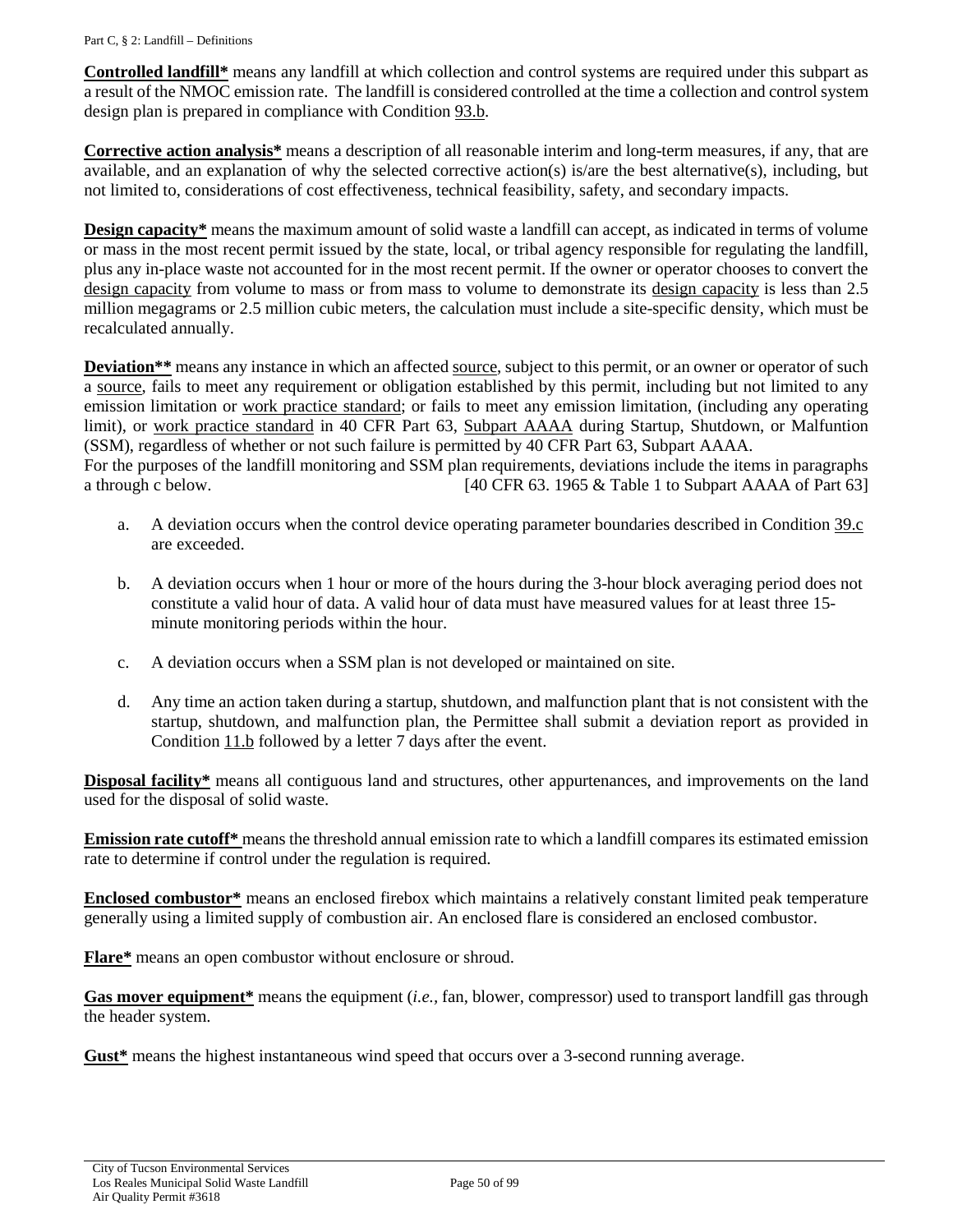**Household waste\*** means any solid waste (including garbage, trash, and sanitary waste in septic tanks) derived from households (including, but not limited to, single and multiple residences, hotels and motels, bunkhouses, ranger stations, crew quarters, campgrounds, picnic grounds, and day-use recreation areas). Household waste does not include fully segregated yard waste. Segregated yard waste means vegetative matter resulting exclusively from the cutting of grass, the pruning and/or removal of bushes, shrubs, and trees, the weeding of gardens, and other landscaping maintenance activities. Household waste does not include construction, renovation, or demolition wastes, even if originating from a household.

<span id="page-50-1"></span>**Industrial solid waste\*** means solid waste generated by manufacturing or industrial processes that is not a hazardous waste regulated under Subtitle C of the Resource Conservation and Recovery Act, parts 264 and 265 of this chapter. Such waste may include, but is not limited to, waste resulting from the following manufacturing processes: electric power generation; fertilizer/agricultural chemicals; food and related products/by-products; inorganic chemicals; iron and steel manufacturing; leather and leather products; nonferrous metals manufacturing/foundries; organic chemicals; plastics and resins manufacturing; pulp and paper industry; rubber and miscellaneous plastic products; stone, glass, clay, and concrete products; textile manufacturing; transportation equipment; and water treatment. This term does not include mining waste or oil and gas waste.

<span id="page-50-8"></span>**Interior well\*** means any well or similar collection component located inside the perimeter of the landfill waste. A perimeter well located outside the landfilled waste is not an interior well.

<span id="page-50-5"></span>**Landfill\*** means an area of land or an excavation in which wastes are placed for permanent disposal, and that is not a land application unit, surface impoundment, injection well, or waste pile as those terms are defined under 40 CFR [§257.2.](https://tinyurl.com/40-CFR-257-definitions)

<span id="page-50-2"></span>**Lateral expansion\*** means a horizontal expansion of the waste boundaries of an existing MSW landfill. A lateral expansion is not a [modification](#page-19-1) unless it results in an increase in the [design capacity](#page-49-0) of the landfill.

**Leachate recirculation\*** means the practice of taking the leachate collected from the landfill and reapplying it to the landfill by any of one of a variety of methods, including pre-wetting of the waste, direct discharge into the working face, spraying, infiltration ponds, vertical injection wells, horizontal gravity distribution systems, and pressure distribution systems.

<span id="page-50-0"></span>**Modification\*** means an increase in the permitted volume [design capacity](#page-49-0) of the landfill by either lateral or vertical expansion based on its permitted [design capacity](#page-49-0) as of July 17, 2014. Modification does not occur until the owner or operator commences construction on the lateral or vertical expansion.

<span id="page-50-3"></span>**Municipal solid waste landfill or MSW landfill\*** means an entire [disposal facility](#page-49-1) in a contiguous geographical space where [household waste](#page-49-2) is placed in or on land. An MSW landfill may also receive other types of Resource Conservation and Recovery Act (RCRA) Subtitle D wastes (40 CFR [§257.2\)](https://tinyurl.com/40-CFR-257-definitions) such as commercial solid waste, nonhazardous sludge, conditionally exempt small quantity generator waste, and industrial solid waste. Portions of an MSW landfill may be separated by access roads. An MSW landfill may be publicly or privately owned. An MSW landfill may be a new MSW landfill, an existing MSW landfill, or a [lateral expansion.](#page-50-2)

<span id="page-50-4"></span>**Municipal solid waste landfill emissions or MSW landfill emissions\*** means gas generated by the decomposition of organic waste deposited in an MSW landfill or derived from the evolution of organic compounds in the waste.

<span id="page-50-6"></span>**NMOC\*** means nonmethane organic compounds, as measured according to the provisions of [Condition](#page-78-0) 107.

<span id="page-50-9"></span>**Nondegradable waste\*** means any waste that does not decompose through chemical breakdown or microbiological activity. Examples are, but are not limited to, concrete, municipal waste combustor ash, and metals.

<span id="page-50-7"></span>**Operation** means any physical or chemical action resulting in the change in location, form, physical properties or chemical character of a material.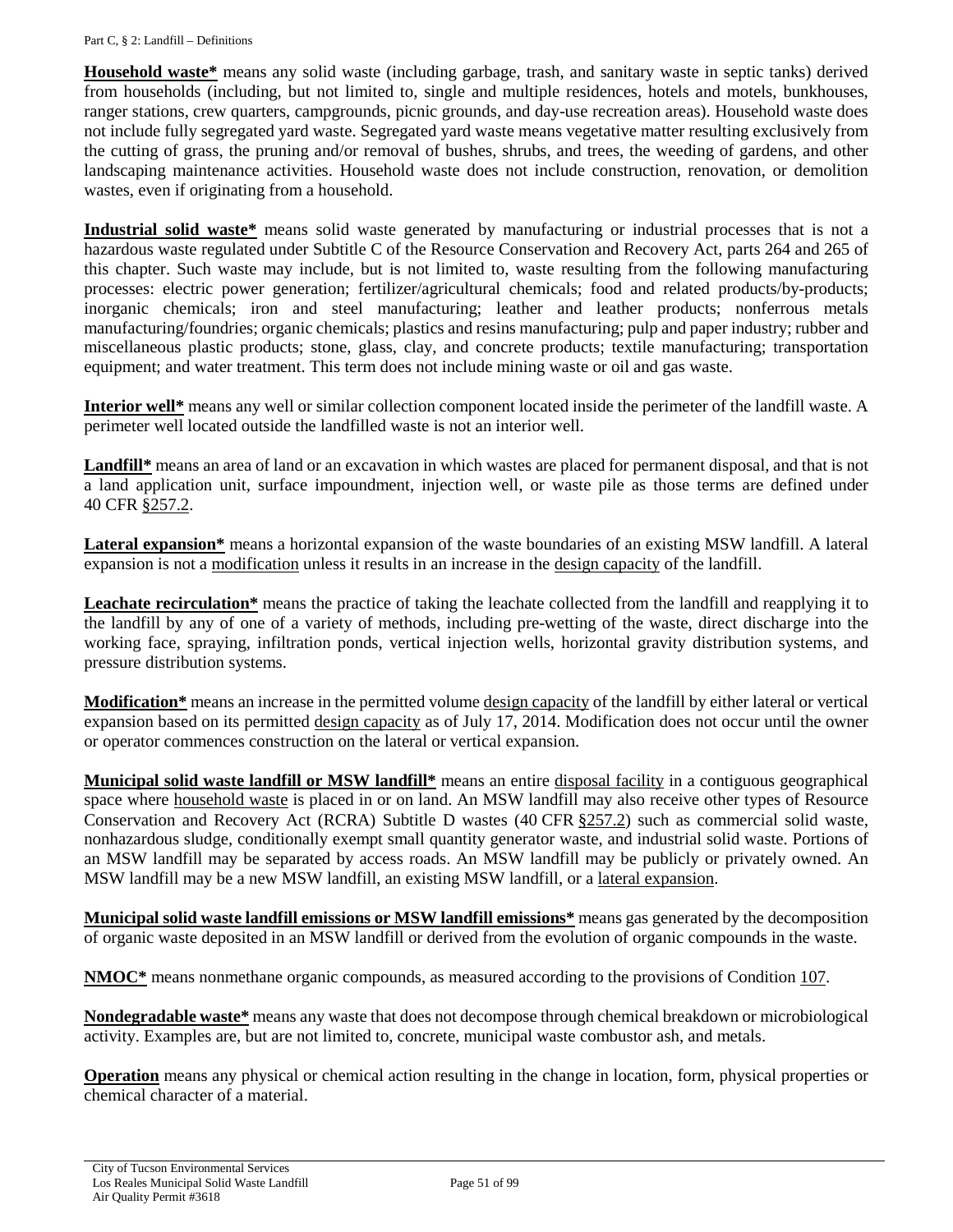**Passive collection system**<sup>\*</sup> means a gas collection system that solely uses positive pressure within the landfill to move the gas rather than using [gas mover equipment.](#page-49-3)

<span id="page-51-7"></span>**Root cause analysis\*** means an assessment conducted through a process of investigation to determine the primary cause, and any other contributing causes, of positive pressure at a wellhead.

**Sludge\*** means the term sludge as defined in [40 CFR 258.2.](https://tinyurl.com/40-CFR-258-definitions)

<span id="page-51-2"></span>**Solid waste\*** means the term solid waste as defined in [40 CFR 258.2.](https://tinyurl.com/40-CFR-258-definitions)

**Source** means any building, structure, facility or installation that may cause or contribute to [air pollution](#page-17-0) or the use of which may eliminate, reduce or control the emission of [air pollution.](#page-17-0) Source may also refer to the Permittee as a facility-wide entity.

**State\*** means any of the 50 United States and the protectorates of the United States.

<span id="page-51-4"></span>**State plan<sup>\*</sup>** means a plan submitted pursuant to section 111(d) of the Clean Air Act and 40 CFR 60 subpart B that implements and enforces this NSPS, Subpart Cf.

<span id="page-51-6"></span>**Sufficient density\*** means any number, spacing, and combination of collection system components, including vertical wells, horizontal collectors, and surface collectors, necessary to maintain emission and migration control as determined by measures of performance set forth in this part.

<span id="page-51-3"></span>**Sufficient extraction rate\*** means a rate sufficient to maintain a negative pressure at all wellheads in the collection system without causing air infiltration, including any wellheads connected to the system as a result of expansion or excess surface emissions, for the life of the blower.

<span id="page-51-1"></span>**Treated landfill gas\*** means landfill gas processed in a treatment system as defined in this subpart.

<span id="page-51-5"></span>**Treatment system\*** means a system that filters, de-waters, and compresses landfill gas for sale or beneficial use.

**Untreated landfill gas\*** means any landfill gas that is not [treated landfill gas.](#page-51-1)

<span id="page-51-0"></span>**Work practice standard**\*\* means any design, equipment, work practice, or operational standard, or combination thereof, that is promulgated pursuant to section 112(h) of the Clean Air Act.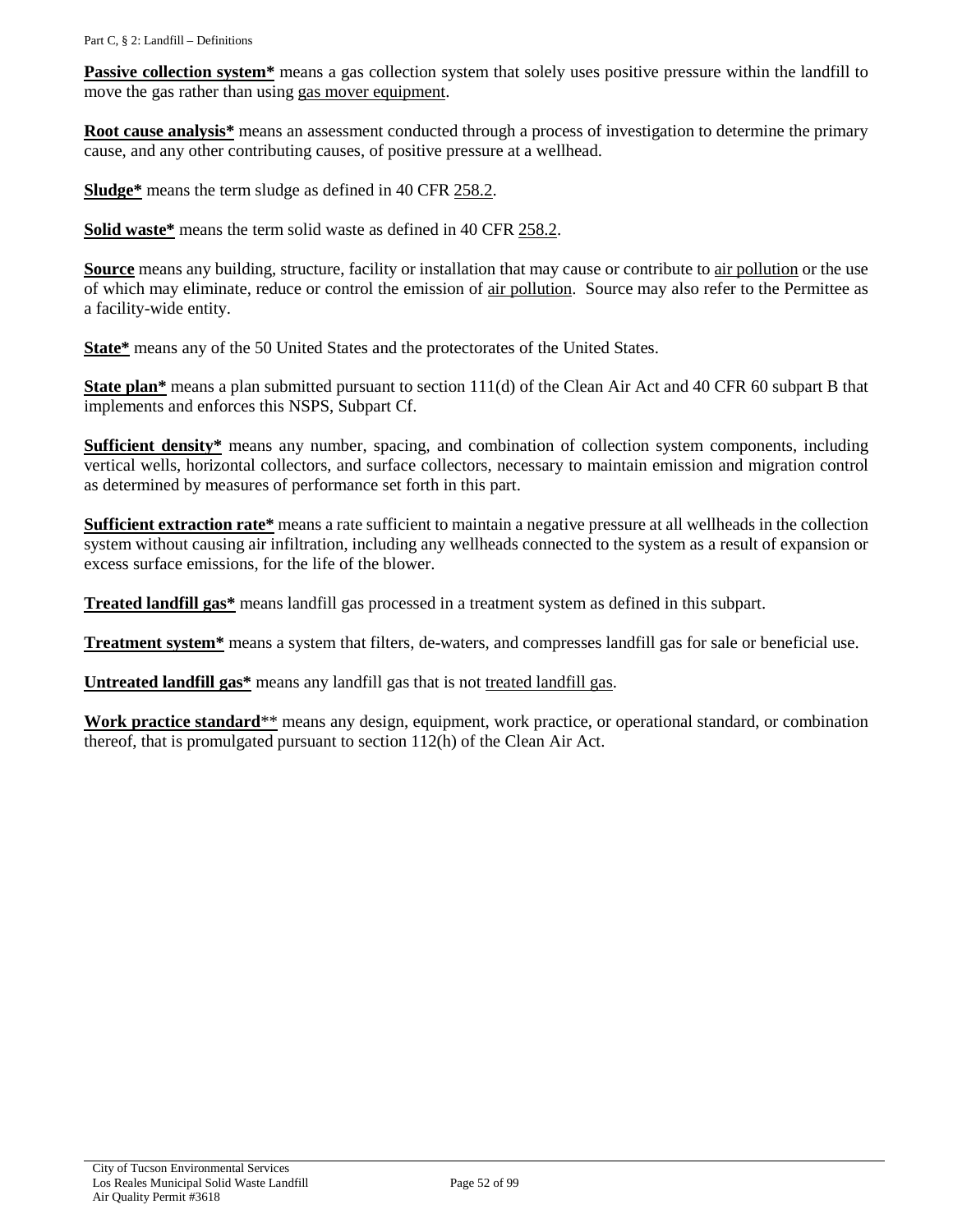## **§ 3: Emission Limits / Standards**

#### <span id="page-52-0"></span>**§ 3A: Emission Guidelines for Municipal Solid Waste Landfill Emissions**

<span id="page-52-2"></span>89. Landfills  $[40 \text{ CFR } 60.33f(a)]$ 

The Permittee of an [MSW landfill](#page-50-3) having a [design capacity](#page-49-0) greater than or equal to 2.5 million megagrams by mass and 2.5 million cubic meters by volume shall collect and control [MSW landfill](#page-50-4) emissions at eac[h MSW](#page-50-3)  [landfill](#page-50-3) that meets the following conditions:

- a. The [landfill](#page-50-5) has accepted waste at any time since November 8, 1987, or has additional [design capacity](#page-49-0) available for future waste deposition.  $[40 \text{ CFR } 60.33f(a)(1)]$
- b. The [landfill](#page-50-5) commenced construction, reconstruction, or [modification](#page-19-1) on or before July 17, 2014. [40 CFR 60.33f(a)(2)]
- c. The [landfill](#page-50-5) has an [NMOC](#page-50-6) emission rate greater than or equal to 34 megagrams per year or Tier 4 surface emissions monitoring shows a surface emission concentration of 500 parts per million methane or greater. [40 CFR 60.33f(a)(3)]
- d. The [landfill](#page-50-5) is in the [closed landfill subcategory](#page-48-2) and has an [NMOC](#page-50-6) emission rate greater than or equal to 50 megagrams per year or [Tier 4 surface emissions monitoring](#page-81-0) shows a surface emission concentration of 500 parts per million methane or greater.  $[40 \text{ CFR } 60.33f(a)(3)]$

<span id="page-52-5"></span>90. Collection System [40 CFR 60.33f(b)]

The Permittee shall install a gas collection and control system meeting the requirements in [Conditions](#page-52-1) 90.a [through 90.c](#page-52-1) an[d Condition 91](#page-53-0) at each [MSW landfill](#page-50-3) meeting the conditions in [Condition 89.](#page-52-2)

- <span id="page-52-1"></span>a. Install and start up a collection and control system that captures the gas generated within the landfill within 30 months after:  $[40 \text{ CFR } 60.33f(b)(1)]$ 
	- i. The first annual report in which the [NMOC](#page-50-6) emission rate equals or exceeds 34 megagrams per year, unless Tier 2 or Tier 3 sampling demonstrates that the [NMOC](#page-50-6) emission rate is less than 34 megagrams per year, as specified in [Condition 106.d.iv;](#page-70-1) or  $[40 \text{ CFR } 60.33 \text{ ftb})(1)(i)]$
	- ii. The first annual [NMOC](#page-50-6) emission rate report for a landfill in th[e closed landfill subcategory](#page-48-2) in which the NMOC emission rate equals or exceeds 50 megagrams per year, unless Tier 2 or Tier 3 sampling demonstrates that the NMOC emission rate is less than 50 megagrams per year, as specified in **[Condition 106.d.iv;](#page-70-1) or**  $[40 \text{ CFR } 60.33 \text{ftb}(1)(i)(ii)]$
	- iii. The most recent [NMOC](#page-50-6) emission rate report in which the NMOC emission rate equals or exceeds 34 megagrams per year based on Tier 2, if the Tier 4 surface emissions monitoring shows a surface methane emission concentration of 500 parts per million methane or greater as specified in [Condition](#page-71-0)  $106 \text{.div.}(\text{c})$ . [40 CFR 60.33f(b)(1)(i)(iii)]
- <span id="page-52-7"></span><span id="page-52-6"></span><span id="page-52-4"></span><span id="page-52-3"></span>b. An [active collection system](#page-48-4) must:  $[40 \text{ CFR } 60.33f(b)(2)]$ 
	- i. Be designed to handle the maximum expected gas flow rate from the entire area of the landfill that warrants control over the intended use period of the gas control system equipment.
	- ii. Collect gas from each area, cell, or group of cells in the landfill in which the initial [solid waste](#page-51-2) has been placed for a period of 5 years or more i[f active;](#page-48-5) or 2 years or more i[f closed](#page-48-6) or at final grade.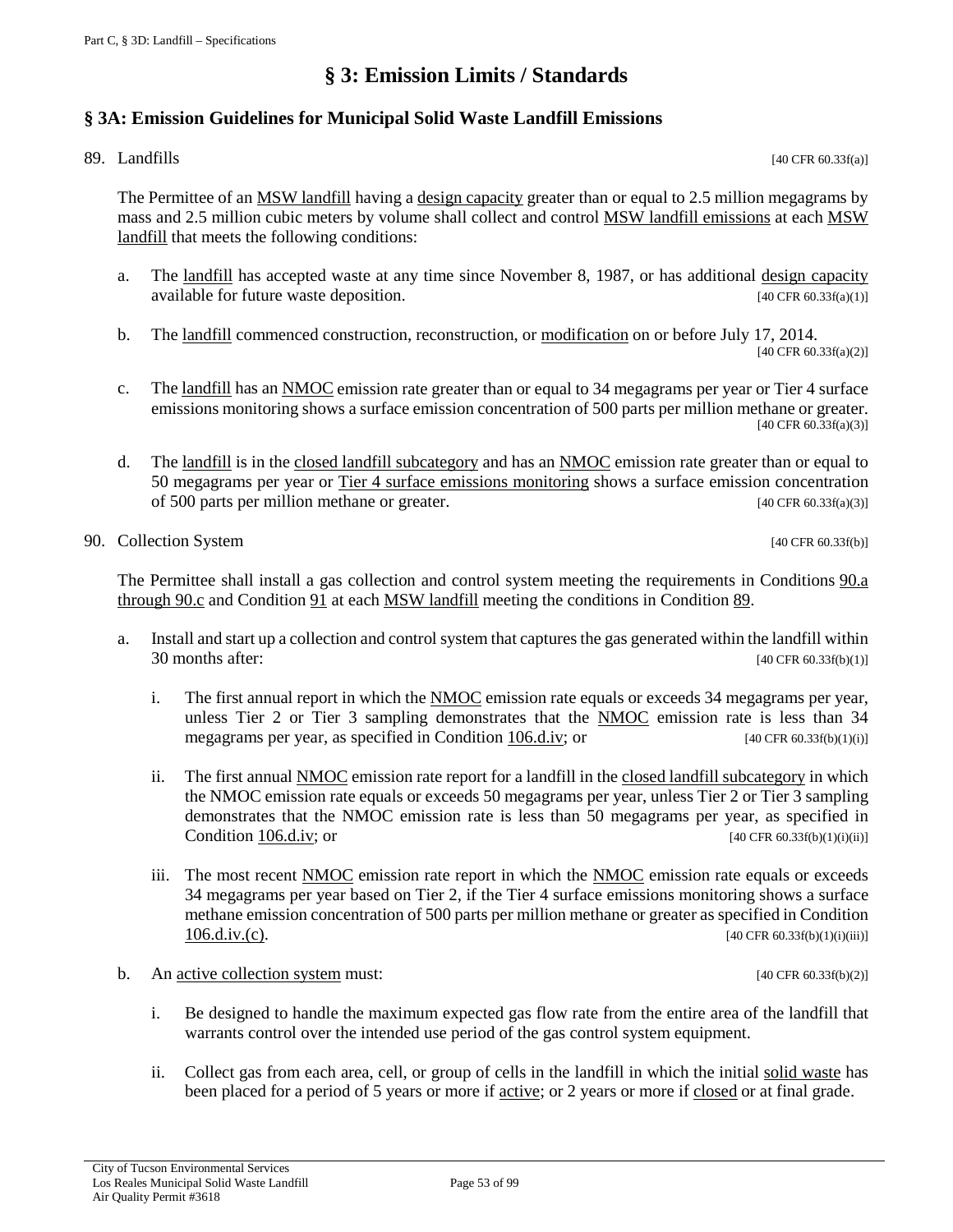- iii. Collect gas at a [sufficient extraction](#page-51-3) rate.
- iv. Be designed to minimize off-site migration of subsurface gas.
- <span id="page-53-1"></span>c. A [passive collection system](#page-50-7) must:  $[40 \text{ CFR } 60.33f(b)(3)]$ 
	- i. Comply with the provisions specified in [Conditions 90.b.i,](#page-52-3) [90.b.ii,](#page-52-4) an[d 90.b.iv.](#page-53-1)
	- ii. Be installed with liners on the bottom and all sides in all areas in which gas is to be collected. The liners must be installed as required under [40 CFR §258.40.](https://tinyurl.com/40-CFR-258-40)

#### <span id="page-53-0"></span>91. Control System [40 CFR 60.33f(c)]

The Permittee is required to control the gas collected from within the landfill through the use of control devices meeting the following requirements, except as provided in [40 CFR 60.24:](https://tinyurl.com/40-CFR-60-24)

- <span id="page-53-2"></span>a. A non-enclosed [flare](#page-49-4) designed and operated in accordance with the parameters established in §60.18 except as noted in [Condition 104.c;](#page-64-1) or  $[40 \text{ CFR } 60.33f(c)(1)]$
- <span id="page-53-3"></span>b. A control system designed and operated to reduce NMOC by 98 weight percent; or when an [enclosed](#page-49-5)  [combustion](#page-49-5) device is used for control, to either reduce NMOC by 98 weight percent or reduce the outlet NMOC concentration to less than 20 parts per million by volume, dry basis as hexane at 3 percent oxygen or less. The reduction efficiency or concentration in parts per million by volume must be established by an initial performance test to be completed no later than 180 days after the initial startup of the approved control system using the test methods specified in [Condition 107.i.](#page-82-0) The performance test is not required for boilers and process heaters with design heat input capacities equal to or greater than 44 megawatts that burn landfill gas for compliance with this subpart. [40 CFR 60.33 $f(c)(2)$ ]
	- i. If a boiler or process heater is used as the control device, the landfill gas stream must be introduced into the flame zone.
	- ii. The control device must be operated within the parameter ranges established during the initial or most recent performance test. The operating parameters to be monitored are specified in [Condition](#page-63-3) [104.](#page-63-3)
	- iii. For the [closed landfill subcategory,](#page-48-2) the initial or most recent performance test conducted to comply with NSPS subpart WWW; or a [state plan](#page-51-4) implementing 40 CFR 60, Subpart Cc on or before July 17, 2014 is sufficient for compliance with this Part C.
- <span id="page-53-4"></span>c. Route the collected gas to a [treatment system](#page-51-5) that processes the collected gas for subsequent sale or beneficial use such as fuel for combustion, production of vehicle fuel, production of high-Btu gas for pipeline injection, or use as a raw material in a chemical manufacturing process. Venting of [treated](#page-51-1)  [landfill gas](#page-51-1) to the ambient air is not allowed. If the [treated landfill gas](#page-51-1) cannot be routed for subsequent sale or beneficial use, then the [treated landfill gas](#page-51-1) must be controlled according to either [Conditions](#page-53-2) 91.a or  $91.b.$  [40 CFR 60.33 $f(c)(3)$ ]
- d. All emissions from any atmospheric vent from the gas [treatment system](#page-51-5) are subject to the requirements of [Conditions 90](#page-52-5) o[r 91.](#page-53-0) For purposes of this subpart, atmospheric vents located on the condensate storage tank are not part of the [treatment system](#page-51-5) and are exempt from the requirements of [Conditions 90](#page-52-5) or [91.](#page-53-0) [40 CFR 60.33 $f(c)(4)$ ]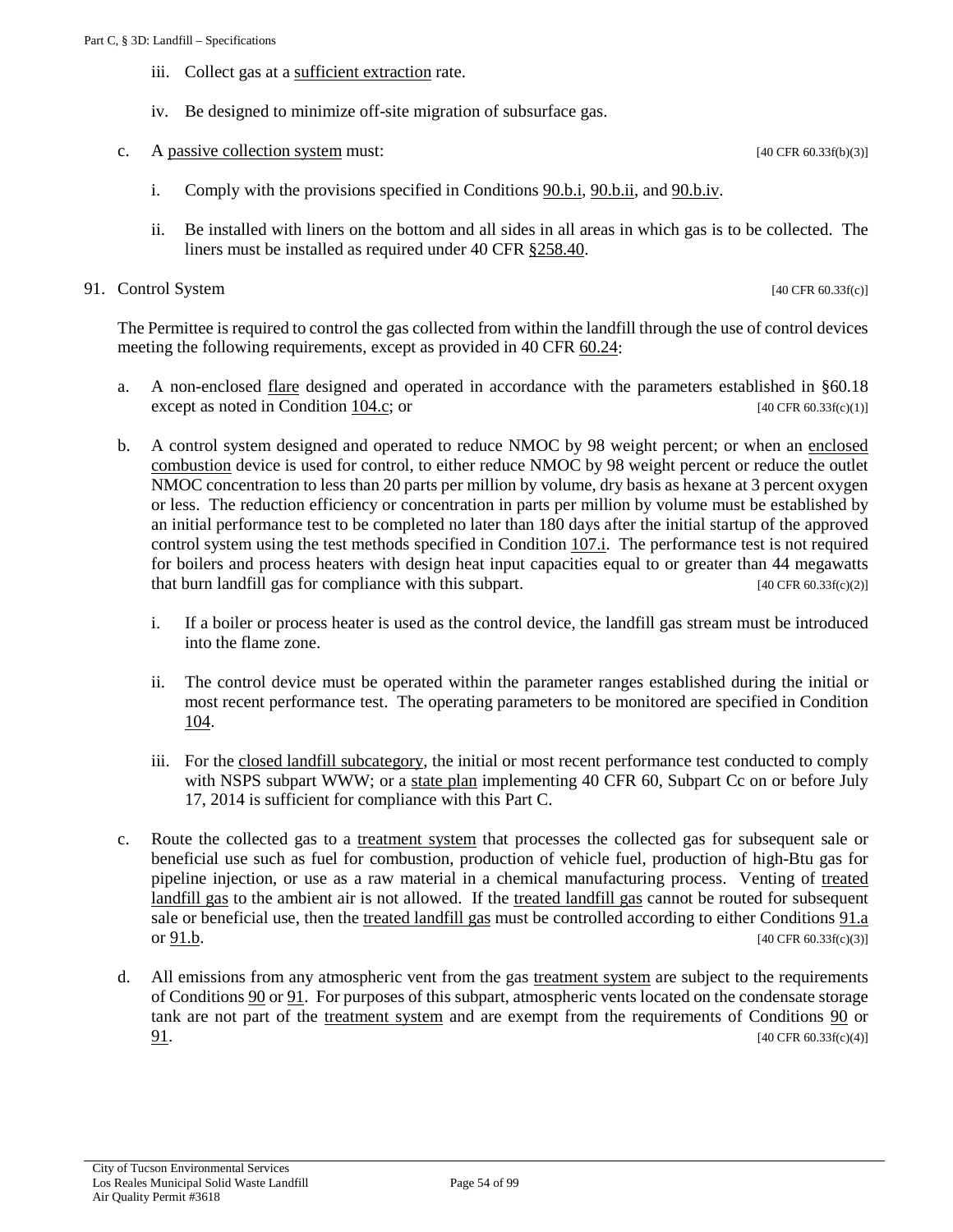#### 92. Design Capacity [40 CFR 60.33f(d)]

The Permittee of an [MSW landfill](#page-50-3) having a [design capacity](#page-49-0) less than 2.5 million megagrams by mass or 2.5 million cubic meters by volume to submit an initial design capacity report to the [Administrator](#page-48-7) as provided [Condition 106.a.](#page-69-0) The landfill may calculate [design capacity](#page-49-0) in either megagrams or cubic meters for comparison with the exemption values. Any density conversions must be documented and submitted with the report. Submittal of the initial design capacity report fulfills the requirements of this Part C except as provided in [Conditions 92.a](#page-54-0) and [92.b](#page-54-1) below.

<span id="page-54-0"></span>a. The owner or operator must submit an amended design capacity report as provided in [Condition 106.b.](#page-69-1) [40 CFR 60.33f(d)(1)]

Note to [Condition 92.a:](#page-54-0) Note that if the [design capacity](#page-49-0) increase is the result of a [modification,](#page-50-0) as defined in [§ 2,](#page-48-1) of this Part C, that was commenced after July 17, 2014, then the landfill becomes subject to NSPS subpart XXX instead of this Part C. If the [design capacity](#page-49-0) increase is the result of a change in operating practices, density, or some other change that is not a [modification,](#page-50-0) then the landfill remains subject to this Part C.

- <span id="page-54-1"></span>b. When an increase in the maximum [design capacity](#page-49-0) of a landfill with an initial [design capacity](#page-49-0) less than 2.5 million megagrams or 2.5 million cubic meters results in a revised maximu[m design capacity](#page-49-0) equal to or greater than 2.5 million megagrams and 2.5 million cubic meters, the owner or operator must comply with Condition  $93.$  [40 CFR 60.33f(d)(2)]
- <span id="page-54-2"></span>93. Emissions [40 CFR 60.33f(e)]

The Permittee of an [MSW landfill](#page-50-3) having a [design capacity](#page-49-0) equal to or greater than 2.5 million megagrams and 2.5 million cubic meters is required to either install a collection and control system as provided in [Conditions 90](#page-52-5) and [91](#page-53-0) or calculate an initial [NMOC](#page-50-6) emission rate for the landfill using the procedures specified in [Condition 106.a.](#page-69-0) The NMOC emission rate must be recalculated annually, except as provided in [Condition](#page-69-2) 106.c.iii.

- <span id="page-54-3"></span>a. If the calculated NMOC emission rate is less than 34 megagrams per year, the owner or operator must:  $[40 \text{ CFR } 60.33f(e)(1)]$ 
	- i. Submit an annual NMOC emission rate report according to [Condition 106.c,](#page-69-3) except as provided in [Condition](#page-69-2) 106.c.iii; and
	- ii. Recalculate the NMOC emission rate annually using the procedures specified in [Condition 107.a](#page-78-1) until such time as the calculated NMOC emission rate is equal to or greater than 34 megagrams per year, or the landfill is closed.
		- (a) If the calculated NMOC emission rate, upon initial calculation or annual recalculation required in [Condition 93.a.ii.](#page-54-3), is equal to or greater than 34 megagrams per year, the owner or operator must either: Comply with Conditions  $90$  or  $91$ ; calculate NMOC emissions using the next higher tier in [Condition 107;](#page-78-0) or conduct a surface emission monitoring demonstration using the procedures specified in [Condition 107.f.](#page-81-0)
		- (b) If the landfill is permanently closed, a closure report must be submitted to the [Administrator](#page-48-7) as provided in [Condition 106.f,](#page-73-0) except for exemption allowed under [Condition 86.e.iv.](#page-47-0)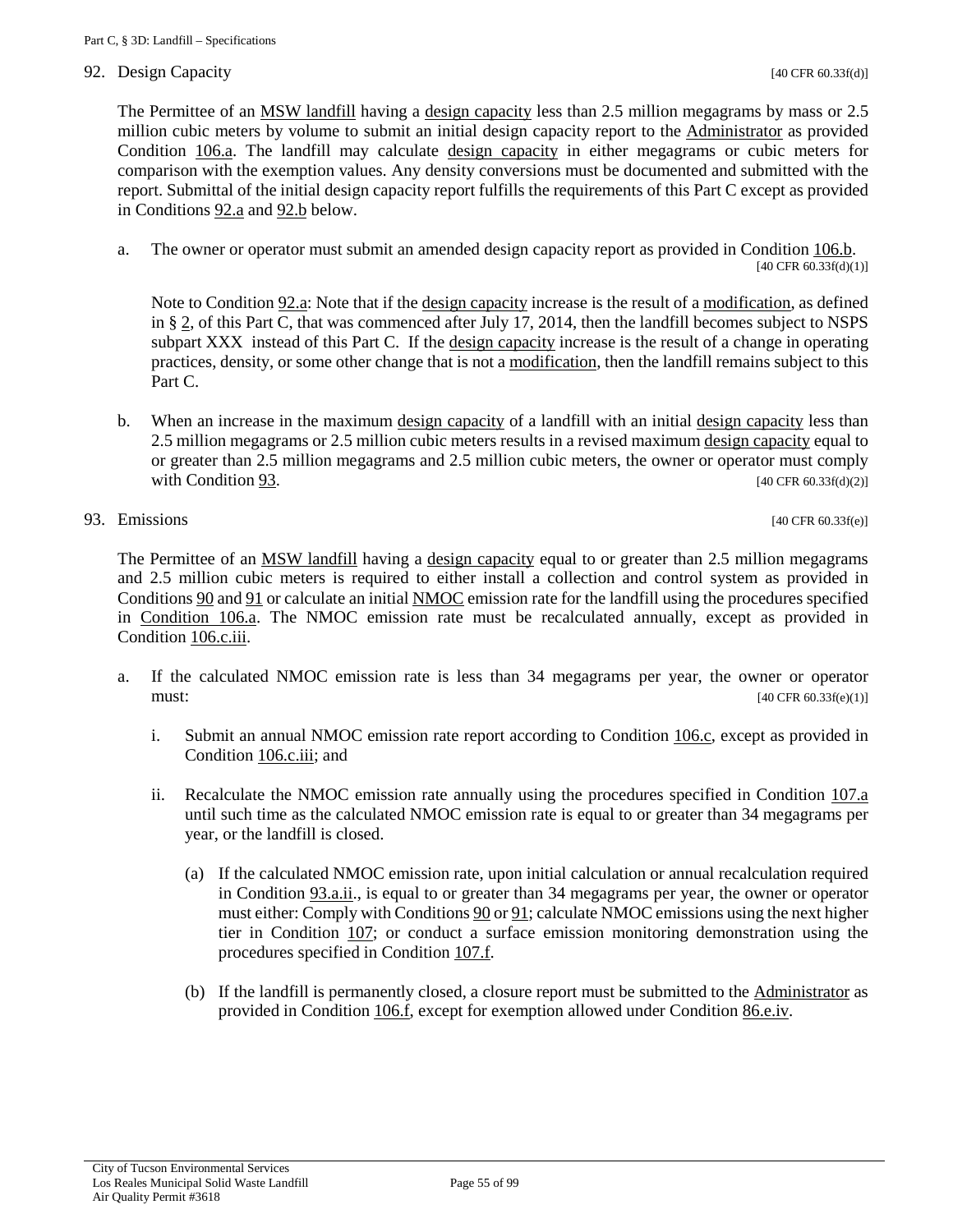- (c) For th[e closed landfill subcategory,](#page-48-2) if the most recently calculated NMOC emission rate is equal to or greater than 50 megagrams per year, the owner or operator must either: Submit a gas collection and control system design plan as specified i[n Condition 106.d,](#page-70-0) except for exemptions allowed under [Condition 88.e.iii,](#page-47-1) and install a collection and control system as provided in [Conditions 90](#page-52-5) and [91;](#page-53-0) calculate NMOC emissions using the next higher tier in [Condition 107;](#page-78-0) or conduct a surface emission monitoring demonstration using the procedures specified in [Condition 107.f.](#page-81-0)
- <span id="page-55-1"></span>b. If the calculated NMOC emission rate is equal to or greater than 34 megagrams per year using Tier 1, 2, or 3 procedures, the owner or operator must either: submit a collection and control system design plan prepared by a professional engineer to the [Administrator](#page-17-1) within 1 year as specified in [Condition 106.d,](#page-70-0) except for exemptions allowed under [Condition 88.e.iii;](#page-47-1) calculate NMOC emissions using a higher tier in [Condition 107;](#page-78-0) or conduct a surface emission monitoring demonstration using the procedures specified in Condition  $107.f.$  [40 CFR 60.33f(e)(2)]
- c. For the [closed landfill subcategory,](#page-48-2) if the calculated NMOC emission rate is equal to or greater than 50 megagrams per year using Tier 1, 2, or 3 procedures, the owner or operator must either: Submit a collection and control system design plan as specified in [Condition 106.d,](#page-70-0) except for exemptions allowed under [Condition 88.e.iii;](#page-47-1) calculate NMOC emissions using a higher tier in [Condition 107;](#page-78-0) or conduct a surface emission monitoring demonstration using the procedures specified in [Condition 107.f.](#page-81-0)  $\boxed{[40 \text{ CFR } 60.33 \text{f(e)}(3)]}$

#### <span id="page-55-0"></span>94. Removal Criteria

The collection and control system may be capped, removed, or decommissioned if the following criteria are  $m$ et: [40 CFR 60.33f(f)]

- a. The landfill is a [closed landfill](#page-48-0) (as defined in § 2 of this Part C). A closure report must be submitted to the [Administrator](#page-48-7) as provided in [Condition 106.f.](#page-73-0)
- b. The collection and control system has been in operation a minimum of 15 years or the landfill owner or operator demonstrates that the GCCS will be unable to operate for 15 years due to declining gas flow.
- c. Following the procedures specified i[n Condition 107.g,](#page-82-1) the calculated NMOC emission rate at the landfill is less than 34 megagrams per year on three successive test dates. The test dates must be no less than 90 days apart, and no more than 180 days apart.
- d. For the closed [landfill subcategory](#page-48-2) (as defined in § 2 of this Part C), following the procedures specified in [Condition 107.g,](#page-82-1) the calculated NMOC emission rate at the landfill is less than 50 megagrams per year on three successive test dates. The test dates must be no less than 90 days apart, and no more than 180 days apart.

## <span id="page-55-3"></span>**§ 3B: Operational Standards for Collection and Control Systems**

- <span id="page-55-2"></span>95. The Permittee of an MSW landfill with a gas collection and control system used to comply with [Conditions 90](#page-52-5) and  $\overline{91}$  must: [40 CFR 60.34f]
	- a. Operate the collection system such that gas is collected from each area, cell, or group of cells in the MSW landfill in which solid waste has been in place for:  $[40 \text{ CFR } 60.34f(a)]$ 
		- i. Five (5) years or more if active; or
		- ii. Two (2) years or more if closed or at final grade.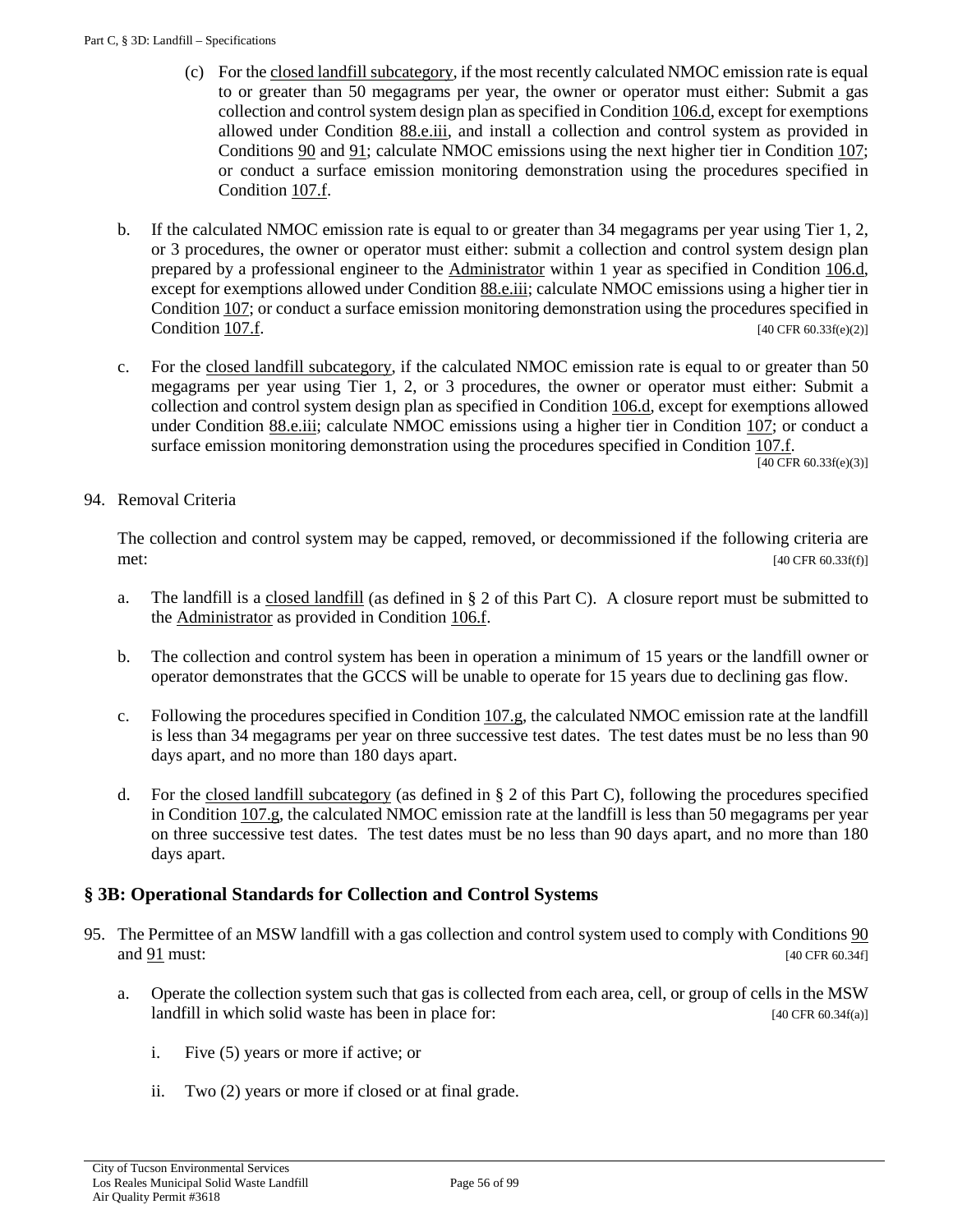- <span id="page-56-0"></span>b. Operate the collection system with negative pressure at each wellhead except under the following conditions:  $[40 \text{ CFR } 60.34\text{f(b)}]$ 
	- i. A fire or increased well temperature. The owner or operator must record instances when positive pressure occurs in efforts to avoid a fire. These records must be submitted with the annual reports as provided in [Condition 106.h.i.](#page-74-2)
	- ii. Use of a geomembrane or synthetic cover. The owner or operator must develop acceptable pressure limits in the design plan.
	- iii. A decommissioned well. A well may experience a static positive pressure after shut down to accommodate for declining flows. All design changes must be approved by the [Administrator](#page-48-7) as specified in [Condition 106.d.](#page-70-0)
- <span id="page-56-1"></span>c. Operate eac[h interior wellhead](#page-50-8) in the collection system with a landfill gas temperature less than 55 degrees Celsius (131 degrees Fahrenheit). The owner or operator may establish a higher operating temperature value at a particular well. A higher operating value demonstration must be submitted to th[e Administrator](#page-48-7) for approval and must include supporting data demonstrating that the elevated parameter neither causes fires nor significantly inhibits anaerobic decomposition by killing methanogens. The demonstration must satisfy both criteria in order to be approved (*i.e.,* neither causing fires nor killing methanogens is  $\text{acceptable}$ . [40 CFR 60.34f(c)]
- <span id="page-56-2"></span>d. Operate the collection system so that the methane concentration is less than 500 parts per million above background at the surface of the landfill. To determine if this level is exceeded, the owner or operator must conduct surface testing using an organic vapor analyzer, flame ionization detector, or other portable monitor meeting the specifications provided i[n Condition 99.](#page-60-0) The owner or operator must conduct surface testing around the perimeter of the collection area and along a pattern that traverses the landfill at no more than 30-meter intervals and where visual observations indicate elevated concentrations of landfill gas, such as distressed vegetation and cracks or seeps in the cover and all cover penetrations. Thus, the owner or operator must monitor any openings that are within an area of the landfill where waste has been placed and a gas collection system is required. The owner or operator may establish an alternative traversing pattern that ensures equivalent coverage. A surface monitoring design plan must be developed that includes a topographical map with the monitoring route and the rationale for any site-specific deviations from the 30-meter intervals. Areas with steep slopes or other dangerous areas may be excluded from the surface testing.  $[40 \text{ CFR } 60.34f(d)]$
- <span id="page-56-4"></span>e. Operate the system such that all collected gases are vented to a control system designed and operated in compliance with [Condition 91.](#page-53-0) In the event the collection or control system is not operating, the gas mover system must be shut down and all valves in the collection and control system contributing to venting of the gas to the atmosphere must be closed within 1 hour of the collection or control system not operating. [40 CFR 60.34f(e)]
- f. Operate the control system at all times when the collected gas is routed to the system. [40 CFR 60.34f(f)]
- <span id="page-56-3"></span>g. If monitoring demonstrates that the operational requirements in [Conditions 95.b,](#page-56-0) [95.c,](#page-56-1) or [95.d](#page-56-2) are not met, corrective action must be taken as specified in Conditions  $96.c$  and  $96.e$  or [Condition 98.](#page-59-0) If corrective actions are taken as specified in § [3C](#page-56-3) of this Part C, the monitored exceedance is not a violation of the operational requirements in this section.  $[40 \text{ CFR } 60.34f(g)]$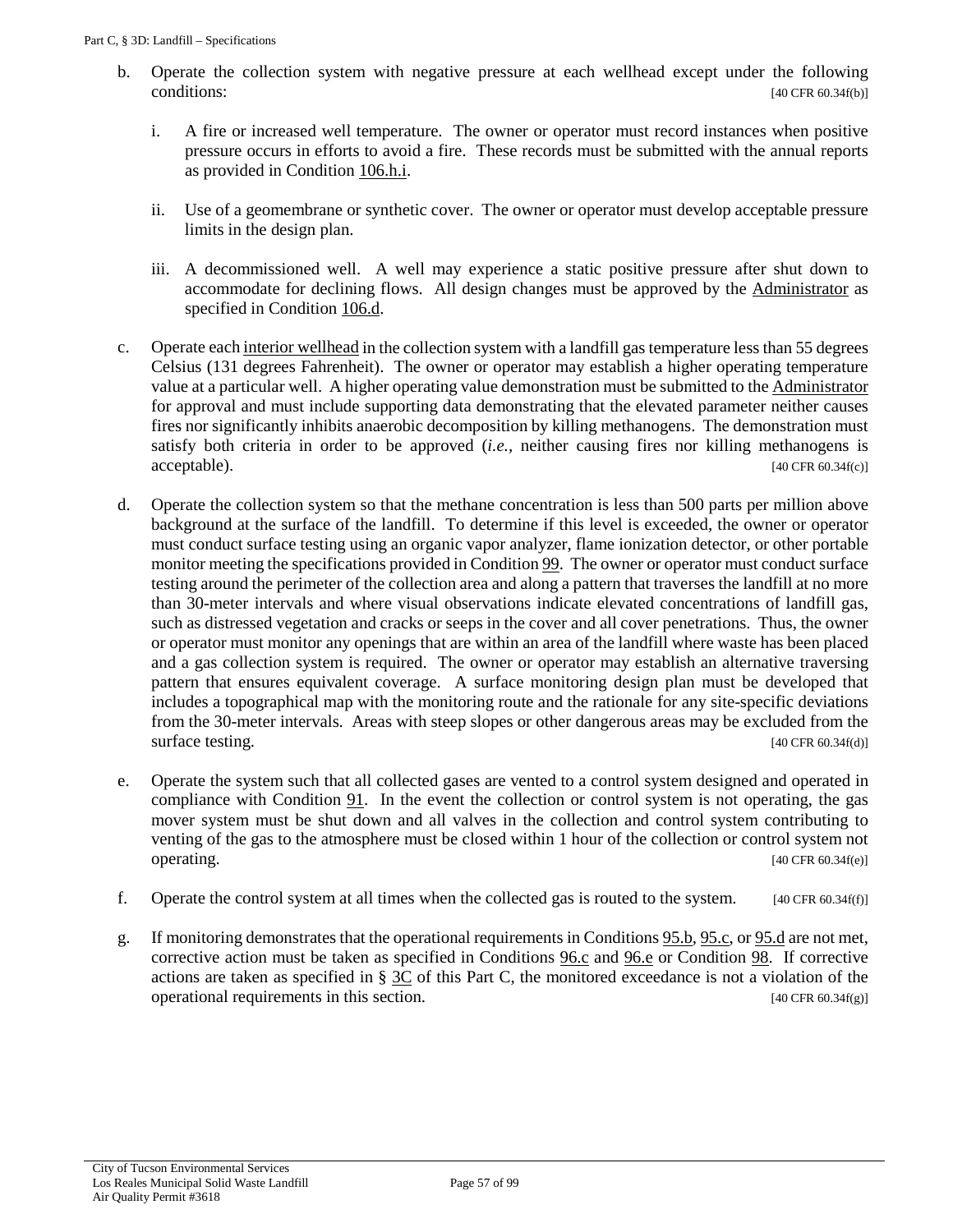### **§ 3C: Compliance Provisions**

- <span id="page-57-3"></span><span id="page-57-0"></span>96. Except as provided in [Condition 106.d.ii,](#page-70-2) the specified methods in [Conditions 96.a through 96.f](#page-57-0) must be used by the Permittee to determine whether the gas collection system is in compliance with [Condition 90.b.](#page-52-6) [40 CFR 60.36f(a), 40 CFR 63.1955(c) & 40 CFR 63.1960]
	- a. For the purposes of calculating the maximum expected gas generation flow rate from the landfill to determine compliance with [Condition 90.b.i,](#page-52-3) either Equation 1 or Equation 2 i[n Conditions](#page-57-1) 96.a.i o[r 96.a.ii](#page-57-2) must be used. The methane generation rate constant  $(k)$  and methane generation potential  $(L_0)$  kinetic factors should be those published in the most recent AP-42 or other site-specific values demonstrated to be appropriate and approved by the [Administrator.](#page-17-1) If k has been determined as specified in [Condition](#page-80-0) [107.d,](#page-80-0) the value of k determined from the test must be used. A value of no more than 15 years must be used for the intended use period of the [gas mover equipment.](#page-49-3) The active life of the landfill is the age of the landfill plus the estimated number of years until [closure.](#page-17-3) [40 CFR 60.36f(a)(1)]
		- i. For sites with unknown year-to-year solid waste acceptance rate:

<span id="page-57-1"></span>
$$
Q_m = 2L_oR (e^{-kc} - e^{-kt})
$$
 (Equation. 1)

Where:

- $Q_m$  = Maximum expected gas generation flow rate, cubic meters per year.
- $L_0$  = Methane generation potential, cubic meters per megagram solid waste.
- $R =$  Average annual acceptance rate, megagrams per year.
- k = Methane generation rate constant, year<sup>-1</sup>.
- $t = Age$  of the landfill at equipment installation plus the time the owner or operator intends to use the [gas mover equipment](#page-49-3) or active life of the landfill, whichever is less. If the equipment is installed after [closure,](#page-17-3) t is the age of the landfill at installation, years.

c = Time sinc[e closure,](#page-17-3) years (for an active landfill c = 0 and  $e^{-kc} = 1$ ).

<span id="page-57-2"></span>ii. For sites with known year-to-year solid waste acceptance rate:

$$
Q_m = \sum_{i=1}^n 2k L_o M_i (e^{-kt_i})
$$
 (Equation 2)

Where:

- $Q_M$  = Maximum expected gas generation flow rate, cubic meters per year.
- k = Methane generation rate constant, year<sup>-1</sup>.
- $L_0$  = Methane generation potential, cubic meters per megagram solid waste.
- $M_i$  = Mass of solid waste in the i<sup>th</sup> section, megagrams.
- $t_i$  = Age of the i<sup>th</sup> section, years.
- iii. If a collection and control system has been installed, actual flow data may be used to project the maximum expected gas generation flow rate instead of, or in conjunction with, Equation 1 or Equation 2 in [Condition 96.a.i or ii.](#page-57-1) If the landfill is still accepting waste, the actual measured flow data will not equal the maximum expected gas generation rate, so calculations using Equation 1 or Equation 2 or other methods must be used to predict the maximum expected gas generation rate over the intended period of use of the gas control system equipment.
- b. For the purposes of determining [sufficient density](#page-51-6) of gas collectors for compliance with Condition 90.b.ii, the owner or operator must design a system of vertical wells, horizontal collectors, or other collection devices, satisfactory to the [Administrator,](#page-48-7) capable of controlling and extracting gas from all portions of the landfill sufficient to meet all operational and performance standards.  $[40 \text{ CFR } 60.36f(a)(2)]$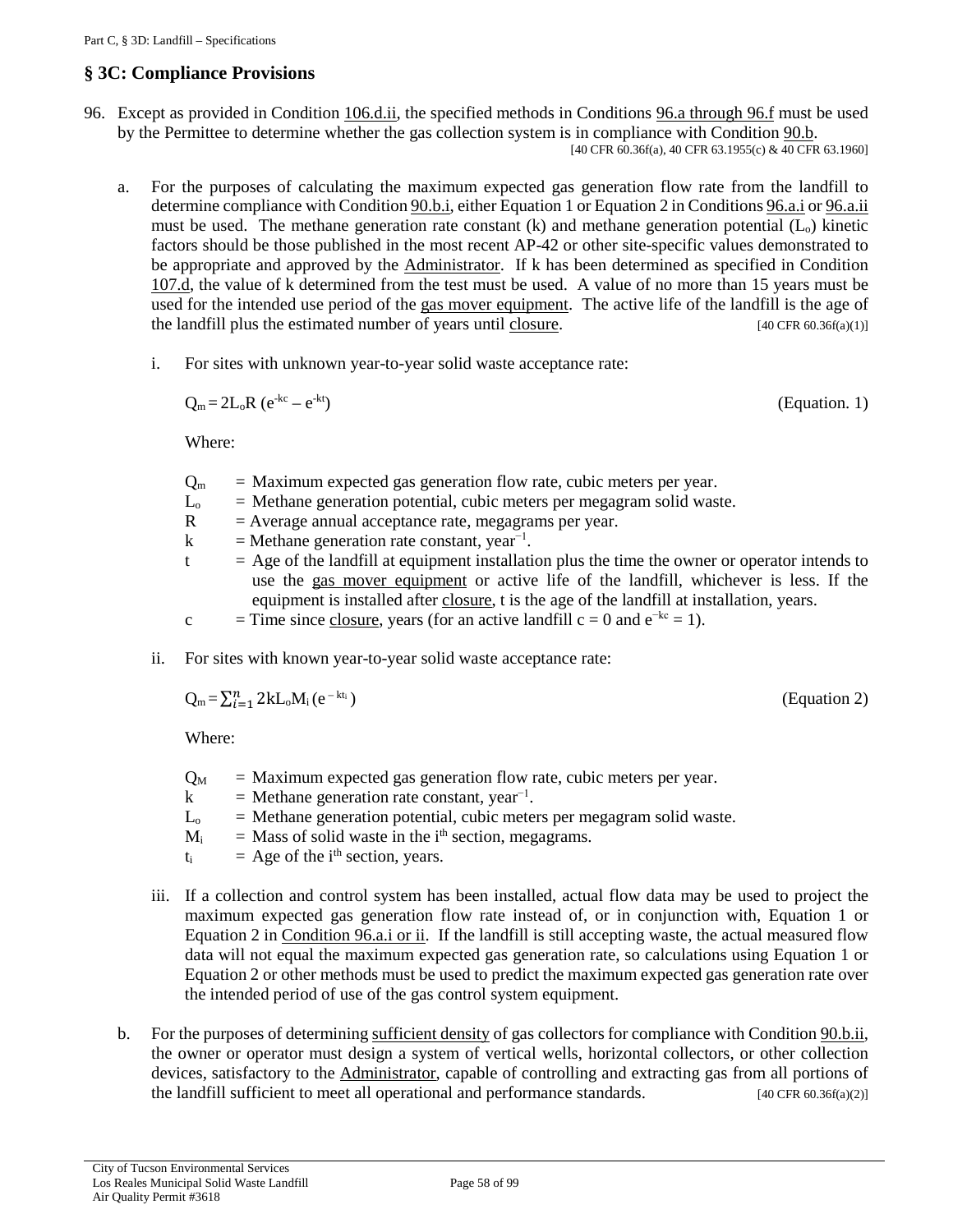- <span id="page-58-2"></span><span id="page-58-0"></span>c. For the purpose of demonstrating whether the gas collection system flow rate is sufficient to determine compliance with [Condition 90.b.iii,](#page-52-7) the owner or operator must measure gauge pressure in the gas collection header applied to each individual well monthly. If a positive pressure exists, action must be initiated to correct the exceedance within 5 calendar days, except for the three conditions allowed under [Condition 95.b.](#page-56-0) Any attempted corrective measure must not cause exceedances of other operational or performance standards. [40 CFR 60.36f(a)(3)]
	- i. If negative pressure cannot be achieved without excess air infiltration within 15 calendar days of the first measurement of positive pressure, the owner or operator must conduct a [root cause analysis](#page-51-7) and correct the exceedance as soon as practicable, but not later than 60 days after positive pressure was first measured. The owner or operator must keep records according to [Condition 105.e.iii.](#page-67-0)
	- ii. If corrective actions cannot be fully implemented within 60 days following the positive pressure measurement for which th[e root cause analysis](#page-51-7) was required, the owner or operator must also conduct a [corrective action analysis](#page-49-6) and develop an implementation schedule to complete the corrective action(s) as soon as practicable, but no more than 120 days following the positive pressure measurement. The owner or operator must submit the items listed in [Condition 106.h.vii](#page-74-3) as part of the next annual report. The owner or operator must keep records according to [Condition 105.e.iv.](#page-67-1)
	- iii. If corrective action is expected to take longer than 120 days to complete after the initial exceedance, the owner or operator must submit the [root cause analysis,](#page-51-7) [corrective action analysis,](#page-49-6) and corresponding implementation timeline to the [Administrator,](#page-48-7) according to [Condition 106.h.vii](#page-74-3) and [Condition 106.k.](#page-76-0) The owner or operator must keep records according to [Condition 105.e.v.](#page-67-2)
- <span id="page-58-4"></span>d. [Reserved]
- <span id="page-58-5"></span><span id="page-58-3"></span><span id="page-58-1"></span>e. For the purpose of identifying whether excess air infiltration into the landfill is occurring, the owner or operator must monitor each well monthly for temperature as provided i[n Condition 95.c.](#page-56-1) If a well exceeds the operating parameter for temperature, action must be initiated to correct the exceedance within 5 calendar days. Any attempted corrective measure must not cause exceedances of other operational or performance standards.  $[40 \text{ CFR } 60.36f(a)(5)]$ 
	- i. If a landfill gas temperature less than 55 degrees Celsius (131 degrees Fahrenheit) cannot be achieved within 15 calendar days of the first measurement of landfill gas temperature greater than 55 degrees Celsius (131 degrees Fahrenheit), the owner or operator must conduct a [root cause analysis](#page-51-7) and correct the exceedance as soon as practicable, but no later than 60 days after a landfill gas temperature greater than 55 degrees Celsius (131 degrees Fahrenheit) was first measured. The owner or operator must keep records according to [Condition 105.e.iv.](#page-67-1)
	- ii. If corrective actions cannot be fully implemented within 60 days following the positive pressure measurement for which th[e root cause analysis](#page-51-7) was required, the owner or operator must also conduct a [corrective action analysis](#page-49-6) and develop an implementation schedule to complete the corrective action(s) as soon as practicable, but no more than 120 days following the measurement of landfill gas temperature greater than 55 degrees Celsius (131 degrees Fahrenheit). The owner or operator must submit the items listed in Condition  $106 \text{.h.vii}$  as part of the next annual report. The owner or operator must keep records according to [Condition 105.e.iv.](#page-67-1)
	- iii. If corrective action is expected to take longer than 120 days to complete after the initial exceedance, the owner or operator must submit the [root cause analysis,](#page-51-7) [corrective action analysis,](#page-49-6) and corresponding implementation timeline to the [Administrator,](#page-17-1) according to [Condition 106.h.vii](#page-74-3) and [Condition 106.k.](#page-76-0) The owner or operator must keep records according to [Condition 105.e.v.](#page-67-2)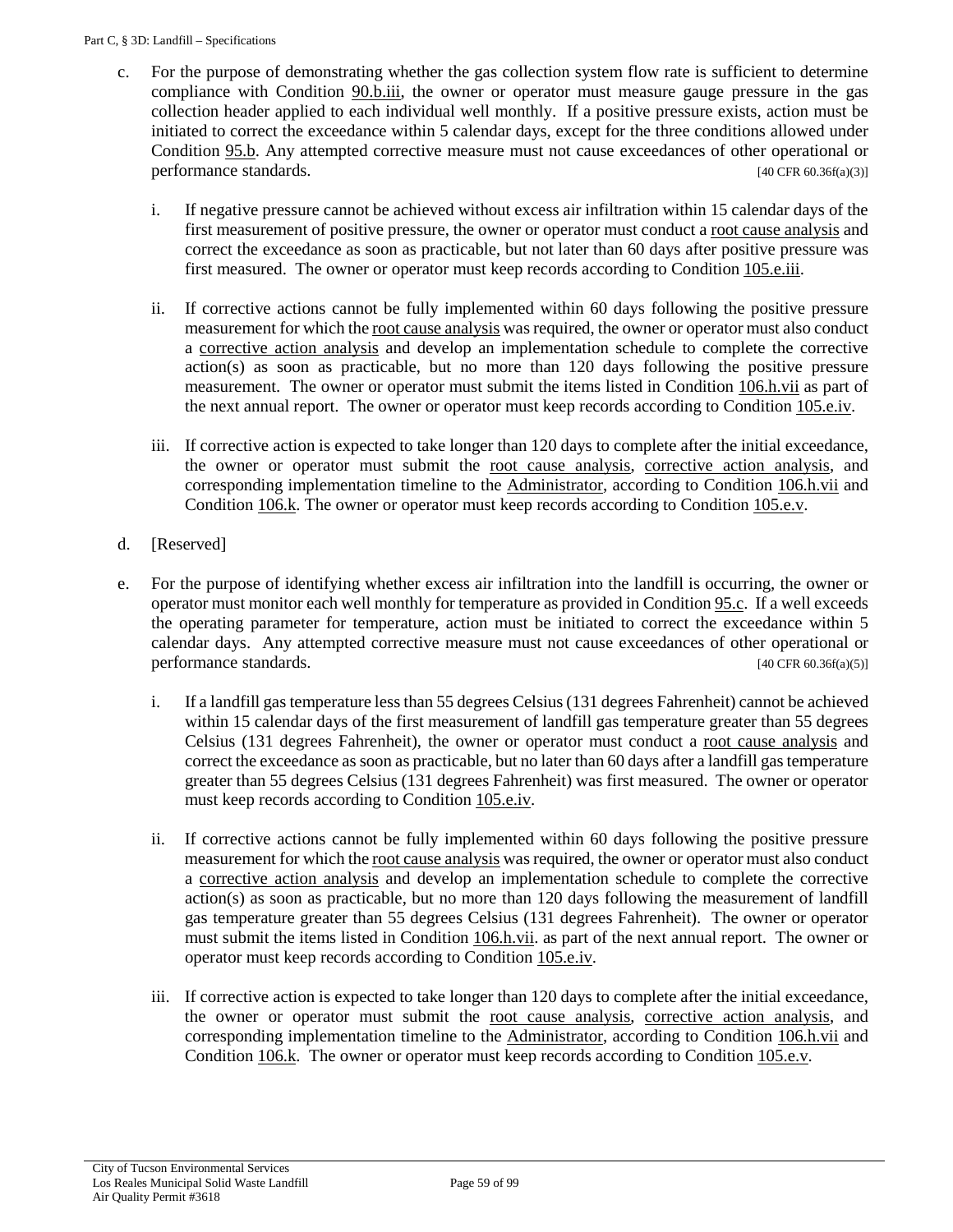- f. A Permittee seeking to demonstrate compliance with [Condition 90.b.iv](#page-53-1) through the use of a collection system not conforming to the specifications provided in § [3D](#page-60-1) of this Part C must provide information satisfactory to the [Administrator](#page-48-7) as specified in [Condition 106.d.iii](#page-70-3) demonstrating that off-site migration is being controlled.  $[40 \text{ CFR } 60.36f(a)(6)]$
- <span id="page-59-4"></span>97. For purposes of compliance with [Condition 95.a,](#page-55-2) each owner or operator of a [controlled landfill](#page-48-3) must place each well or design component as specified in the approved design plan as provided i[n Condition 106.d.](#page-70-0) Each well must be installed no later than 60 days after the date on which the initial solid waste has been in place for a period of: [40 CFR 60.36f(b) & 40 CFR 63.1960]
	- a. Five (5) years or more if active; or
	- b. Two (2) years or more if closed or at final grade.
- <span id="page-59-3"></span><span id="page-59-2"></span><span id="page-59-1"></span><span id="page-59-0"></span>98. The following procedures must be used for compliance with the surface methane operational standard as provided in Condition  $95.d$ : [40 CFR 60.36f(c) & 40 CFR 1960 and the Approved Gas Collection and Control System Design Plan]
	- a. After installation and startup of the gas collection system, the owner or operator must monitor surface concentrations of methane along the entire perimeter of the collection area and along a pattern that traverses the landfill at no more than 30-meter intervals (or a site-specific established spacing) for each collection area on a quarterly basis using an organic vapor analyzer, flame ionization detector, or other portable monitor meeting the specifications provided in [Condition 99.](#page-60-0)  $[40 \text{ CFR } 60.36f(c)(1)]$
	- b. The background concentration must be determined by moving the probe inlet upwind and downwind outside the boundary of the landfill at a distance of at least 30 meters from the perimeter wells. [40 CFR 60.36f(c)(2)]
	- c. Surface emission monitoring must be performed in accordance with section 8.3.1 of Method 21 of appendix A of this part, except that the probe inlet must be placed within 5 to 10 centimeters of the ground. Monitoring must be performed during typical meteorological conditions. [40 CFR 60.36 $f(c)(3)$ ]
	- d. Any reading of 500 parts per million or more above background at any location must be recorded as a monitored exceedance and the actions specified in [Condition 98.d.i through v](#page-59-1) below must be taken. As long as the specified actions are taken, the exceedance is not a violation of the operational requirements of [Condition 95.d.](#page-56-2)  $[40 \text{ CFR } 60.36f(c)(4)]$ 
		- i. The location of each monitored exceedance must be marked and the location and concentration recorded. For location, you must determine the latitude and longitude coordinates using an instrument with an accuracy of at least 4 meters. The coordinates must be in decimal degrees with at least five decimal places.
		- ii. Cover maintenance or adjustments to the vacuum of the adjacent wells to increase the gas collection in the vicinity of each exceedance must be made and the location must be re-monitored within 10 calendar days of detecting the exceedance.
		- iii. If the re-monitoring of the location shows a second exceedance, additional corrective action must be taken and the location must be monitored again within 10 days of the second exceedance. If the re-monitoring shows a third exceedance for the same location, the action specified in [Condition 98.d.v](#page-60-2) must be taken, and no further monitoring of that location is required until the action specified in [Condition 98.d.v](#page-60-2) has been taken.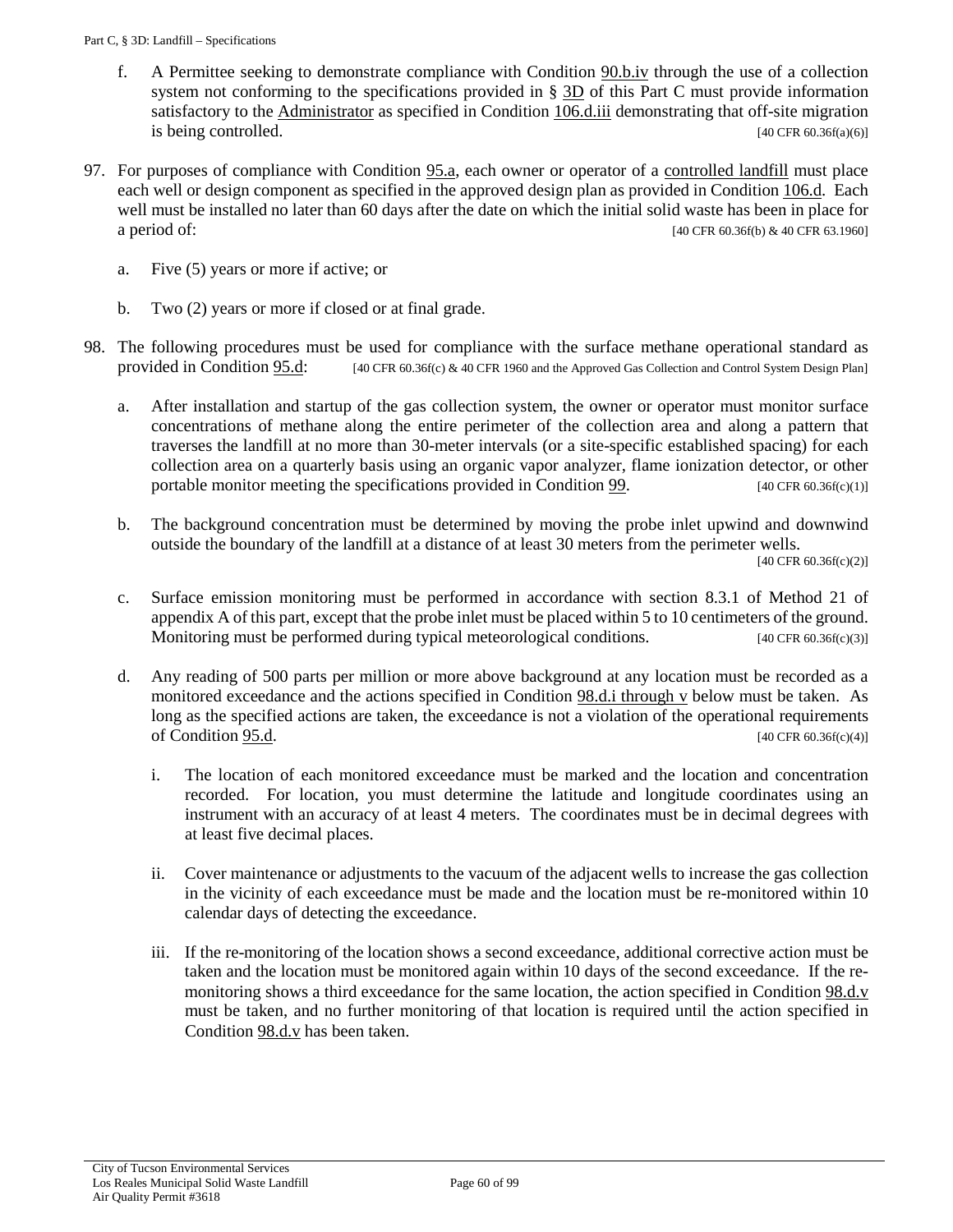- iv. Any location that initially showed an exceedance but has a methane concentration less than 500 parts per million methane above background at the 10-day re-monitoring specified in [Conditions 98.d.ii](#page-59-2)  [or iii](#page-59-2) must be re-monitored 1 month from the initial exceedance. If the 1-month re-monitoring shows a concentration less than 500 parts per million above background, no further monitoring of that location is required until the next quarterly monitoring period. If the 1-month re-monitoring shows an exceedance, the actions specified in [Condition 98.d.iii](#page-59-3) or Condition 98.d.y must be taken.
- <span id="page-60-2"></span>v. For any location where monitored methane concentration equals or exceeds 500 parts per million above background three times within a quarterly period, a new well or other collection device must be installed within 120 calendar days of the initial exceedance. An alternative remedy to the exceedance, such as upgrading the blower, header pipes or control device, and a corresponding timeline for installation may be submitted to the [Administrator](#page-17-1) for approval.
- e. The owner or operator must implement a program to monitor for cover integrity and implement cover repairs as necessary on a monthly basis.  $[40 \text{ CFR } 60.36f(c)(5)]$
- <span id="page-60-0"></span>99. Each owner or operator seeking to comply with the provisions i[n Condition 98](#page-59-0) or [Condition 107.f](#page-81-0) must comply with the following instrumentation specifications and procedures for surface emission monitoring devices: [40 CFR 60.36f(d) & 40 CFR 63.1960]
	- a. The portable analyzer must meet the instrument specifications provided in section 6 of Method 21 of appendix A of this part, except that "methane" replaces all references to "VOC".
	- b. The calibration gas must be methane, diluted to a nominal concentration of 500 parts per million in air.
	- c. To meet the performance evaluation requirements in section 8.1 of Method 21 of appendix A of this part, the instrument evaluation procedures of section 8.1 of Method 21 must be used.
	- d. The calibration procedures provided in sections 8 and 10 of Method 21 of appendix A of this part must be followed immediately before commencing a surface monitoring survey.
- 100. The provisions of this Part C apply at all times, including periods of startup, shutdown, or malfunction.

[40 CFR 60.36f(e), 40 CFR 63.1960 & 40 CFR 63.6]

- a. During periods of startup, shutdown, and malfunction, the Permittee must comply with the [work practice](#page-51-0) specified in [Condition](#page-56-4) 95.e in lieu of the compliance provisions in § [3C](#page-56-3) of this Part C.
- b. The Permittee must develop and implement a written start-up, shutdown, & malfunction (SSM) plan according to the provisions in 40 CFR 40 CFR  $63.6(e)(3)$ .

## <span id="page-60-1"></span>**§ 3D: Specifications for Active Collection Systems**

101. To comply with [Condition 90,](#page-52-5) the Permittee must site active collection wells, horizontal collectors, surface collectors, or other extraction devices at a [sufficient density](#page-51-6) throughout all gas producing areas using the following procedures unless alternative procedures have been approved by the [Administrator.](#page-17-1)

[40 CFR 60.40f(a) & 40 CFR 63.1960]

<span id="page-60-3"></span>a. The collection devices within the interior must be certified to achieve comprehensive control of surface gas emissions by a professional engineer. The following issues must be addressed in the design: depths of refuse, refuse gas generation rates and flow characteristics, cover properties, gas system expandability, leachate and condensate management, accessibility, compatibility with filling operations, integration with [closure](#page-17-3) end use, air intrusion control, corrosion resistance, fill settlement, resistance to the refuse decomposition heat, and ability to isolate individual components or sections for repair or troubleshooting without shutting down entire collection system.  $[40 \text{ CFR } 60.40f(a)(1)]$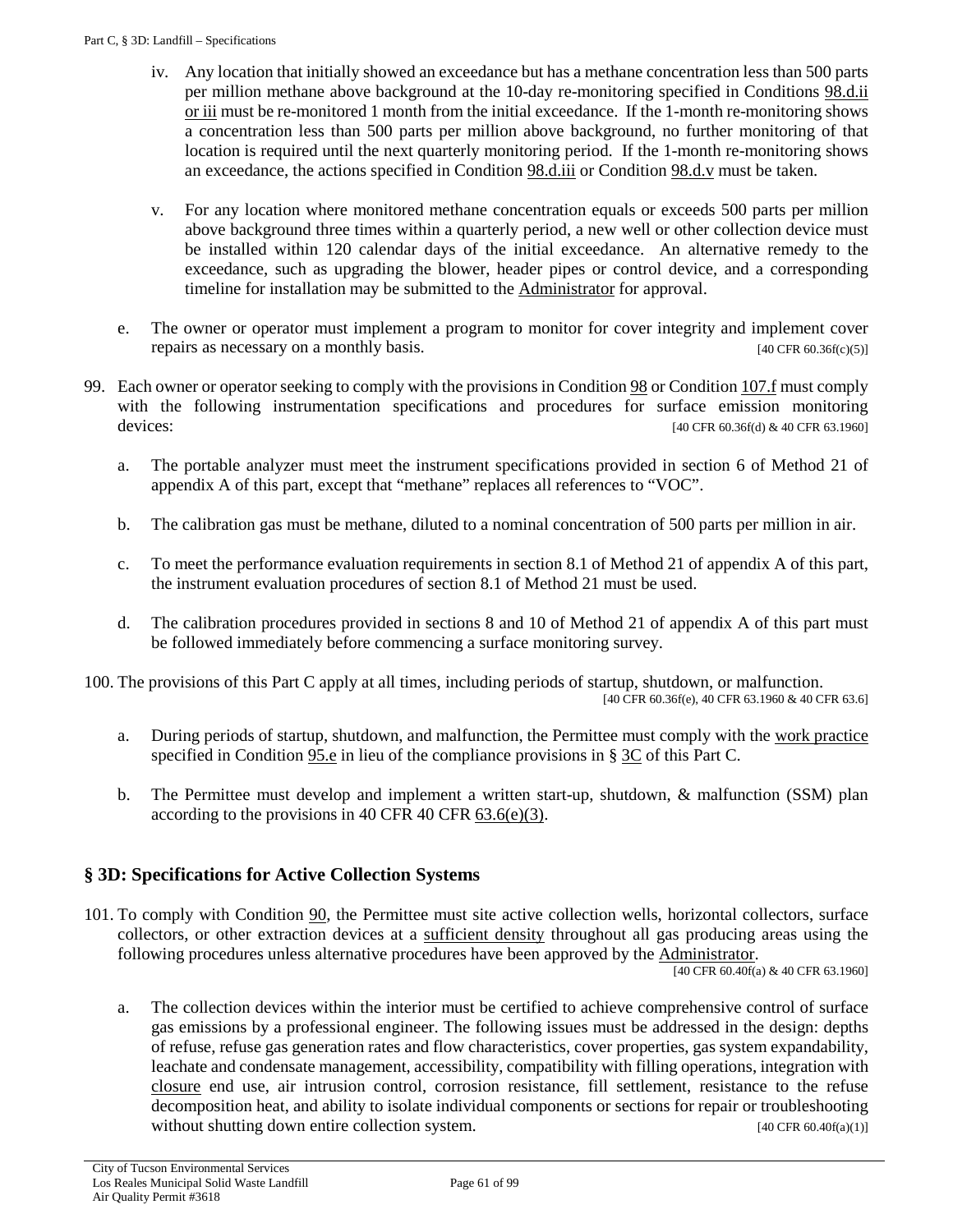- b. The [sufficient density](#page-51-6) of gas collection devices determined in [Condition 101.a](#page-60-3) must address landfill gas migration issues and augmentation of the collection system through the use of active or passive systems at the landfill perimeter or exterior.  $[40 \text{ CFR } 60.40f(a)(2)]$
- <span id="page-61-2"></span><span id="page-61-1"></span>c. The placement of gas collection devices determined in [Condition 101.a](#page-60-3) must control all gas producing areas, except as provided below:. [40 CFR 60.40f(a)(3)]
	- i. Any segregated area of asbestos or nondegradable material may be excluded from collection if documented as provided under [Condition 105.d.](#page-66-0) The documentation must provide the nature, date of deposition, location and amount of asbestos or nondegradable material deposited in the area, and must be provided to the [Administrator](#page-48-7) upon request. [40 CFR 60.40f(a)(3)(i)]
	- ii. Any nonproductive area of the landfill may be excluded from control, provided that the total of all excluded areas can be shown to contribute less than 1 percent of the total amount of NMOC emissions from the landfill. The amount, location, and age of the material must be documented and provided to the [Administrator](#page-17-1) upon request. A separate NMOC emissions estimate must be made for each section proposed for exclusion, and the sum of all such sections must be compared to the NMOC emissions estimate for the entire landfill. [40 CFR 60.40f(a)(3)(ii)]
		- (a) The NMOC emissions from each section proposed for exclusion must be computed using Equation 3:

<span id="page-61-0"></span>
$$
Q_i = 2kL_oM_i(e^{-kt_i})(C_{NMOC})(3.6x10^{-9})
$$
 (Equation 3)

Where:

| $Q_i$   | $=$ NMOC emission rate from the i <sup>th</sup> section, megagrams per year. |
|---------|------------------------------------------------------------------------------|
| $\bf k$ | $=$ Methane generation rate constant, year <sup>-1</sup> .                   |
| $L_{o}$ | $=$ Methane generation potential, cubic meters per megagram solid waste.     |
| $M_i$   | $=$ Mass of the degradable solid waste in the $ith$ section, megagram.       |
| $t_i$   | $=$ Age of the solid waste in the i <sup>th</sup> section, years.            |
|         | $C_{\text{NMOC}}$ = Concentration of NMOC, parts per million by volume.      |
|         | $3.6\times10^{-9}$ = Conversion factor.                                      |
|         |                                                                              |

- (b) If the owner or operator is proposing to exclude, or cease gas collection and control from, nonproductive physically separated (*e.g.,* separately lined) [closed areas](#page-48-6) that already have gas collection systems, NMOC emissions from each physically separated [closed area](#page-48-6) must be computed using either Equation 6 in [Condition 107.g](#page-82-1) or Equation 3 in [Condition 101.c.ii.\(a\).](#page-61-0)
- iii. The values for k and C<sub>NMOC</sub> determined in field testing must be used if field testing has been performed in determining the NMOC emission rate or the radii of influence (the distance from the well center to a point in the landfill where the pressure gradient applied by the blower or compressor approaches zero). If field testing has not been performed, the default values for  $k$ ,  $L_0$ , and  $C_{NNOC}$ provided in [Condition 107](#page-78-0) or the alternative values from [Condition 107](#page-78-0) must be used. The mass of nondegradable solid waste contained within the given section may be subtracted from the total mass of the section when estimating emissions provided the nature, location, age, and amount of the nondegradable material is documented as provided i[n Condition 101.c.i.](#page-61-1)  $[40 \text{ CFR } 60.40 \text{f(a)}(3)(ii)]$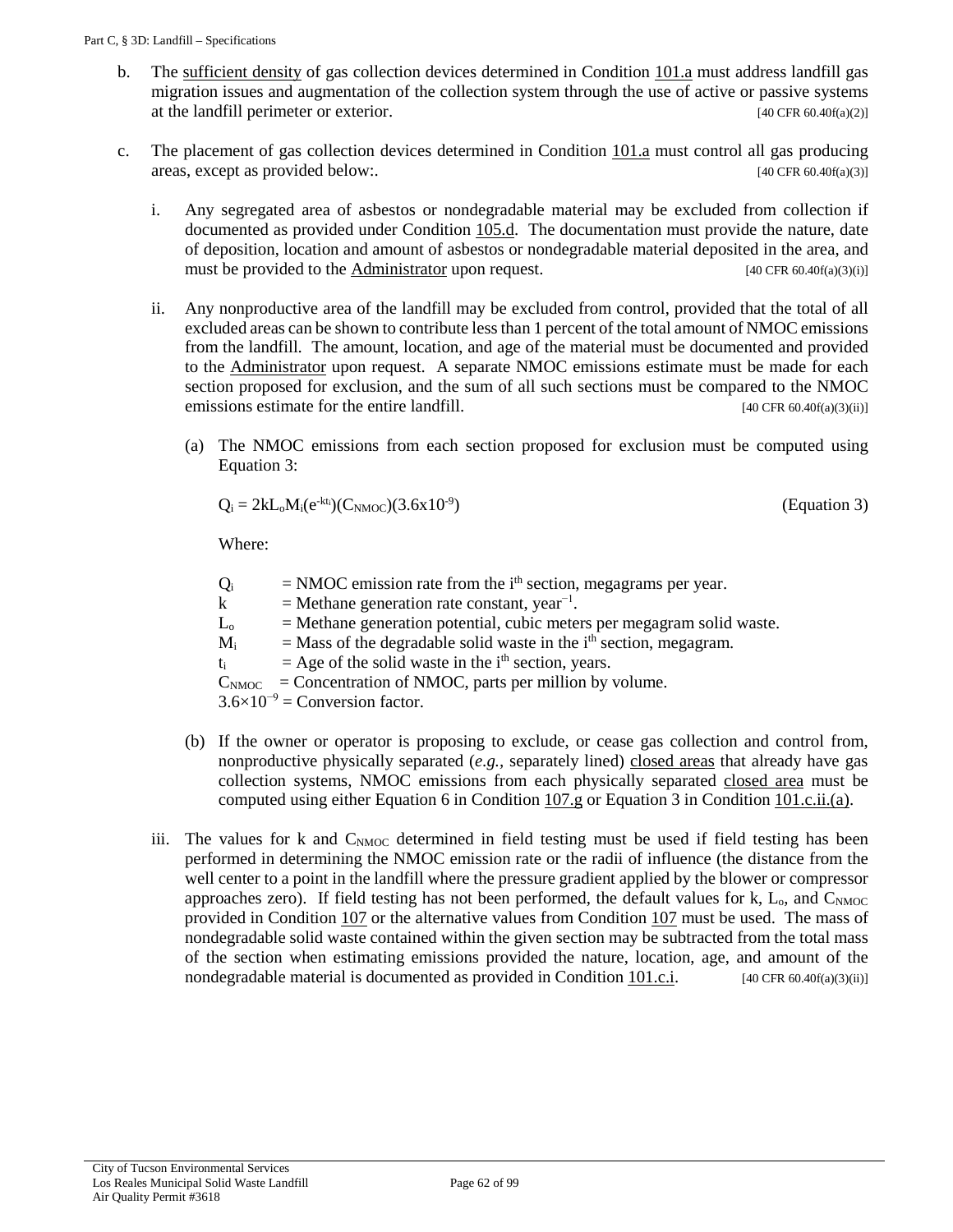- 102. To comply with [Condition 90,](#page-52-5) the Permittee must construct the gas collection devices using the following equipment or procedures: [40 CFR 60.40f(b)]
	- a. The landfill gas extraction components must be constructed of polyvinyl chloride (PVC), high density polyethylene (HDPE) pipe, fiberglass, stainless steel, or other nonporous corrosion resistant material of suitable dimensions to: Convey projected amounts of gases; withstand installation, static, and settlement forces; and withstand planned overburden or traffic loads. The collection system must extend as necessary to comply with emission and migration standards. Collection devices such as wells and horizontal collectors must be perforated to allow gas entry without head loss sufficient to impair performance across the intended extent of control. Perforations must be situated with regard to the need to prevent excessive  $air$  infiltration. [40 CFR 60.40f(b)(1)]
	- b. Vertical wells must be placed so as not to endanger underlying liners and must address the occurrence of water within the landfill. Holes and trenches constructed for piped wells and horizontal collectors must be of sufficient cross-section so as to allow for their proper construction and completion including, for example, centering of pipes and placement of gravel backfill. Collection devices must be designed so as not to allow indirect short circuiting of air into the cover or refuse into the collection system or gas into the air. Any gravel used around pipe perforations should be of a dimension so as not to penetrate or block perforations.  $[40 \text{ CFR } 60.40 \text{f(b)}(2)]$
	- c. Collection devices may be connected to the collection header pipes below or above the landfill surface. The connector assembly must include a positive closing throttle valve, any necessary seals and couplings, access couplings and at least one sampling port. The collection devices must be constructed of PVC, HDPE, fiberglass, stainless steel, or other nonporous material of suitable thickness. [40 CFR 60.40f(b)(3)]
- <span id="page-62-0"></span>103. To comply with [Condition 91,](#page-53-0) the Permittee must convey the landfill gas to a control system in compliance with [Condition 91](#page-53-0) through the collection header pipe(s). The [gas mover equipment](#page-49-3) must be sized to handle the maximum gas generation flow rate expected over the intended use period of the gas moving equipment using the following procedures: [40 CFR 60.40f(c]]
	- a. For existing collection systems, the flow data must be used to project the maximum flow rate. If no flow data exist, the procedures in [Condition 103.b](#page-62-0) must be used.
	- b. For new collection systems, the maximum flow rate must be in accordance wit[h Condition 96.a.](#page-57-0)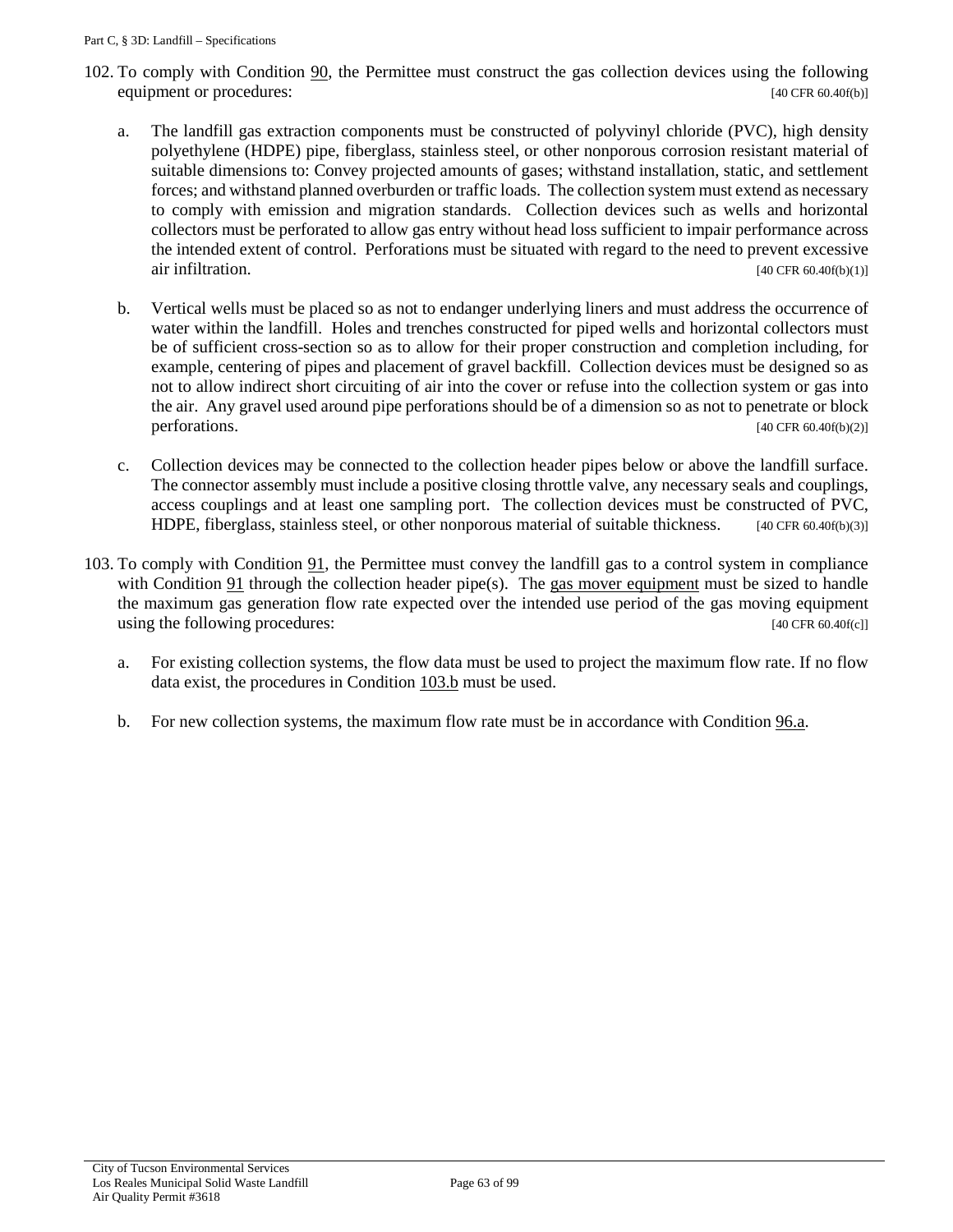# <span id="page-63-4"></span>**§ 4: Monitoring**

<span id="page-63-3"></span>104. The Permittee shall monitor according to the following provisions, except as provided in [Condition 106.d.ii:](#page-70-2) [40 CFR 60.37f & 40 CFR 63.1960]

- <span id="page-63-1"></span><span id="page-63-0"></span>a. To comply wit[h Condition 90.b](#page-52-6) for an active collection system, the Permittee must install a sampling port and thermometer, other temperature measuring device, or an access port for temperature measurements at each wellhead and: [40 CFR 60.37f(a)]
	- i. Measure the gauge pressure in the gas collection header on a monthly basis as provided in [Condition](#page-58-0) [96.c;](#page-58-0) and
	- ii. Monitor nitrogen or oxygen concentration in the landfill gas on a monthly basis as follows:
		- (a) The nitrogen level must be determined using Method 3C, unless an alternative test method is established as allowed by [Condition 106.d.ii.](#page-70-2)
		- (b) Unless an alternative test method is established as allowed by [Condition 106.d.ii,](#page-70-2) the oxygen level must be determined by an oxygen meter using Method 3A, 3C, or ASTM D6522-11 (incorporated by reference, see §60.17). Determine the oxygen level by an oxygen meter using Method 3A, 3C, or ASTM D6522-11 (if sample location is prior to combustion) except that:
			- (i) The span must be set between 10 and 12 percent oxygen;
			- (ii) A data recorder is not required;
			- (iii) Only two calibration gases are required, a zero and span;
			- (iv) A calibration error check is not required; and
			- (v) The allowable sample bias, zero drift, and calibration drift are  $\pm 10$  percent.
		- (c) A portable gas composition analyzer may be used to monitor the oxygen levels provided:
			- (i) The analyzer is calibrated; and
			- (ii) The analyzer meets all quality assurance and quality control requirements for Method 3A or ASTM D6522-11 (incorporated by reference, see §60.17).
	- iii. Monitor temperature of the landfill gas on a monthly basis as provided in [Condition 96.e.](#page-58-1) The temperature measuring device must be calibrated annually using the procedure in this part 60, appendix A-1, Method 2, Section 10.3.
- <span id="page-63-5"></span><span id="page-63-2"></span>b. To comply with [Condition 91](#page-53-0) using a non-enclosed [flare,](#page-49-4) the Permittee must install, calibrate, maintain, and operate according to the manufacturer's specifications the following equipment: [40 CFR 60.37f(c)]
	- i. A heat sensing device, such as an ultraviolet beam sensor or thermocouple, at the pilot light or the flame itself to indicate the continuous presence of a flame.
	- ii. A device that records flow to the [flare](#page-49-4) and bypass of the [flare](#page-49-4) (if applicable). The owner or operator must:
		- (a) Install, calibrate, and maintain a gas flow rate measuring device that records the flow to the control device at least every 15 minutes; and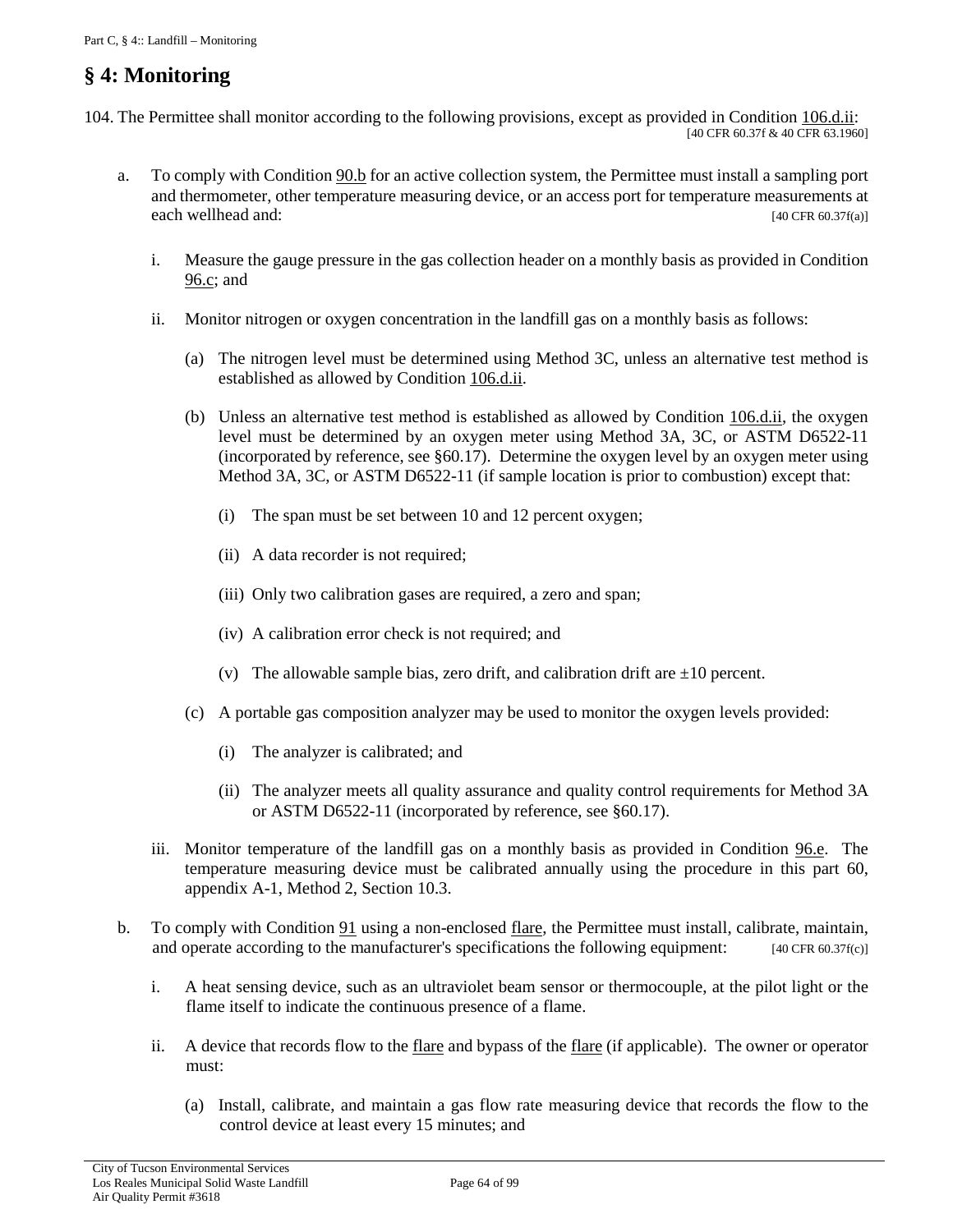- (b) Secure the bypass line valve in the closed position with a car-seal or a lock-and-key type configuration. A visual inspection of the seal or closure mechanism must be performed at least once every month to ensure that the valve is maintained in the closed position and that the gas flow is not diverted through the bypass line.
- <span id="page-64-1"></span>c. To comply with [Condition 91](#page-53-0) using a device other than a non-enclosed [flare](#page-49-4) or a[n enclosed combustor](#page-49-5) or a [treatment system,](#page-51-5) the Permittee must provide information satisfactory to the [Administrator](#page-17-1) as provided in [Condition 106.d.ii](#page-70-2) describing the operation of the control device, the operating parameters that would indicate proper performance, and appropriate monitoring procedures. The [Administrator](#page-17-1) must review the information and either approve it, or request that additional information be submitted. Th[e Administrator](#page-17-1) may specify additional appropriate monitoring procedures. [40 CFR 60.37f(d)]
- d. Should the Permittee seek to install a collection system that does not meet the specifications in § [3D](#page-60-1) of this Part C or seek to monitor alternative parameters to those required by §§ [3B,](#page-55-3) [3C,](#page-56-3) [4](#page-63-4) an[d 7,](#page-78-2) the Permittee must provide information satisfactory to the [Administrator](#page-48-7) as provided in [Conditions 106.d.ii and iii](#page-70-2) describing the design and operation of the collection system, the operating parameters that would indicate proper performance, and appropriate monitoring procedures. The [Administrator](#page-17-1) may specify additional appropriate monitoring procedures.  $[40 \text{ CFR } 60.37f(e)]$
- <span id="page-64-0"></span>e. To demonstrate compliance with the 500 parts per million surface methane operational standard in [Condition 95.d,](#page-56-2) the Permittee must monitor surface concentrations of methane according to the procedures provided in [Condition 98](#page-59-0) and the instrument specifications in [Condition 99.](#page-60-0) Any [closed landfill](#page-48-0) that has no monitored exceedances of the operational standard in three consecutive quarterly monitoring periods may skip to annual monitoring. Any methane reading of 500 parts per million or more above background detected during the annual monitoring returns the frequency for that landfill to quarterly monitoring. [40 CFR 60.37f(f)]
- <span id="page-64-2"></span>f. To demonstrate compliance with the control system requirements in [Condition 91](#page-53-0) using a landfill gas [treatment system](#page-51-5) the Permittee must maintain and operate all monitoring systems associated with the [treatment system](#page-51-5) in accordance with the site-specific [treatment system](#page-51-5) monitoring plan required in [Condition 105.b.iii.\(b\)](#page-66-1) and must calibrate, maintain, and operate according to the manufacturer's specifications a device that records flow to the [treatment system](#page-51-5) and bypass of the [treatment system](#page-51-5) (if applicable). The owner or operator must:  $[40 \text{ CFR } 60.37f(g)]$ 
	- i. Install, calibrate, and maintain a gas flow rate measuring device that records the flow to th[e treatment](#page-51-5)  [system](#page-51-5) at least every 15 minutes; and
	- ii. Secure the bypass line valve in the closed position with a car-seal or a lock-and-key type configuration. A visual inspection of the seal or closure mechanism must be performed at least once every month to ensure that the valve is maintained in the closed position and that the gas flow is not diverted through the bypass line.
- g. The monitoring requirements of [Conditions 104.b,](#page-63-5) [104.c,](#page-64-1) an[d 104.f](#page-64-2) apply at all times the affected source is operating, except for periods of monitoring system malfunctions, repairs associated with monitoring system malfunctions, and required monitoring system quality assurance or quality control activities. A monitoring system malfunction is any sudden, infrequent, not reasonably preventable failure of the monitoring system to provide valid data. Monitoring system failures that are caused in part by poor maintenance or careless operation are not malfunctions. The Permittee is required to complete monitoring system repairs in response to monitoring system malfunctions and to return the monitoring system to operation as expeditiously as practicable.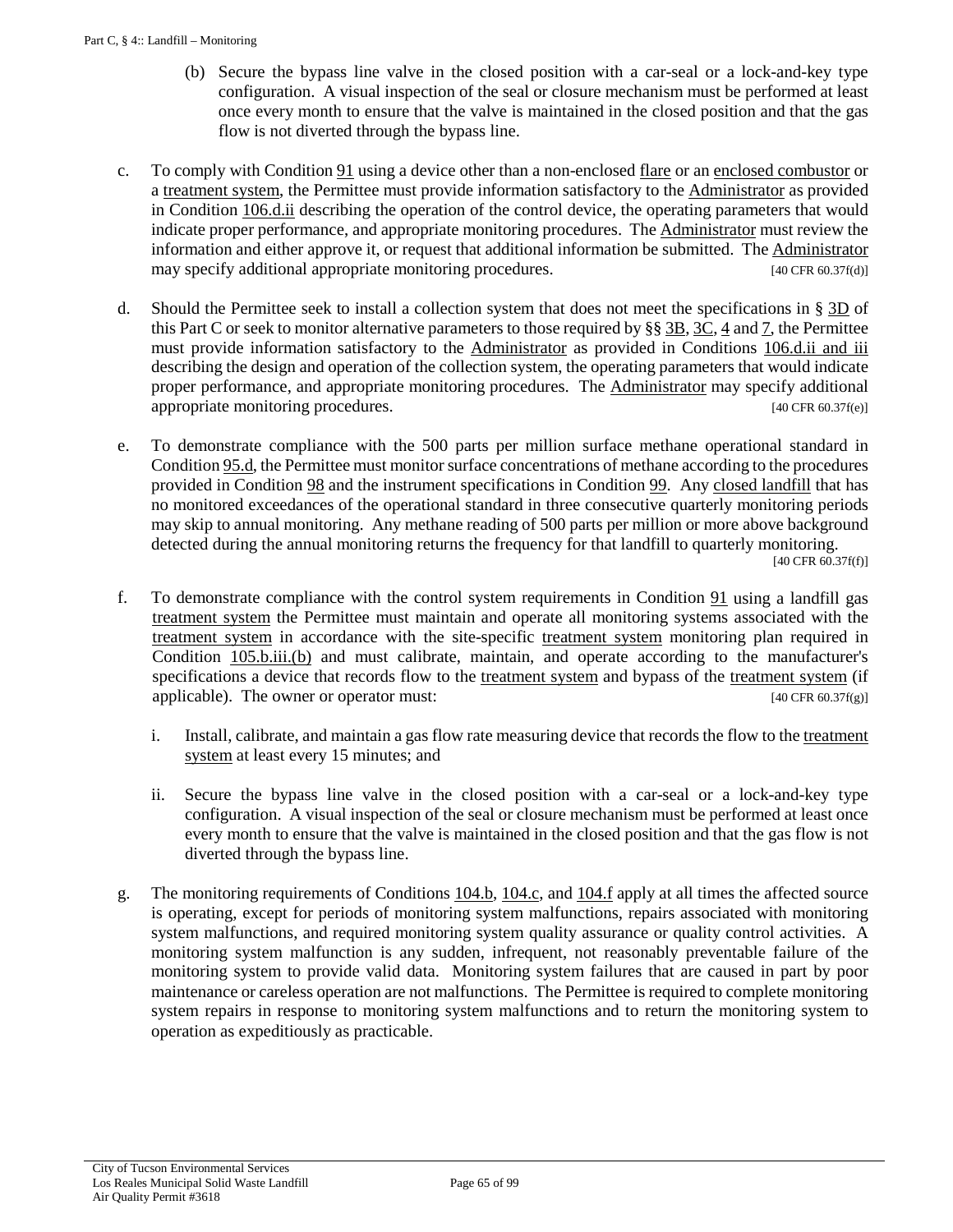# **§ 5: Recordkeeping** [40 CFR 60.39f]

105. Except as provided in [Condition 106.d.ii,](#page-70-2) the Permittee shall keep the following records:

- a. Each owner or operator of an MSW landfill subject to the provisions of [Condition 93](#page-54-2) must keep for at least 5 years up-to-date, readily accessible, on-site records of: [40 CFR 60.39f(a)]
	- i. The design capacity report that triggered [Condition 93;](#page-54-2)
	- ii. The current amount of solid waste in-place, and the year-by-year waste acceptance rate.

Off-site records may be maintained if they are retrievable within 4 hours. Either paper copy or electronic formats are acceptable.

- b. Each owner or operator of a [controlled landfill](#page-48-3) must keep up-to-date, readily accessible records for the life of the control system equipment of the data listed in Conditions [105.b.i through iv](#page-65-0) below as measured during the initial performance test or compliance determination. Records of subsequent tests or monitoring must be maintained for a minimum of 5 years. Records of the control device vendor specifications must be maintained until removal. [40 CFR 60.39f(b)]
	- i. To demonstrate compliance with [Condition 90,](#page-52-5) the Permittee shall keep the following records:

```
[40 CFR 60.39f(b)(1)]
```
- <span id="page-65-0"></span>(a). The maximum expected gas generation flow rate as calculated in [Condition 96.](#page-57-3) The owner or operator may use another method to determine the maximum gas generation flow rate, if the method has been approved by the [Administrator.](#page-17-1)
- (b) The density of wells, horizontal collectors, surface collectors, or other gas extraction devices determined using the procedures specified in [Condition 101.a.](#page-60-3)
- ii. To demonstrate compliance with [Condition 91.a](#page-53-2) through the use of a non-enclosed [flare:](#page-49-4)

[40 CFR 60.39f(b)(4)]

- (a) The [flare](#page-49-4) type (i.e., steam-assisted, or non-assisted);
- (b) All visible emissions readings (Ref. Conditions  $38 \& 40$ );
- (c) Heat content determination (Ref. [Condition 26.c.ii.\(h\).\(iii\);](#page-23-0)
- (d) Flow rate or bypass flow rate measurements;
- (e) Exit velocity determination made during the performance test as specified in § 60.18 (Ref. Condition [26.c.ii.\(e\)\)](#page-22-1);
- (f) Continuous records of the [flare](#page-49-4) pilot flame or [flare](#page-49-4) flame monitoring; and
- (g) Records of all periods of operations during which the pilot flame or the [flare](#page-49-4) flame is absent.

Note to Condition 105.c.i.(f). and (g): See [Condition 39.c.ii](#page-32-1)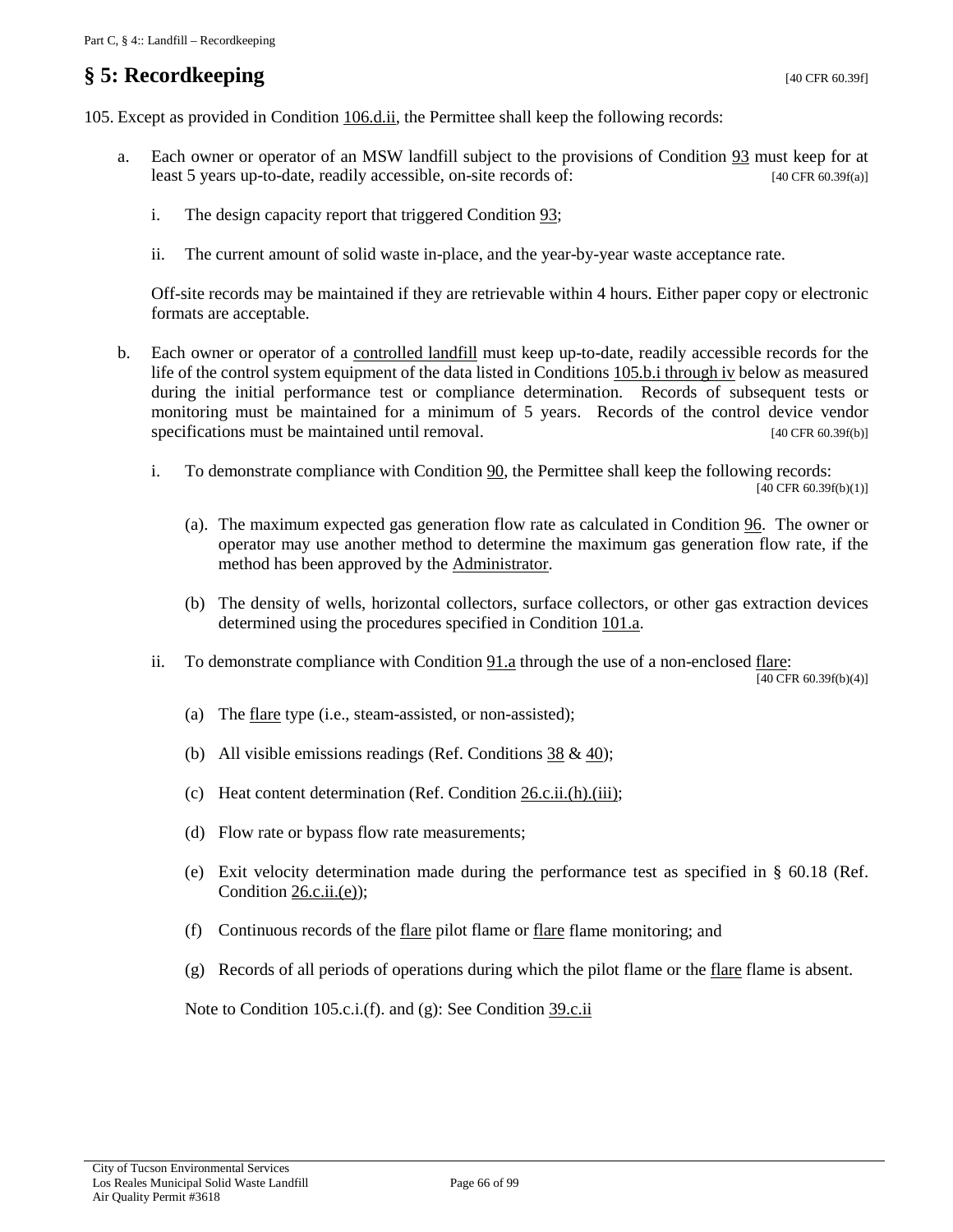iii. To demonstrate compliance with [Condition](#page-53-4) 91.c through use of a landfill gas [treatment system:](#page-51-5)

[40 CFR 60.39f(b)(5)]

- (a) Bypass records. Records of the flow of landfill to, and bypass of, the [treatment system](#page-51-5) (i.e. bypass of [treatment system](#page-51-5) to the [flare](#page-49-4) as secondary control device).
- <span id="page-66-1"></span>(b) Site Specific Treatment Monitoring Plan to include:
	- (i) Monitoring records of parameters that are identified in the [treatment system](#page-51-5) monitoring plan and that ensure the [treatment system](#page-51-5) is operating properly for each intended end use of the [treated landfill gas.](#page-51-1) At a minimum, records should include records of filtration, dewatering, and compression parameters that ensure the [treatment system](#page-51-5) is operating properly for each intended end use of the [treated landfill gas.](#page-51-1)
	- (ii) Monitoring methods, frequencies, and operating ranges for each monitored operating parameter based on manufacturer's recommendations or engineering analysis for each intended end use of the [treated landfill gas.](#page-51-1)
	- (iii) Documentation of the monitoring methods and ranges, along with justification for their use.
	- (iv) Identify who is responsible (by job title) for data collection.
	- (v) Processes and methods used to collect the necessary data.
	- (vi) Description of the procedures and methods that are used for quality assurance, maintenance, and repair of all continuous monitoring systems.
- iv. [reserved]
- c. Each owner or operator of [a controlled landfill](#page-48-3) subject to this Part C must keep for 5 years up-to-date, readily accessible continuous records of the equipment operating parameters specified to be monitored in [§](#page-63-4) 4 of this Part C as well as up-to-date, readily accessible records for periods of operation during which the parameter boundaries established during the most recent performance test are exceeded. [40 CFR 60.39f(c)]
	- i. The Permittee must keep up-to-date, readily accessible continuous records of the indication of flow to control system and the indication of bypass flow or records of monthly inspections of car-seals or lock-and-key configurations used to seal bypass lines, specified under [Conditions 104.b](#page-63-5) and [104.f.](#page-64-2)  $\sqrt{40 \text{ CFR } 60.39f(c)(2)}$
	- ii. Each owner or operator seeking to comply with the provisions of this Part C by use of a non-enclosed [flare](#page-49-4) must keep up-to-date, readily accessible continuous records of the flame or [flare](#page-49-4) pilot flame monitoring specified under [Conditions 104.b,](#page-63-5) and up-to-date, readily accessible records of all periods of operation in which the flame or [flare](#page-49-4) pilot flame is absent.  $[40 \text{ CFR } 60.39 \text{f(c)}(4)]$
	- iii. Each owner or operator of a landfill seeking to comply with [Condition 93](#page-54-2) using an active collection system designed in accordance with [Condition 90](#page-52-5) must keep records of periods when the collection system or control device is not operating.  $[40 \text{ CFR } 60.39f(c)(5)]$
- <span id="page-66-0"></span>d. Each owner or operator subject to the provisions of this Part C must keep for the life of the collection system an up-to-date, readily accessible plot map showing each existing and planned collector in the system and providing a unique identification location label on each collector that matches the labeling on the plot map. [40 CFR 60.39f(d)]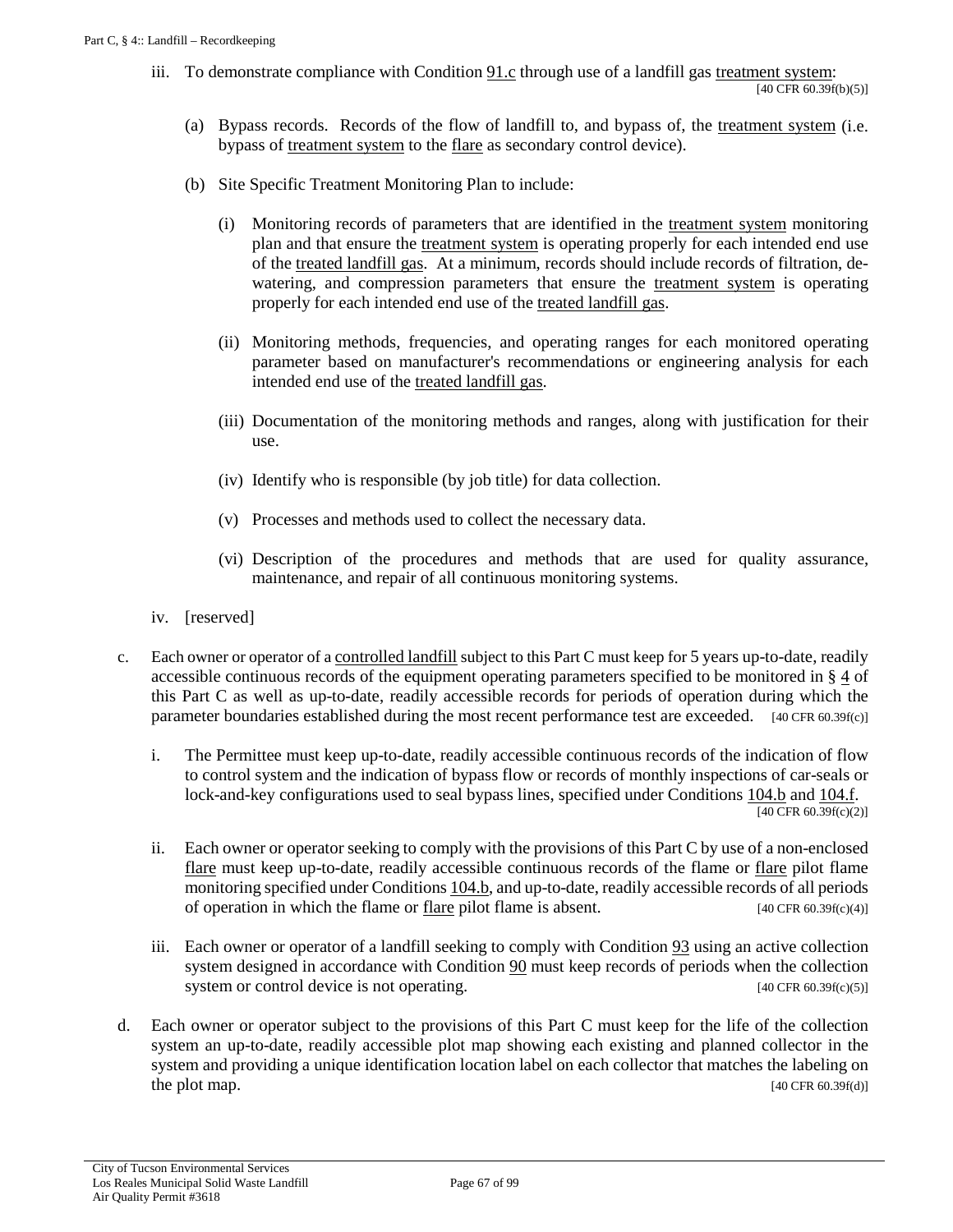- i. Each owner or operator subject to the provisions of this subpart must keep up-to-date, readily accessible records of the installation date and location of all newly installed collectors as specified under [Condition 97.](#page-59-4)
- ii. Each owner or operator subject to the provisions of this subpart must keep readily accessible documentation of the nature, date of deposition, amount, and location of asbestos-containing or [nondegradable waste](#page-50-9) excluded from collection as provided in [Condition 101.c.i](#page-61-1) as well as any nonproductive areas excluded from collection as provided in [Condition 101.c.ii.](#page-61-2)
- <span id="page-67-0"></span>e. Each owner or operator subject to the provisions of this subpart must keep for at least 5 years up-to-date, readily accessible records of the following: [40 CFR 60.39f(e)]
	- i. All collection and control system exceedances of the operational standards in § [3B](#page-55-3) of this Part C, the reading in the subsequent month whether or not the second reading is an exceedance, and the location of each exceedance.
	- ii. Each owner or operator subject to the provisions of this subpart must also keep records of each wellhead temperature monitoring value of 55 degrees Celsius (131 degrees Fahrenheit) or above, each wellhead nitrogen level at or above 20 percent, and each wellhead oxygen level at or above 5 percent.
	- iii. For any [root cause analysis](#page-51-7) for which corrective actions are required in [Conditions 96.c](#page-58-0) o[r 96.e,](#page-58-1) keep a record of the [root cause analysis](#page-51-7) conducted, including a description of the recommended corrective action(s) taken, and the date(s) the corrective action(s) were completed.
	- iv. For any [root cause analysis](#page-51-7) for which corrective actions are required in [Conditions 96.c.ii](#page-58-2) or [Condition 96.e.ii,](#page-58-3) keep a record of the [root cause analysis](#page-51-7) conducted, the [corrective action analysis,](#page-49-6)  the date for corrective action(s) already completed following the positive pressure reading or high temperature reading, and, for action(s) not already completed, a schedule for implementation, including proposed commencement and completion dates.
	- v. For an[y root cause analysis](#page-51-7) for which corrective actions are required i[n Conditions 96.c.iii](#page-58-4) o[r 96.e.iii,](#page-58-5)  keep a record of the [root cause analysis](#page-51-7) conducted, the [corrective action analysis,](#page-49-6) the date for corrective action(s) already completed following the positive pressure reading or high temperature reading, for action(s) not already completed, a schedule for implementation, including proposed commencement and completion dates, and a copy of any comments or final approval on the [corrective action analysis](#page-49-6) or schedule from the regulatory agency.
- <span id="page-67-3"></span><span id="page-67-2"></span><span id="page-67-1"></span>f. Landfill owners or operators who convert [design capacity](#page-49-0) from volume to mass or mass to volume to demonstrate that landfill [design capacity](#page-49-0) is less than 2.5 million megagrams or 2.5 million cubic meters, as provided in the definition of ["design capacity"](#page-49-0), must keep readily accessible, on-site records of the annual recalculation of site-specific density, [design capacity,](#page-49-0) and the supporting documentation. Off-site records may be maintained if they are retrievable within 4 hours. Either paper copy or electronic formats are acceptable.
- g. Landfill owners or operators seeking to demonstrate that site-specific surface methane emissions are below 500 parts per million by conducting surface emission monitoring under the Tier 4 procedures specified in Condition  $107.$  f must keep for at least 5 years up-to-date, readily accessible records of all surface emissions monitoring and information related to monitoring instrument calibrations conducted according to sections 8 and 10 of Method 21 of [appendix A of 40 CFR 60,](https://tinyurl.com/40-CFR-60-APPENDICES) including all of the following items:
	- i. Calibration records:
		- (a) Date of calibration and initials of operator performing the calibration.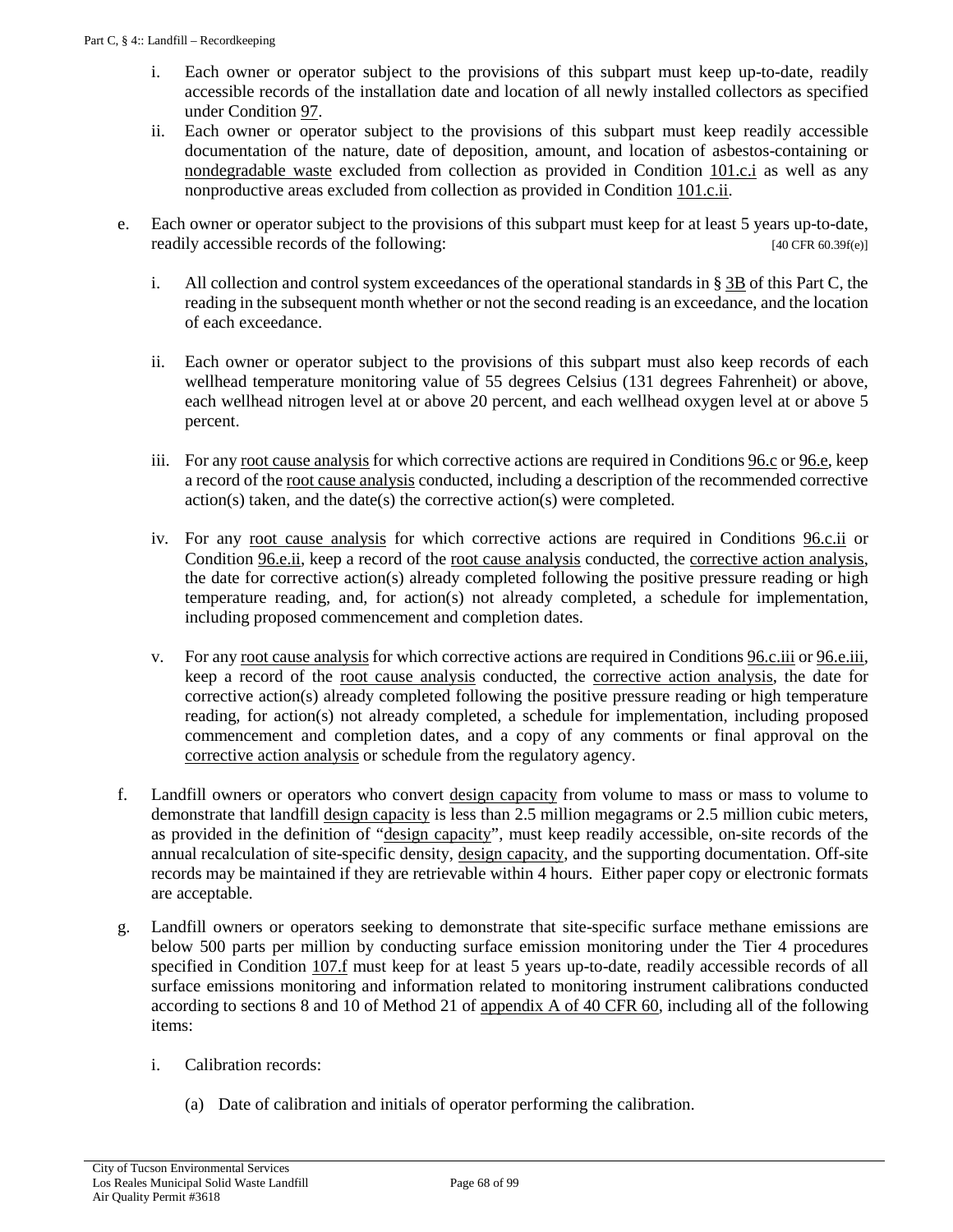- (b) Calibration gas cylinder identification, certification date, and certified concentration.
- (c) Instrument scale(s) used.
- (d) A description of any corrective action taken if the meter readout could not be adjusted to correspond to the calibration gas value.
- (e) If an owner or operator makes their own calibration gas, a description of the procedure used.
- ii. Digital photographs of the instrument setup. The photographs must be time and date-stamped and taken at the first sampling location prior to sampling and at the last sampling location after sampling at the end of each sampling day, for the duration of the Tier 4 monitoring demonstration.
- iii. Timestamp of each surface scan reading:
	- (a) Timestamp should be detailed to the nearest second, based on when the sample collection begins.
	- (b) A log for the length of time each sample was taken using a stopwatch (*e.g.,* the time the probe was held over the area).
- iv. Location of each surface scan reading. The owner or operator must determine the coordinates using an instrument with an accuracy of at least 4 meters. Coordinates must be in decimal degrees with at least five decimal places.
- v. Monitored methane concentration (parts per million) of each reading.
- vi. Background methane concentration (parts per million) after each instrument calibration test.
- vii. Adjusted methane concentration using most recent calibration (parts per million).
- vii. For readings taken at each surface penetration, the unique identification location label matching the label specified i[n Condition 105.d.](#page-66-0)
- ix. Records of the operating hours of the gas collection system for each destruction device.
- h. Each owner or operator subject to the provisions of this Part C must keep for at least 5 years up-to-date, readily accessible records of all collection and control system monitoring data for parameters measured in [Conditions 104.a.i, ii, and iii.](#page-63-0)
	- i. Any records required to be maintained by this Part C that are submitted electronically via the EPA's CDX may be maintained in electronic format.
- i. For each owner or operator reporting leachate or other liquids addition under [Condition 106.l,](#page-76-1) keep records of any engineering calculations or company records used to estimate the quantities of leachate or liquids added, the surface areas for which the leachate or liquids were applied, and the estimates of annual waste acceptance or total waste in place in the areas where leachate or liquids were applied.
- j. The Permittee shall maintain a copy of the SSM plan and SSM plan reports on site. Failure to write, implement, or maintain a copy of the SSM plan is a [deviation](#page-49-7) from the requirements of 40 CFR 63 Subpart AAAA. [40 CFR 63.1960 & 40 CFR 1980(b)]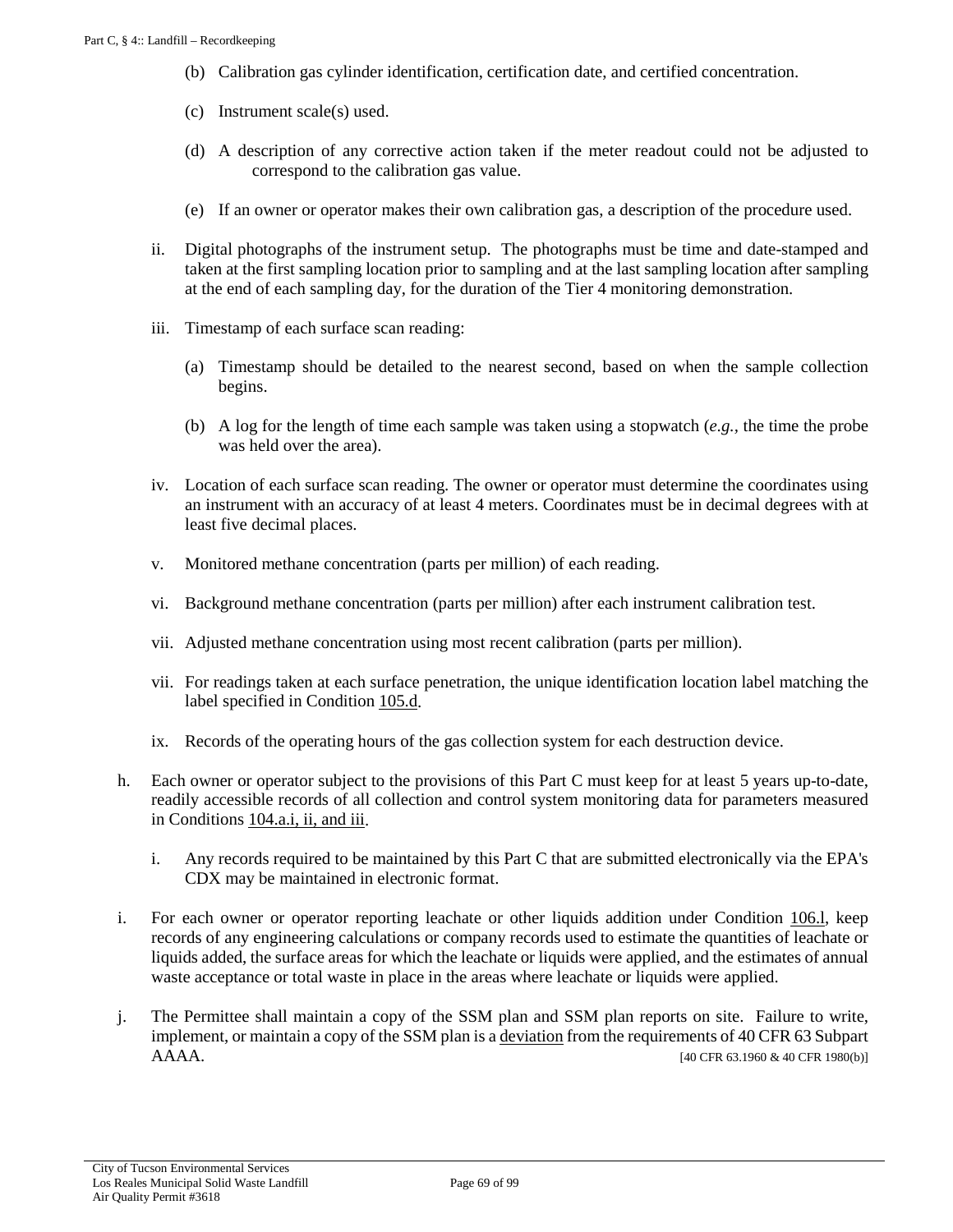# **§ 6: Reporting** [40 CFR 60.38f]

106. Except as provided under 40 CFR 60.24 (the approved implementation plan) and [Condition 106.d.ii,](#page-70-2) the Permittee shall follow the following reporting provisions:

<span id="page-69-0"></span>a. Design Capacity Report [40 CFR 60.38f(a)]

For existing MSW landfills subject to this Part C, the initial design capacity report must be submitted no later than 90 days after the effective date of EPA approval of the state's plan under section 111(d) of the Clean Air Act. The initial design capacity report must contain the following information:

- i. A map or plot of the [landfill,](#page-50-5) providing the size and location of the landfill, and identifying all areas where solid waste may be landfilled according to the permit issued by the state, local, or tribal agency responsible for regulating the landfill.
- ii. The maximum [design capacity](#page-49-0) of the landfill. Where the maximum design capacity is specified in the permit issued by the state, local, or tribal agency responsible for regulating the landfill, a copy of the permit specifying the maximum [design capacity](#page-49-0) may be submitted as part of the report. If the maximum [design capacity](#page-49-0) of the landfill is not specified in the permit, the maximum [design capacity](#page-49-0) must be calculated using good engineering practices. The calculations must be provided, along with the relevant parameters as part of the report. The landfill may calculate [design capacity](#page-49-0) in either megagrams or cubic meters for comparison with the exemption values. If the owner or operator chooses to convert the [design capacity](#page-49-0) from volume to mass or from mass to volume to demonstrate its [design capacity](#page-49-0) is less than 2.5 million megagrams or 2.5 million cubic meters, the calculation must include a site-specific density, which must be recalculated annually. Any density conversions must be documented and submitted with the design capacity report. The state, local, or tribal agency or the [Administrator](#page-17-1) may request other reasonable information as may be necessary to verify the maximum [design capacity](#page-49-0) of the landfill.
- <span id="page-69-1"></span>b. Amended Design Capacity Report [40 CFR 60.38f(b)]

An amended [design](#page-49-0) capacity report must be submitted providing notification of an increase in the design [capacity](#page-49-0) of the landfill, within 90 days of an increase in the maximum [design capacity](#page-49-0) of the landfill to meet or exceed 2.5 million megagrams and 2.5 million cubic meters. This increase in [design capacity](#page-49-0) may result from an increase in the permitted volume of the landfill or an increase in the density as documented in the annual recalculation required in [Condition 105.f.](#page-67-3)

<span id="page-69-3"></span>c. NMOC Emission Rate Report  $[40 \text{ CFR } 60.38f(c)]$ 

For existing MSW landfills covered by this Part C with a [design capacity](#page-49-0) equal to or greater than 2.5 million megagrams and 2.5 million cubic meters, the NMOC emission rate report must be submitted following the procedure specified in [Condition 106.j.ii](#page-75-0) no later than 90 days after the effective date of EPA approval of the state's plan under section 111(d) of the Clean Air Act. The NMOC emission rate report must be submitted to the [Administrator](#page-17-1) annually following the procedure specified in [Condition](#page-75-0) 106.j.ii, except as provided for in [Condition 106.c.iii](#page-69-2) below. The [Administrator](#page-48-7) may request such additional information as may be necessary to verify the reported NMOC emission rate.

- i. The NMOC emission rate report must contain an annual or 5-year estimate of the NMOC emission rate calculated using the formula and procedures provided in Conditions  $107a$  or  $107a$ , as applicable.
- ii. The NMOC emission rate report must include all the data, calculations, sample reports and measurements used to estimate the annual or 5-year emissions.
- <span id="page-69-2"></span>iii. If the estimated NMOC emission rate as reported in the annual report to the [Administrator](#page-48-7) is less than 34 megagrams per year in each of the next 5 consecutive years, the owner or operator may elect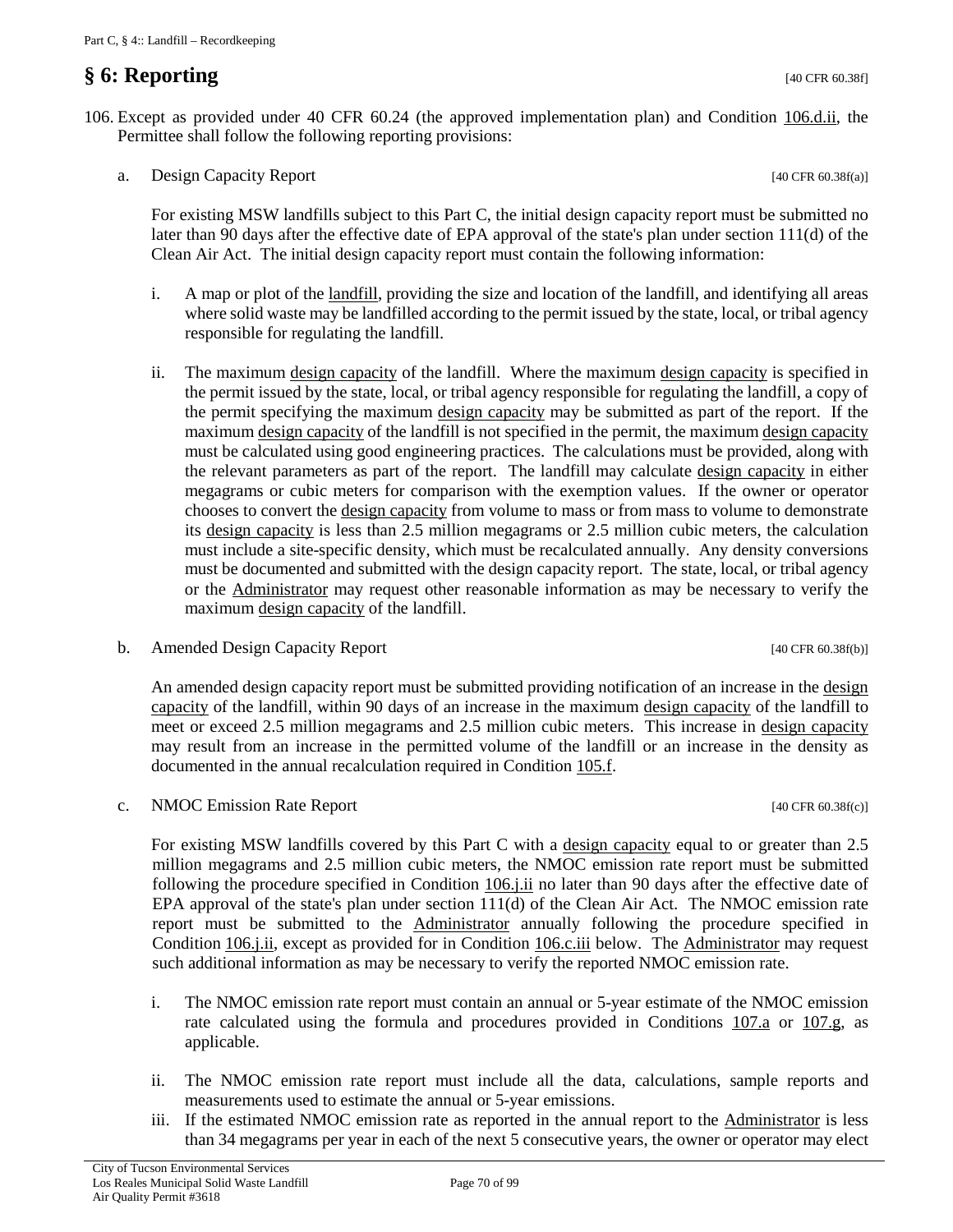to submit, following the procedure specified i[n Condition](#page-75-0) 106.j.ii, an estimate of the NMOC emission rate for the next 5-year period in lieu of the annual report. This estimate must include the current amount of solid waste-in-place and the estimated waste acceptance rate for each year of the 5 years for which an NMOC emission rate is estimated. All data and calculations upon which this estimate is based must be provided to the [Administrator.](#page-17-1) This estimate must be revised at least once every 5 years. If the actual waste acceptance rate exceeds the estimated waste acceptance rate in any year reported in the 5-year estimate, a revised 5-year estimate must be submitted to the [Administrator.](#page-17-1)  The revised estimate must cover the 5-year period beginning with the year in which the actual waste acceptance rate exceeded the estimated waste acceptance rate.

- iv. Permittees subject to the requirements of this Part C are exempted from the requirements to submit an NMOC emission rate report, after installing a collection and control system that complies with [Conditions 90](#page-52-5) and [91,](#page-53-0) during such time as the collection and control system is in operation and in compliance with [§§ 3B](#page-55-3) and [3C](#page-56-3) of this Part C.
- <span id="page-70-0"></span>d. Collection and Control System Design Plan [40 CFR 60.38f(d)]

The [state plan](#page-51-4) must include a process for state review and approval of the site-specific design plan for each gas collection and control system. The collection and control system design plan must be prepared and approved by a professional engineer and must meet the following requirements:

- i. The collection and control system as described in the design plan must meet the design requirements in Conditions  $90$  and  $91$ .
- <span id="page-70-2"></span>ii. The collection and control system design plan must include any alternatives to the operational standards, test methods, procedures, compliance measures, monitoring, recordkeeping, or reporting provisions of [§§ 3B,](#page-55-3) [3C,](#page-56-3) and [4 through 6](#page-63-4) of this Part C, proposed by the owner or operator.
- <span id="page-70-3"></span>iii. The collection and control system design plan must either conform to specifications for active collection systems in § [3D](#page-60-1) of this Part C or include a demonstration to the [Administrator's](#page-48-7) satisfaction of the sufficiency of the alternative provisions to  $\S 3D$  of this Part C.
- <span id="page-70-1"></span>iv. Each owner or operator of an MSW landfill having a [design capacity](#page-49-0) equal to or greater than 2.5 million megagrams and 2.5 million cubic meters must submit a copy of the collection and control system design plan cover page that contains the engineer's seal to the [Administrator](#page-17-1) within 1 year of the first NMOC emission rate report in which the NMOC emission rate equals or exceeds 34 megagrams per year, except as follows:
	- (a) If the owner or operator elects to recalculate the NMOC emission rate after Tier 2 NMOC sampling and analysis as provided in [Condition 107.c](#page-79-0) and the resulting rate is less than 34 megagrams per year, annual periodic reporting must be resumed, using the Tier 2 determined site-specific NMOC concentration, until the calculated NMOC emission rate is equal to or greater than 34 megagrams per year or the landfill is closed. The revised NMOC emission rate report, with the recalculated NMOC emission rate based on NMOC sampling and analysis, must be submitted, following the procedures in [Condition](#page-75-0) 106.*j.ii*, within 180 days of the first calculated exceedance of 34 megagrams per year.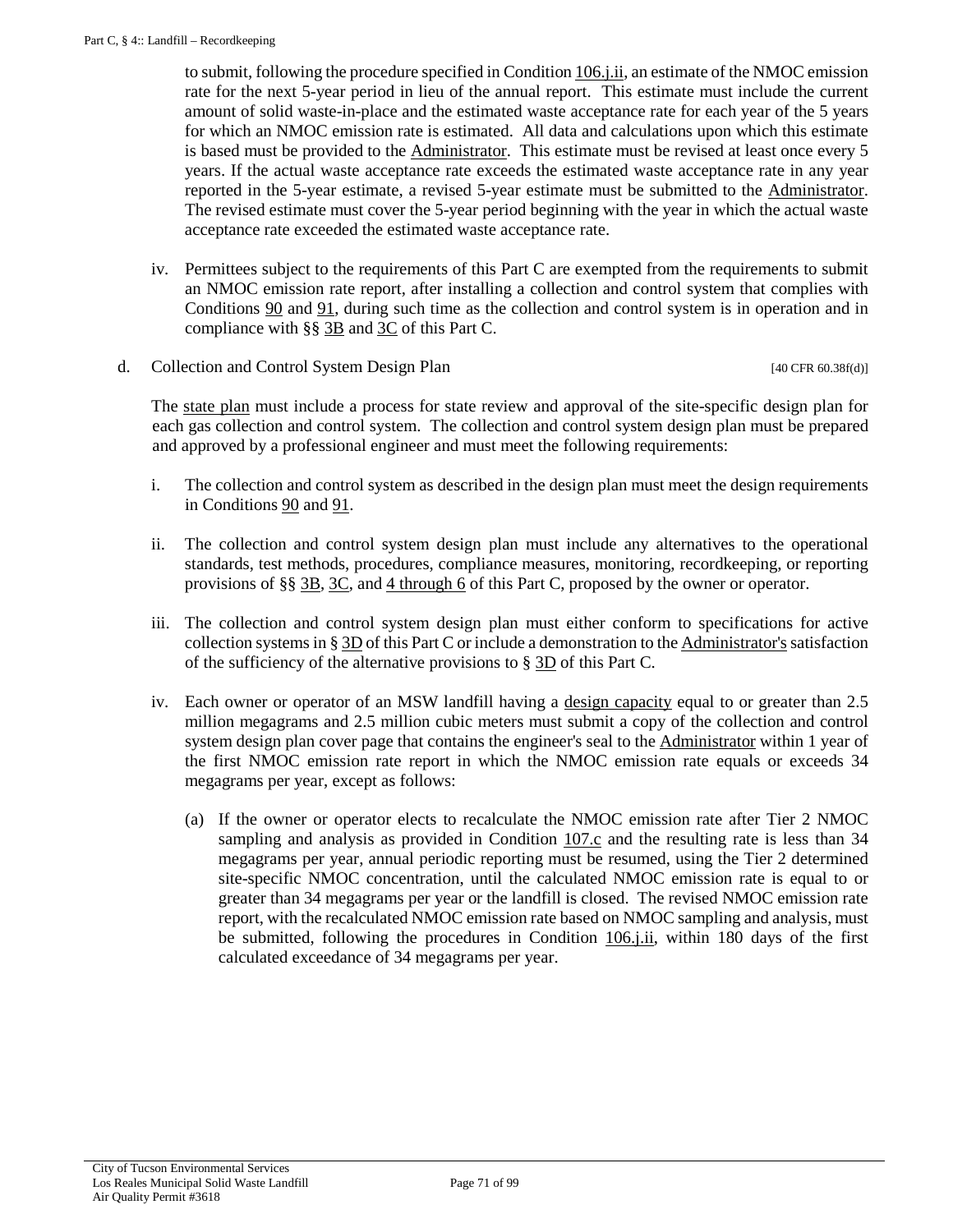- (b) If the owner or operator elects to recalculate the NMOC emission rate after determining a sitespecific methane generation rate constant k, as provided in Tier  $3$  in Condition  $107 \text{d}$ , and the resulting NMOC emission rate is less than 34 megagrams per year, annual periodic reporting must be resumed. The resulting site-specific methane generation rate constant k must be used in the NMOC emission rate calculation until such time as the emissions rate calculation results in an exceedance. The revised NMOC emission rate report based on the provisions of [Condition](#page-80-0)  [107.d](#page-80-0) and the resulting site-specific methane generation rate constant k must be submitted, following the procedure specified in [Condition](#page-75-0) 106.j.ii, to the [Administrator](#page-17-1) within 1 year of the first calculated NMOC emission rate equaling or exceeding 34 megagrams per year.
- <span id="page-71-0"></span>(c) If the owner or operator elects to demonstrate that site-specific surface methane emissions are below 500 parts per million methane, based on the provisions o[f Condition 107.f,](#page-81-0) then the owner or operator must submit annually a Tier 4 surface emissions report as specified in this [Condition](#page-71-0) [106.d.iv.\(c\)](#page-71-0) following the procedure specified [Condition](#page-75-0) 106.j.ii until a surface emissions readings of 500 parts per million methane or greater is found. If the Tier 4 surface emissions report shows no surface emissions readings of 500 parts per million methane or greater for four consecutive quarters at a [closed landfill,](#page-48-0) then the landfill owner or operator may reduce Tier 4 monitoring from a quarterly to an annual frequency. The [Administrator](#page-17-1) may request such additional information as may be necessary to verify the reported instantaneous surface emission readings. The Tier 4 surface emissions report must clearly identify the location, date and time (to the nearest second), average wind speeds including wind [gusts,](#page-49-8) and reading (in parts per million) of any value 500 parts per million methane or greater, other than non-repeatable, momentary readings. For location, you must determine the latitude and longitude coordinates using an instrument with an accuracy of at least 4 meters. The coordinates must be in decimal degrees with at least five decimal places. The Tier 4 surface emission report should also include the results of the most recent Tier 1 and Tier 2 results in order to verify that the landfill does not exceed 50 Mg/yr of NMOC.
	- (i) The initial Tier 4 surface emissions report must be submitted annually, starting within 30 days of completing the fourth quarter of Tier 4 surface emissions monitoring that demonstrates that site-specific surface methane emissions are below 500 parts per million methane, and following the procedure specified in [Condition](#page-75-0) 106.j.ii.
	- (ii) The Tier 4 surface emissions rate report must be submitted within 1 year of the first measured surface exceedance of 500 parts per million methane, following the procedure specified in [Condition](#page-75-0) 106.j.ii.
- (d) If the landfill is in the [closed landfill subcategory,](#page-48-2) the owner or operator must submit a collection and control system design plan to the [Administrator](#page-17-1) within 1 year of the first NMOC emission rate report in which the NMOC emission rate equals or exceeds 50 megagrams per year, except as follows:
	- (i) If the owner or operator elects to recalculate the NMOC emission rate after Tier 2 NMOC sampling and analysis as provided in [Condition 107.c](#page-79-0) and the resulting rate is less than 50 megagrams per year, annual periodic reporting must be resumed, using the Tier 2 determined site-specific NMOC concentration, until the calculated NMOC emission rate is equal to or greater than 50 megagrams per year or the landfill is closed. The revised NMOC emission rate report, with the recalculated NMOC emission rate based on NMOC sampling and analysis, must be submitted, following the procedure specified in [Condition](#page-75-0) [106.j.ii,](#page-75-0) within 180 days of the first calculated exceedance of 50 megagrams per year.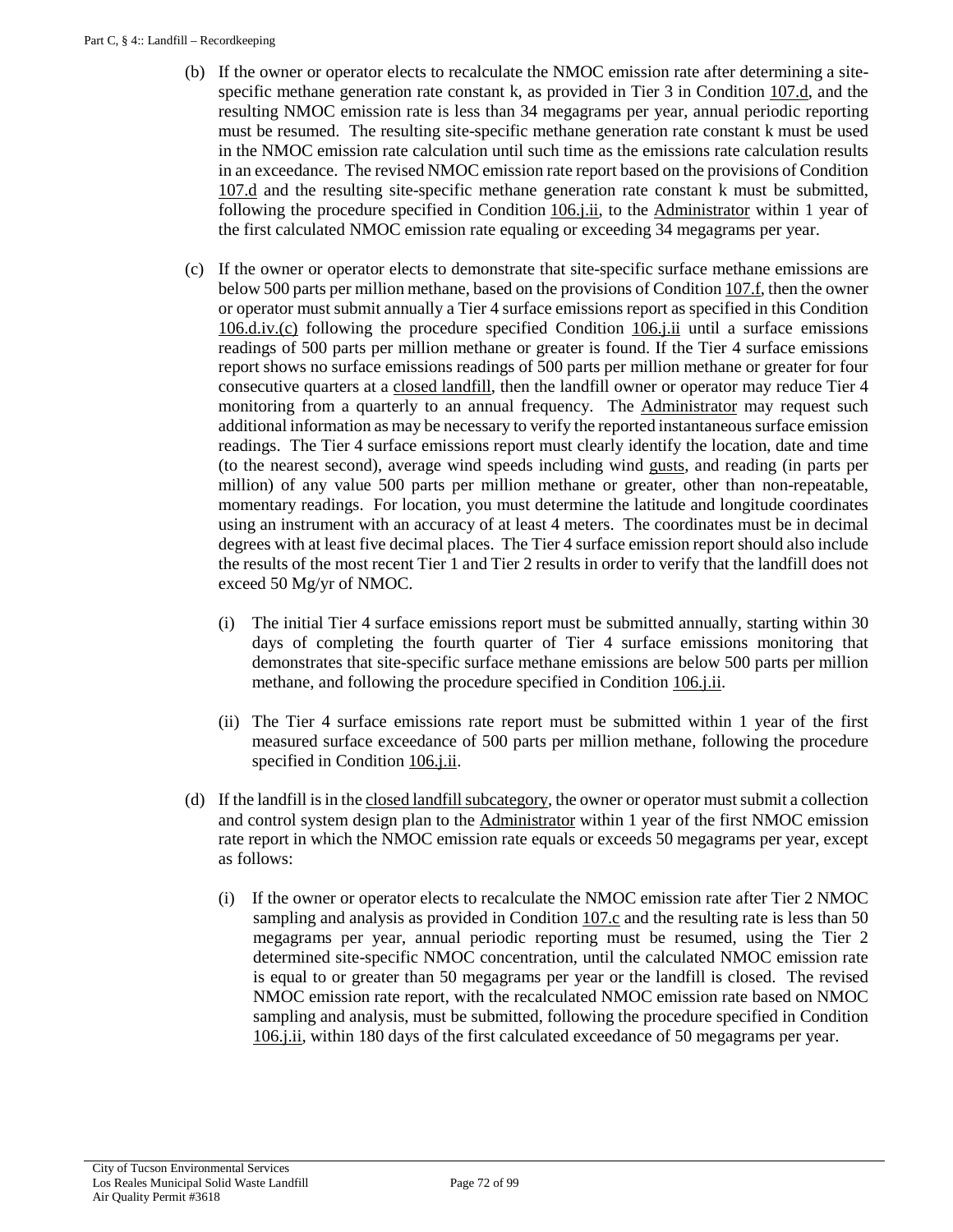- (ii) If the owner or operator elects to recalculate the NMOC emission rate after determining a site-specific methane generation rate constant k, as provided in Tier 3 in Condition 107.d, and the resulting NMOC emission rate is less than 50 megagrams per year, annual periodic reporting must be resumed. The resulting site-specific methane generation rate constant k must be used in the NMOC emission rate calculation until such time as the emissions rate calculation results in an exceedance. The revised NMOC emission rate report based on the provisions of [Condition 107.d](#page-80-0) and the resulting site-specific methane generation rate constant k must be submitted, following the procedure specified in [Condition](#page-75-0) 106.*j.ii*, to the [Administrator](#page-17-0) within 1 year of the first calculated NMOC emission rate equaling or exceeding 50 megagrams per year.
- (iii) The landfill owner or operator elects to demonstrate surface emissions are low, consistent with the provisions in Condition [106.d.iv.\(c\).](#page-71-0)
- (iv) The landfill has already submitted a gas collection and control system design plan consistent with the provisions of subpart WWW of this part ( $\S 3$  of Part B of this permit); 40 CFR part 62, subpart GGG; or a state plan implementing subpart Cc of this part.
- (e) The landfill owner or operator must notify the [Administrator](#page-17-0) that the design plan is completed and submit a copy of the plan's signature page. The [Administrator](#page-17-0) has 90 days to decide whether the design plan should be submitted for review. If th[e Administrator](#page-17-0) chooses to review the plan, the approval process continues as described in Condition  $106 \text{d.i.v.(f)}$ . However, if the [Administrator](#page-17-0) indicates that submission is not required or does not respond within 90 days, the landfill owner or operator can continue to implement the plan with the recognition that the owner or operator is proceeding at their own risk. In the event that the design plan is required to be modified to obtain approval, the owner or operator must take any steps necessary to conform any prior actions to the approved design plan and any failure to do so could result in an enforcement action.
- <span id="page-72-0"></span>(f) Upon receipt of an initial or revised design plan, th[e Administrator](#page-17-0) must review the information submitted under [Conditions 106.d.i through iii](#page-70-0) and either approve it, disapprove it, or request that additional information be submitted. Because of the many site-specific factors involved with landfill gas system design, alternative systems may be necessary. A wide variety of system designs are possible, such as vertical wells, combination horizontal and vertical collection systems, or horizontal trenches only, leachate collection components, and passive systems. If the [Administrator](#page-17-0) does not approve or disapprove the design plan, or does not request that additional information be submitted within 90 days of receipt, then the owner or operator may continue with implementation of the design plan, recognizing they would be proceeding at their own risk.
- (g) If the owner or operator chooses to demonstrate compliance with the emission control requirements of this Part C using a [treatment system](#page-51-0) as defined in § 2 of this Part C, then the owner or operator must prepare a site-specifi[c treatment system](#page-51-0) monitoring plan as specified in [Condition 105.b.iii.\(b\).](#page-66-0)

e. Revised Design Plan. [40 CFR 60.38f(e)]

The owner or operator who has already been required to submit a design plan under [Condition 106.d,](#page-70-1) or under subpart WWW of this part  $(\S$  3 of Part B of this permit); 40 CFR part 62, subpart GGG; or a state plan implementing subpart Cc of this part, must submit a revised design plan to the [Administrator](#page-17-0) for approval as follows:

i. At least 90 days before expanding operations to an area not covered by the previously approved design plan.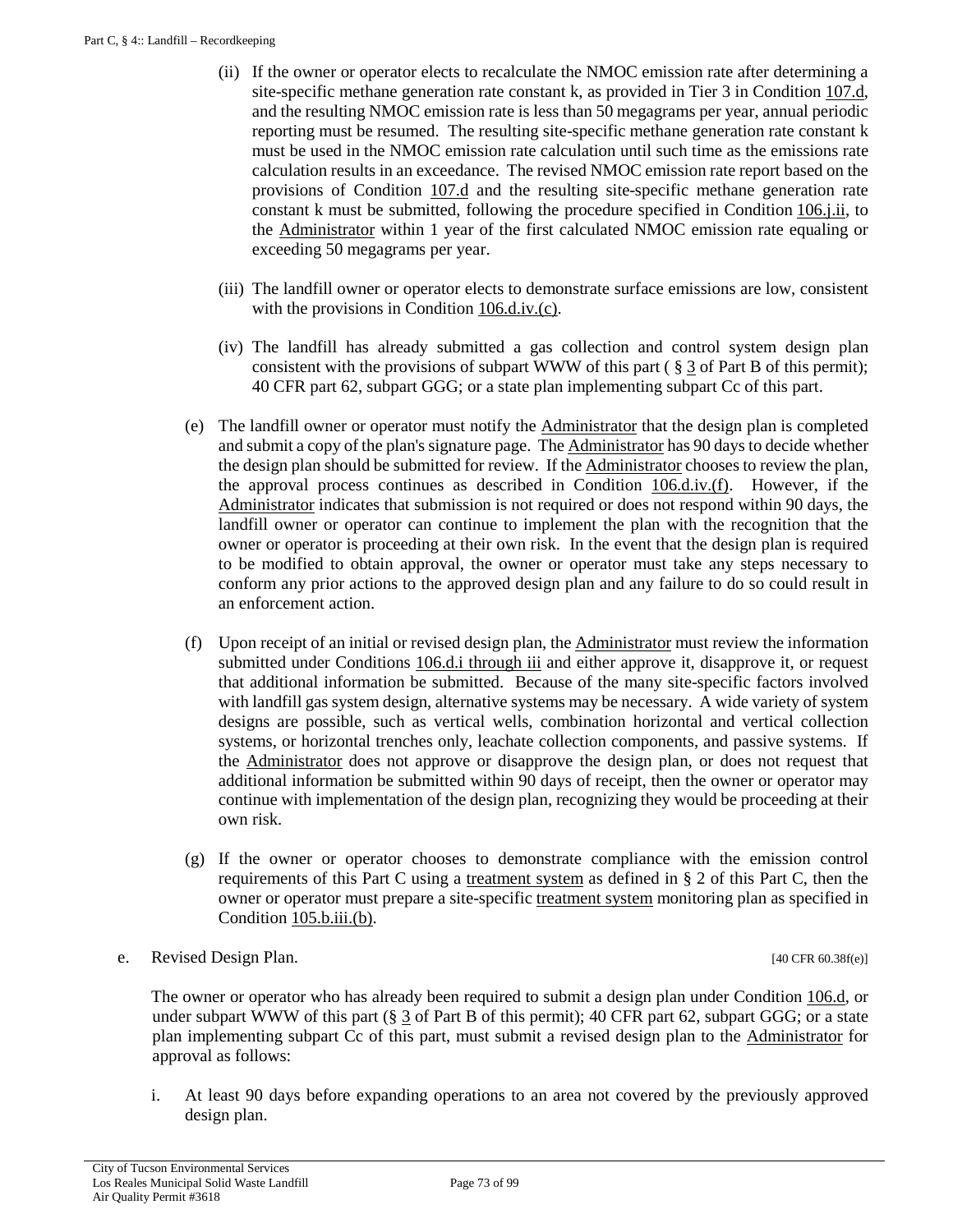- ii. Prior to installing or expanding the gas collection system in a way that is not consistent with the design plan that was submitted to the **Administrator** according to [Condition 106.d.](#page-70-1)
- <span id="page-73-0"></span>f. Closure Report  $[40 \text{ CFR } 60.38f(f)]$

Each owner or operator of a [controlled landfill](#page-48-0) must submit a closure report to the [Administrator](#page-17-0) within 30 days of ceasing waste acceptance. The [Administrator](#page-17-0) may request additional information as may be necessary to verify that permanen[t closure](#page-17-1) has taken place in accordance with the requirements of  $40 \text{ CFR}$ [258.60.](https://tinyurl.com/y4qjyovg) If a closure report has been submitted to the [Administrator,](#page-17-0) no additional wastes may be placed into the landfill without filing a notification o[f modification](#page-19-0) as described under § [60.7\(a\)\(4\).](https://tinyurl.com/40-CFR-60-7)

g. Equipment Removal Report

Each owner or operator of a [controlled landfill](#page-48-0) must submit an equipment removal report to the [Administrator](#page-17-0) 30 days prior to removal or cessation of operation of the control equipment.

- i. The equipment removal report must contain the following items:
	- (a) A copy of the closure report submitted in accordance with Condition  $106.f$ ; and
	- (b) A copy of the initial performance test report demonstrating that the 15-year minimum control period has expired, unless the report of the results of the performance test has been submitted to the EPA via the EPA's CDX, or information that demonstrates that the GCCS will be unable to operate for 15 years due to declining gas flows. In the equipment removal report, the process unit(s) tested, the pollutant(s) tested, and the date that such performance test was conducted may be submitted in lieu of the performance test report if the report has been previously submitted to the EPA's CDX; and
	- (c) Dated copies of three successive NMOC emission rate reports demonstrating that the landfill is no longer producing 34 megagrams or greater of NMOC per year, unless the NMOC emission rate reports have been submitted to the EPA via the EPA's CDX. If the NMOC emission rate reports have been previously submitted to the EPA's CDX, a statement that the NMOC emission rate reports have been submitted electronically and the dates that the reports were submitted to the EPA's CDX may be submitted in the equipment removal report in lieu of the NMOC emission rate reports; or
	- (d) For the [closed landfill subcategory,](#page-48-1) dated copies of three successive NMOC emission rate reports demonstrating that the landfill is no longer producing 50 megagrams or greater of NMOC per year, unless the NMOC emission rate reports have been submitted to the EPA via the EPA's CDX. If the NMOC emission rate reports have been previously submitted to the EPA's CDX, a statement that the NMOC emission rate reports have been submitted electronically and the dates that the reports were submitted to the EPA's CDX may be submitted in the equipment removal report in lieu of the NMOC emission rate reports.
- ii. Th[e Administrator](#page-17-0) may request such additional information as may be necessary to verify that all of the conditions for removal in Condition 94 have been met.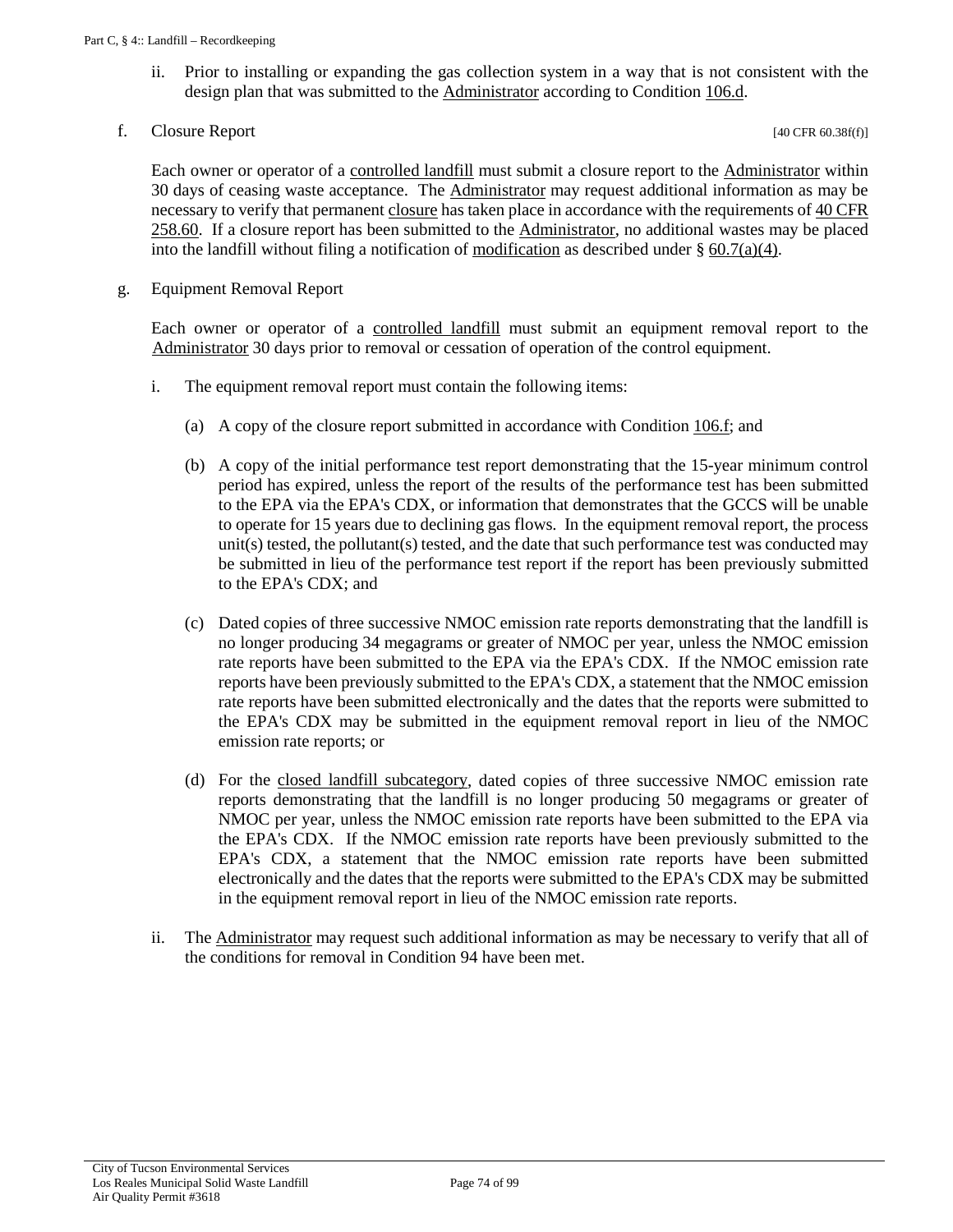#### h. Annual Report

The owner or operator of a landfill seeking to comply with [Condition 93.b](#page-55-0) using an active collection system designed in accordance with [Condition 90](#page-52-0) must submit to the [Administrator,](#page-17-0) following the procedures specified in [Condition](#page-75-0) 106.j.ii, an annual report of the recorded information in [Condition](#page-74-0) [106.h.i through vii](#page-74-0) below. The initial annual report must be submitted within 180 days of installation and startup of the collection and control system. The initial annual report must include the initial performance test report required under § [60.8,](https://tinyurl.com/40-cfr-60-8-incl) as applicable, unless the report of the results of the performance test has been submitted to the EPA via the EPA's CDX. In the initial annual report, the process unit(s) tested, the pollutant(s) tested and the date that such performance test was conducted may be submitted in lieu of the performance test report if the report has been previously submitted to the EPA's CDX. The initial performance test report must be submitted, following the procedure specified in [Condition 106.j.i,](#page-75-1) no later than the date that the initial annual report is submitted. For [enclosed combustion](#page-49-0) devices and flares, reportable exceedances are defined under § [60.39f\(c\)\(1\).](https://tinyurl.com/40-CFR-60-39f-a)

- <span id="page-74-0"></span>i. Value and length of time for exceedance of applicable parameters monitored under [Conditions](#page-63-0) 104.a.i, [104.b,](#page-63-1) [104.c,](#page-64-0) and [104.f.](#page-64-1)
- ii. Description and duration of all periods when the gas stream was diverted from the control device or [treatment system](#page-51-0) through a bypass line or the indication of bypass flow as specified under [Condition](#page-63-2) 104.
- <span id="page-74-1"></span>iii. Description and duration of all periods when the control device o[r treatment system](#page-51-0) was not operating and length of time the control device or [treatment system](#page-51-0) was not operating.
- iv. All periods when the collection system was not operating.
- v. The location of each exceedance of the 500 parts per million methane concentration as provided in [Condition 95.d](#page-56-0) and the concentration recorded at each location for which an exceedance was recorded in the previous month. For location, you must determine the latitude and longitude coordinates using an instrument with an accuracy of at least 4 meters. The coordinates must be in decimal degrees with at least five decimal places.
- vi. The date of installation and the location of each well or collection system expansion added pursuant to [Conditions 96.c,](#page-58-0) [96.e,](#page-58-1) [97,](#page-59-0) and [98.d.](#page-59-1)
- vii. For any [corrective action analysis](#page-49-1) for which corrective actions are required in [Conditions 96.c](#page-58-0) or [96.e](#page-58-1) and that take more than 60 days to correct the exceedance, the [root cause analysis](#page-51-1) conducted, including a description of the recommended corrective action(s), the date for corrective action(s) already completed following the positive pressure reading, and, for action(s) not already completed, a schedule for implementation, including proposed commencement and completion dates.
- i. Initial Performance Test Report

Each owner or operator seeking to comply wit[h Condition](#page-53-0) 91 must include the following information with the initial performance test report required under  $\S$  [60.8:](https://tinyurl.com/40-cfr-60-8-incl)

- (a) A diagram of the collection system showing collection system positioning including all wells, horizontal collectors, surface collectors, or other gas extraction devices, including the locations of any areas excluded from collection and the proposed sites for the future collection system expansion;
- (b) The data upon which th[e sufficient density](#page-51-2) of wells, horizontal collectors, surface collectors, or other gas extraction devices and the [gas mover equipment](#page-49-2) sizing are based;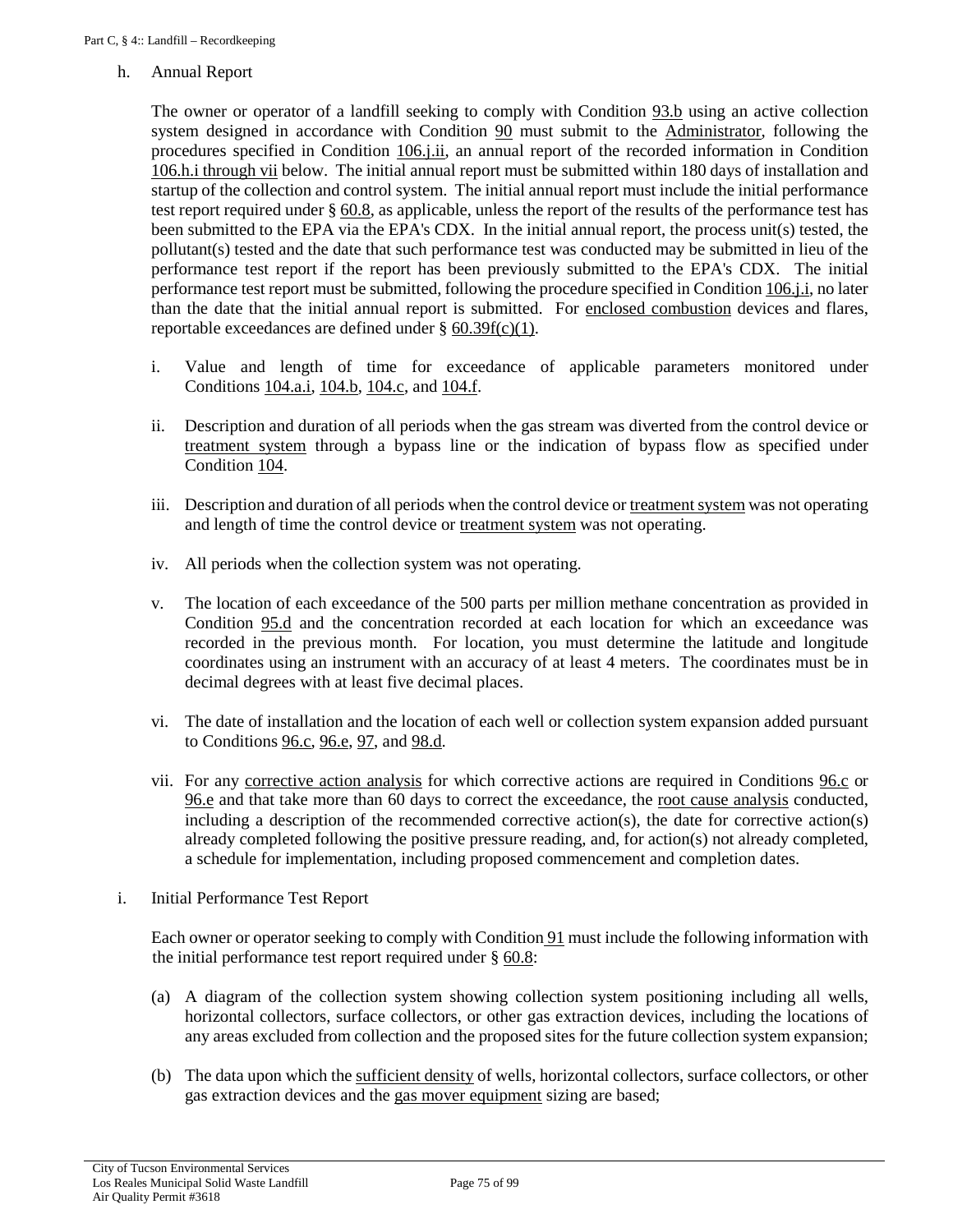- (c) The documentation of the presence of asbestos or [nondegradable](#page-50-0) material for each area from which collection wells have been excluded based on the presence of asbestos o[r nondegradable](#page-50-0) material;
- (d) The sum of the gas generation flow rates for all areas from which collection wells have been excluded based on nonproductivity and the calculations of gas generation flow rate for each excluded area;
- (e) The provisions for increasing [gas mover equipment](#page-49-2) capacity with increased gas generation flow rate, if the present [gas mover equipment](#page-49-2) is inadequate to move the maximum flow rate expected over the life of the landfill; and
- (f) The provisions for the control of off-site migration.
- j. Electronic Reporting

The owner or operator must submit reports electronically according to following:

- <span id="page-75-1"></span>i. Within 60 days after the date of completing each performance test (as defined in § [60.8\)](https://tinyurl.com/40-cfr-60-8-incl), the owner or operator must submit the results of each performance test according to the following procedures:
	- (a) For data collected using test methods supported by the EPA's Electronic Reporting Tool (ERT) as listed on the EPA's ERT Web site (*https://www3.epa.gov/ttn/chief/ert/ert\_info.html*) at the time of the test, you must submit the results of the performance test to the EPA via the Compliance and Emissions Data Reporting Interface (CEDRI). CEDRI can be accessed through the EPA's Central Data Exchange (CDX) (*https://cdx.epa.gov/*). Performance test data must be submitted in a file format generated through the use of the EPA's ERT or an alternative file format consistent with the extensible markup language (XML) schema listed on the EPA's ERT Web site, once the XML schema is available. If you claim that some of the performance test information being submitted is confidential business information (CBI), you must submit a complete file generated through the use of the EPA's ERT or an alternate electronic file consistent with the XML schema listed on the EPA's ERT Web site, including information claimed to be CBI, on a compact disc, flash drive or other commonly used electronic storage media to the EPA. The electronic media must be clearly marked as CBI and mailed to U.S. EPA/OAQPS/CORE CBI Office, Attention: Group Leader, Measurement Policy Group, MD C404-02, 4930 Old Page Rd., Durham, NC 27703. The same ERT or alternate file with the CBI omitted must be submitted to the EPA via the EPA's CDX as described earlier in this paragraph.
	- (b) For data collected using test methods that are not supported by the EPA's ERT as listed on the EPA's ERT Web site at the time of the test, you must submit the results of the performance test to the [Administrator](#page-17-0) at the appropriate address listed in § [60.4.](https://tinyurl.com/40-CFR-60-4)
- <span id="page-75-0"></span>ii. Each owner or operator required to submit reports following the procedure specified in this paragraph must submit reports to the EPA via the CEDRI. (CEDRI can be accessed through the EPA's CDX.) The owner or operator must use the appropriate electronic report in CEDRI for this subpart or an alternate electronic file format consistent with the XML schema listed on the CEDRI Web site (*https://www3.epa.gov/ttn/chief/cedri/index.html*). If the reporting form specific to this subpart is not available in CEDRI at the time that the report is due, the owner or operator must submit the report to the [Administrator](#page-17-0) at the appropriate address listed in §60.4. Once the form has been available in CEDRI for 90 calendar days, the owner or operator must begin submitting all subsequent reports via CEDRI. The reports must be submitted by the deadlines specified in this subpart, regardless of the method in which the reports are submitted.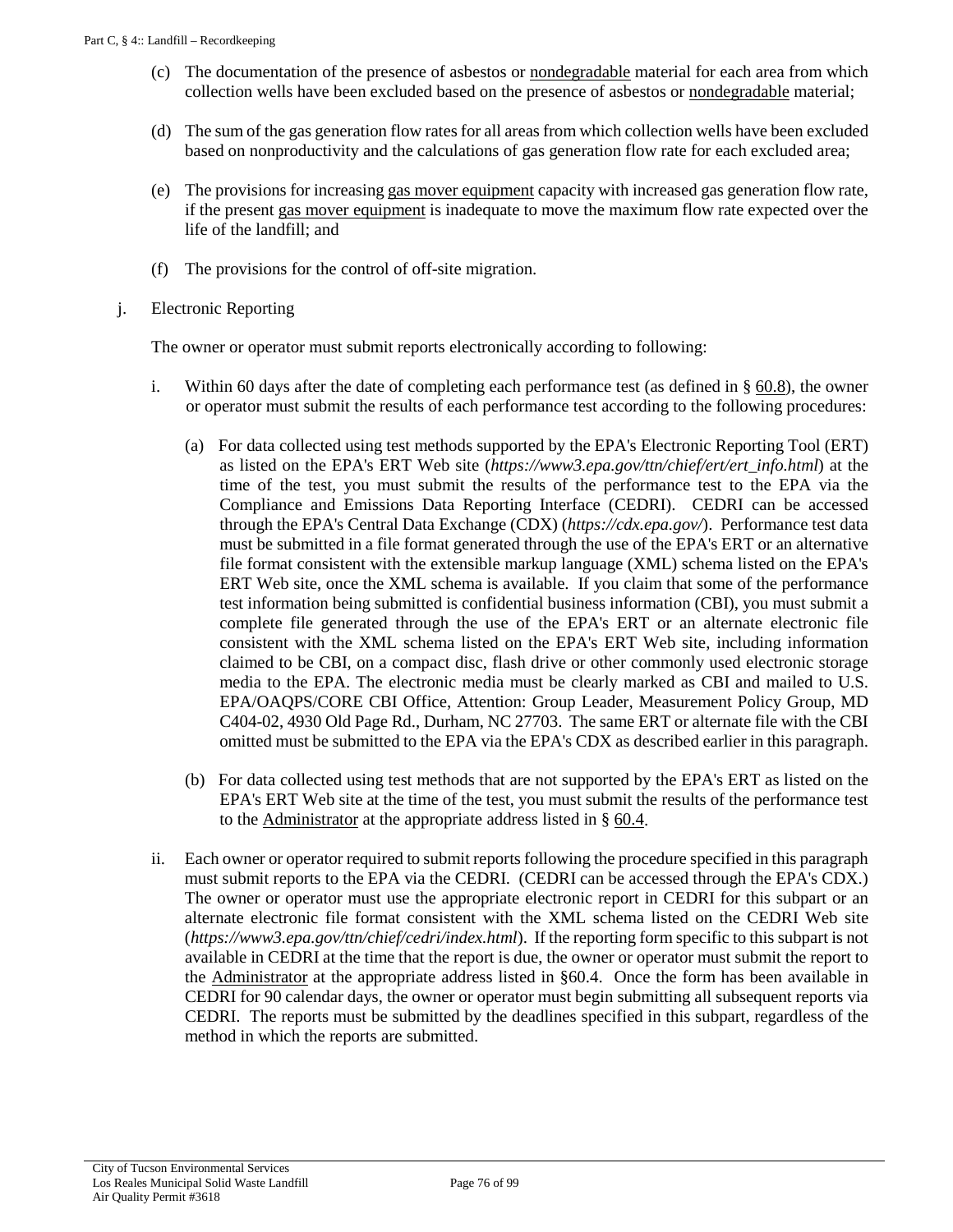<span id="page-76-2"></span><span id="page-76-1"></span>k. Corrective Action and the Corresponding Timeline

The owner or operator must submit according to the following:

- i. For corrective action that is required according to [Condition 96.c.iii](#page-58-2) or [Condition 96.e.iii](#page-58-2) and is expected to take longer than 120 days after the initial exceedance to complete, you must submit the [root cause analysis,](#page-51-1) [corrective action analysis,](#page-49-1) and corresponding implementation timeline to the [Administrator](#page-17-0) as soon as practicable but no later than 75 days after the first measurement of positive pressure or temperature monitoring value of 55 degrees Celsius (131 degrees Fahrenheit) or above. Th[e Administrator](#page-17-0) must approve the plan for corrective action and the corresponding timeline.
- ii. For corrective action that is required according to [Condition 96.c.iii](#page-58-2) or [Condition 96.e.iii](#page-58-2) and is not completed within 60 days after the initial exceedance, you must submit a notification to the [Administrator](#page-48-2) as soon as practicable but no later than 75 days after the first measurement of positive pressure or temperature exceedance.
- l. Liquids Addition

The owner or operator of an affected landfill with a <u>design capacity</u> equal to or greater than 2.5 million megagrams and 2.5 million cubic meters that has employed leachate recirculation or added liquids based on a Research, Development, and Demonstration permit (issued through Resource Conservation and Recovery Act, subtitle D, part 258) within the last 10 years must submit to the [Administrator,](#page-17-0) annually, following the procedure specified in [Condition](#page-75-0) 106.j.ii, the following information:

- <span id="page-76-0"></span>i. Volume of leachate recirculated (gallons per year) and the reported basis of those estimates (records or engineering estimates).
- ii. Total volume of all other liquids added (gallons per year) and the reported basis of those estimates (records or engineering estimates).
- iii. Surface area (acres) over which the leachate is recirculated (or otherwise applied).
- iv. Surface area (acres) over which any other liquids are applied.
- v. The total waste disposed (megagrams) in the areas with recirculated leachate and/or added liquids based on on-site records to the extent data are available, or engineering estimates and the reported basis of those estimates.
- vi. The annual waste acceptance rates (megagrams per year) in the areas with recirculated leachate and/or added liquids, based on on-site records to the extent data are available, or engineering estimates.
- vii. The initial report must contain items in Conditions [106.l.i through vi](#page-76-0) per year for the most recent 365 days as well as for each of the previous 10 years, to the extent historical data are available in on-site records, and the report must be submitted no later than:
	- (a) September 27, 2017, for landfills that commenced construction, [modification,](#page-19-0) or reconstruction after July 17, 2014 but before August 29, 2016; or
	- (b) 365 days after the date of commenced construction, [modification,](#page-19-0) or reconstruction for landfills that commence construction, [modification,](#page-19-0) or reconstruction after August 29, 2016.
- viii. Subsequent annual reports must contain items in [Conditions 106.l.i through vi](#page-76-0) for the 365-day period following the 365-day period included in the previous annual report, and the report must be submitted no later than 365 days after the date the previous report was submitted.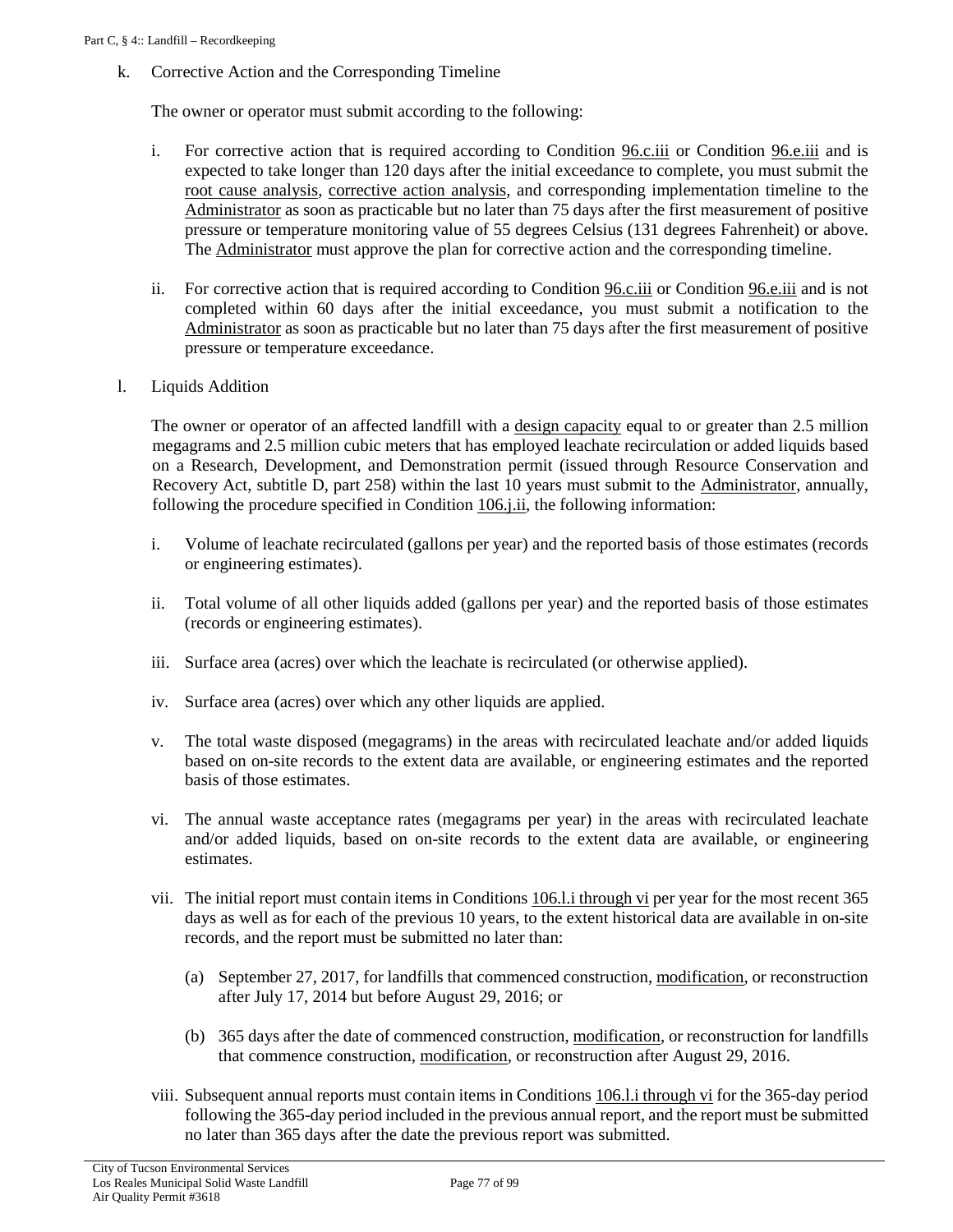- ix. Landfills in the [closed landfill subcategory](#page-48-1) are exempt from reporting requirements contained in [Conditions 106.l.i through vii.](#page-76-0)
- x. Landfills may cease annual reporting of items in [Conditions 106.l.i through vi](#page-76-0) once they have submitted the closure report i[n Condition 106.f.](#page-73-0)
- m. Tier 4 Notification
	- i. The owner or operator of an affected landfill with a [design capacity](#page-49-3) equal to or greater than 2.5 million megagrams and 2.5 million cubic meters must provide a notification of the date(s) upon which it intends to demonstrate site-specific surface methane emissions are below 500 parts per million methane, based on the Tier 4 provisions of Condition  $107.f$ . The landfill must also include a description of the wind barrier to be used during the SEM in the notification. Notification must be postmarked not less than 30 days prior to such date.
	- ii. If there is a delay to the scheduled Tier 4 SEM date due to weather conditions, including not meeting the wind requirements in [Condition 107.f.iii.\(a\),](#page-81-1) the owner or operator of a landfill shall notify the [Administrator](#page-17-0) by email or telephone no later than 48 hours before any known delay in the original test date, and arrange an updated date with the [Administrator](#page-17-0) by mutual agreement.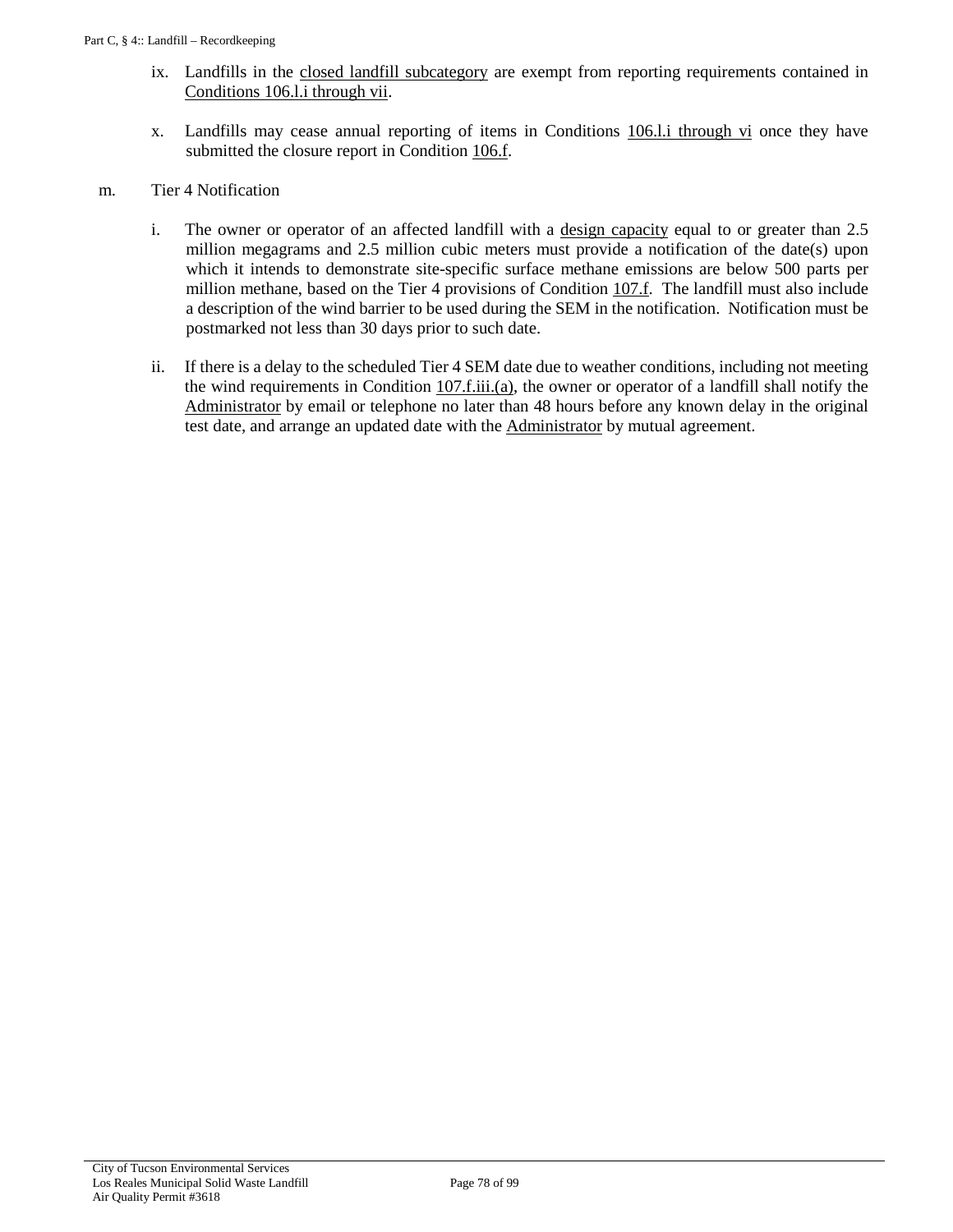- 107. The Permittee shall use the following provisions to calculate the landfill NMOC emission rate or to conduct a surface emission monitoring demonstration.
	- a. NMOC Emission Rate

<span id="page-78-0"></span>The landfill owner or operator must calculate the NMOC emission rate using either Equation 4 provided in Condition 107.a.i or Equation 5 provided in Condition 107.a.ii below. Both Equation 4 and Equation 5 may be used if the actual year-to-year solid waste acceptance rate is known, as specified in Condition 107.a.i, for part of the life of the landfill and the actual year-to-year solid waste acceptance rate is unknown, as specified in Condition 107.a.ii, for part of the life of the landfill. The values to be used in both Equation 4 and Equation 5 are 0.05 per year for k, 170 cubic meters per megagram for Lo, and 4,000 parts per million by volume as hexane for the C<sub>NMOC</sub>. For landfills located in geographical areas with a 30-year annual average precipitation of less than 25 inches, as measured at the nearest representative official meteorological site, the k value to be used is 0.02 per year.  $[40 \text{ CFR } 60.35\text{f(a)}(1)]$ 

<span id="page-78-1"></span>i. Equation 4 must be used if the actual year-to-year solid waste acceptance rate is known.

$$
M_{\text{NMOC}} = \sum_{i=1}^{n} 2kL_oM_i(e^{-kt_i})(C_{\text{NMOC}})(3.6x10^{-9})
$$
 (Equation 4)

Where:

| $M_{NMOC}$    | $=$ Total NMOC emission rate from the landfill, megagrams per year.      |
|---------------|--------------------------------------------------------------------------|
| $\mathbf{k}$  | $=$ Methane generation rate constant, year <sup>-1</sup> .               |
| $L_{o}$       | $=$ Methane generation potential, cubic meters per megagram solid waste. |
| $M_i$         | $=$ Mass of solid waste in the i <sup>th</sup> section, megagram.        |
| $t_i$         | $=$ Age of the solid waste in the i <sup>th</sup> section, years.        |
| $C_{\rm NMC}$ | $=$ Concentration of NMOC, parts per million by volume as hexane.        |
|               | $3.6\times10^{-9}$ = Conversion factor.                                  |

The mass of [nondegradable](#page-50-0) solid waste may be subtracted from the total mass of solid waste in a particular section of the landfill when calculating the value for  $M_i$  if documentation of the nature and amount of such wastes is maintained.

ii. Equation 5 must be used if the actual year-to-year solid waste acceptance rate is unknown.

$$
M_{\text{NMOC}} = 2L_0R (e^{-kc} - e^{-kt}) C_{\text{NMOC}} (3.6 \times 10^{-9})
$$

) (Equation. 5)

Where:

| $\rm M_{\rm NMC}$ | $=$ Mass emission rate of NMOC, megagrams per year.                               |
|-------------------|-----------------------------------------------------------------------------------|
| $\rm L_{o}$       | $=$ Methane generation potential, cubic meters per megagram solid waste.          |
| R                 | $=$ Average annual acceptance rate, megagrams per year.                           |
| k                 | $=$ Methane generation rate constant, year <sup>-1</sup> .                        |
| t                 | $=$ Age of the landfill, years.                                                   |
|                   | $C_{\text{NMOC}}$ = Concentration of NMOC, parts per million by volume as hexane. |
| $\mathbf{c}$      | = Time since closure, years (for an active landfill $c = 0$ and $e^{-kc} = 1$ ).  |
|                   | $3.6\times10^{-9}$ = Conversion factor.                                           |
|                   |                                                                                   |

The mass of [nondegradable](#page-50-0) solid waste may be subtracted from the total mass of solid waste in a particular section of the landfill when calculating the value of R, if documentation of the nature and amount of such wastes is maintained.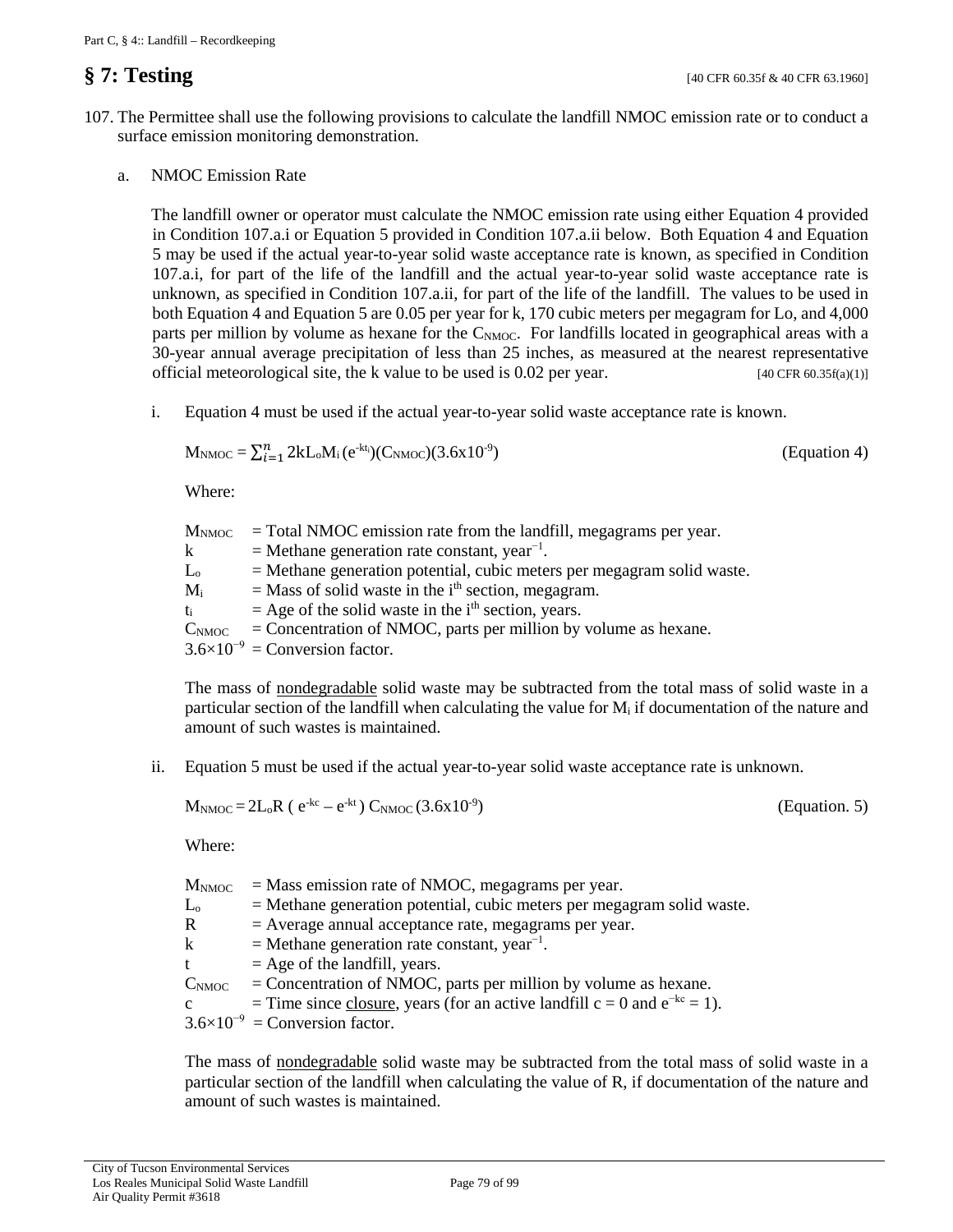b. Tier 1

The owner or operator must compare the calculated NMOC mass emission rate to the standard of 34 megagrams per year.  $[40 \text{ CFR } 60.35f(a)(2)]$ 

- i. If the NMOC emission rate calculated in Condition  $107a$  is less than 34 megagrams per year, then the owner or operator must submit an NMOC emission rate report according to [Condition 106.c,](#page-69-0) and must recalculate the NMOC mass emission rate annually as required under [Condition 93.](#page-54-0)
- ii. If the NMOC emission rate calculated in [Condition 107.a](#page-78-0) is equal to or greater than 34 megagrams per year, then the landfill owner or operator must either:
	- (a) Submit a gas collection and control system design plan within 1 year as specified in [Condition](#page-70-1) [106.d](#page-70-1) and install and operate a gas collection and control system within 30 months according to [Conditions 90](#page-52-0) and [91;](#page-53-0)
	- (b) Determine a site-specific NMOC concentration and recalculate the NMOC emission rate using the Tier 2 procedures provided in [Condition 107.c](#page-79-0) below; or
	- (c) Determine a site-specific methane generation rate constant and recalculate the NMOC emission rate using the Tier 3 procedures provided in [Condition 107.d](#page-80-0) below.

<span id="page-79-0"></span>c. Tier 2 [40 CFR 60.35f(a)(3)]

The landfill owner or operator must determine the site-specific NMOC concentration using the following sampling procedure. The landfill owner or operator must install at least two sample probes per hectare, evenly distributed over the landfill surface that has retained waste for at least 2 years. If the landfill is larger than 25 hectares in area, only 50 samples are required. The probes should be evenly distributed across the sample area. The sample probes should be located to avoid known areas of nondegradable solid waste. The owner or operator must collect and analyze one sample of landfill gas from each probe to determine the NMOC concentration using Method 25 or 25C of [40 CFR 60 Appendix A.](https://tinyurl.com/40-CFR-60-APPENDICES) Taking composite samples from different probes into a single cylinder is allowed; however, equal sample volumes must be taken from each probe. For each composite, the sampling rate, collection times, beginning and ending cylinder vacuums, or alternative volume measurements must be recorded to verify that composite volumes are equal. Composite sample volumes should not be less than one liter unless evidence can be provided to substantiate the accuracy of smaller volumes. Terminate compositing before the cylinder approaches ambient pressure where measurement accuracy diminishes. If more than the required number of samples is taken, all samples must be used in the analysis. The landfill owner or operator must divide the NMOC concentration from Method 25 or 25C by six to convert from  $C_{\text{NMOC}}$  as carbon to  $C_{\text{NMOC}}$  as hexane. If the landfill has an active or passive gas removal system in place, Method 25 or 25C samples may be collected from these systems instead of surface probes provided the removal system can be shown to provide sampling as representative as the two sampling probe per hectare requirement. For active collection systems, samples may be collected from the common header pipe. The sample location on the common header pipe must be before any gas moving, condensate removal, o[r treatment system](#page-51-0) equipment. For active collection systems, a minimum of three samples must be collected from the header pipe.

- i. Within 60 days after the date of determining the NMOC concentration and corresponding NMOC emission rate, the owner or operator must submit the results according to [Condition](#page-75-0) 106.j.ii.
- ii. The landfill owner or operator must recalculate the NMOC mass emission rate using Equation 4 or Equation 5 provided in [Conditions 107.a.i or ii](#page-78-1) using the average site-specific NMOC concentration from the collected samples instead of the default value provided in [Condition 107.a.](#page-78-0)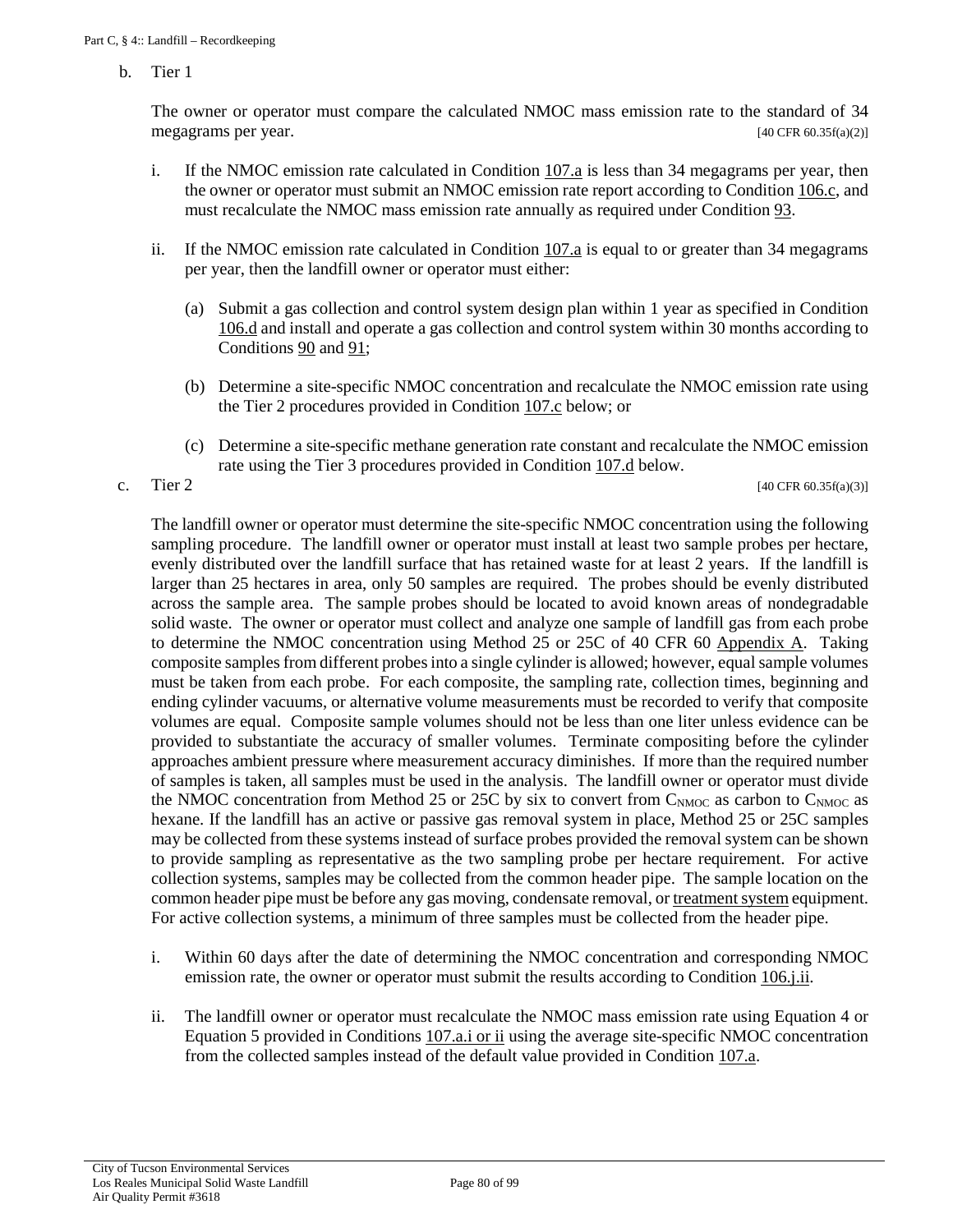- iii. If the resulting NMOC mass emission rate is less than 34 megagrams per year, then the owner or operator must submit a periodic estimate of NMOC emissions in an NMOC emission rate report according to [Condition 106.c,](#page-69-0) and must recalculate the NMOC mass emission rate annually as required under [Condition 93.](#page-54-0) The site-specific NMOC concentration must be retested every 5 years using the methods specified in this section.
- <span id="page-80-1"></span>iv. If the NMOC mass emission rate as calculated using the Tier 2 site-specific NMOC concentration is equal to or greater than 34 megagrams per year, the owner or operator must either:
	- (a) Submit a gas collection and control system design plan within 1 year as specified in [Condition](#page-70-1) [106.d](#page-70-1) and install and operate a gas collection and control system within 30 months according to [Conditions 90](#page-52-0) and [91;](#page-53-0)
	- (b) Determine a site-specific methane generation rate constant and recalculate the NMOC emission rate using the site-specific methane generation rate using the Tier 3 procedures specified in [Condition 107.d](#page-80-0) below; or
	- (c) Conduct a surface emission monitoring demonstration using the Tier 4 procedures specified in [Condition 107.f](#page-81-0) below.

<span id="page-80-0"></span>d. Tier 3 [40 CFR 60.35f(a)(4)]

The site-specific methane generation rate constant must be determined using the procedures provided in Method 2E of [40 CFR 60 Appendix A.](https://tinyurl.com/40-CFR-60-APPENDICES) The landfill owner or operator must estimate the NMOC mass emission rate using Equation 4 or Equation 5 in [Conditions 107.a.i or ii](#page-78-1) and using a site-specific methane generation rate constant, and the site-specific NMOC concentration as determined in [Condition 107.c](#page-79-0) instead of the default values provided in [Condition 107.a.](#page-78-0) The landfill owner or operator must compare the resulting NMOC mass emission rate to the standard of 34 megagrams per year.

- i. If the NMOC mass emission rate as calculated using the Tier 2 site-specific NMOC concentration and Tier 3 site-specific methane generation rate is equal to or greater than 34 megagrams per year, the owner or operator must either:
	- (a) Submit a gas collection and control system design plan within 1 year as specified in [Condition](#page-70-1) [106.d](#page-70-1) and install and operate a gas collection and control system within 30 months according to [Conditions 90](#page-52-0) and [91;](#page-53-0) or
	- (c) Conduct a surface emission monitoring demonstration using the Tier 4 procedures specified in [Condition 107.f](#page-81-0) below.
- ii. If the NMOC mass emission rate is less than 34 megagrams per year, then the owner or operator must recalculate the NMOC mass emission rate annually using Equation 4 or Equation 5 in [Condition](#page-78-0)  [107.a](#page-78-0) and using the site-specific Tier 2 NMOC concentration and Tier 3 methane generation rate constant and submit a periodic NMOC emission rate report as provided in [Condition 106.c.](#page-69-0) The calculation of the methane generation rate constant is performed only once, and the value obtained from this test must be used in all subsequent annual NMOC emission rate calculations.

#### e. Other methods  $[40 \text{ CFR } 60.35f(a)(5)]$

The owner or operator may use other methods to determine the NMOC concentration or a site-specific methane generation rate constant as an alternative to the methods required in [Conditions 107.c and 107.d](#page-79-0) above if the method has been approved by the [Administrator.](#page-17-0)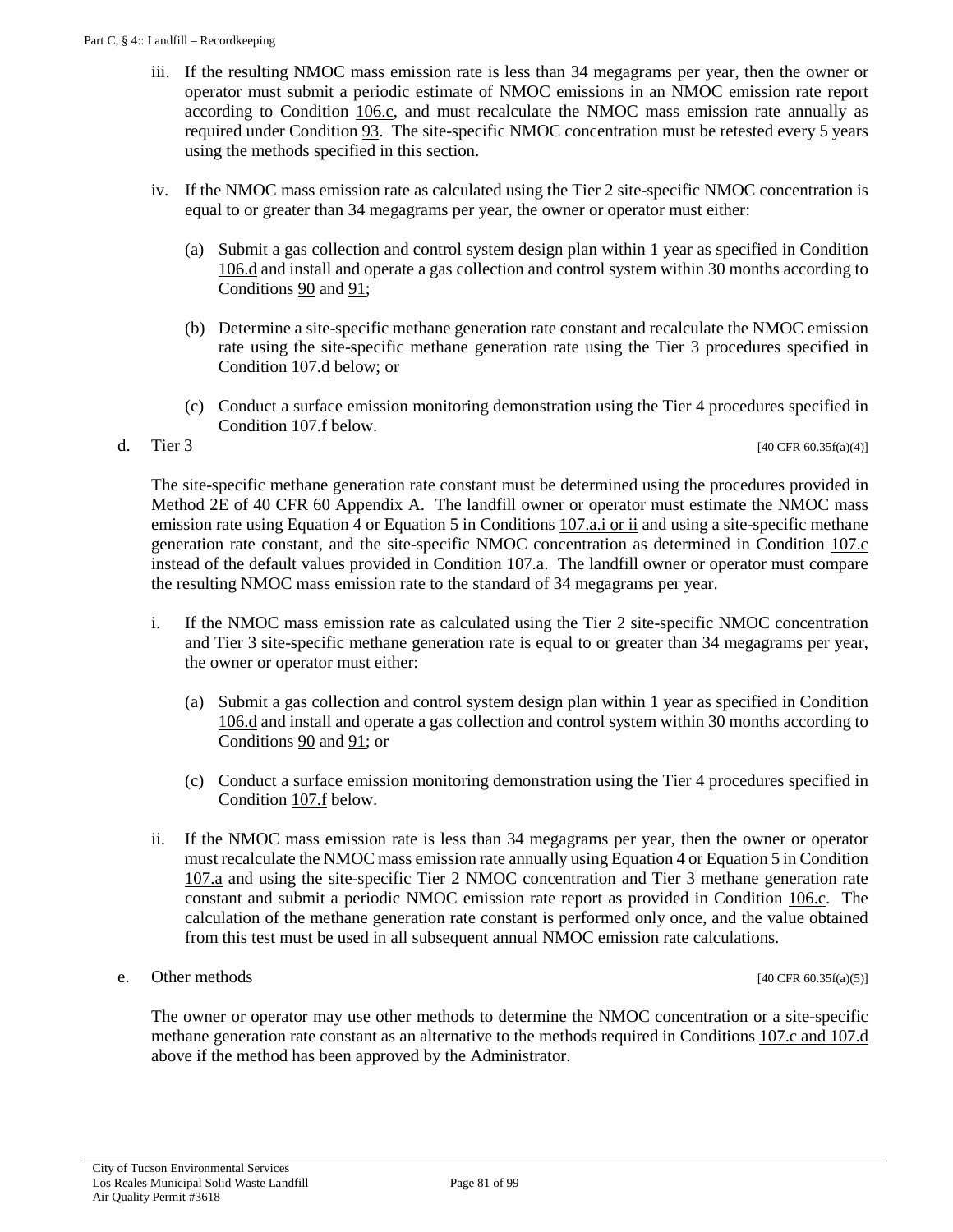<span id="page-81-2"></span><span id="page-81-0"></span>

The landfill owner or operator must demonstrate that surface methane emissions are below 500 parts per million. Surface emission monitoring must be conducted on a quarterly basis using the following procedures. Tier 4 is allowed only if the landfill owner or operator can demonstrate that NMOC emissions are greater than or equal to 34 Mg/yr but less than 50 Mg/yr using Tier 1 or Tier 2. If both Tier 1 and Tier 2 indicate NMOC emissions are 50 Mg/yr or greater, then Tier 4 cannot be used. In addition, the landfill must meet the criteria in [Condition 107.f.viii](#page-82-0) below.

- i. The owner or operator must measure surface concentrations of methane along the entire perimeter of the landfill and along a pattern that traverses the landfill at no more than 30-meter intervals using an organic vapor analyzer, flame ionization detector, or other portable monitor meeting the specifications provided in [Condition 99.](#page-60-0)
- ii. The background concentration must be determined by moving the probe inlet upwind and downwind at least 30 meters from the waste mass boundary of the landfill.
- <span id="page-81-1"></span>iii. Surface emission monitoring must be performed in accordance with section 8.3.1 of Method 21 of [40 CFR 60 Appendix A,](https://tinyurl.com/40-CFR-60-APPENDICES) except that the probe inlet must be placed no more than 5 centimeters above the landfill surface; the constant measurement of distance above the surface should be based on a mechanical device such as with a wheel on a pole.
	- (a) The owner or operator must use a wind barrier, similar to a funnel, when onsite average wind speed exceeds 4 miles per hour or 2 meters per second or [gust](#page-49-4) exceeding 10 miles per hour. Average on-site wind speed must also be determined in an open area at 5-minute intervals using an on-site anemometer with a continuous recorder and data logger for the entire duration of the monitoring event. The wind barrier must surround the SEM monitor, and must be placed on the ground, to ensure wind turbulence is blocked. SEM cannot be conducted if average wind speed exceeds 25 miles per hour.
	- (b) Landfill surface areas where visual observations indicate elevated concentrations of landfill gas, such as distressed vegetation and cracks or seeps in the cover, and all cover penetrations must also be monitored using a device meeting the specifications provided in [Condition 99.](#page-60-0)
- iv. Each owner or operator seeking to comply with the Tier 4 provisions in [Condition 107.f](#page-81-0) must maintain records of surface emission monitoring as provided in [Condition 105.g](#page-67-0) and submit a Tier 4 surface emissions report as provided in [Condition 106.d.iv.\(c\).](#page-71-0)
- v. If there is any measured concentration of methane of 500 parts per million or greater from the surface of the landfill, the owner or operator must submit a gas collection and control system design plan within 1 year of the first measured concentration of methane of 500 parts per million or greater from the surface of the landfill according to [Condition 106.d](#page-70-1) and install and operate a gas collection and control system according to Conditions  $90$  and  $91$  within 30 months of the most recent NMOC emission rate report in which the NMOC emission rate equals or exceeds 34 megagrams per year based on Tier 2.
- vi. If after four consecutive quarterly monitoring periods at a landfill, other than a [closed landfill,](#page-48-3) there is no measured concentration of methane of 500 parts per million or greater from the surface of the landfill, the owner or operator must continue quarterly surface emission monitoring using the methods specified in this section.
- vii. If after four consecutive quarterly monitoring periods at a [closed landfill](#page-48-3) there is no measured concentration of methane of 500 parts per million or greater from the surface of the landfill, the owner or operator must conduct annual surface emission monitoring using the methods specified in this section.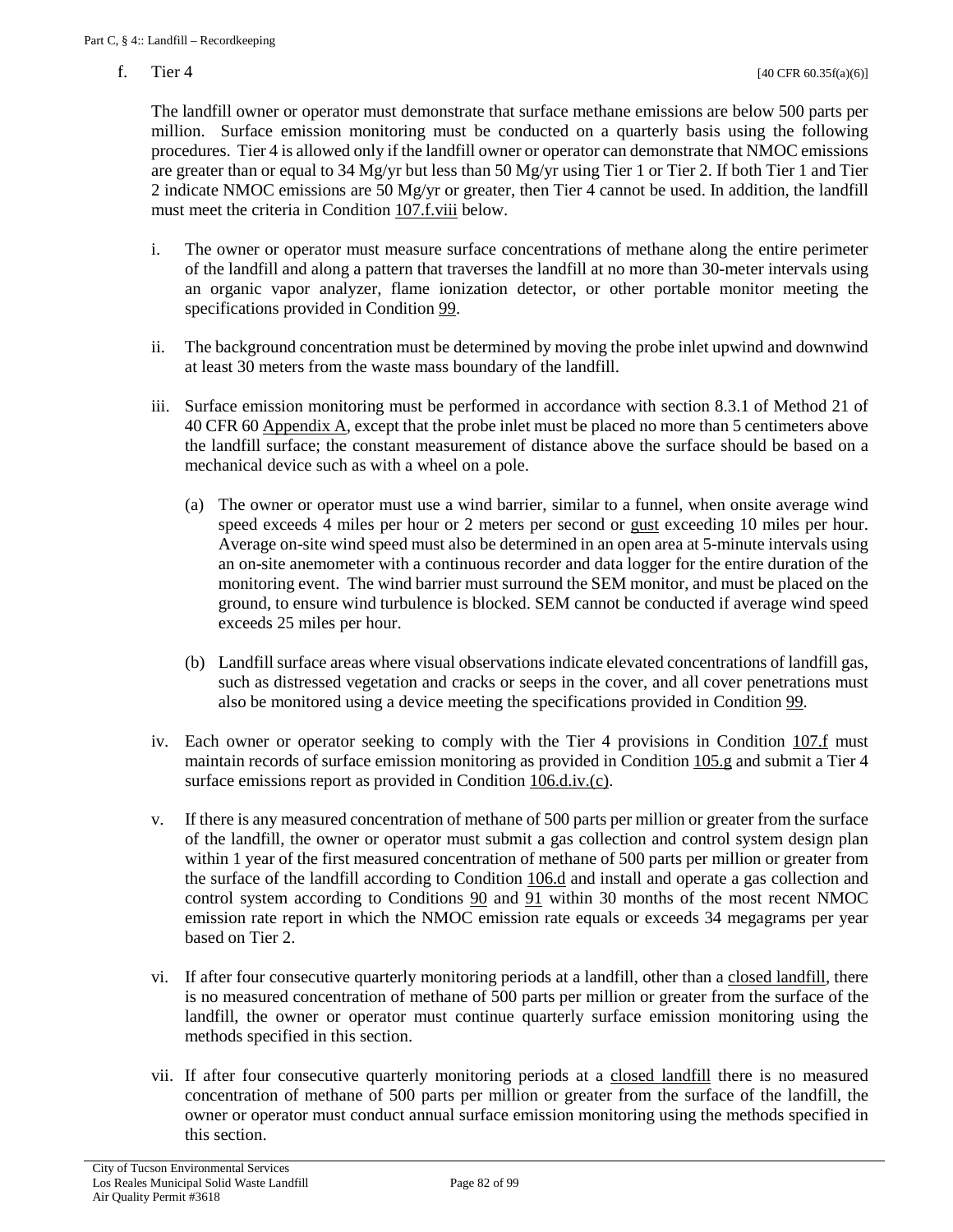- <span id="page-82-0"></span>viii. If a landfill has installed and operates a collection and control system that is not required by this Part C, then the collection and control system must meet the following criteria:
	- (a) The gas collection and control system must have operated for at least 6,570 out of 8,760 hours preceding the Tier 4 surface emissions monitoring demonstration.
	- (b) During the Tier 4 surface emissions monitoring demonstration, the gas collection and control system must operate as it normally would to collect and control as much landfill gas as possible.
- <span id="page-82-1"></span>g. After the installation and startup of a collection and control system in compliance with this Part C, the owner or operator must calculate the NMOC emission rate for purposes of determining when the system can be capped, removed, or decommissioned as provided i[n Condition 94,](#page-55-1) using Equation 6:

[40 CFR 60.35f(b)]

 $M_{\text{NMOC}} = 1.89 \times 10^{-3} Q_{\text{LFG}} C_{\text{NMOC}}$  (Equation 6)

Where:

 $M_{\text{NMOC}}$  = Mass emission rate of NMOC, megagrams per year.  $Q<sub>LFG</sub>$  = Flow rate of landfill gas, cubic meters per minute.  $C_{\text{NMOC}} = \text{NMOC}$  concentration, parts per million by volume as hexane.

- i. The flow rate of landfill gas,  $Q<sub>LFG</sub>$ , must be determined by measuring the total landfill gas flow rate at the common header pipe that leads to the control system using a gas flow measuring device calibrated according to the provisions of section 10 of Method 2E of [40 CFR 60 Appendix A.](https://tinyurl.com/40-CFR-60-APPENDICES)
- ii. The average NMOC concentration,  $C_{\text{NMOC}}$ , must be determined by collecting and analyzing landfill gas sampled from the common header pipe before the gas moving or condensate removal equipment using the procedures in Method 25 or Method 25C of [40 CFR 60 Appendix A.](https://tinyurl.com/40-CFR-60-APPENDICES) The sample location on the common header pipe must be before any condensate removal or other gas refining units. The landfill owner or operator must divide the NMOC concentration from Method 25 or Method 25C by six to convert from  $C_{\text{NMOC}}$  as carbon to  $C_{\text{NMOC}}$  as hexane.
- iii. The owner or operator may use another method to determine landfill gas flow rate and NMOC concentration if the method has been approved by the [Administrator.](#page-17-0)
	- (a) Within 60 days after the date of calculating the NMOC emission rate for purposes of determining when the system can be capped or removed, the owner or operator must submit the results according to [Condition 106.j.ii.](#page-75-0)
	- (b) [Reserved]
- h. When calculating emissions for Prevention of Significant Deterioration purposes, the owner or operator of each MSW landfill subject to the provisions of this subpart must estimate the NMOC emission rate for comparison to the Prevention of Significant Deterioration major source and significance levels in [40 CFR](https://tinyurl.com/50-CFR-51-166)  § [51.166](https://tinyurl.com/50-CFR-51-166) or [40 CFR §](https://tinyurl.com/40-CFR-52-21) 52.21 using Compilation of Air Pollutant Emission Factors, Volume I: Stationary Point and Area Sources (AP-42) or other approved measurement procedures. [40 CFR 60.35f(c)]
- <span id="page-82-2"></span>i. For the performance test required in [Condition 91.a,](#page-53-1) the net heating value of the combusted landfill gas as determined in [Condition 26.c.ii.\(h\).\(iii\)](#page-23-0) is calculated from the concentration of methane in the landfill gas as measured by Method 3C. A minimum of three 30-minute Method 3C samples are determined. The measurement of other organic components, hydrogen, and carbon monoxide is not applicable. Method 3C may be used to determine the landfill gas molecular weight for calculating the <u>flare</u> gas exit velocity under Condition  $26.\text{ci.}(h).$  (iv). [40 CFR 60.35f(d)]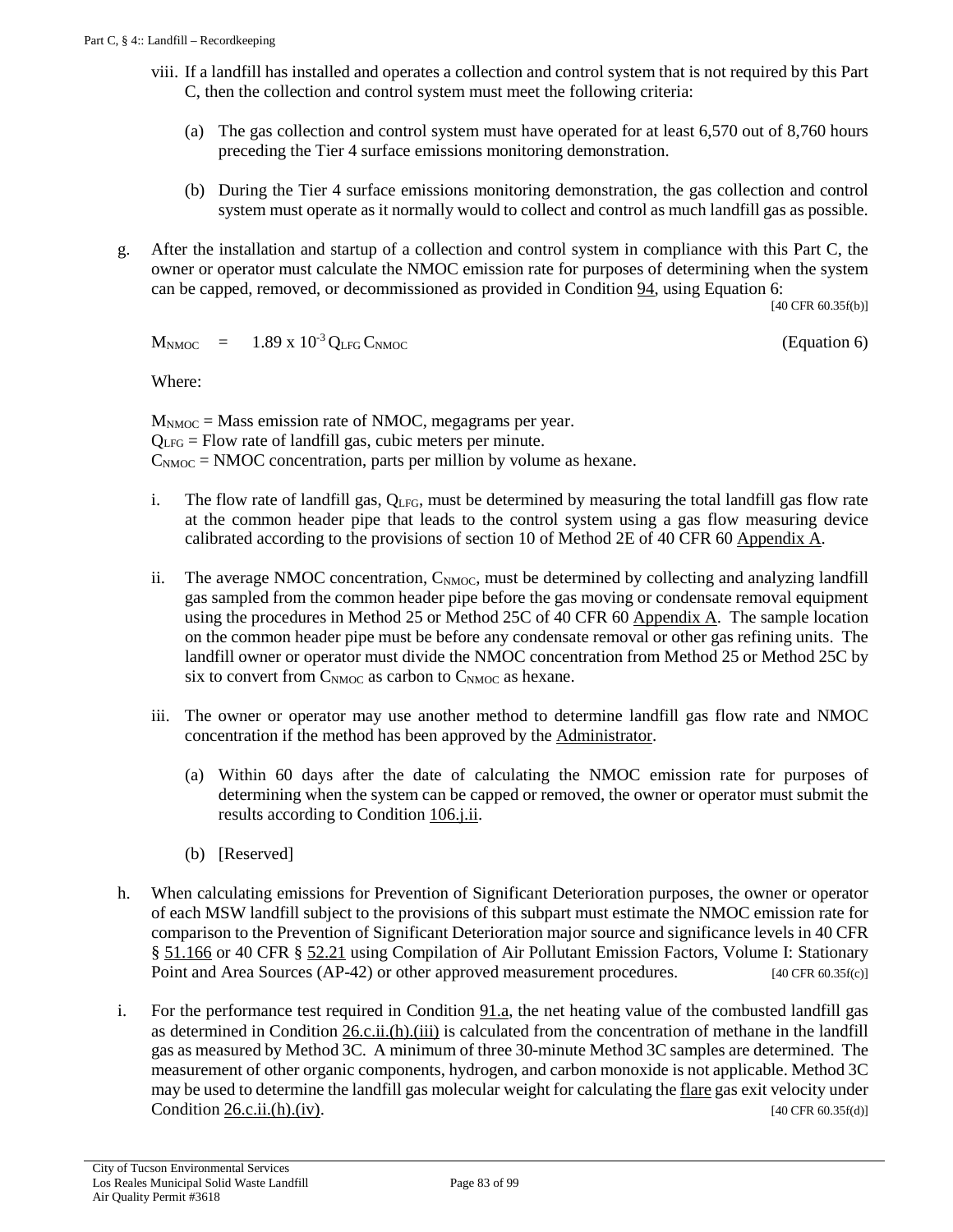- i. Within 60 days after the date of completing each performance test (as defined in § [60.8\)](https://tinyurl.com/40-cfr-60-8-incl), the owner or operator must submit the results of the performance tests required by [Conditions 107.g](#page-82-1) or [107.i](#page-82-2) including any associated fuel analyses, according t[o Condition 106.j.i.](#page-75-1)
- j. For the performance test required i[n Condition 91.b,](#page-53-2) Method 25 or 25C (Method 25C may be used at the inlet only) of [40 CFR 60 Appendix A](https://tinyurl.com/40-CFR-60-APPENDICES) must be used to determine compliance with the 98 weight-percent efficiency or the 20 parts per million by volume outlet NMOC concentration level, unless another method to demonstrate compliance has been approved by the [Administrator](#page-17-0) as provided by [Condition 106.d.ii.](#page-70-2)  Method 3, 3A, or 3C must be used to determine oxygen for correcting the NMOC concentration as hexane to 3 percent. In cases where the outlet concentration is less than 50 ppm NMOC as carbon (8 ppm NMOC as hexane), Method 25A should be used in place of Method 25. Method 18 may be used in conjunction with Method 25A on a limited basis (compound specific, *e.g.*, methane) or Method 3C may be used to determine methane. The methane as carbon should be subtracted from the Method 25A total hydrocarbon value as carbon to give NMOC concentration as carbon. The landfill owner or operator must divide the NMOC concentration as carbon by 6 to convert the  $C_{NMOC}$  as carbon to  $C_{NMOC}$  as hexane. Equation 7 must be used to calculate efficiency: [40 CFR 60.35f(e)]

Control Efficiency =  $(NMOC<sub>IN</sub> - NMOC<sub>OUT</sub>) / (NMOC<sub>IN</sub>)$ 

Where:

 $NMOC<sub>in</sub> = Mass of NMOC entering control device.$  $NMOC<sub>out</sub> = Mass of NMOC exiting control device.$ 

i. Within 60 days after the date of completing each performance test (as defined in § [60.8\)](https://tinyurl.com/40-cfr-60-8-incl), the owner or operator must submit the results of the performance tests, including any associated fuel analyses, according to [Condition 106.j.i.](#page-75-1)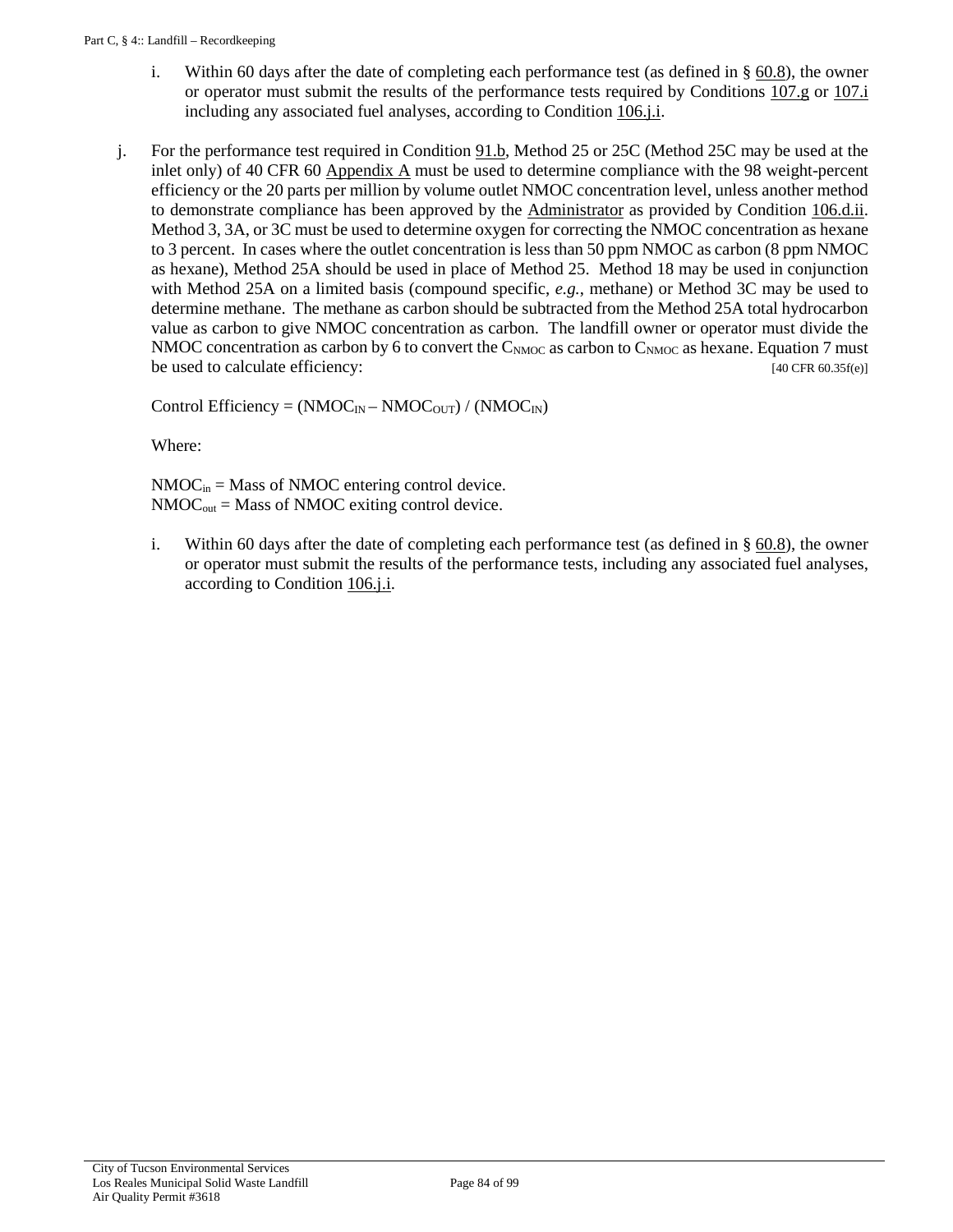# **APPLICABLE REGULATIONS**

Requirements Specifically Identified as Applicable:

### **Code of Federal Regulations Title 40:**

| Part 60 Subpart A     | New Source Performance Standards (NSPS) General Provisions                                                                                                     |
|-----------------------|----------------------------------------------------------------------------------------------------------------------------------------------------------------|
| Part 60 Subpart Cf    | Em Emission Guidelines and Compliance Times for Municipal Solid<br>Waste Landfills (Applies upon approval of a state plan by the<br>Administrator of the EPA). |
| Part 60, Subpart WWW  | NSPS for Municipal Solid Waste Landfills                                                                                                                       |
| Part 63 Subpart A     | National Emissions Standards for Hazardous Air Pollutants (NESHAP)<br><b>General Provisions</b>                                                                |
| Part 63, Subpart AAAA | National Emissions Standards for Hazardous Air Pollutants (NESHAP):<br>Municipal Solid Waste Landfills                                                         |

### **Pima County State Implementation Plan (SIP):**

- Rule 224 Fugitive Dust Producing Activities
- Rule 315 Roads and Streets parts E, and F
- Rule 316 Particulate Materials
- Rule 318 Vacant Lots and Open Spaces
- Rule 321 Emissions-Discharge: Opacity Limiting Standards and Applicability
- Rule 343 Visibility Limiting Standard
- Rule 344 Odor Limiting Standard

### **Pima County Code (PCC) Title 17, Chapter 17.16:**

- 17.16.030 Odor Limiting Standards
- 17.16.040 Standards and Applicability (Visible Emissions)
- 17.16.050 Visibility Limiting Standards
- 17.16.060 Fugitive Dust Producing Activities
- 17.16.080 Vacant Lots and Open Spaces
- 17.16.090 Roads and Streets
- 17.16.100 Particulate Materials
- 17.16.110 Storage Piles
- 17.16.390 Municipal Solid Waste Landfills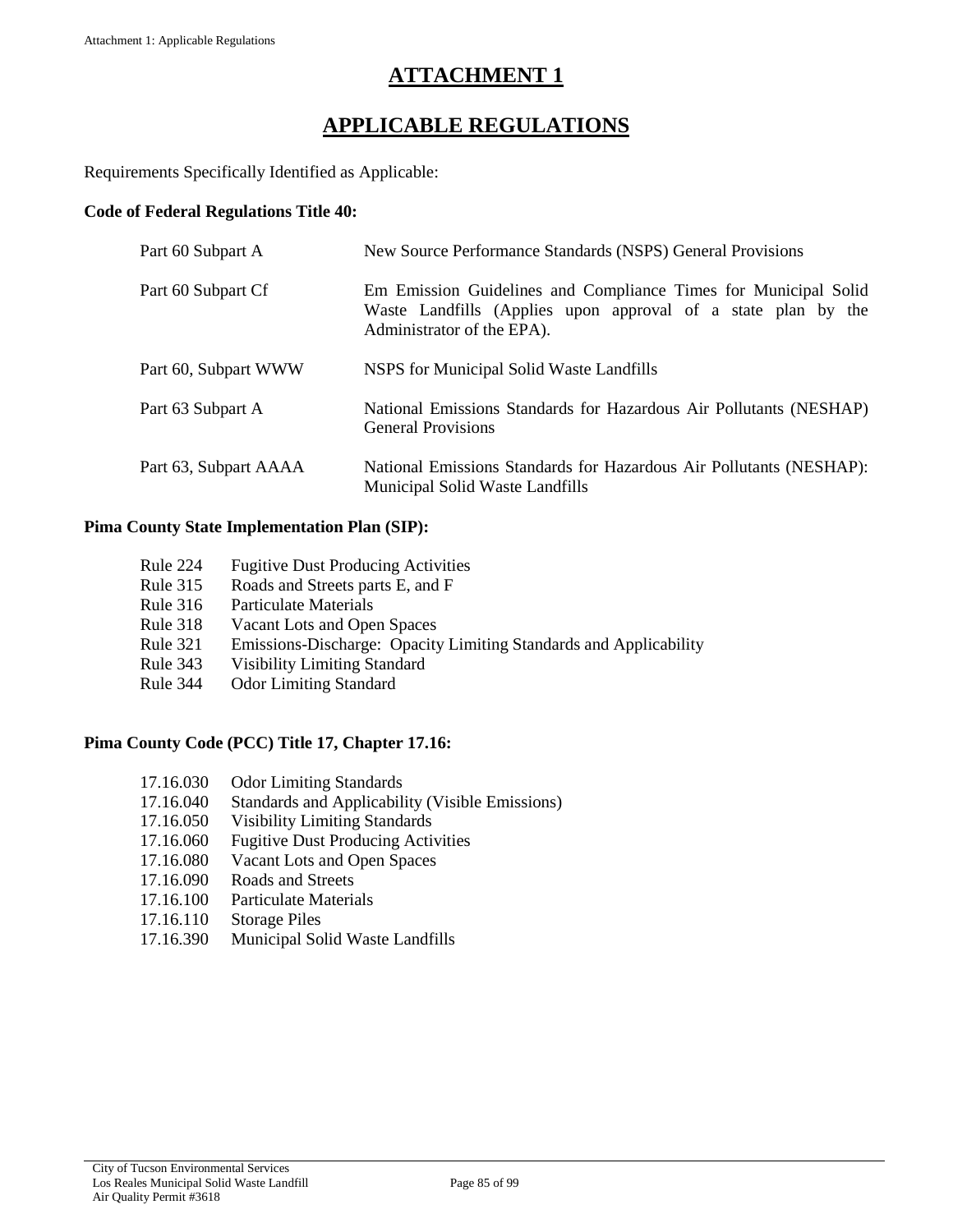# **EQUIPMENT LIST**

| Name<br>(Equipment ID) | <b>Emission</b><br>Point | <b>Make</b> | <b>Model</b>    | Serial<br><b>Number</b> | Date of<br><b>Manufacture</b> | <b>Fuel</b>     | Capacity                    | <b>Type</b>               |
|------------------------|--------------------------|-------------|-----------------|-------------------------|-------------------------------|-----------------|-----------------------------|---------------------------|
| Candlestick Flare      | $FL-1$                   | John Zink   | <b>ZEF 1030</b> | 911468                  | 1998                          | Propane/<br>LFG | $2690$ scfm $@$ 50% methane | 10" diameter x $30'$ high |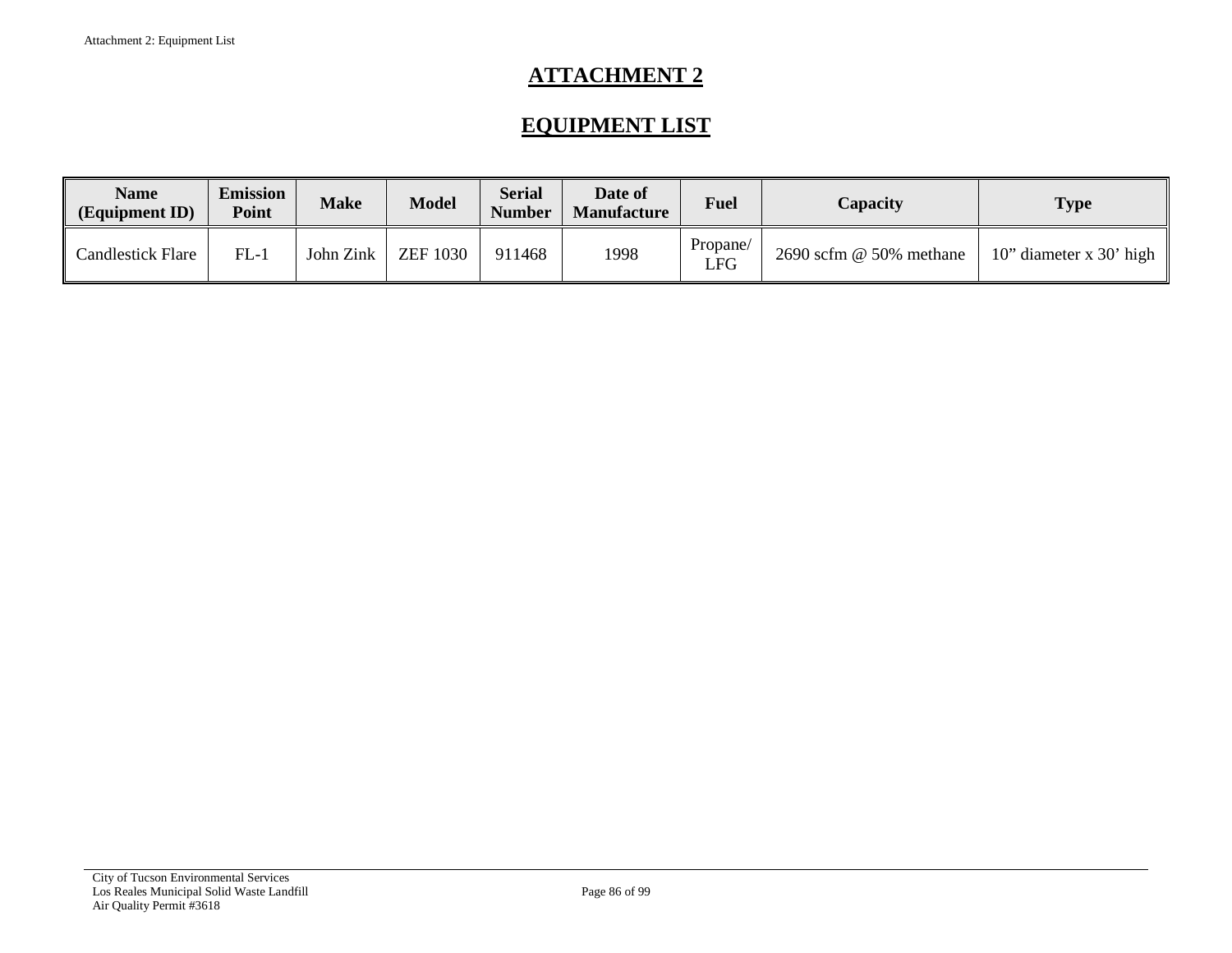### **SUMMARY OF COMPLIANCE PROVISIONS**

#### **Part A, General Provisions**

| $\S$ A. 4 |  | Copy of Permit and Appoved Gas Collection and Control System Desing Plan is onsite; equipment and operations are readily identifiable. |
|-----------|--|----------------------------------------------------------------------------------------------------------------------------------------|
|           |  |                                                                                                                                        |

[§ A. 12,](#page-11-0) [13](#page-11-1) Copies of all notifications, reports, and support documentation required by permit are kept for at least 5 years.

### **§ 1: Applicability**

[§ 1.24.b](#page-16-0) Upon approval by the Administrator of the EPA of [a state plan](#page-18-0) o[r federal plan](#page-18-1) to implement 40 CFR Part 60, Supbart Cf – Emission Guidelines and Compliance Times for Municipal Solid Waste Landfills, the Permittee shall be subject to the terms and Conditions in [Part C](#page-46-0) of the permit. The terms and Conditions in [Part C](#page-46-0) of the permit shall supersede the terms and Conditions i[n § 3B](#page-21-1) through [§ 3H](#page-36-0) in Part B of the permit, except for the provisions in [Conditions 26.c,](#page-21-2) [38,](#page-31-0) [39.c](#page-32-0) an[d 40.](#page-33-0)

#### **§3: Flare Compliance Provisions**

[§ 3B.26.c](#page-21-2) The Permittee shall either:

- i. Route all the collected gas to a [treatment system](#page-51-3) that processes the collected gas for subsequent sale or use, or,
- ii. Route all the collected gas to an ope[n flare](#page-18-2) designed and operated in accordance with the approved Gas Collection and Control System design Plan and the provisions in Condition [26.c.ii.\(a\) through \(h\).](#page-22-0)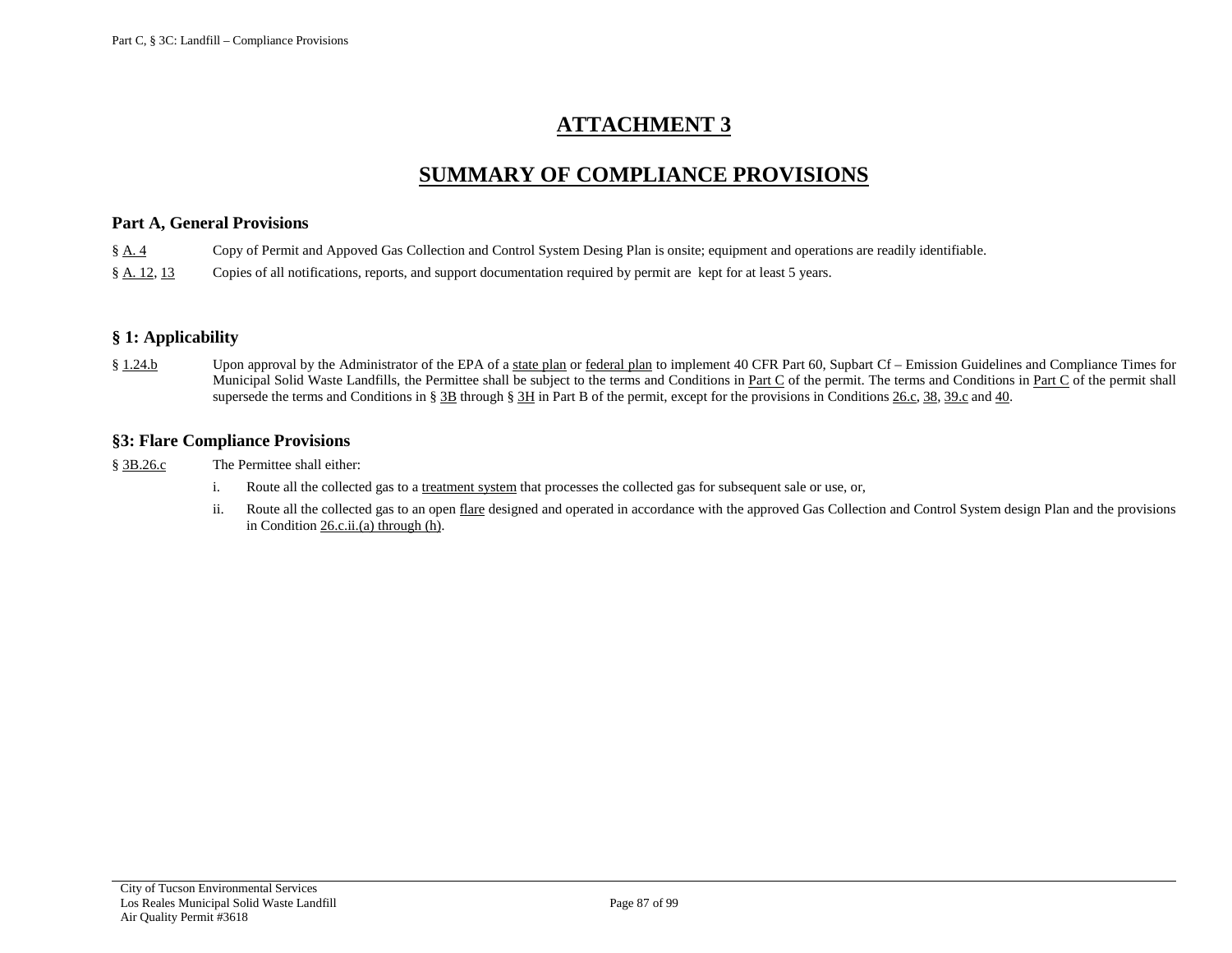#### **§3: Landfill Compliance Provisions (Part B – NSPS WWW; after implementation plan date see Part C)**

- [§ 3B.26.c](#page-21-2) The Permittee shall either:
	- i. Route all the collected gas to a [treatment system](#page-51-3) that processes the collected gas for subsequent sale or use, or,
	- ii. Route all the collected gas to an ope[n flare](#page-18-2) designed and operated in accordance with the approved Gas Collection and Control System design Plan.
- [§ 3B.26.d](#page-23-2) The Permittee shall operate the collection and control device in accordance with the approved Gas Collection and Control System Design Plan and the provisions of the Permit.
- [§ 3C.28.b](#page-26-0) To determine [sufficient density](#page-20-0) of gas collectors for compliance with [Condition 26.b.ii,](#page-21-3) the Permittee shall design a system of vertical wells, horizontal collectors, or other collection devices, satisfactory to the [Administrator,](#page-17-2) capable of controlling and extracting gas from all portions of the landfill sufficient to meet all operational and performance standards.
- [§ 3C.28.c](#page-26-0) To demonstrate whether the gas collection system flow rate is sufficient to determine compliance with [Condition 26.b.iii,](#page-21-4) the Permittee shall measure gauge pressure in the gas collection header at each individual well, monthly. If a positive pressure exists, action shall be initiated to correct the exceedance within 5 calendar days, except for the three conditions allowed unde[r Condition 26.e.ii.](#page-24-0) If negative pressure cannot be achieved without excess air infiltration within 15 calendar days of the first measurement, the gas collection system shall be expanded to correct the exceedance within 120 days of the initial measurement of positive pressure. Any attempted corrective measure shall not cause exceedances of other operational or performance standards. An alternative timeline for correcting the exceedance may be submitted to the [Administrator](#page-17-2) for approval.
- [§ 3C.28.e](#page-26-1) To identify whether excess air infiltration into the landfill is occurring, the Permittee shall monitor each well monthly for temperature and nitrogen or oxygen as provided in [Condition 26.e.iii.](#page-24-1) If a well exceeds one of these operating parameters, action shall be initiated to correct the exceedance within 5 calendar days. If correction of the exceedance cannot be achieved within 15 calendar days of the first measurement, the gas collection system shall be expanded to correct the exceedance within 120 days of the initial exceedance. Any attempted corrective measure shall not cause exceedances of other operational or performance standards. An alternative timeline for correcting the exceedance may be submitted to th[e Administrator](#page-17-2) for approval.
- [§ 3C.29](#page-26-2) To determine compliance wit[h Condition 26.e.i,](#page-24-2) the Permittee shall place each well or design component as specified in an approved design plan. Each well shall be installed no later than 60 days after the date on which the initia[l solid waste](#page-19-1) has been in place for a period of:
	- a. 5 years or more if active; or
	- b. 2 years or more if closed or at final grade.
- [§ 3C.30](#page-26-3) The procedures i[n Conditions 30.a through 30.e](#page-26-4) shall be used for compliance with the surface methane operational standard as provided i[n Condition 26.e.iv.](#page-24-3) After installation of the collection system, the Permittee shall monitor surface concentrations of methane along the entire perimeter of the collection area and along a pattern that traverses the landfill at 30 meter intervals (or a site-specific established spacing) for each collection area on a quarterly basis using an organic vapor analyzer, flame ionization detector, or the SEM 500, or other portable monitor meeting the specifications provided in [Condition 31.](#page-27-0)
- [§ 3C.33](#page-28-0) The Permittee must develop and implement a written start-up, shutdown & malfunction (SSM) plan according to the provisions i[n 40 CFR 63.6\(e\)\(3\).](https://tinyurl.com/40-CFR-63-6)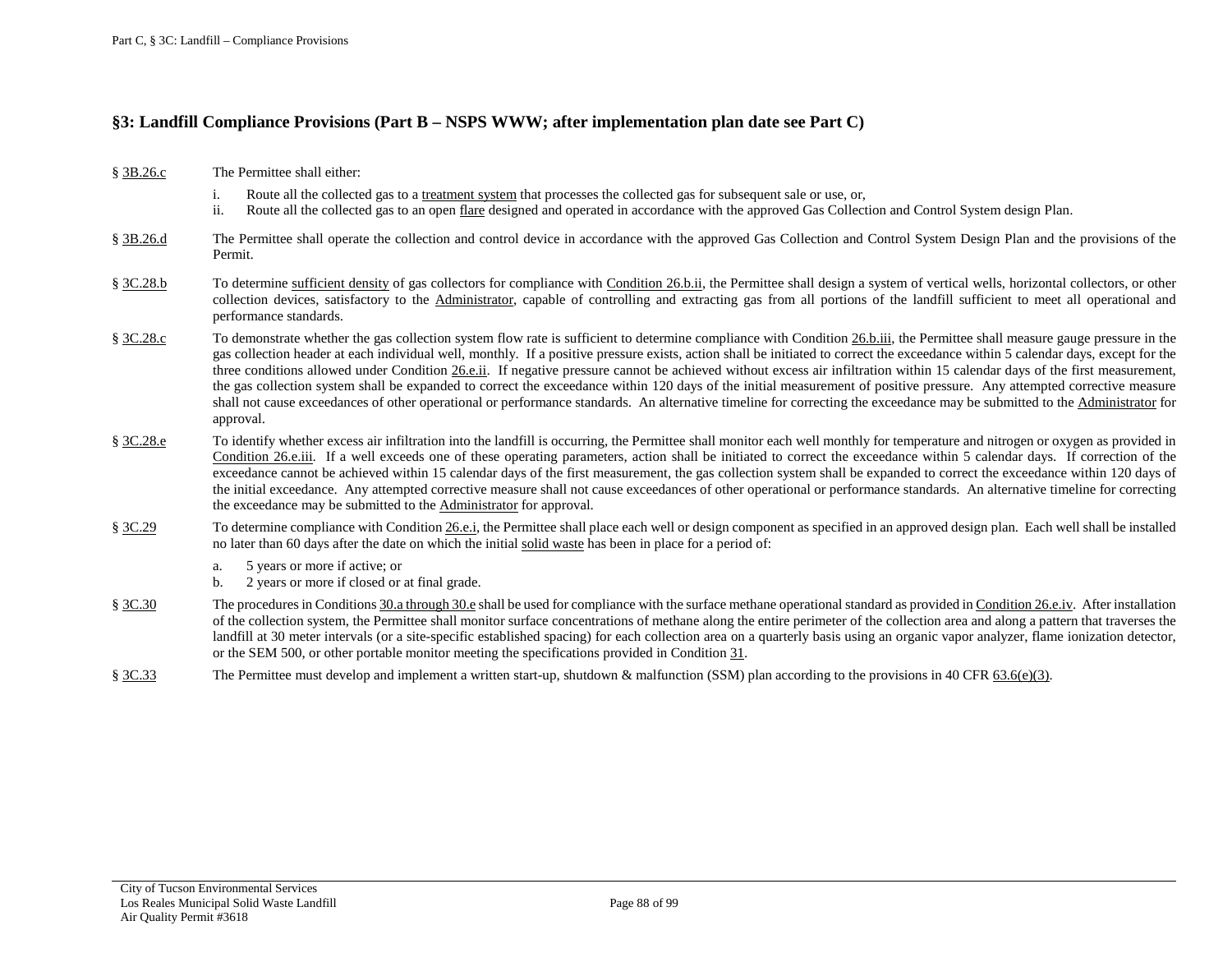#### **§ 4: Fugitive Dust Activity Compliance Provisions**

#### [§ 4.44](#page-40-0) Opacity Limiting Standard

- a. The Permittee shall not cause or permit the effluent from any single emission point, multiple emission point, or fugitive emission source to have an average optical density greater than 20%.
- b. Visibility Limiting Standard: The Permittee shall not allow diffusion of visible emissions including fugitive dust beyond the property boundary line within which the emissions become airborne without taking reasonably necessary precautions to control generation of airborne particulate matter.
	- i. This provision shall not apply when wind speeds exceed twenty-five miles per hour (using the Beaufort Scale of Wind Speed Equivalents, or SIP rule as recorded by the National Weather Service). This exception does not apply if control measures have not been taken or were not commensurate with the size or scope of the activity.
	- ii. This shall also not apply to emissions from undisturbed land.
- c. The Permittee shall apply adequate amounts of water, chemical stabilizer, or other effective dust suppressant until the area becomes permanently stabilized by paving, landscaping or otherwise.
- d–h. Follow standards in PCC 17.16.060 & 17.16.080 100: Roads and Streets, Particulate Materials, Storage Piles, Fugitive Dust Producing Activities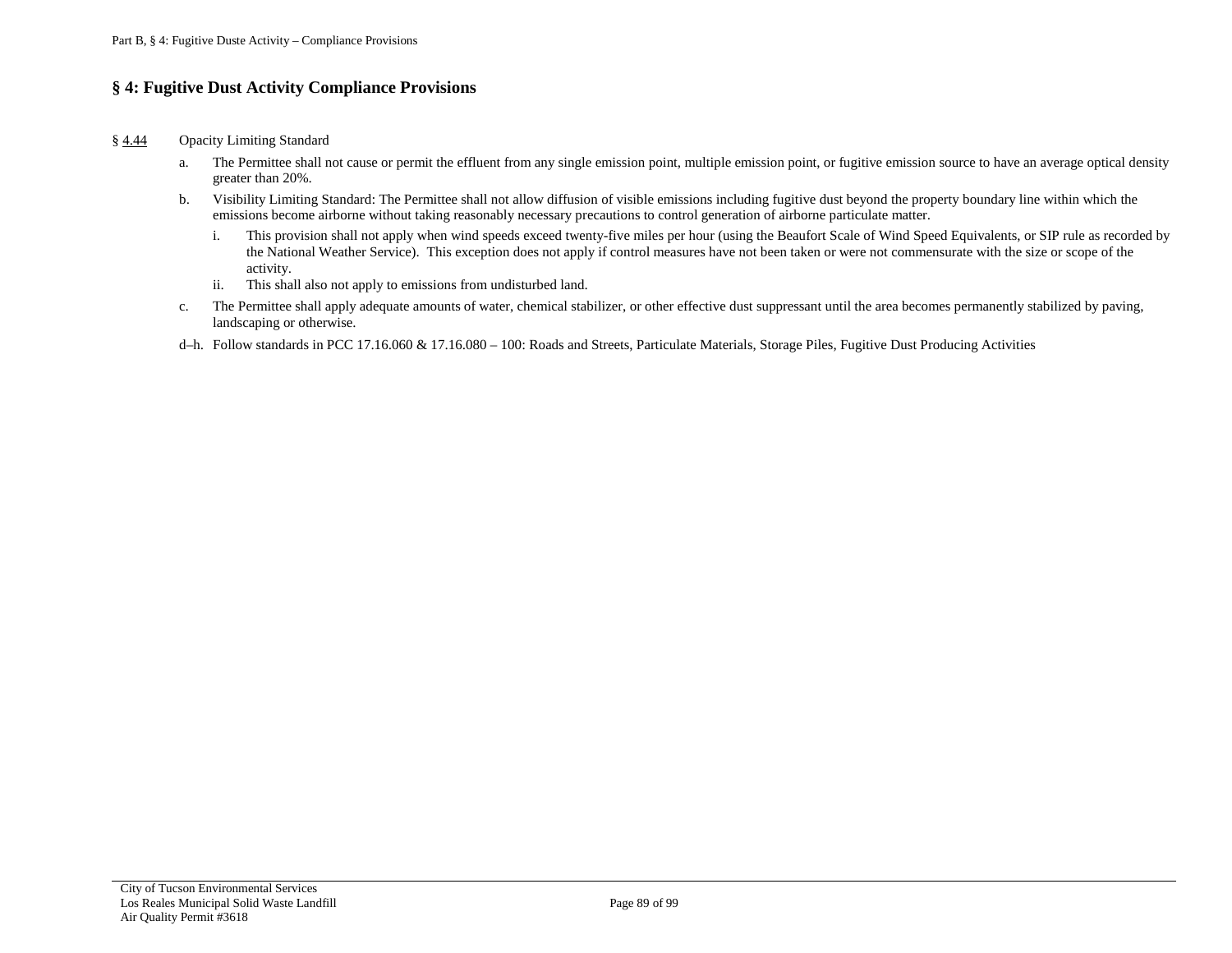#### **§ 3: Landfill Compliance Provisions (Part C, NSPS Cf)**

- [§ 3C.96](#page-57-0) Except as provided i[n Condition 106.d.ii,](#page-70-3) the specified methods in [Conditions 96.a through 96.f](#page-57-1) must be used by the Permittee to determine whether the gas collection system is in compliance wit[h Condition 90.b.](#page-52-1)
	- a. For the purposes of calculating the maximum expected gas generation flow rate from the landfill to determine compliance with [Condition 90.b.i,](#page-52-2) either Equation 1 or Equation 2 in [Conditions 96.a.i](#page-57-2) or [96.a.ii](#page-57-3) must be used. The methane generation rate constant  $(k)$  and methane generation potential  $(L_0)$  kinetic factors should be those published in the most recent AP-42 or other site-specific values demonstrated to be appropriate and approved by the [Administrator.](#page-17-2) If k has been determined as specified i[n Condition](#page-80-1) 107.d, the value of k determined from the test must be used. A value of no more than 15 years must be used for the intended use period of the [gas mover equipment.](#page-49-6) The active life of the landfill is the age of the landfill plus the estimated number of years until [closure.](#page-17-3)
	- b. For the purposes of determining [sufficient density](#page-51-4) of gas collectors for compliance wit[h Condition 90.b.ii,](#page-52-3) the owner or operator must design a system of vertical wells, horizontal collectors, or other collection devices, satisfactory to the [Administrator,](#page-48-4) capable of controlling and extracting gas from all portions of the landfill sufficient to meet all operational and performance standards in § [3B.](#page-55-2) ( Ref. Approved Design Plan)
	- c. For the purpose of demonstrating whether the gas collection system flow rate is sufficient to determine compliance with [Condition 90.b.iii,](#page-52-4) the owner or operator must measure gauge pressure in the gas collection header applied to each individual well monthly. If a positive pressure exists, action must be initiated to correct the exceedance within 5 calendar days, except for the three conditions allowed unde[r Condition 95.b.](#page-56-1) Any attempted corrective measure must not cause exceedances of other operational or performance standards.
		- i. If negative pressure cannot be achieved without excess air infiltration within 15 calendar days of the first measurement of positive pressure, the owner or operator must conduct [a root cause analysis](#page-51-5) and correct the exceedance as soon as practicable, but not later than 60 days after positive pressure was first measured. The owner or operator must keep records according t[o Condition 105.e.iii.](#page-67-1)
		- ii. If corrective actions cannot be fully implemented within 60 days following the positive pressure measurement for which the [root cause analysis](#page-51-5) was required, the owner or operator must also conduct a [corrective action analysis](#page-49-7) and develop an implementation schedule to complete the corrective action(s) as soon as practicable, but no more than 120 days following the positive pressure measurement. The owner or operator must submit the items listed i[n Condition 106.h.vii](#page-74-1) as part of the next annual report. The owner or operator must keep records according t[o Condition 105.e.iv.](#page-67-2)
		- iii. If corrective action is expected to take longer than 120 days to complete after the initial exceedance, the owner or operator must submit th[e root cause analysis,](#page-51-5)  [corrective action analysis,](#page-49-7) and corresponding implementation timeline to th[e Administrator,](#page-48-4) according to [Condition 106.h.vii](#page-74-1) an[d Condition 106.k.](#page-76-1) The owner or operator must keep records according to [Condition 105.e.v.](#page-67-3)
	- e. For the purpose of identifying whether excess air infiltration into the landfill is occurring, the owner or operator must monitor each well monthly for temperature as provided in [Condition 95.c.](#page-56-2) If a well exceeds the operating parameter for temperature, action must be initiated to correct the exceedance within 5 calendar days. Any attempted corrective measure must not cause exceedances of other operational or performance standards.
		- i. If a landfill gas temperature less than 55 degrees Celsius (131 degrees Fahrenheit) cannot be achieved within 15 calendar days of the first measurement of landfill gas temperature greater than 55 degrees Celsius (131 degrees Fahrenheit), the owner or operator must conduct [a root cause analysis](#page-51-5) and correct the exceedance as soon as practicable, but no later than 60 days after a landfill gas temperature greater than 55 degrees Celsius (131 degrees Fahrenheit) was first measured. The owner or operator must keep records according t[o Condition 105.e.iv.](#page-67-2)
		- ii. If corrective actions cannot be fully implemented within 60 days following the positive pressure measurement for which the [root cause analysis](#page-51-5) was required, the owner or operator must also conduct a [corrective action analysis](#page-49-7) and develop an implementation schedule to complete the corrective action(s) as soon as practicable, but no more than 120 days following the measurement of landfill gas temperature greater than 55 degrees Celsius (131 degrees Fahrenheit). The owner or operator must submit the items listed in [Condition 106.h.vii.](#page-74-1) as part of the next annual report. The owner or operator must keep records according to [Condition 105.e.iv.](#page-67-2)
		- iii. If corrective action is expected to take longer than 120 days to complete after the initial exceedance, the owner or operator must submit th[e root cause analysis,](#page-51-5)  [corrective action analysis,](#page-49-7) and corresponding implementation timeline to th[e Administrator,](#page-17-2) according to [Condition 106.h.vii](#page-74-1) an[d Condition 106.k.](#page-76-1) The owner or operator must keep records according to [Condition 105.e.v.](#page-67-3)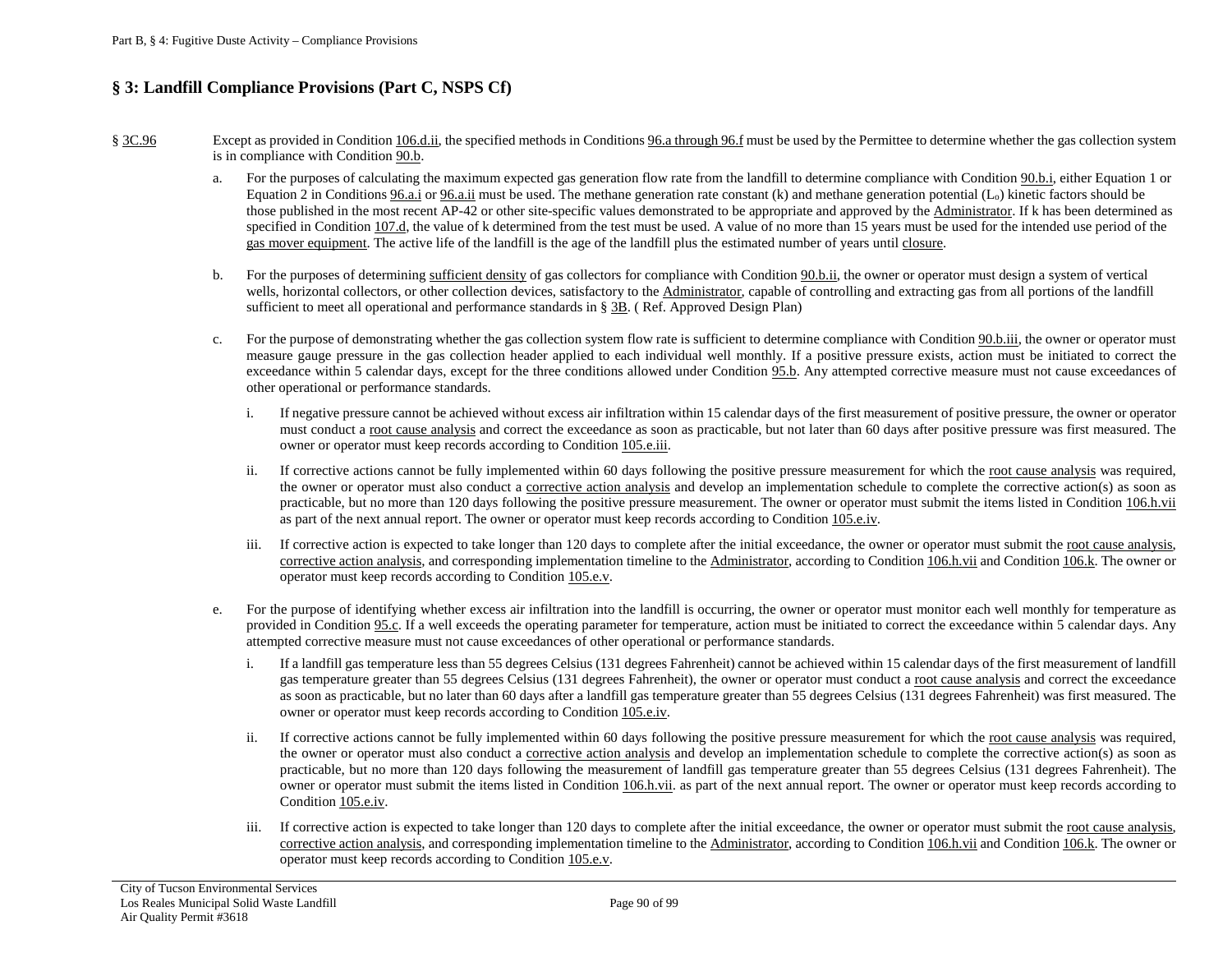- [§ 3C.97](#page-59-2) For purposes of compliance with [Condition 95.a,](#page-55-3) each owner or operator of a [controlled landfill](#page-48-5) must place each well or design component as specified in the approved design plan as provided i[n Condition 106.d.](#page-70-4) Each well must be installed no later than 60 days after the date on which the initial solid waste has been in place for a period of:
	- a. Five (5) years or more if active; or
	- b. Two (2) years or more if closed or at final grade.
- [§ 3C.98](#page-59-3) The following procedures must be used for compliance with the surface methane operational standard as provided in [Condition 95.d:](#page-56-3)
	- a. After installation and startup of the gas collection system, the owner or operator must monitor surface concentrations of methane along the entire perimeter of the collection area and along a pattern that traverses the landfill at no more than 30-meter intervals (or a site-specific established spacing) for each collection area on a quarterly basis using an organic vapor analyzer, flame ionization detector, or other portable monitor meeting the specifications provided in [Condition 99.](#page-60-1)
	- b. The background concentration must be determined by moving the probe inlet upwind and downwind outside the boundary of the landfill at a distance of at least 30 meters from the perimeter wells.
	- c. Surface emission monitoring must be performed in accordance with section 8.3.1 of Method 21 of appendix A of this part, except that the probe inlet must be placed within 5 to 10 centimeters of the ground. Monitoring must be performed during typical meteorological conditions.
	- d. Any reading of 500 parts per million or more above background at any location must be recorded as a monitored exceedance and the actions specified in [Condition](#page-59-4)  [98.d.i through v](#page-59-4) below must be taken. As long as the specified actions are taken, the exceedance is not a violation of the operational requirements of [Condition 95.d.](#page-56-3)
		- i. The location of each monitored exceedance must be marked and the location and concentration recorded. For location, you must determine the latitude and longitude coordinates using an instrument with an accuracy of at least 4 meters. The coordinates must be in decimal degrees with at least five decimal places.
		- ii. Cover maintenance or adjustments to the vacuum of the adjacent wells to increase the gas collection in the vicinity of each exceedance must be made and the location must be re-monitored within 10 calendar days of detecting the exceedance.
		- iii. If the re-monitoring of the location shows a second exceedance, additional corrective action must be taken and the location must be monitored again within 10 days of the second exceedance. If the re-monitoring shows a third exceedance for the same location, the action specified in Condition 98.d.y must be taken, and no further monitoring of that location is required until the action specified i[n Condition 98.d.v](#page-60-2) has been taken.
		- iv. Any location that initially showed an exceedance but has a methane concentration less than 500 parts per million methane above background at the 10-day remonitoring specified i[n Conditions 98.d.ii or iii](#page-59-5) must be re-monitored 1 month from the initial exceedance. If the 1-month re-monitoring shows a concentration less than 500 parts per million above background, no further monitoring of that location is required until the next quarterly monitoring period. If the 1-month remonitoring shows an exceedance, the actions specified i[n Condition 98.d.iii](#page-59-6) o[r Condition 98.d.v](#page-60-2) must be taken.
		- v. For any location where monitored methane concentration equals or exceeds 500 parts per million above background three times within a quarterly period, a new well or other collection device must be installed within 120 calendar days of the initial exceedance. An alternative remedy to the exceedance, such as upgrading the blower, header pipes or control device, and a corresponding timeline for installation may be submitted to th[e Administrator](#page-17-2) for approval.
	- e. The owner or operator must implement a program to monitor for cover integrity and implement cover repairs as necessary on a monthly basis.
- [§ 3C.99](#page-60-1) Each owner or operator seeking to comply with the provisions i[n Condition 98](#page-59-3) o[r Condition 107.f](#page-81-2) must comply with the following instrumentation specifications and procedures for surface emission monitoring devices:
	- a. The portable analyzer must meet the instrument specifications provided in section 6 of Method 21 of appendix A of this part, except that "methane" replaces all references to "VOC".
	- b. The calibration gas must be methane, diluted to a nominal concentration of 500 parts per million in air.
	- c. To meet the performance evaluation requirements in section 8.1 of Method 21 of appendix A of this part, the instrument evaluation procedures of section 8.1 of Method 21 must be used.
	- d. The calibration procedures provided in sections 8 and 10 of Method 21 of appendix A of this part must be followed immediately before commencing a surface monitoring survey.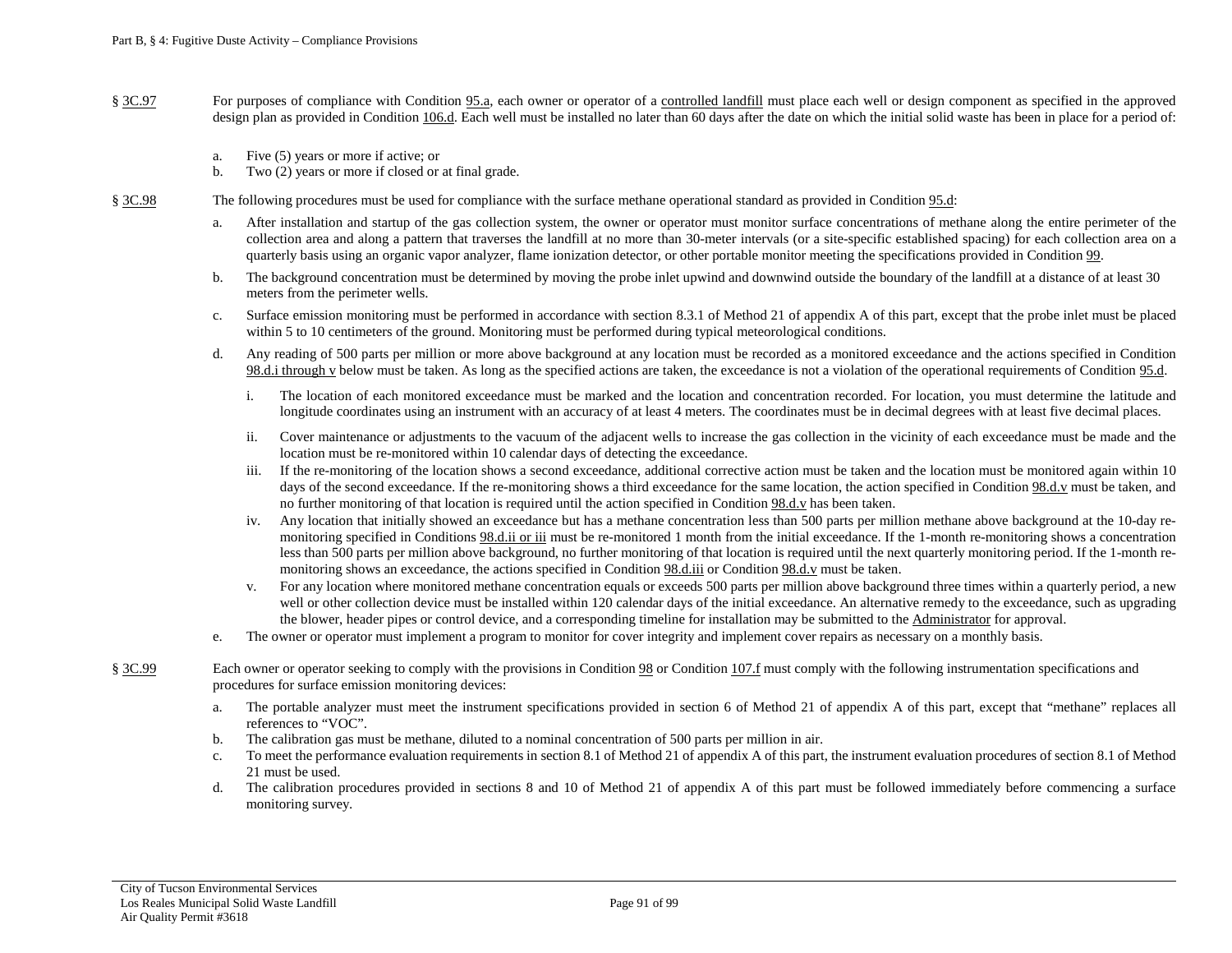- [§ 3C.100](#page-60-3) The provisions of this Part C apply at all times, including periods of startup, shutdown, or malfunction.
	- a. During periods of startup, shutdown, and malfunction, the Permittee must comply with th[e work practice](#page-51-6) specified i[n Condition](#page-56-4) 95.e in lieu of the compliance provisions i[n § 3C](#page-56-5) of Part C of the permit.
	- b. The Permittee must develop and implement a written start-up, shutdown, & malfunction (SSM) plan according to the provisions in 40 CFR [40 CFR 63.6\(e\)\(3\).](https://tinyurl.com/40-CFR-63-6)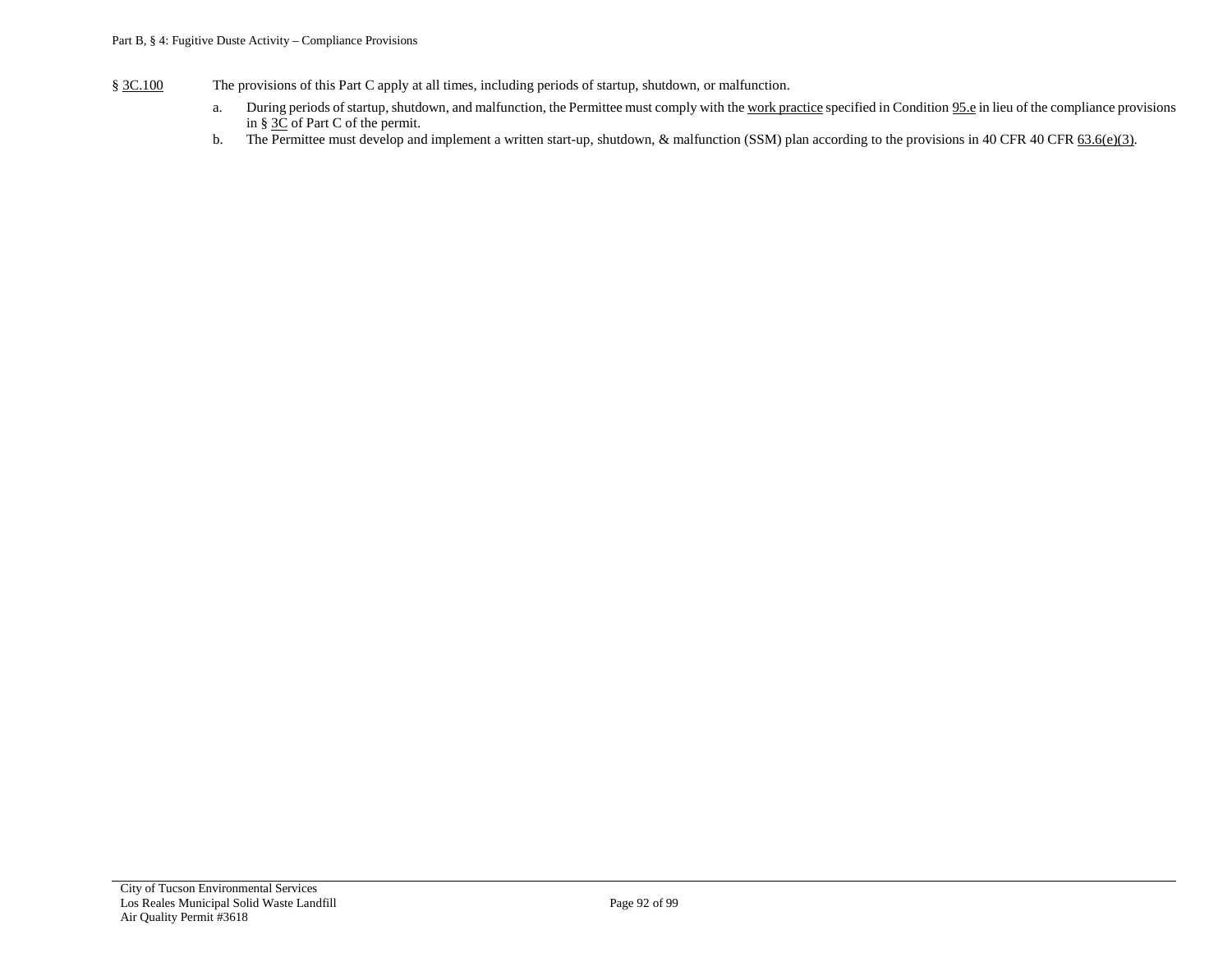### **SUMMARY OF MONITORING & RECORDKEEPING PROVISIONS**

#### **§3: Flare Monitoring & Recordkeeping Requirements (Part B)**

- [§ 3E.37.b](#page-30-0) The Permittee shall install, calibrate, maintain, and operate according to the manufacturer's specifications the following equipment:
	- i. A heat sensing device, such as an ultraviolet beam sensor or thermocouple, at the pilot light or the flame itself to indicate the continuous presence of a flame.
	- ii. A device that records flow to or bypass of the [flare.](#page-18-2) The Permittee shall either:
		- (a) Install, calibrate, and maintain a gas flow rate measuring device that shall record the flow to the control device at least every 15 minutes; or
		- (b) Secure the bypass line valve in the closed position with a car-seal or a lock-and-key type configuration. A visual inspection of the seal or closure mechanism shall be performed at least once every month to ensure that the valve is maintained in the closed position and that the gas flow is not diverted through the bypass line.
- [§ 3F.39.b.ii](#page-31-1) The Permittee shall keep up-to-date, readily accessible records of the following for the life of the control equipment of the data listed below as measured during the initial performance test or compliance determination. Records of subsequent tests or monitoring shall be maintained for a minimum of 5 years. Records of the control device vendor specifications shall be maintained until removal.
	- i. All visible emission readings, heat content determination, flow rate or bypass flow rate measurements, and exit velocity determinations made during the performance test; continuous records of the [flare](#page-18-2) pilot flame or flare flame monitoring and records of all periods of operations during which the pilot flame of the flare flame is absent.
- [§ 3F.39.c.ii](#page-32-1) The Permittee shall keep up-to-date, readily accessible continuous records of the flame o[r flare](#page-18-2) pilot flame monitoring specified under [Condition 37.b,](#page-30-0) and up-to-date, readily accessible records of all periods of operation in which the flame or [flare](#page-18-2) pilot flame is absent.

Note: To comply with the above requirement, [\(Condition 39.c.ii\)](#page-32-1), the Permittee shall install, calibrate, maintain, and operate according to the manufacturer's specifications, a mechanism that closes or shuts off the flow of LFG to th[e flare](#page-18-2) when the operating temperature of the flare is below 150 F. Records of the installation date and maintenance dates shall be maintained onsite for the life of th[e flare.](#page-18-2) If there are no manufacturer's specifications or Operations and Maintenance Plans for the mechanism, the Permittee shall test the mechanism approximately once every 12 month period.

- [§ 3E.38](#page-31-0) Keep records of flare startups and checks as described in [Condition 40.a,](#page-33-1) for Visible emissions during the first few minutes of operation, or during the first few hours of daylight when the operator is present if th[e flare](#page-18-2) is started during night darkness. Records of VE checks on a weekly basis while the flame is present as described in [Condition 40.b.](#page-33-2) Records of Method 22 tests as described i[n Condition 26.c.ii.\(h\).\(i\).](#page-23-3) If any visible emissions are observed. Records of Excess emissions reports for Method 22 results in excess of the standard.
- [§ 3F.40](#page-33-0) Visible Emissions Checks. For each observation made in compliance with [Conditions 38.a.and b,](#page-31-2) the Permittee shall keep a log book on site with a record of the following:
	- i. The date and time th[e flare](#page-18-2) was started.
	- ii. The time the Visible Emissions observation was made.
	- iii. The name of the person who performed the Visible Emissions check
	- iv. Indicate whether there were, or were not, any visible emissions observed during the check.
	- v. If Visible Emissions are observed, indicate a pass or fail for the required follow-up Method 22 Testing.
	- vi. The cause, or suspected cause, of the observed visible emissions.
	- vii. Corrective action taken, including the name of the person who completed or supervised the corrective action, the date and time of the completion of the corrective action, and a description of the corrective action

When a Test Method 22 reading is required, a record shall be kept of the observations made during the test. A note of a pass or fail of the standard of 5 minutes of visible emissions in any 2 hour period shall be noted in the log book as described above in [Condition 40.a.v.](#page-33-3) A note that shows a fail result is evidence of Excess Emissions.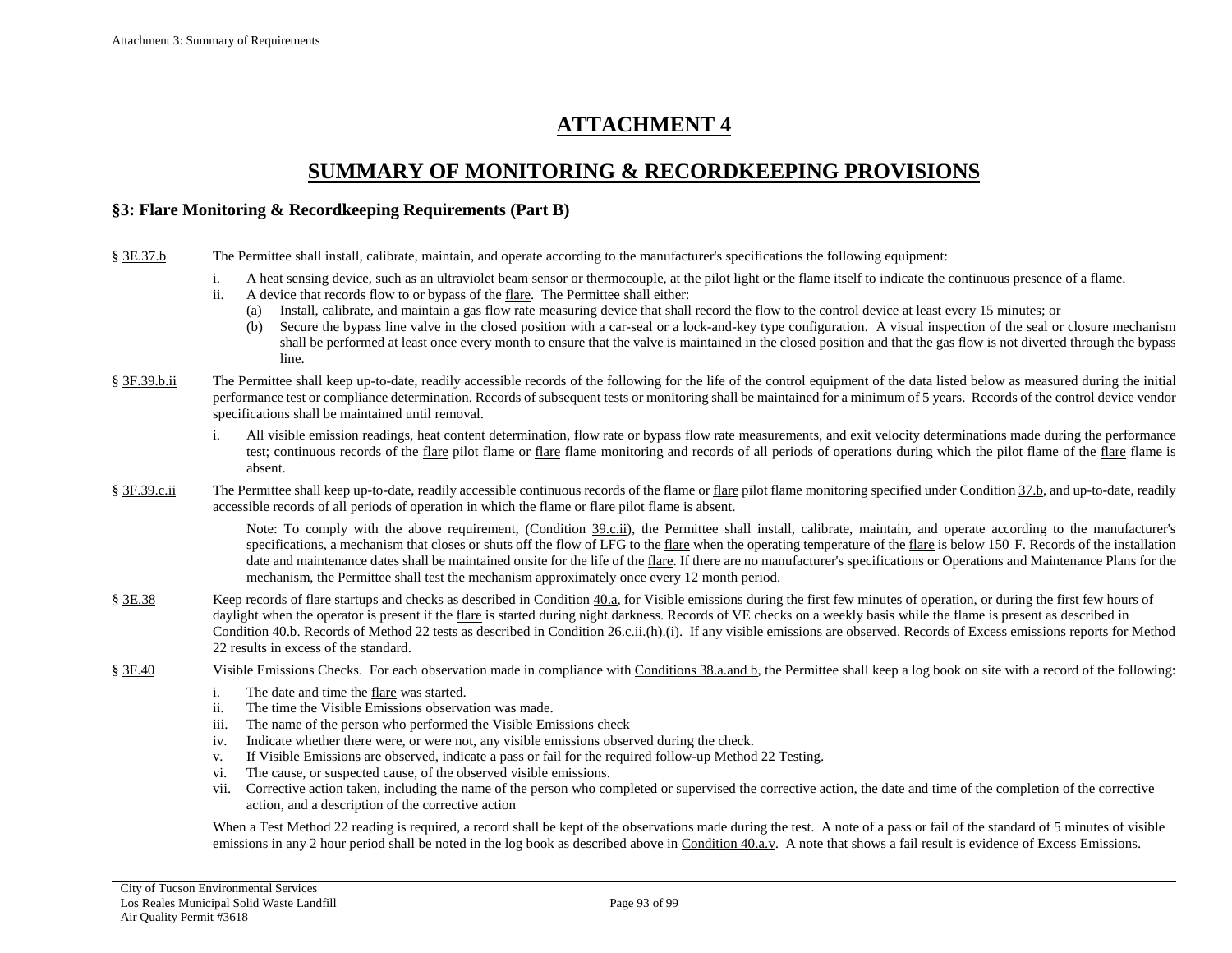#### **§3: Landfill Monitoring & Recordkeeping Requirements (Part B, NSPS Subpart WWW)**

- [§ 3F.39.a](#page-31-3) The Permittee shall keep, for at least 5 years, up-to-date, readily accessible, on-site records of the design [capacity](#page-18-3) report which triggere[d Condition 26.b,](#page-21-5) the current amount o[f solid waste](#page-19-1) in-place, and the year-by-year waste acceptance rate. Off-site records may be maintained if they are retrievable within 4 hours. Either paper copy or electronic formats are acceptable.
- [§ 3F.39.b](#page-31-4) The Permittee shall keep up-to-date, readily accessible records for the life of the control equipment of the data listed below as measured during the initial performance test or compliance determination. Records of subsequent tests or monitoring shall be maintained for a minimum of 5 years. Records of the control device vendor specifications shall be maintained until removal.
	- i. Where the Permittee seeks to demonstrate compliance with [Condition 26.b:](#page-21-5)
		- (a) The maximum expected gas generation flow rate as calculated in [Condition 28.a.](#page-25-0) The Permittee may use another method to determine the maximum gas generation flow rate, if the method has been approved by the [Administrator.](#page-17-2)
		- (b) The density of wells, horizontal collectors, surface collectors, or other gas extraction devices determined using the procedures specified i[n Condition 34.a.](#page-28-1)
- [§ 3F.39.c](#page-32-0) The Permittee shall keep for 5 years up-to-date, readily accessible continuous records of the equipment operating parameters below as well as up-to-date, readily accessible records for periods of operation during which the parameter boundaries established during the most recent performance test are exceeded.
	- a. For an active gas collection system, the Permittee shall install a sampling port and a thermometer, other temperature measuring device, or an access port for temperature measurements at each wellhead and:
		- i. Measure the gauge pressure in the gas collection header on a monthly basis as provided i[n Condition](#page-26-0) 28.c; and
		- ii. Monitor nitrogen or oxygen concentration in the LFG on a monthly basis as provided i[n Condition](#page-26-1) 28.e; and
		- iii. Monitor temperature of the LFG on a monthly basis as provided i[n Condition](#page-26-1) 28.e.
	- b. The Permittee seeking to demonstrate compliance with [Condition 30](#page-26-3) shall monitor surface concentrations of methane according to the instrument specifications and procedures provided in [Condition 31.](#page-27-0) Any [closed landfill](#page-17-4) that has no monitored exceedances of the operational standard in three consecutive quarterly monitoring periods may skip to annual monitoring. Any methane reading of 500 ppm or more above background detected during the annual monitoring returns the frequency for that landfill to quarterly monitoring.
	- c. The Permittee shall keep up-to-date, readily accessible continuous records of the indication of flow to the control device or the indication of bypass flow or records of monthly inspections of car-seals or lock-and-key configurations used to seal bypass lines, specified unde[r Condition 37.](#page-30-1)
- [§ 3F.39.d](#page-32-0) The Permittee shall keep for the life of the collection system an up-to-date, readily accessible plot map showing each existing and planned collector in the system and providing a unique identification location label for each collector.
	- i. The Permittee shall keep up-to-date, readily accessible records of the installation date and location of all newly installed collectors as specified unde[r Condition 29.](#page-26-2)
	- ii. The Permittee shall keep readily accessible documentation of the nature, date of deposition, amount, and location of asbestos-containing o[r nondegradable waste](#page-19-2) excluded from collection as provided in [Condition 34.c.i](#page-28-2) as well as any nonproductive areas excluded from collection as provided i[n Condition 34.c.ii.](#page-28-3)
- [§ 3F.39.e](#page-32-2) The Permittee shall keep for at least 5 years up-to-date, readily accessible records of all collection and control system exceedances of the operational standards in [Conditions](#page-24-2) 26.e.i through vii, the reading in the subsequent month whether or not the second reading is an exceedance, and the location of each exceedance.
- [§ 3F.39.g](#page-32-3) The Permittee shall maintain a copy of the SSM plan and SSM plan reports on site. Failure to write, implement, or maintain a copy of the SSM plan is a [deviation](#page-18-4) from the requirements of 40 CFR 63 Subpart AAAA.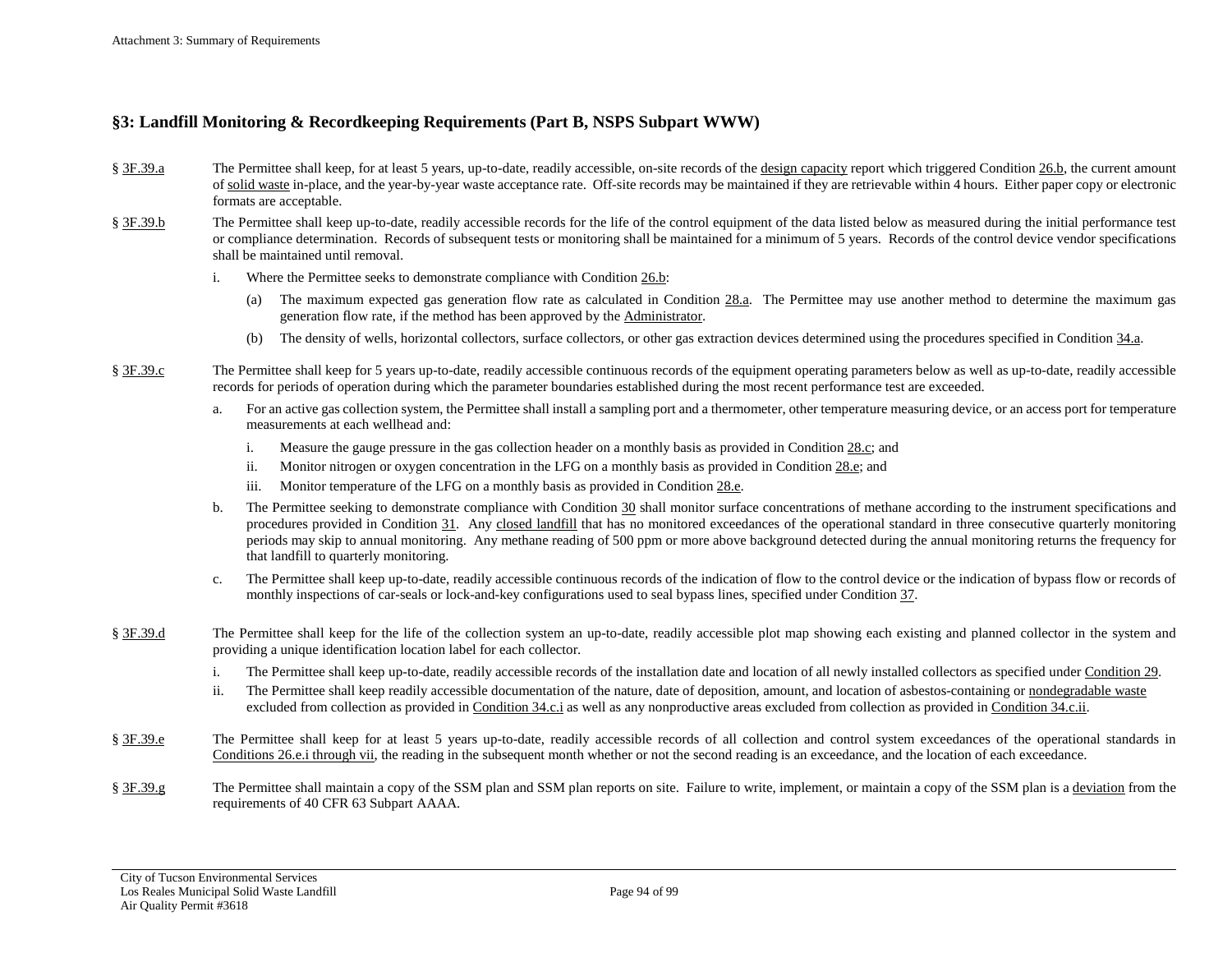### **§ 4: Fugitive Dust Activity Monitoring & Recordkeeping Requirements (Part B)**

- [§ 4.45](#page-42-0) Airborne Particulate Matter
	- a. At least once in each consecutive 14-day period, a certified Method 9 observer shall conduct a visual survey of visible emissions from the sources of fugitive dust listed in [Condition 43.](#page-40-1)
	- b. If the observer sees visible emissions from a source that on an instantaneous basis appears to exceed 20 percent, then the observer shall, if possible, take a six-minute Method 9 observation of the plume.
	- c. If the six-minute opacity of the plume exceeds the opacity standard, then the Permittee shall immediately take whatever action is necessary to reduce the opacity such that it falls within the standard.

#### [§ 4.46](#page-42-0) Airborne Particulate Matter

For each observation made in compliance with [Condition 46](#page-42-0) the Permittee shall keep a record of the name of the observer, the date on which the observation was made, the fugitive dust source being observed, the results of the observation; and the corrective action taken if necessary.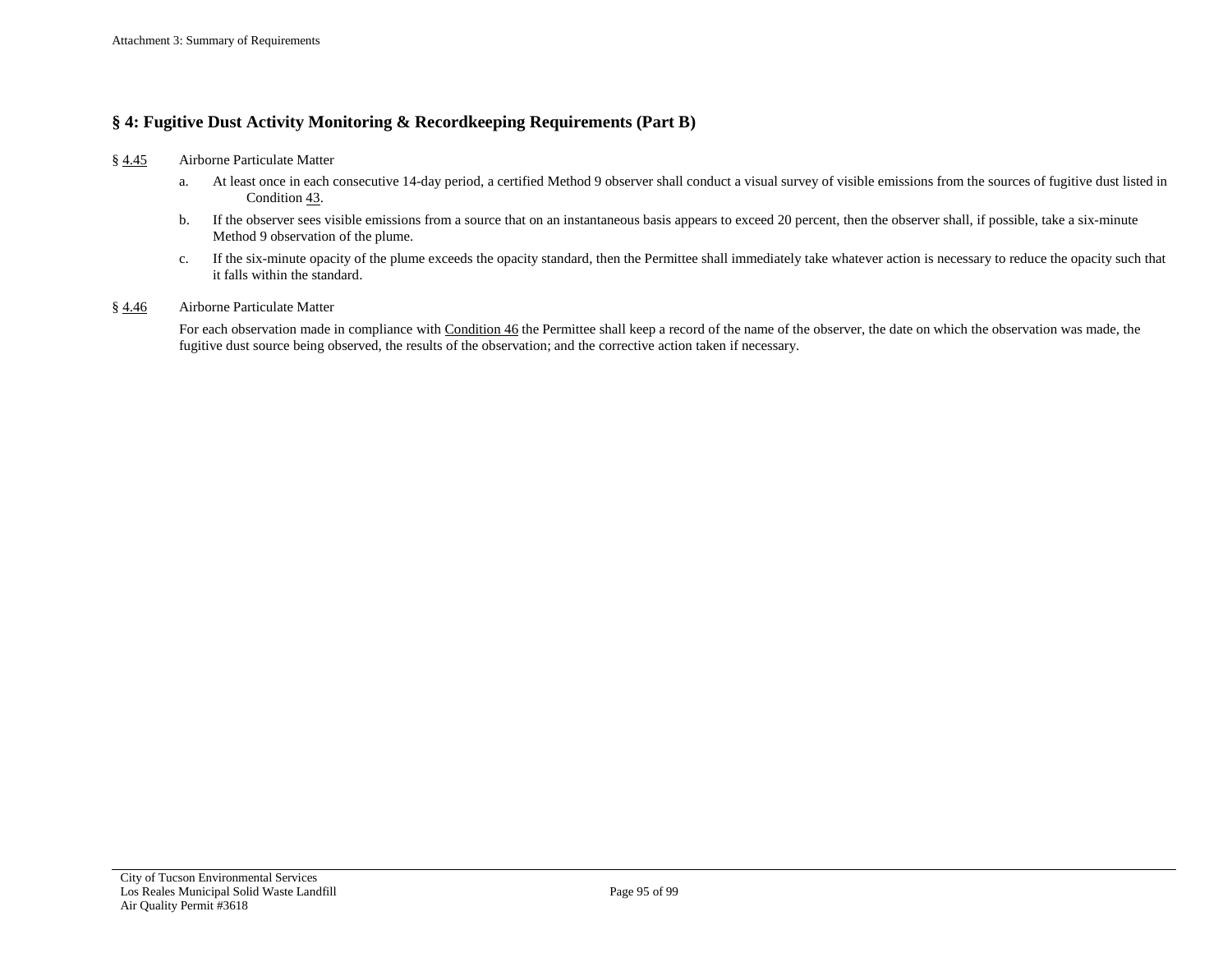#### **§ 4 & 5: Landfill Monitoring & Recordkeeping Requirements (Part C, Subpart Cf after date of state implementation plan)**

- [§ 4.104](#page-63-3) The Permittee shall monitor according to the following provisions, except as provided i[n Condition 106.d.ii:](#page-70-3)
	- a. To comply with [Condition 90.b](#page-52-1) for an active collection system, the Permittee must install a sampling port and thermometer, other temperature measuring device, or an access port for temperature measurements at each wellhead and:
		- i. Measure the gauge pressure in the gas collection header on a monthly basis as provided i[n Condition](#page-58-3) 96.c; and
		- ii. Monitor nitrogen or oxygen concentration in the landfill gas on a monthly basis as follows:
			- (a) The nitrogen level must be determined using Method 3C, unless an alternative test method is established as allowed by [Condition 106.d.ii.](#page-70-3)
			- (b) Unless an alternative test method is established as allowed b[y Condition 106.d.ii,](#page-70-3) the oxygen level must be determined by an oxygen meter using Method 3A, 3C, or ASTM D6522-11 (incorporated by reference, see §60.17). Determine the oxygen level by an oxygen meter using Method 3A, 3C, or ASTM D6522-11 (if sample location is prior to combustion) except that:
				- (i) The span must be set between 10 and 12 percent oxygen;
				- (ii) A data recorder is not required;
				- (iii) Only two calibration gases are required, a zero and span;
				- (iv) A calibration error check is not required; and
				- (v) The allowable sample bias, zero drift, and calibration drift are  $\pm 10$  percent.
			- (c) A portable gas composition analyzer may be used to monitor the oxygen levels provided:
				- (i) The analyzer is calibrated; and
				- (ii) The analyzer meets all quality assurance and quality control requirements for Method 3A or ASTM D6522-11 (incorporated by reference, see §60.17).
		- iii. Monitor temperature of the landfill gas on a monthly basis as provided in [Condition 96.e.](#page-58-4) The temperature measuring device must be calibrated annually using the procedure in 40 CFR Part 60, appendix A-1, Method 2, Section 10.3.
	- b. To comply with [Condition 91](#page-53-3) using a non-enclose[d flare,](#page-49-8) the Permittee must install, calibrate, maintain, and operate according to the manufacturer's specifications the following equipment:
		- i. A heat sensing device, such as an ultraviolet beam sensor or thermocouple, at the pilot light or the flame itself to indicate the continuous presence of a flame.
		- ii. A device that records flow to th[e flare](#page-49-8) and bypass of the [flare](#page-49-8) (if applicable). The owner or operator must:
			- (a) Install, calibrate, and maintain a gas flow rate measuring device that records the flow to the control device at least every 15 minutes; and
			- (b) Secure the bypass line valve in the closed position with a car-seal or a lock-and-key type configuration. A visual inspection of the seal or closure mechanism must be performed at least once every month to ensure that the valve is maintained in the closed position and that the gas flow is not diverted through the bypass line.
	- e. To demonstrate compliance with the 500 parts per million surface methane operational standard in [Condition 95.d,](#page-56-3) the Permittee must monitor surface concentrations of methane according to the procedures provided in [Condition 98](#page-59-3) and the instrument specifications in [Condition 99.](#page-60-1) Any [closed landfill](#page-48-6) that has no monitored exceedances of the operational standard in three consecutive quarterly monitoring periods may skip to annual monitoring. Any methane reading of 500 parts per million or more above background detected during the annual monitoring returns the frequency for that landfill to quarterly monitoring.
	- f. To demonstrate compliance with the control system requirements i[n Condition 91](#page-53-3) using a landfill gas [treatment system](#page-51-3) the Permittee must maintain and operate all monitoring systems associated with the [treatment system](#page-51-3) in accordance with the site-specific [treatment system](#page-51-3) monitoring plan required in [Condition 105.b.iii.\(b\)](#page-66-1) and must calibrate, maintain, and operate according to the manufacturer's specifications a device that records flow to the [treatment system](#page-51-3) and bypass of the [treatment](#page-51-3)  [system](#page-51-3) (if applicable). The owner or operator must:
		- i. Install, calibrate, and maintain a gas flow rate measuring device that records the flow to the [treatment system](#page-51-3) at least every 15 minutes; and
		- ii. Secure the bypass line valve in the closed position with a car-seal or a lock-and-key type configuration. A visual inspection of the seal or closure mechanism must be performed at least once every month to ensure that the valve is maintained in the closed position and that the gas flow is not diverted through the bypass line.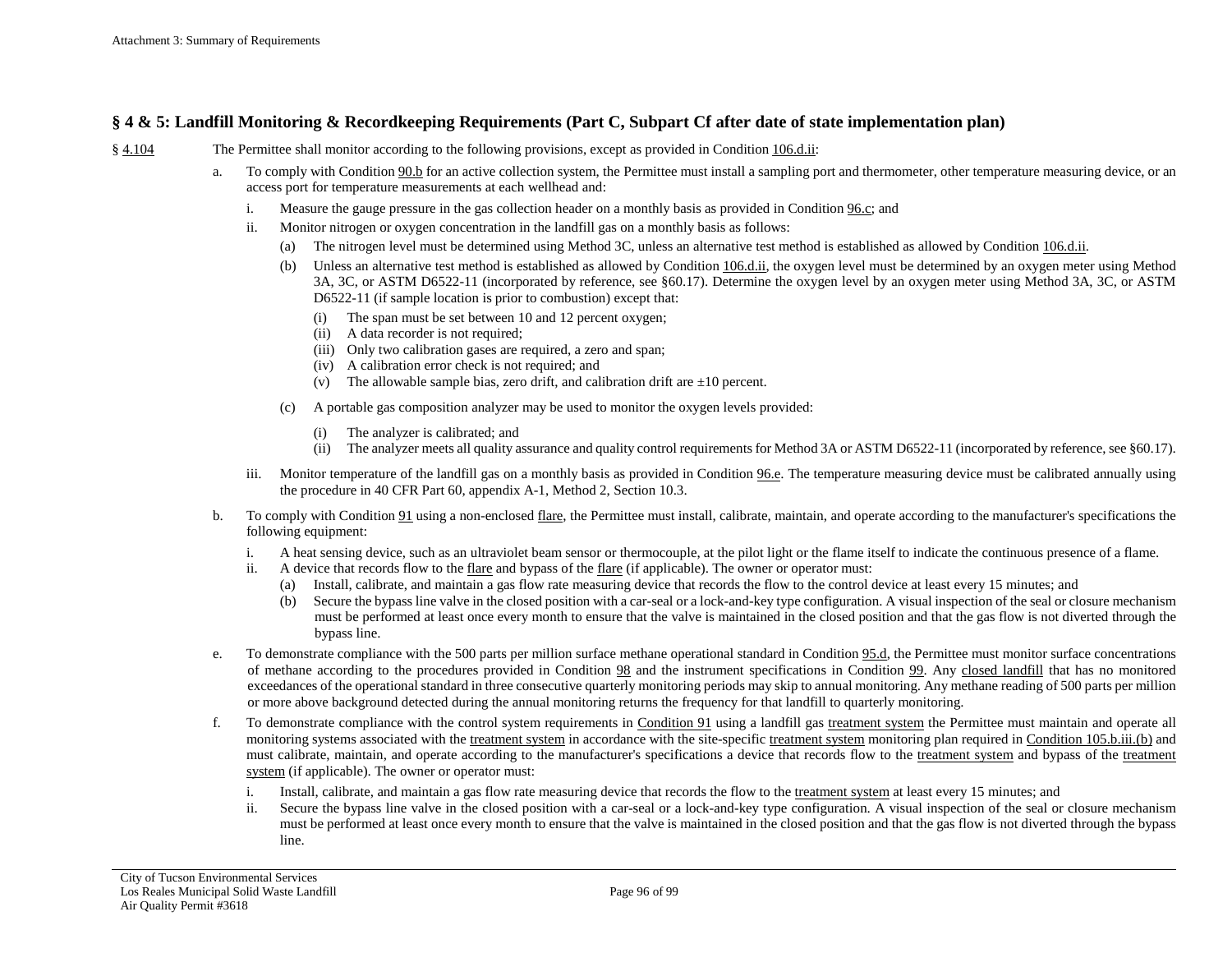- g. The monitoring requirements of [Conditions 104.b,](#page-63-4) [104.c,](#page-64-2) and [104.f](#page-64-3) apply at all times the affected source is operating, except for periods of monitoring system malfunctions, repairs associated with monitoring system malfunctions, and required monitoring system quality assurance or quality control activities. A monitoring system malfunction is any sudden, infrequent, not reasonably preventable failure of the monitoring system to provide valid data. Monitoring system failures that are caused in part by poor maintenance or careless operation are not malfunctions. The Permittee is required to complete monitoring system repairs in response to monitoring system malfunctions and to return the monitoring system to operation as expeditiously as practicable.
- [§ 5.105](#page-65-0) Except as provided i[n Condition 106.d.ii,](#page-70-3) the Permittee shall keep the following records:
	- a. Each owner or operator of an MSW landfill subject to the provisions o[f Condition 93](#page-54-1) must keep for at least 5 years up-to-date, readily accessible, on-site records of:
		- i. The design capacity report that triggere[d Condition 93;](#page-54-1)
		- ii. The current amount of solid waste in-place, and the year-by-year waste acceptance rate.

Off-site records may be maintained if they are retrievable within 4 hours. Either paper copy or electronic formats are acceptable.

- b. Each owner or operator of a [controlled landfill](#page-48-5) must keep up-to-date, readily accessible records for the life of the control system equipment of the data listed in [Conditions 105.b.i through iv](#page-65-1) below as measured during the initial performance test or compliance determination. Records of subsequent tests or monitoring must be maintained for a minimum of 5 years. Records of the control device vendor specifications must be maintained until removal.
	- i. To demonstrate compliance with Condition  $90$ , the Permittee shall keep the following records:
		- (a) The maximum expected gas generation flow rate as calculated i[n Condition 96.](#page-57-0) The owner or operator may use another method to determine the maximum gas generation flow rate, if the method has been approved by the [Administrator.](#page-17-2)
		- (b) The density of wells, horizontal collectors, surface collectors, or other gas extraction devices determined using the procedures specified i[n Condition 101.a.](#page-60-4)
	- ii. To demonstrate compliance wit[h Condition 91.a](#page-53-4) through the use of a non-enclose[d flare:](#page-49-8)
		- (a) The [flare](#page-49-8) type (i.e., steam-assisted, or non-assisted);
		- (b) All visible emissions readings (Ref. Conditions  $38 \& 40$ );
		- (c) Heat content determination (Ref[. Condition 26.c.ii.\(h\).\(iii\);](#page-23-4)
		- (d) Flow rate or bypass flow rate measurements;
		- (e) Exit velocity determination made during the performance test as specified in § 60.18 (Ref. [Condition](#page-22-1)  $26.\text{c.ii.}(e)$ );
		- (f) Continuous records of the <u>flare</u> pilot flame or <u>flare</u> flame monitoring; and
		- (g) Records of all periods of operations during which the pilot flame or th[e flare](#page-49-8) flame is absent.

Note to Condition 105.c.i.(f). and (g): Se[e Condition 39.c.ii](#page-32-1)

- iii. To demonstrate compliance with Condition  $91.c$  through use of a landfill gas treatment system:
	- (a) Bypass records. Records of the flow of landfill to, and bypass of, th[e treatment system](#page-51-3) (i.e. bypass of [treatment system](#page-51-3) to the [flare](#page-49-8) as secondary control device).
	- (b) Site Specific Treatment Monitoring Plan to include:
		- (i) Monitoring records of parameters that are identified in th[e treatment system](#page-51-3) monitoring plan and that ensure the treatment system is operating properly for each intended end use of the [treated landfill gas.](#page-51-7) At a minimum, records should include records of filtration, de-watering, and compression parameters that ensure th[e treatment system](#page-51-3) is operating properly for each intended end use of th[e treated landfill gas.](#page-51-7)
		- (ii) Monitoring methods, frequencies, and operating ranges for each monitored operating parameter based on manufacturer's recommendations or engineering analysis for each intended end use of th[e treated landfill gas.](#page-51-7)
		- (iii) Documentation of the monitoring methods and ranges, along with justification for their use.
		- (iv) Identify who is responsible (by job title) for data collection.
		- (v) Processes and methods used to collect the necessary data.
		- (vi) Description of the procedures and methods that are used for quality assurance, maintenance, and repair of all continuous monitoring systems.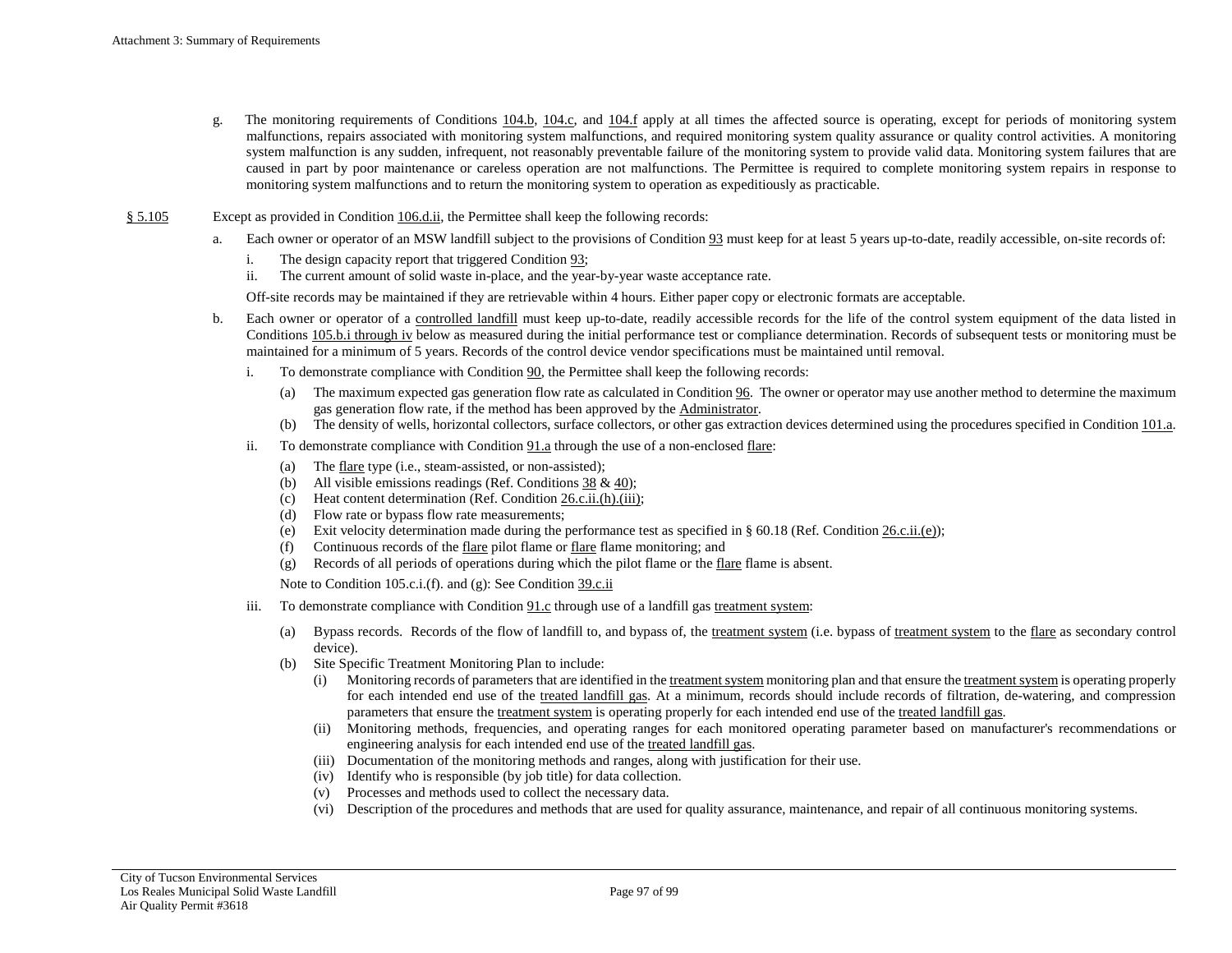- c. Each owner or operator of [a controlled landfill](#page-48-5) subject to this Part C must keep for 5 years up-to-date, readily accessible continuous records of the equipment operating parameters specified to be monitored i[n § 4](#page-63-5) of this Part C as well as up-to-date, readily accessible records for periods of operation during which the parameter boundaries established during the most recent performance test are exceeded.
	- i. The Permittee must keep up-to-date, readily accessible continuous records of the indication of flow to control system and the indication of bypass flow or records of monthly inspections of car-seals or lock-and-key configurations used to seal bypass lines, specified under [Conditions 104.b](#page-63-4) an[d 104.f.](#page-64-3)
	- ii. Each owner or operator seeking to comply with the provisions of this Part C by use of a non-enclose[d flare](#page-49-8) must keep up-to-date, readily accessible continuous records of the flame or <u>flare</u> pilot flame monitoring specified under [Conditions 104.b,](#page-63-4) and up-to-date, readily accessible records of all periods of operation in which the flame or [flare](#page-49-8) pilot flame is absent.
	- iii. Each owner or operator of a landfill seeking to comply wit[h Condition 93](#page-54-1) using an active collection system designed in accordance wit[h Condition 90](#page-52-5) must keep records of periods when the collection system or control device is not operating.
- d. Each owner or operator subject to the provisions of this Part C must keep for the life of the collection system an up-to-date, readily accessible plot map showing each existing and planned collector in the system and providing a unique identification location label on each collector that matches the labeling on the plot map.
	- i. Each owner or operator subject to the provisions of this Part C must keep up-to-date, readily accessible records of the installation date and location of all newly installed collectors as specified under [Condition 97.](#page-59-2)
	- ii. Each owner or operator subject to the provisions of this Part C must keep readily accessible documentation of the nature, date of deposition, amount, and location of asbestos-containing or [nondegradable waste](#page-50-1) excluded from collection as provided in [Condition 101.c.i](#page-61-0) as well as any nonproductive areas excluded from collection as provided in [Condition 101.c.ii.](#page-61-1)
- e. Each owner or operator subject to the provisions of this subpart must keep for at least 5 years up-to-date, readily accessible records of the following:
	- i. All collection and control system exceedances of the operational standards i[n § 3B](#page-55-2) of this Part C, the reading in the subsequent month whether or not the second reading is an exceedance, and the location of each exceedance.
	- ii. Each owner or operator subject to the provisions of this subpart must also keep records of each wellhead temperature monitoring value of 55 degrees Celsius (131 degrees Fahrenheit) or above, each wellhead nitrogen level at or above 20 percent, and each wellhead oxygen level at or above 5 percent.
	- iii. For an[y root cause analysis](#page-51-5) for which corrective actions are required i[n Conditions 96.c](#page-58-3) or [96.e,](#page-58-4) keep a record of th[e root cause analysis](#page-51-5) conducted, including a description of the recommended corrective action(s) taken, and the date(s) the corrective action(s) were completed.
	- iv. For any <u>root cause analysis</u> for which corrective actions are required in Conditions  $96.c.i.i$  or Condition  $96.e.i.i$ , keep a record of the <u>root cause analysis</u> conducted, th[e corrective action analysis,](#page-49-7) the date for corrective action(s) already completed following the positive pressure reading or high temperature reading, and, for action(s) not already completed, a schedule for implementation, including proposed commencement and completion dates.
	- v. For any [root cause analysis](#page-51-5) for which corrective actions are required in [Conditions 96.c.iii](#page-58-7) o[r 96.e.iii,](#page-58-8) keep a record of the [root cause analysis](#page-51-5) conducted, the [corrective action analysis,](#page-49-7) the date for corrective action(s) already completed following the positive pressure reading or high temperature reading, for action(s) not already completed, a schedule for implementation, including proposed commencement and completion dates, and a copy of any comments or final approval on th[e corrective action analysis](#page-49-7) or schedule from the regulatory agency.
- f. Landfill owners or operators who convert [design capacity](#page-49-9) from volume to mass or mass to volume to demonstrate that landfil[l design capacity](#page-49-9) is less than 2.5 million megagrams or 2.5 million cubic meters, as provided in the definition of ["design capacity"](#page-49-9), must keep readily accessible, on-site records of the annual recalculation of site-specific density, [design capacity,](#page-49-9) and the supporting documentation. Off-site records may be maintained if they are retrievable within 4 hours. Either paper copy or electronic formats are acceptable.